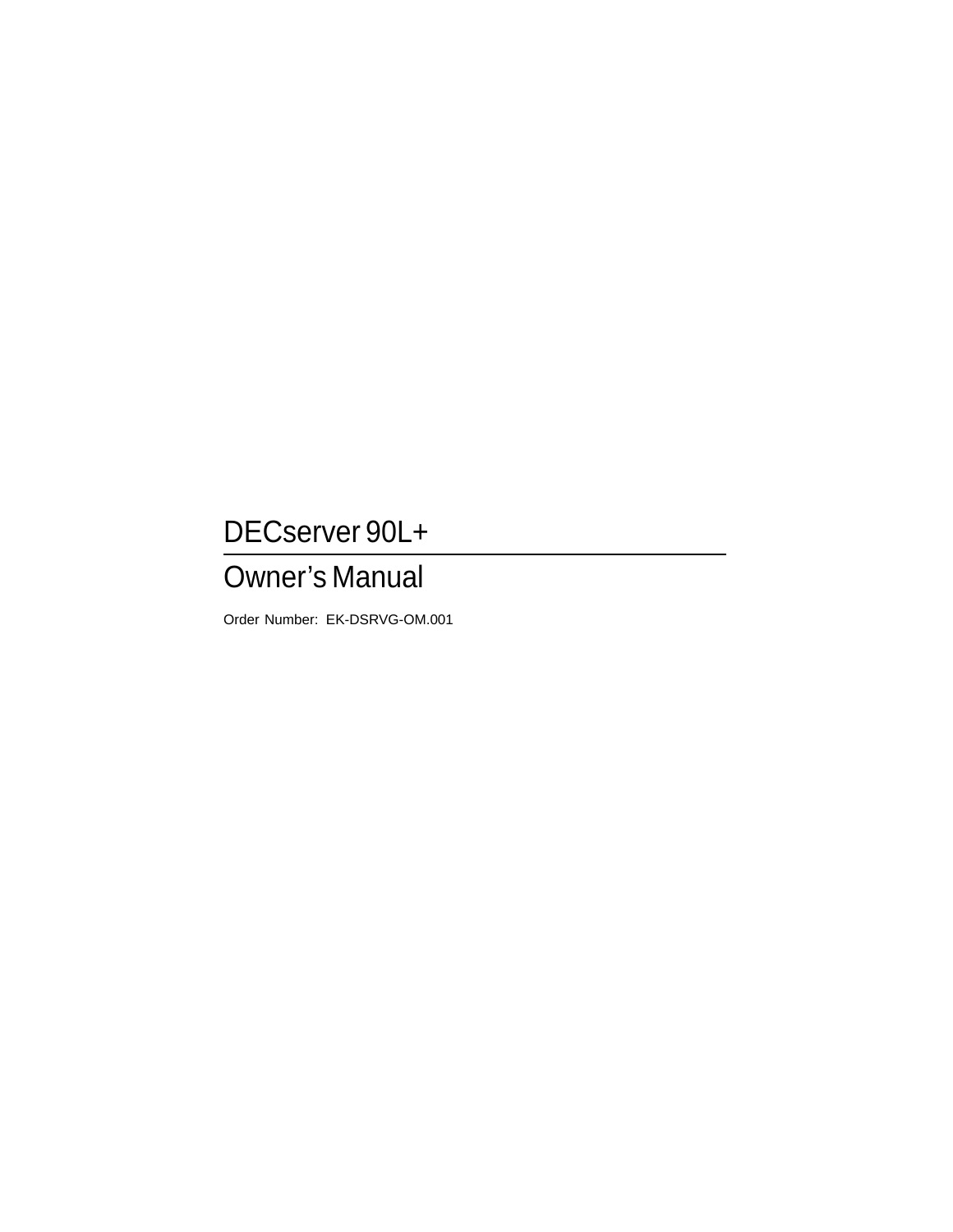#### **January 1992**

The information in this document is subject to change without notice and should not be construed as a commitment by Digital Equipment Corporation. Digital Equipment Corporation assumes no responsibility for any errors that may appear in this document.

The software described in this document is furnished under a license and may be used or copied only in accordance with the terms of such license.

No responsibility is assumed for the use or reliability of software on equipment that is not supplied by Digital Equipment Corporation or its affiliated companies.

Restricted Rights: Use, duplication, or disclosure by the U.S. Government is subject to restrictions as set forth in subparagraph (c) (1) (ii) of the Rights in Technical data and Computer Software clause at DFARS 252.227-7013.

© Digital Equipment Corporation 1992.

All Rights Reserved.

Printed in U.S.A.

**FCC NOTICE:** The equipment described in this manual generates, uses and may emit radio frequency energy. The equipment has been type tested and found to comply with the limits for a Class A computing device pursuant to Subpart J of Part 15 of FCC Rules, which are designed to provide reasonable protection against such radio frequency interference when operated in a commercial environment. Operation of this equipment in a residential area may cause interference, in which case the user at his own expense may be required to take measures to correct the interference.

The following are trademarks of Digital Equipment Corporation: DEC, DECbridge, DECconnect, DECnet, DECserver, Digital, VMS, LAT, VAX, and the DIGITAL logo.

This document was prepared using VAX DOCUMENT, Version 2.0.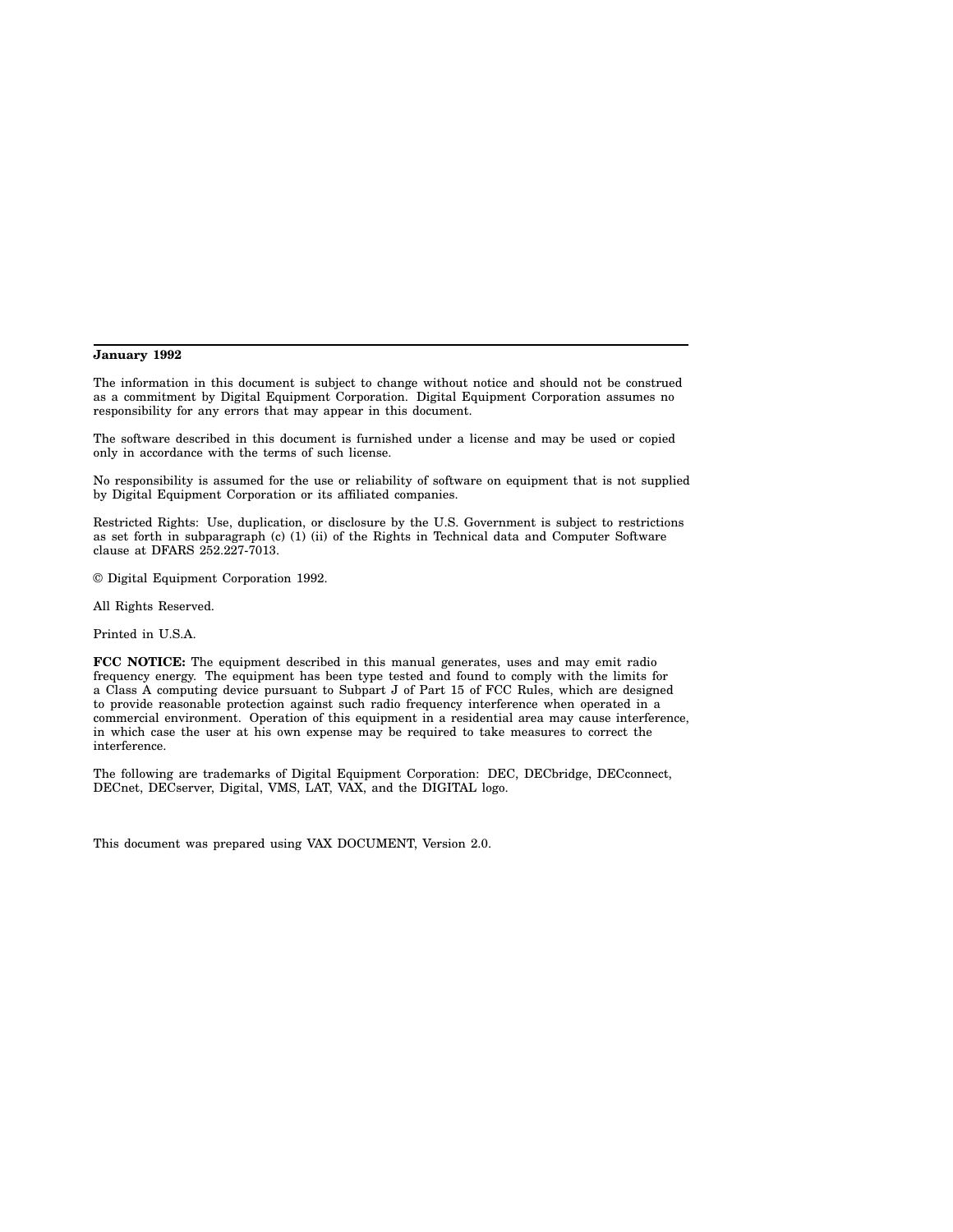# **Contents**

| 1            | <b>Overview</b>                                                                                                                                                                                                                                                                                                         |                                                                                                                                             |
|--------------|-------------------------------------------------------------------------------------------------------------------------------------------------------------------------------------------------------------------------------------------------------------------------------------------------------------------------|---------------------------------------------------------------------------------------------------------------------------------------------|
|              |                                                                                                                                                                                                                                                                                                                         | $1 - 1$<br>$1 - 2$                                                                                                                          |
| $\mathbf{2}$ | Installing the DECserver 90L+                                                                                                                                                                                                                                                                                           |                                                                                                                                             |
|              | Standalone Installation                                                                                                                                                                                                                                                                                                 | $2 - 1$<br>$2 - 1$<br>$2 - 3$<br>$2 - 4$<br>$2 - 4$<br>$2 - 4$<br>$2 - 5$<br>$2 - 5$<br>$2 - 5$<br>$2 - 6$<br>$2 - 8$<br>$2 - 8$<br>$2 - 9$ |
| 3            | <b>Operating the DECserver 90L+</b>                                                                                                                                                                                                                                                                                     |                                                                                                                                             |
|              | Using a Terminal or Personal Computer<br>Establishing a Terminal Session<br>Ending a Terminal Session<br>Last Number Redial<br>Interrupting a Terminal Session<br>Resuming an Interrupted Terminal Session<br>Cycle Forward from an Interrupted Terminal Session<br>Cycle Backward from an Interrupted Terminal Session | $3 - 1$<br>$3 - 1$<br>$3 - 2$<br>$3 - 3$<br>$3 - 3$<br>$3 - 5$<br>$3 - 5$<br>$3 - 5$                                                        |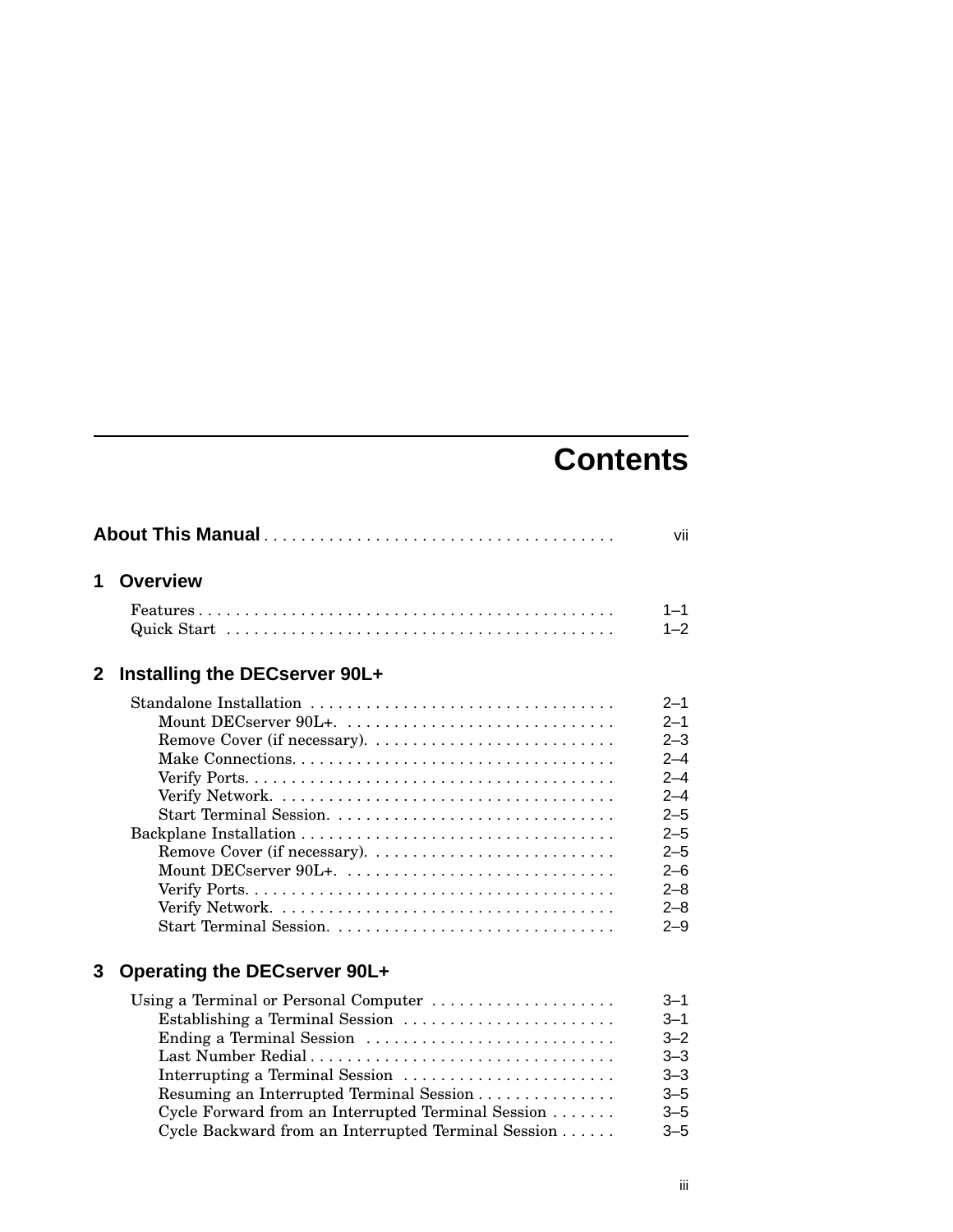| Disconnecting an Interrupted Terminal Session | $3-6$    |
|-----------------------------------------------|----------|
|                                               | $-6$     |
| Operating as a Console Requester              | $-7$     |
|                                               | $-7-7$   |
|                                               | $-7$     |
| DECserver 90L+ Commands                       | $-8$     |
| DECserver 90L+ Information and Error Codes    | $3 - 10$ |

## **4 Managing the DECserver 90L+**

|                                           | $4 - 2$  |
|-------------------------------------------|----------|
|                                           | $4 - 2$  |
| Accessing MOP from VMS                    | $4 - 2$  |
| Accessing MOP from ULTRIX                 | $4 - 4$  |
|                                           | $4 - 5$  |
|                                           | $4 - 6$  |
|                                           | $4 - 6$  |
| Setting Port Parameters                   | $4 - 6$  |
| Setting and Clearing Authorized Operation | $4 - 10$ |
| Enabling and Disabling AutoConfigure      | $4 - 14$ |
| Enabling and Disabling Dedicated Service  | $4 - 18$ |
| Enabling and Disabling Manager Mode       | $4 - 22$ |
| Enabling and Disabling On-Demand Loading  | $4 - 26$ |
| Changing Password by Menu                 | $4 - 30$ |
| Enabling and Disabling Ports              | $4 - 32$ |
| Enabling and Disabling Preferred Service  | $4 - 36$ |
| Setting Server Parameters                 | $4 - 40$ |
|                                           | $4 - 43$ |
|                                           | $4 - 43$ |
| SHOW SERVER                               | $4 - 47$ |
| SHOW DEDICATED/PREFERRED SERVICE          | $4 - 49$ |
| RESET Command                             | $4 - 50$ |
|                                           | $4 - 51$ |
|                                           | $4 - 54$ |

## **5 Troubleshooting the DECserver 90L+**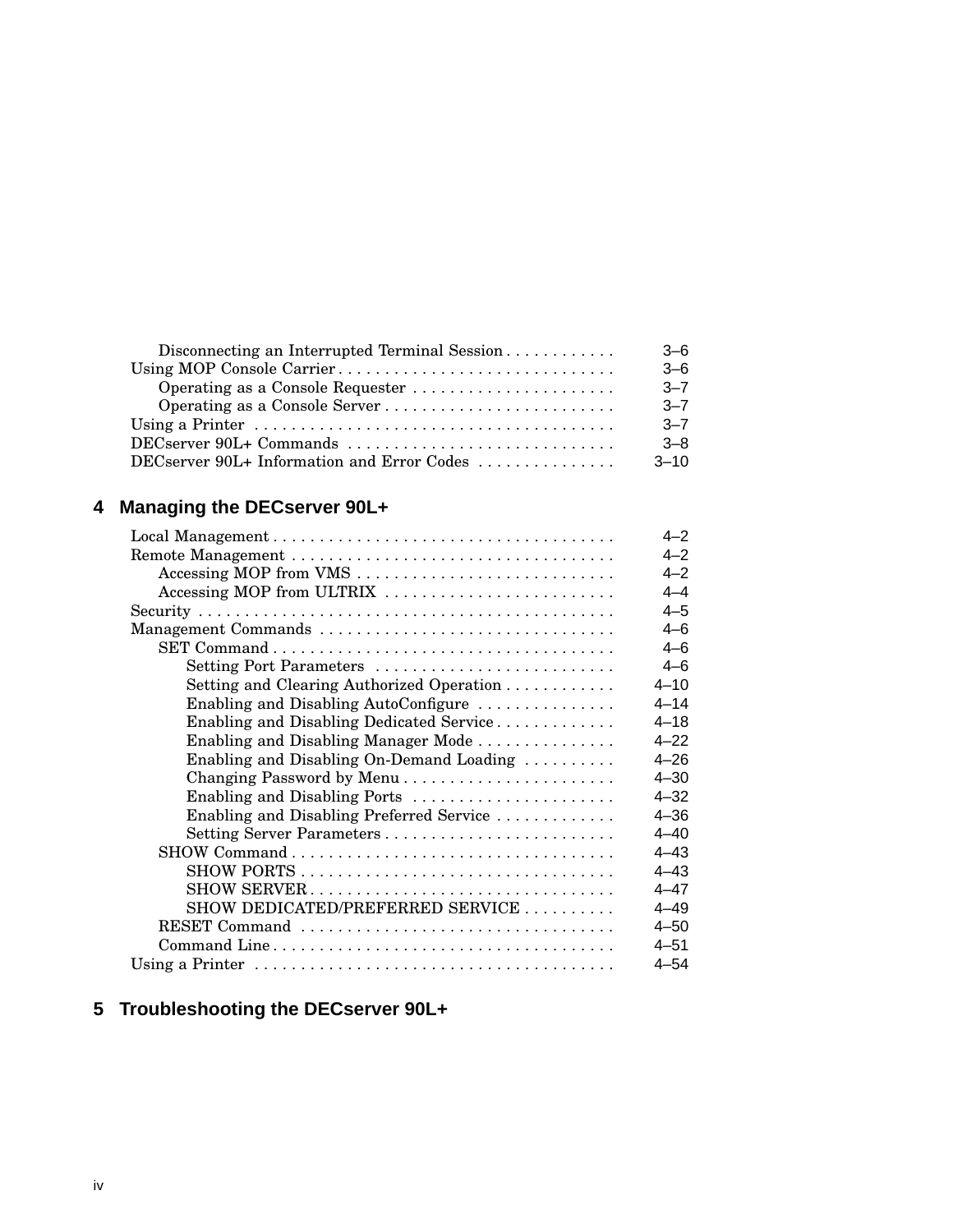## **A Specifications and Parts List**

|                                                                          | $A-1$   |
|--------------------------------------------------------------------------|---------|
|                                                                          | $A-2$   |
|                                                                          | $A-2$   |
|                                                                          | $A-2$   |
|                                                                          | $A - 3$ |
|                                                                          | $A - 3$ |
| $DECserver 90L+ \ldots \ldots \ldots \ldots \ldots \ldots \ldots \ldots$ | $A - 3$ |
|                                                                          | $A - 3$ |
|                                                                          | $A - 5$ |
|                                                                          | $A - 6$ |

#### **B Related Documentation**

|  |  | $B-1$ |
|--|--|-------|
|--|--|-------|

## **Index**

## **Figures**

| $1 - 1$ | Sample DECserver 90L+ Connection              | $1 - 2$ |
|---------|-----------------------------------------------|---------|
| $1 - 2$ |                                               | $1 - 4$ |
| $2 - 1$ | DECserver 90L+ Standalone Installation        | $2 - 2$ |
| $2 - 2$ | Removing the Back Cover of the DECserver 90L+ | $2 - 3$ |
| $2 - 3$ | DECserver 90L+ Backplane Installation         | $2 - 7$ |
| A-1     |                                               | $A - 4$ |

## **Tables**

| $1 - 1$ | Supported Terminal Characteristics           | $1 - 3$  |
|---------|----------------------------------------------|----------|
| $3 - 1$ | DECserver 90L+ User Commands                 | $3 - 8$  |
| $3 - 2$ | $DECserver 90L+ Information and Error Codes$ | $3 - 10$ |
| $4 - 1$ | Ethernet Circuit Names for VMS-Based Systems | $4 - 3$  |
| $4 - 2$ | Ethernet Circuit Names for ULTRIX-Based      |          |
|         |                                              | $4 - 4$  |
| $4 - 3$ | Port Parameters                              | $4 - 7$  |
| $4 - 4$ |                                              | $4 - 40$ |
| $4 - 5$ | Port Status Description                      | $4 - 43$ |
| $4 - 6$ | Command Line recall and editing              | $4 - 53$ |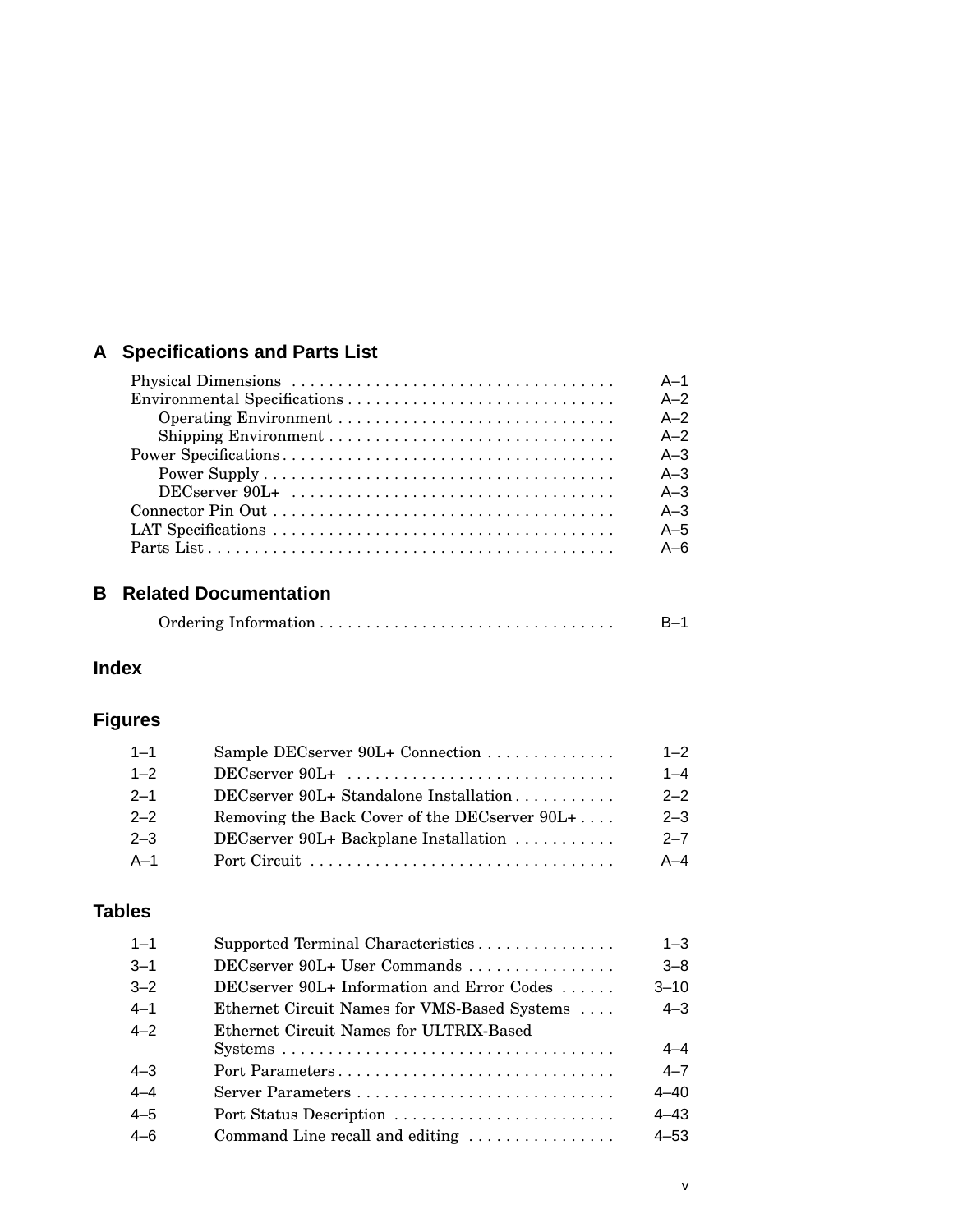| $5 - 1$ | DECserver 90L+ Troubleshooting                                                           | $5 - 1$ |
|---------|------------------------------------------------------------------------------------------|---------|
| $A-1$   |                                                                                          | $A - 4$ |
| $A-2$   | LAT Server Characteristics                                                               | $A-5$   |
| $A-3$   |                                                                                          | $A-6$   |
| $A-4$   | Standalone Installation Kit Contents                                                     | $A - 6$ |
| $A-5$   | DEChub 90 Ethernet Backplane Installation Kit                                            |         |
|         | $Contents \dots \dots \dots \dots \dots \dots \dots \dots \dots \dots \dots \dots \dots$ | $A - 7$ |
| $A - 6$ |                                                                                          | $A - 7$ |
|         |                                                                                          |         |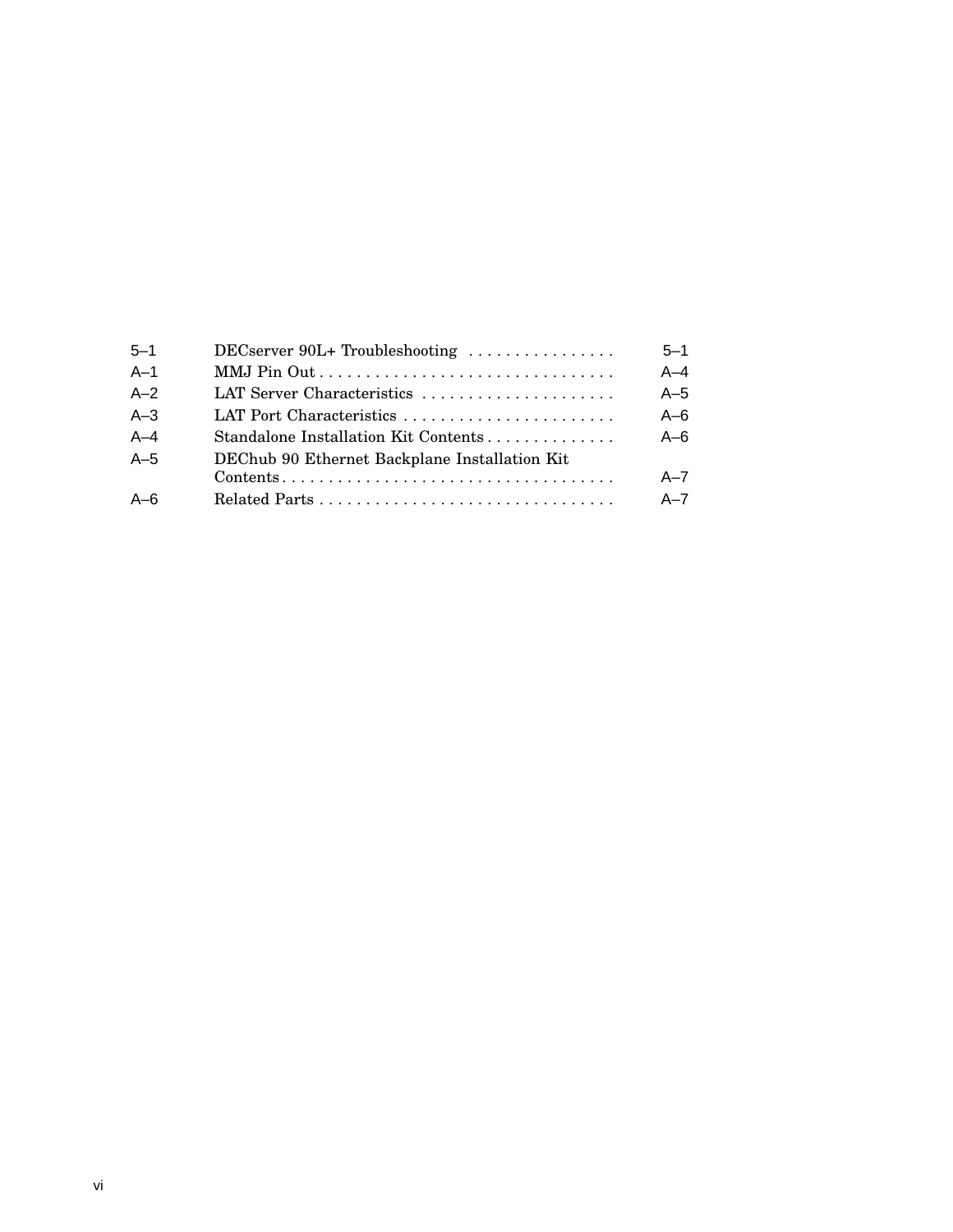## **About This Manual**

This guide gives an overview of the DECserver 90L+ and describes how to install, operate, manage, and troubleshoot the DECserver 90L+. This guide also gives the specifications and related documentation for the DECserver 90L+.

## **Organization**

This guide has five chapters and two appendices.

| <b>Chapter</b>          | <b>Meaning</b>                                                                                    |  |  |
|-------------------------|---------------------------------------------------------------------------------------------------|--|--|
| $\mathbf{1}$            | Provides an overview of the DECserver 90L+ including its<br>features and a quick start procedure. |  |  |
| $\overline{2}$          | Describes how to install the DECserver 90L+.                                                      |  |  |
| 3                       | Describes how to operate the DECserver 90L+.                                                      |  |  |
| $\overline{\mathbf{4}}$ | Describes how to manage the DECserver 90L+ locally or from<br>a remote device on the network.     |  |  |
| 5                       | Describes how to troubleshoot the DECserver 90L+.                                                 |  |  |
| Appendix A              | Describes the physical dimensions; environmental, electrical,<br>and LAT specifications.          |  |  |
| Appendix B              | Provides a list of related documentation and how to order<br>information.                         |  |  |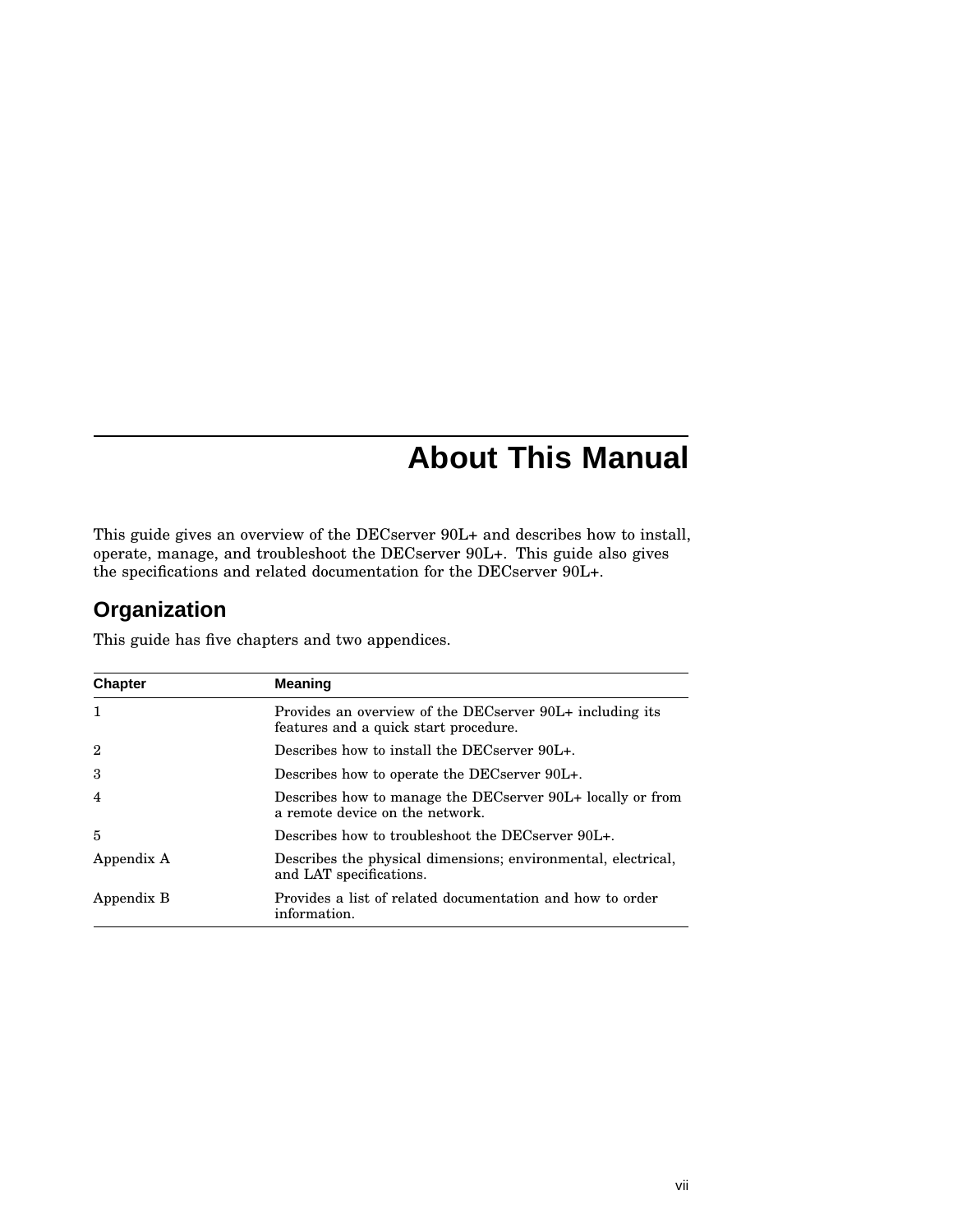## **Conventions**

| <b>Convention</b> | <b>Meaning</b>                                                                                                                                            |
|-------------------|-----------------------------------------------------------------------------------------------------------------------------------------------------------|
| italic            | Indicates a new term or, in command syntax examples, <i>italic words</i><br>represent elements of a command for which you supply a value. For<br>example: |
|                   | -> service                                                                                                                                                |
| Return            | Key names appear in a box.                                                                                                                                |
| <b>NOTE</b>       | Provides general information.                                                                                                                             |
| bold text         | Bold text represents user input. For example:                                                                                                             |
|                   | -> SET Return                                                                                                                                             |
| ◇                 | In a command line, characters in angle brackets $\langle$ represent elements<br>of a command for which you supply a value. For example:                   |
|                   | -> <old_password>, <new_password></new_password></old_password>                                                                                           |
| Ħ                 | The characters in brackets [] are optional. For example:                                                                                                  |
|                   | <b>DIISCONNECTI</b>                                                                                                                                       |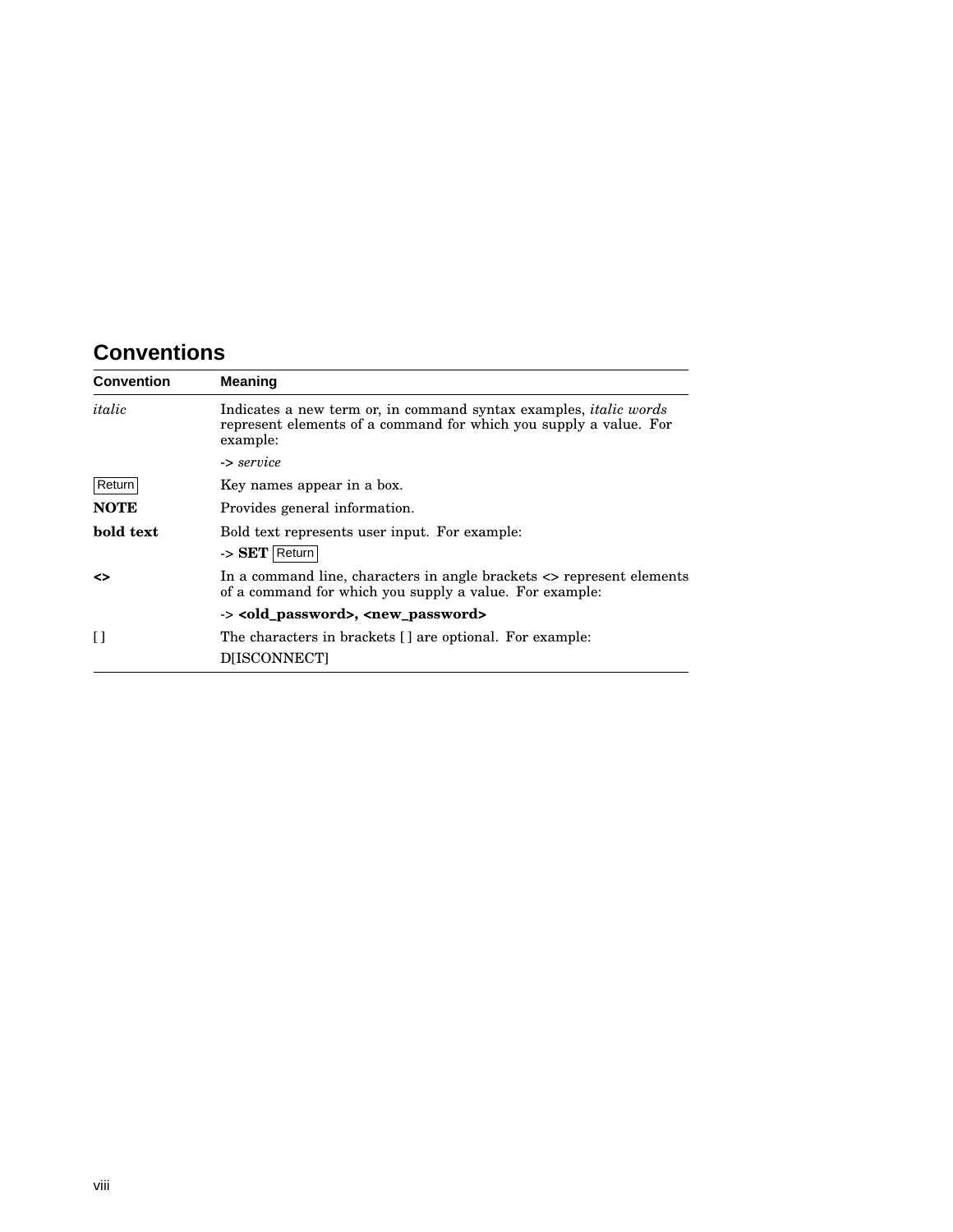This chapter describes the features of the DECserver 90L+ and provides a summary of the installation procedure.

### **Features**

The DECserver 90L+ contains the following features:

- Easy user interface
- Plug-and-go installation
- Small in size
- Rack mountable in *DEChub 90 Ethernet backplane*
- Network management through MOP and TSM (future release of TSM)
- Dedicated service
- Preferred service
- Programmable prompt
- LAT compatible, V5.0 or higher
- Eight ports
	- $-$  1.2 K bits to 38.4 K bits per second
	- 8-bit characters
	- One stop bit – No parity
	-
- Four LAT sessions per port
- One outbound maintenance operations protocol (MOP) session per port
- Command line recall and editing
- On-Demand Loading Font Protocol
- Enable/disable ports
- Printer support, including queuing
- "Send Break" out port

The DECserver 90L+ terminal server is an eight line terminal server that supports terminals and printers. Each line or *port* can establish up to a maximum of four LAT sessions and one MOP session at a time. DECserver 90L+ supports Digital's Local Area Transport (LAT) protocol and is designed to work in a ThinWire Ethernet Local Area Network (LAN), as shown in Figure 1–1.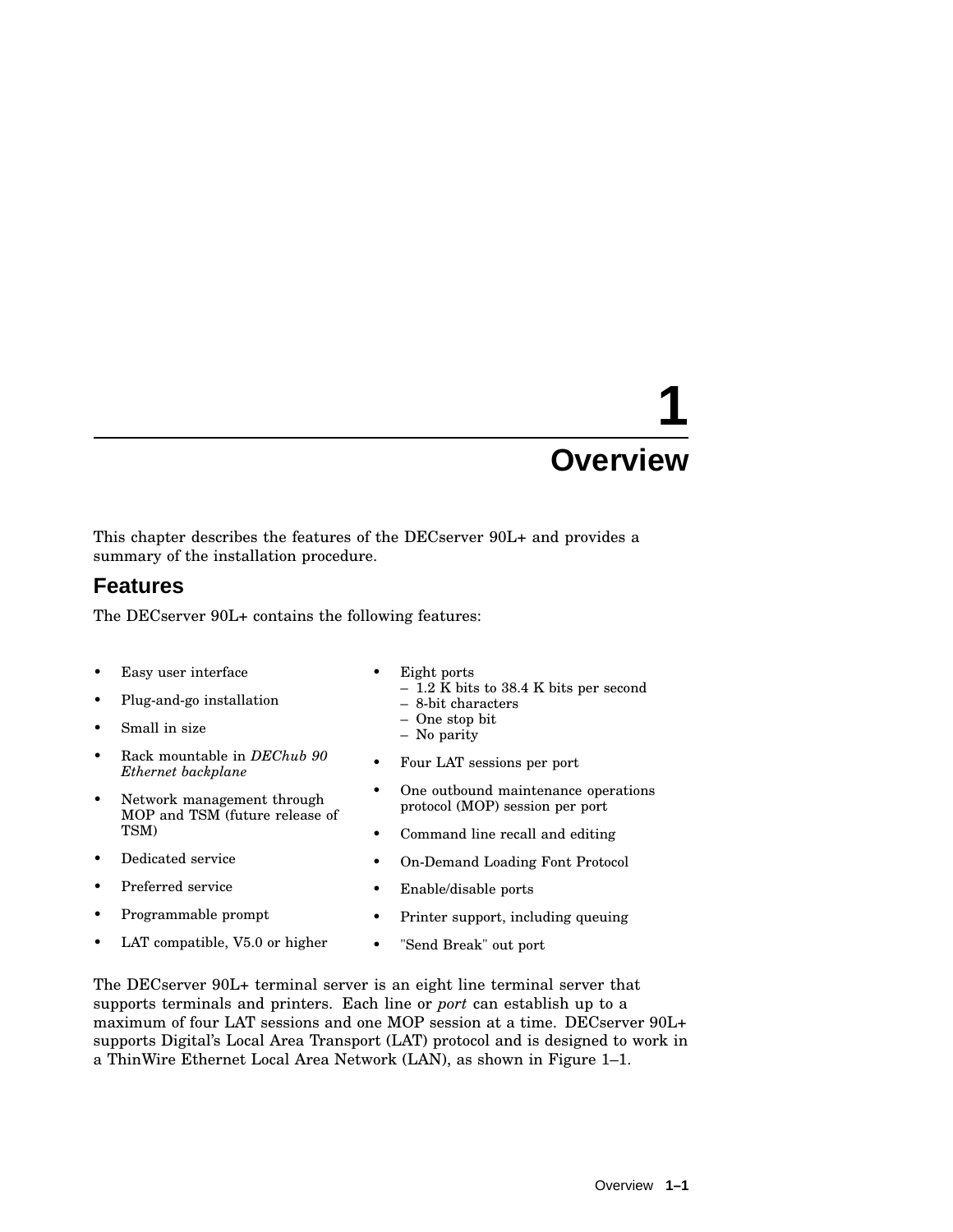

#### **Figure 1–1 Sample DECserver 90L+ Connection**

## **Quick Start**

To install and begin using your DECserver 90L+ is simple. It does not require any programming or other assistance from system management. After unpacking the unit:

1. Plug the power supply in a working AC outlet and plug the power connector from the power supply into your DECserver 90L+.

The green power LED turns on to indicate DC power is getting to the unit. The green self-test LED turns on to indicate that the unit successfully completed its internal self-test. The self-test takes approximately five seconds to complete.

2. Connect the unit to a properly terminated ThinWire Ethernet.

The green network LED turns on to indicate a good connection.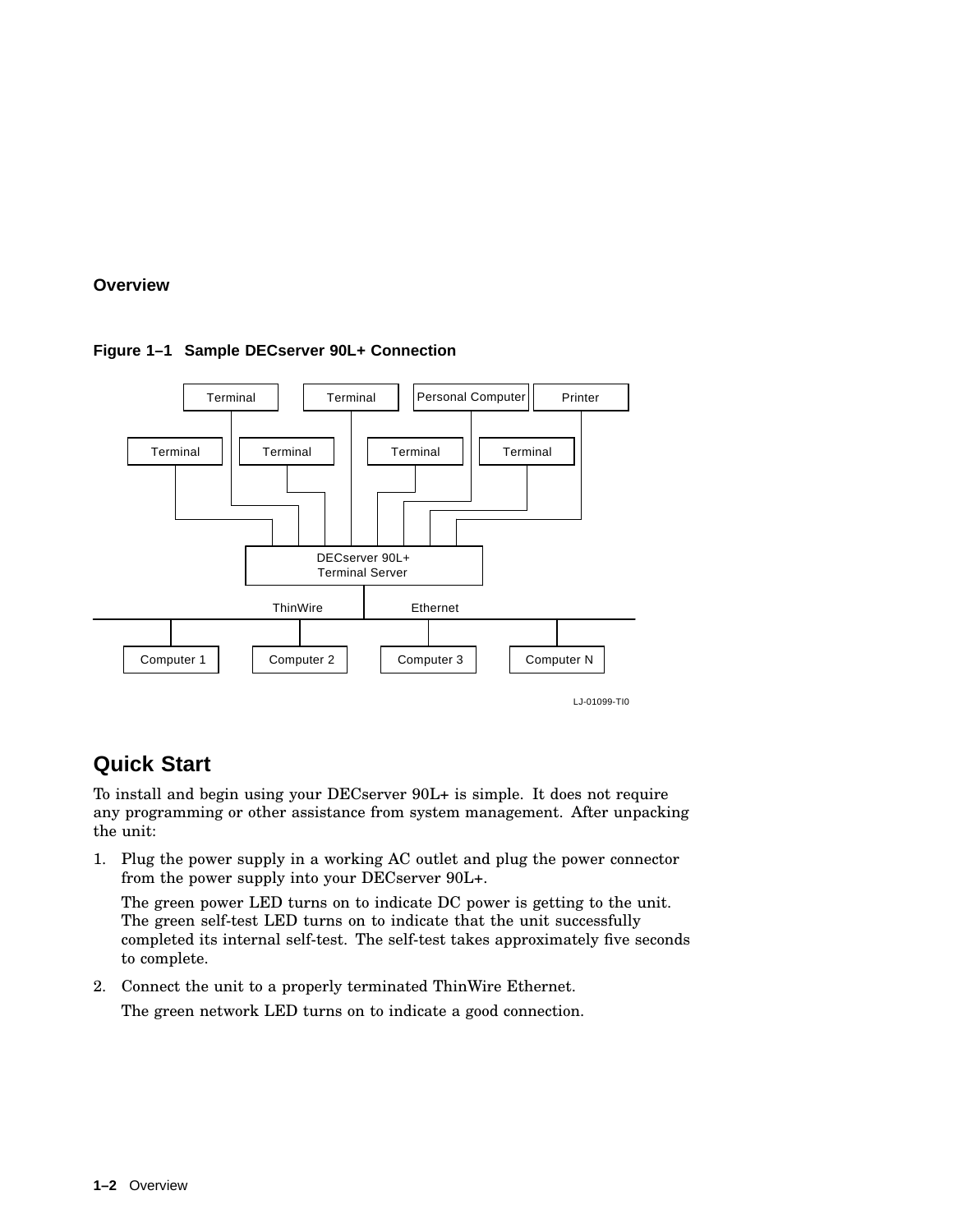- 3. Connect a working terminal to one of the terminal ports. Refer to Table 1–1 for supported terminal characteristics.
- 4. Turn the power on to the terminal and press  $\sqrt{\text{Return}}$  twice to get the DECserver 90L+ prompt (->).

Pressing Return twice causes the green activity LED to blink and automatically sets the port's baud rate.

5. Enter the name of the network node you want to connect to and press  $\sqrt{\text{Return}}$ . The DECserver 90L+ will display a string of dots ".....", one per second, until the connection is made.

For more detailed information on installing and using the DECserver 90L+ refer to Chapter 2, Installing the DECserver 90L+ and Chapter 3, Operating the DECserver 90L+ of this manual.

| <b>Characteristic</b> | <b>Setting</b>        |  |
|-----------------------|-----------------------|--|
| Transmit speed        | $1.2K$ to $38.4K$ BPS |  |
| Receive speed         | $Receive = Transmit$  |  |
| Flow control          | XON/XOFF or None      |  |
| Data and parity       | 8 Bits, No Parity     |  |
| Stop bits             |                       |  |

**Table 1–1 Supported Terminal Characteristics**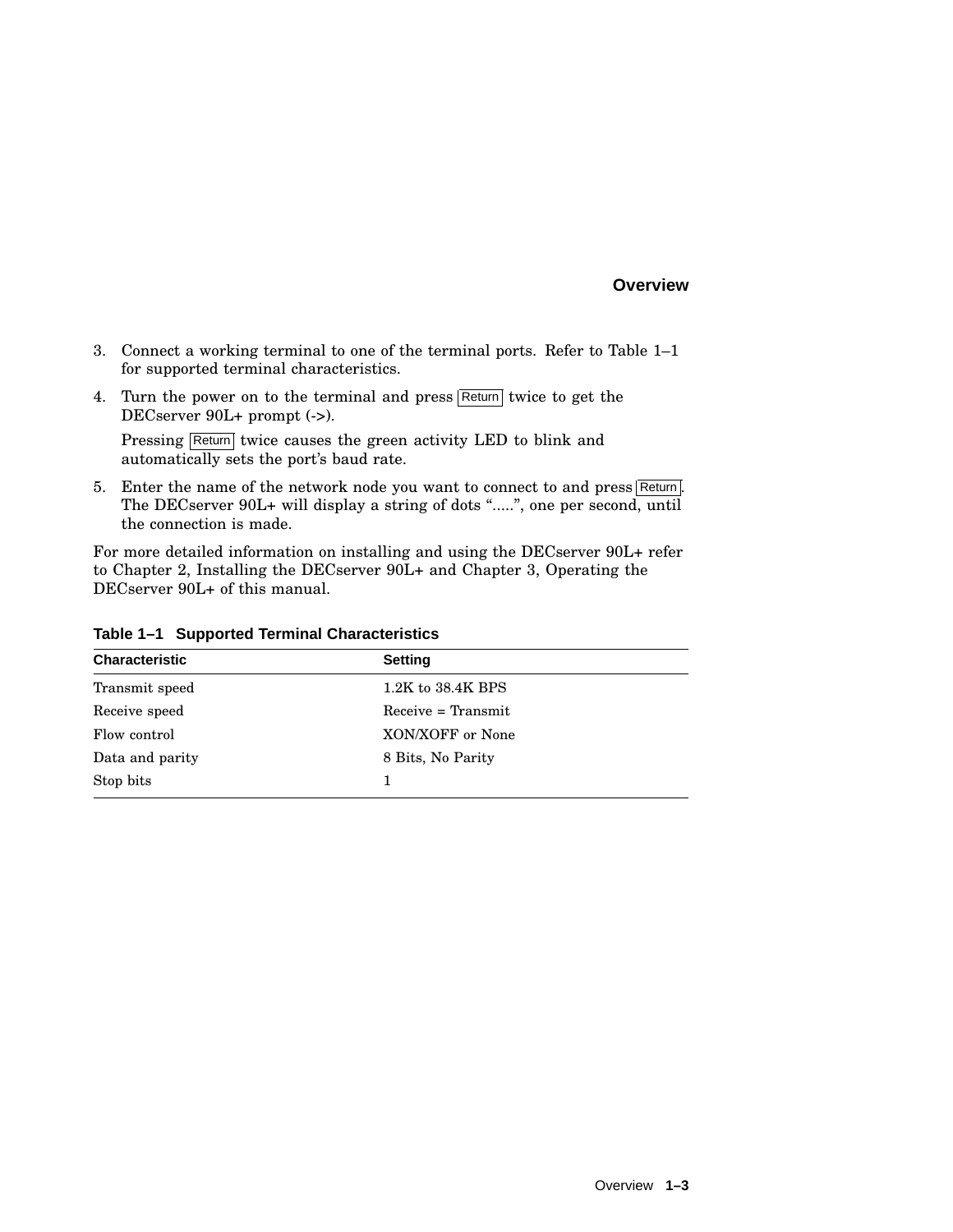Figure 1–2 shows the DECserver 90L+ and calls out its features.





LJ-00072-TI0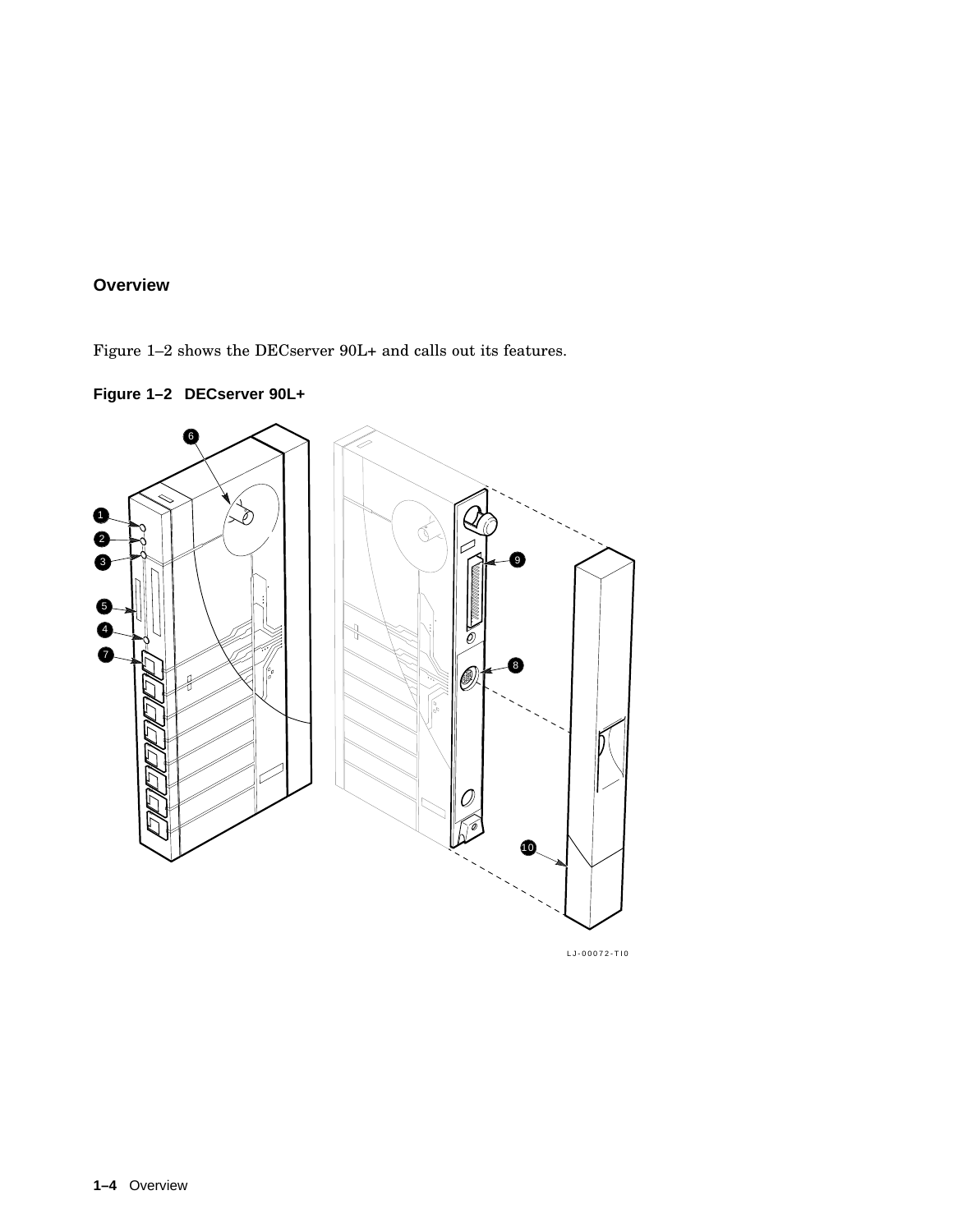- **Power Indicator -** Turns on when +5 volts is supplied to the unit.
- **Self-Test OK Indicator -** Turns on when the unit has successfully completed its diagnostics.
- **Network OK Indicator -** Turns on when the unit is connected to a properly terminated network.
- **Activity Indicator -** Turns on when data is being transmitted or received by any of the ports.
- **Ethernet Address -** Unique physical address of the unit.
- **Network Connector (BNC) -** Connects unit to the network. Not used when the unit is installed in the DEChub 90 Ethernet backplane.
- **Port Connector (MMJ) -** Connect terminals and printers to the DECserver 90L+.
- **Power Connector -** Provides +5 volts from the DECserver 90L+ power supply. Not used when the unit is installed in the DEChub 90 Ethernet backplane.
- **Backplane Connector -** Provides network and power connections to the DECserver 90L+ when it is installed in the DEChub 90 Ethernet backplane.
- **Cover -** Present on standalone units only. Covers the backplane connector and mounting assembly.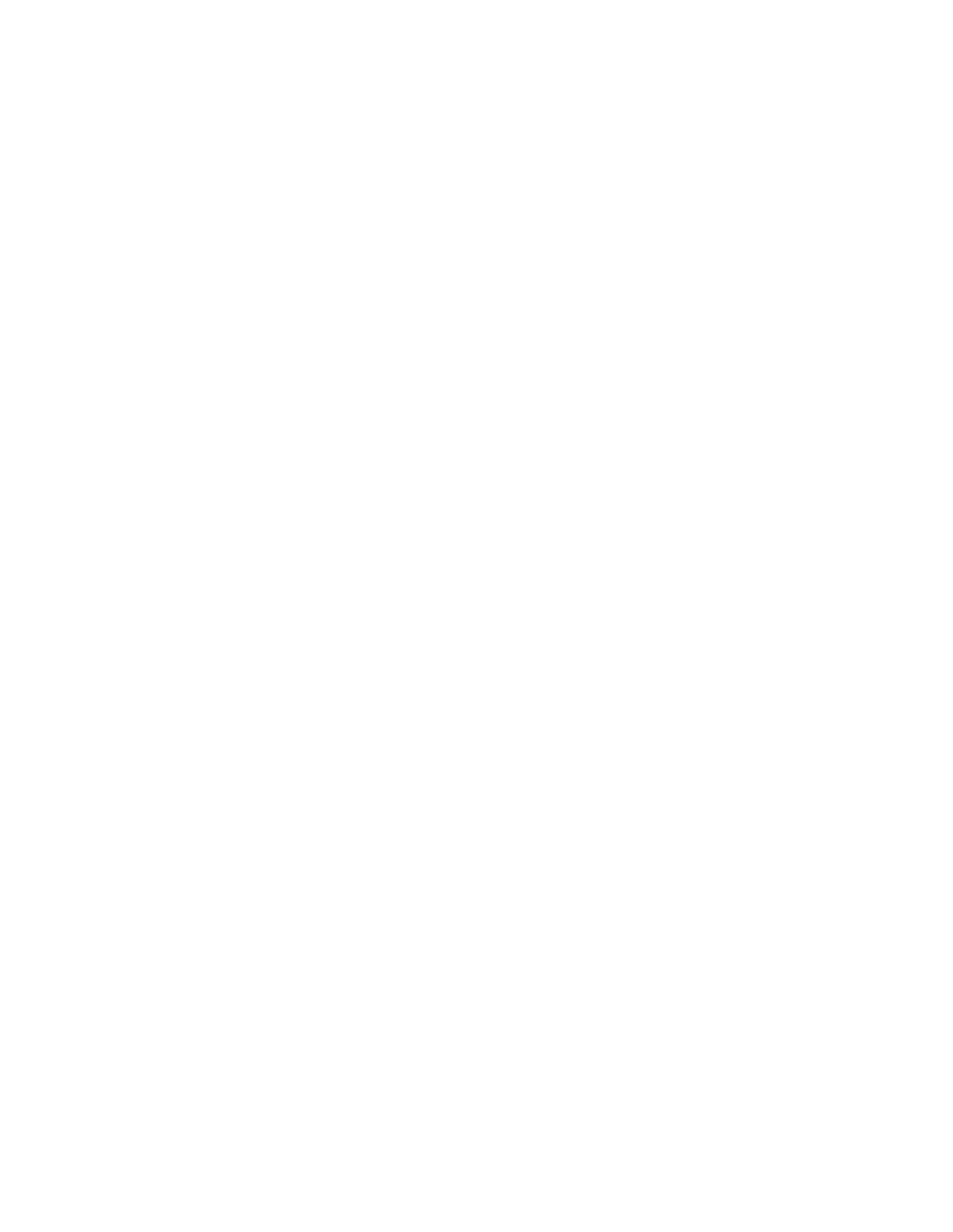The DECserver 90L+ can be placed on a table, mounted to a wall, or installed in the DEChub 90 Ethernet backplane. Refer to the section Standalone Installation when installing the unit on a table or mounting it to a wall. Refer to the section Backplane Installation when installing the unit in the DEChub 90 Ethernet backplane.

## **Standalone Installation**

To install the DECserver 90L+ as a standalone unit, perform the following procedures and refer to Figure 2–1.

#### **Mount DECserver 90L+.**

Locate and mount the DECserver 90L+. For wall mounting, remove the back cover on the unit and use the mounting holes on the cover as a template to locate the mounting screws.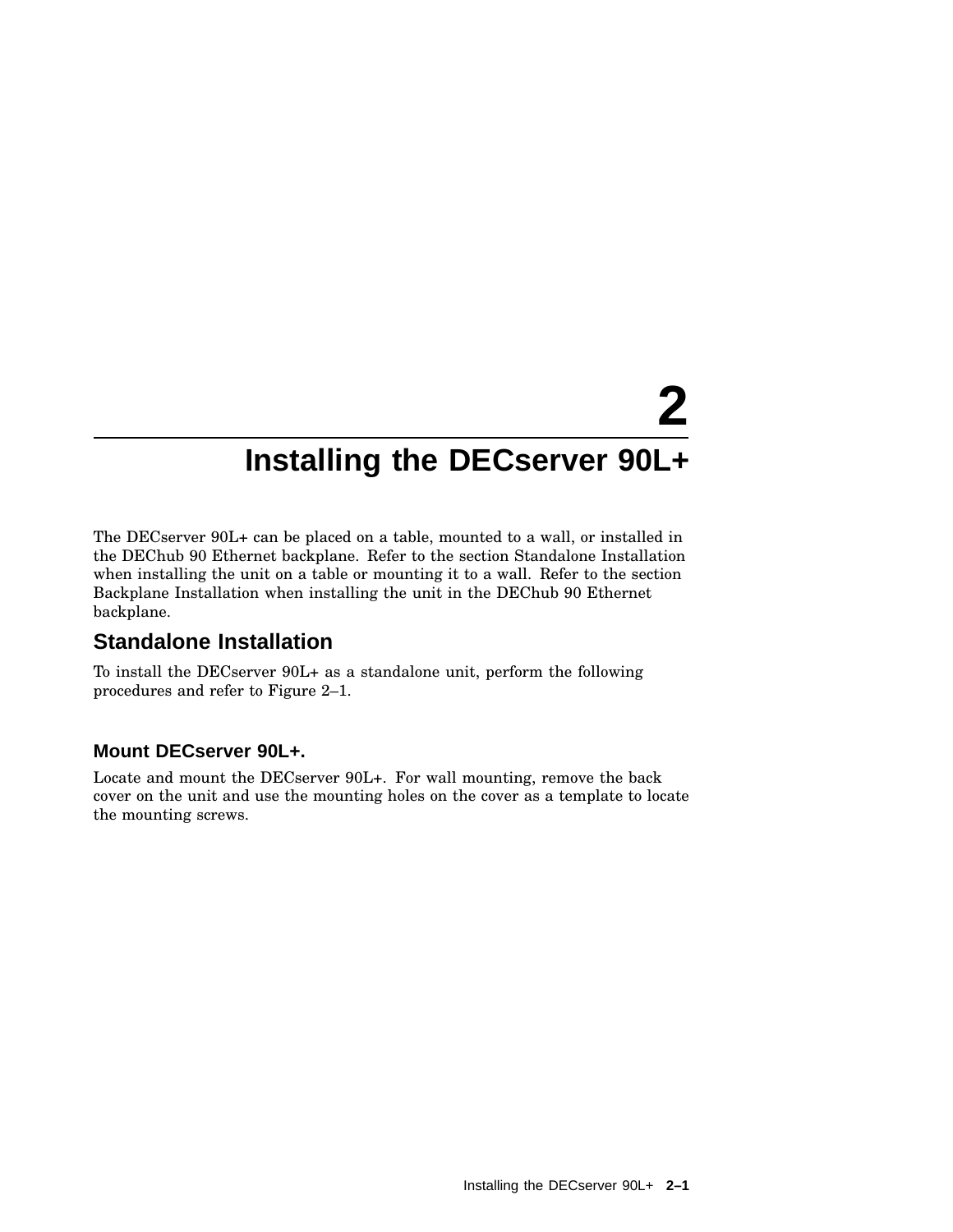#### **Figure 2–1 DECserver 90L+ Standalone Installation**



LJ-00073-TI0A.DG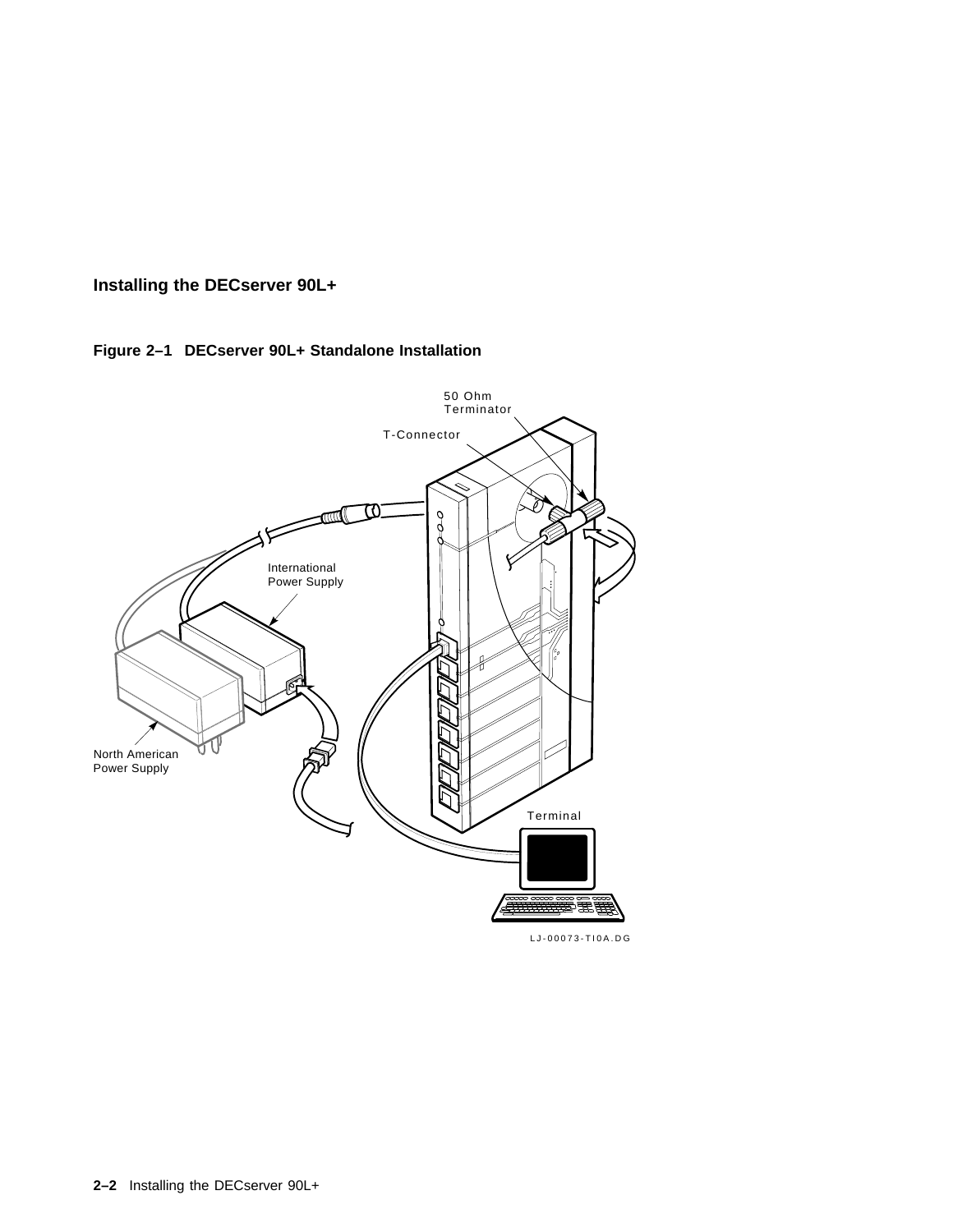#### **Remove Cover (if necessary).**

To remove the back cover of the DECserver 90L+ unit (Figure 2–2):

- 1. Insert a small screwdriver into the top mounting hole in the cover.
- 2. Lift up on the latch.
- 3. While lifting up on the latch, pull the top of the cover away and down from the unit.

**Figure 2–2 Removing the Back Cover of the DECserver 90L+**



LJ-00320-TI0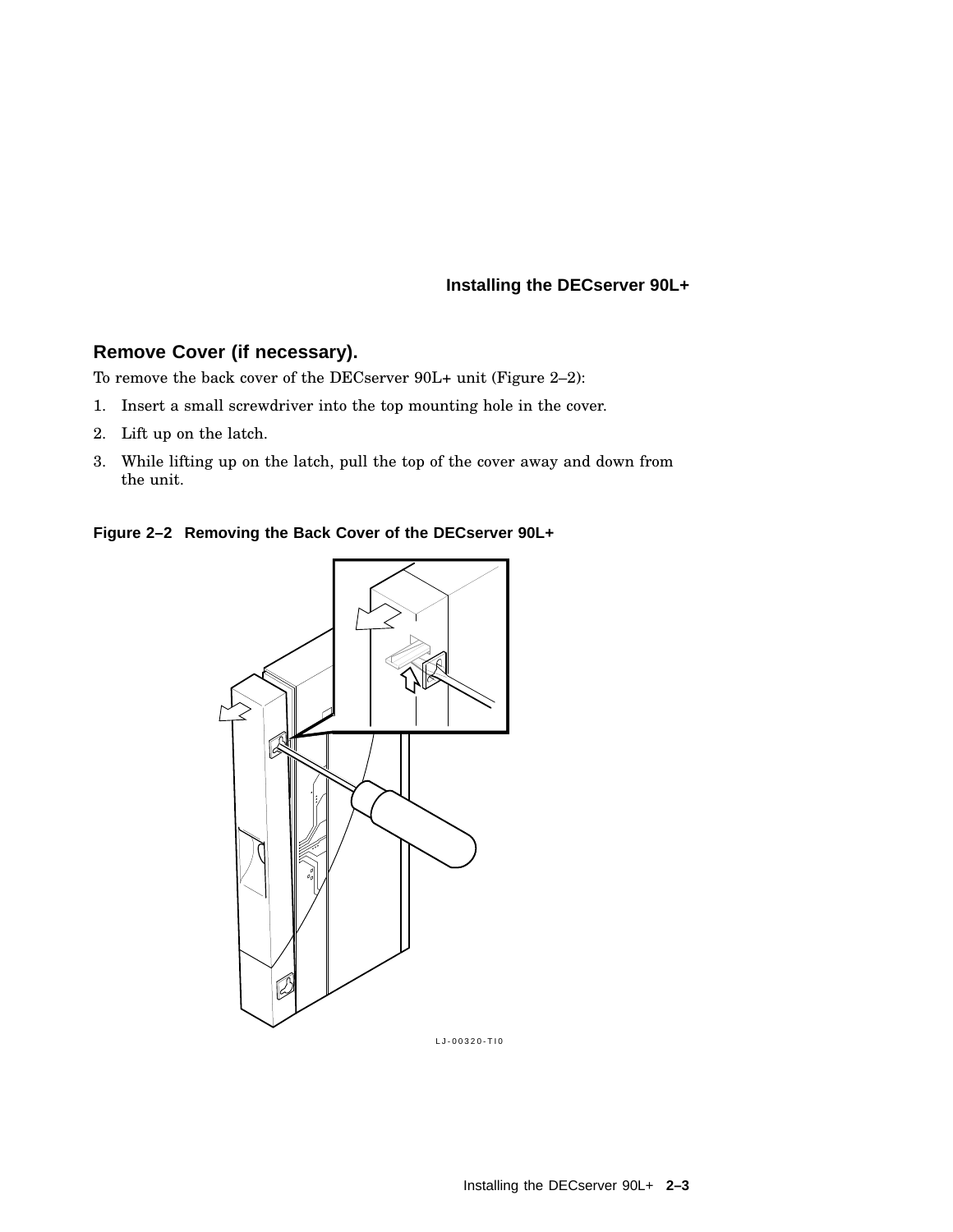#### **Make Connections.**

- 1. Plug the power supply into the DECserver 90L+.
- 2. Attach the Ethernet T-connector to the BNC connector on the DECserver 90L+. Make sure the Ethernet segment is properly terminated at each end.
- 3. Attach the power cord to the power supply, if needed.
- 4. Plug the power supply into a working AC outlet.
- 5. The following indicators should be lit: power, self-test ok, and network. Within five seconds, the self-test ok indicator should be lit, followed by the network indicator.

#### **Verify Ports.**

Verify the operation of each port by connecting a terminal to the port. Refer to Table 1–1 for supported terminal characteristics. Press Return twice (autobaud) to set the operating speed of the port. While watching the Activity LED, type a character on the terminal. The LED should turn on and off, indicating activity on the port. Perform this procedure for each port.

#### **Verify Network.**

Verify the operation of the network. Enter **SHOW S** at the prompt (->) and press Return. The server characteristics screen will verify if the network is "OK" or "Failed". If "Failed", make sure the server is on a properly configured network. For more information on the SHOW S command, refer to Chapter 4.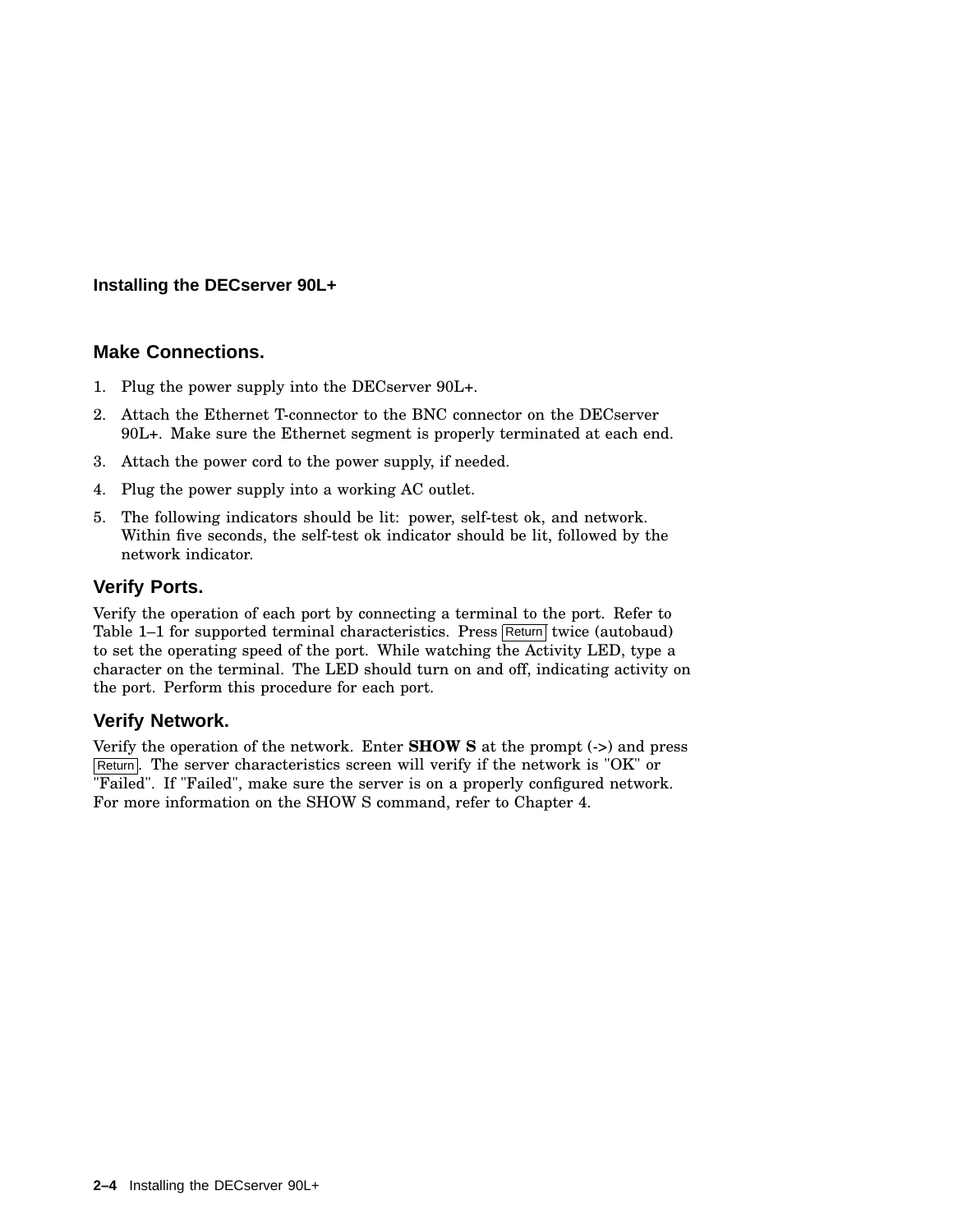#### **Start Terminal Session.**

- 1. Connect terminals to ports as needed.
- 2. To start a terminal session using a terminal connected to one of the ports:
	- a. With the terminal turned on, press Return twice. This sets the baud rate of the port to that of the terminal.
	- b. At the prompt (->), enter a *service name* and press Return. The DECserver 90L+ responds by displaying a string of dots "......" while connecting to the selected service. Once the connection is established, your terminal will display the system-dependent login message or prompt.
		- **Note**

The DECserver 90L+ can take up to one minute when connecting to a node for the first time.

For more information on using the DECserver 90L+, refer to Chapter 3 in this manual.

## **Backplane Installation**

To install the DECserver 90L+ in the DEChub 90 Ethernet backplane, perform the following procedures and refer to Figure 2–3.

#### **Remove Cover (if necessary).**

If the unit to be installed in the backplane has a cover on the back of the unit, remove the cover (Figure 2–2).

To remove the back cover on the DECserver 90L+ unit:

- 1. Insert a small screwdriver into the top mounting hole in the cover.
- 2. Lift up on the latch.
- 3. While lifting up on the latch, pull the top of the cover away and down from the unit.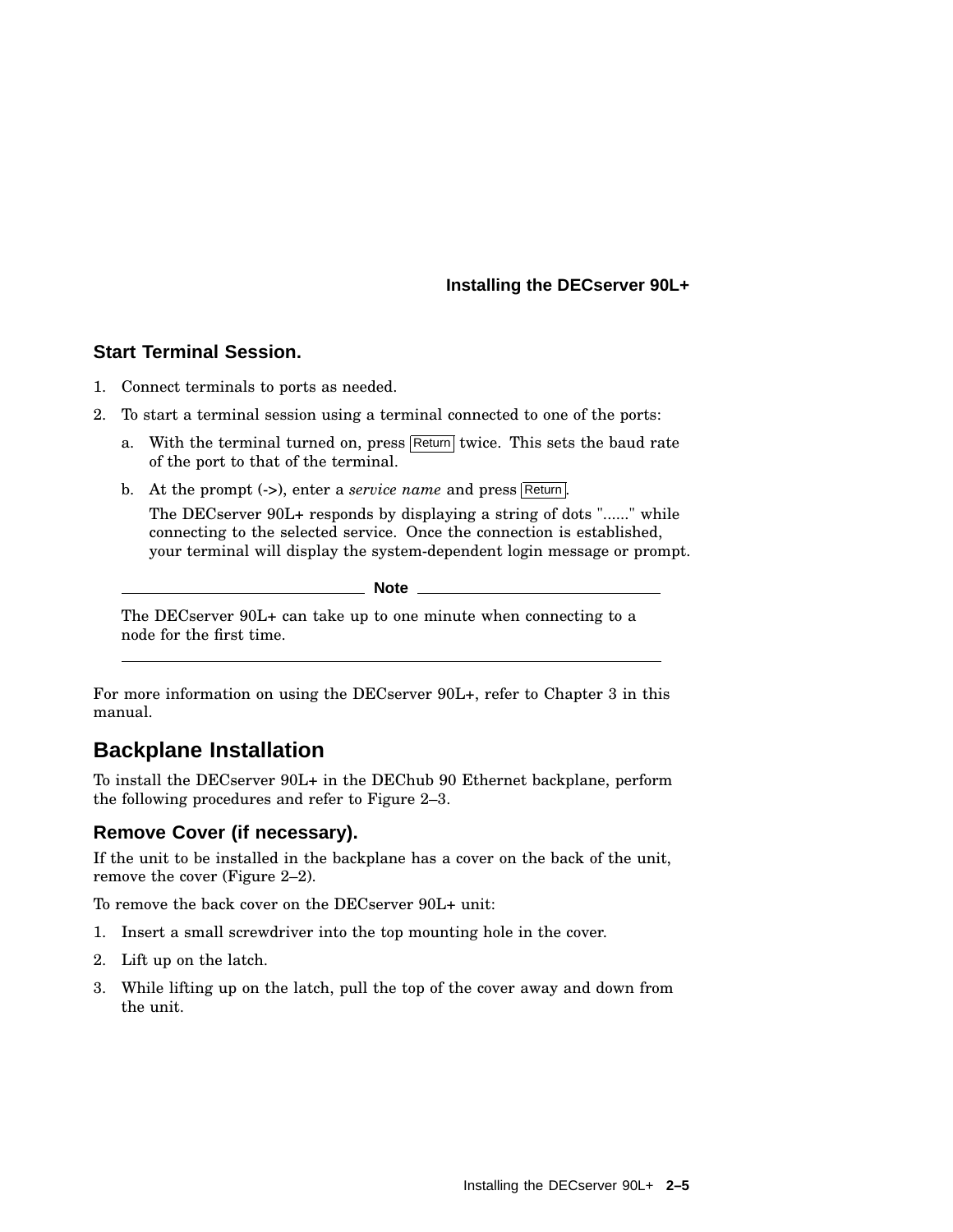#### **Mount DECserver 90L+.**

1. Place the lower mounting tab, located on the back of the DECserver 90L+, in the appropriate mounting slot on the backplane.

**Note** \_\_\_\_\_\_\_\_

The DECserver 90L+ can be installed in an operating DEChub 90 Ethernet backplane (hot-swap).

- 2. Rock the unit into place. An audible click is heard when the unit is securely latched in place.
- 3. With the power applied to the backplane, the following indicators on the DECserver 90L+ should be lit: power, self-test ok, and network. Within five seconds, the self-test ok indicator should be lit, followed by the network indicator.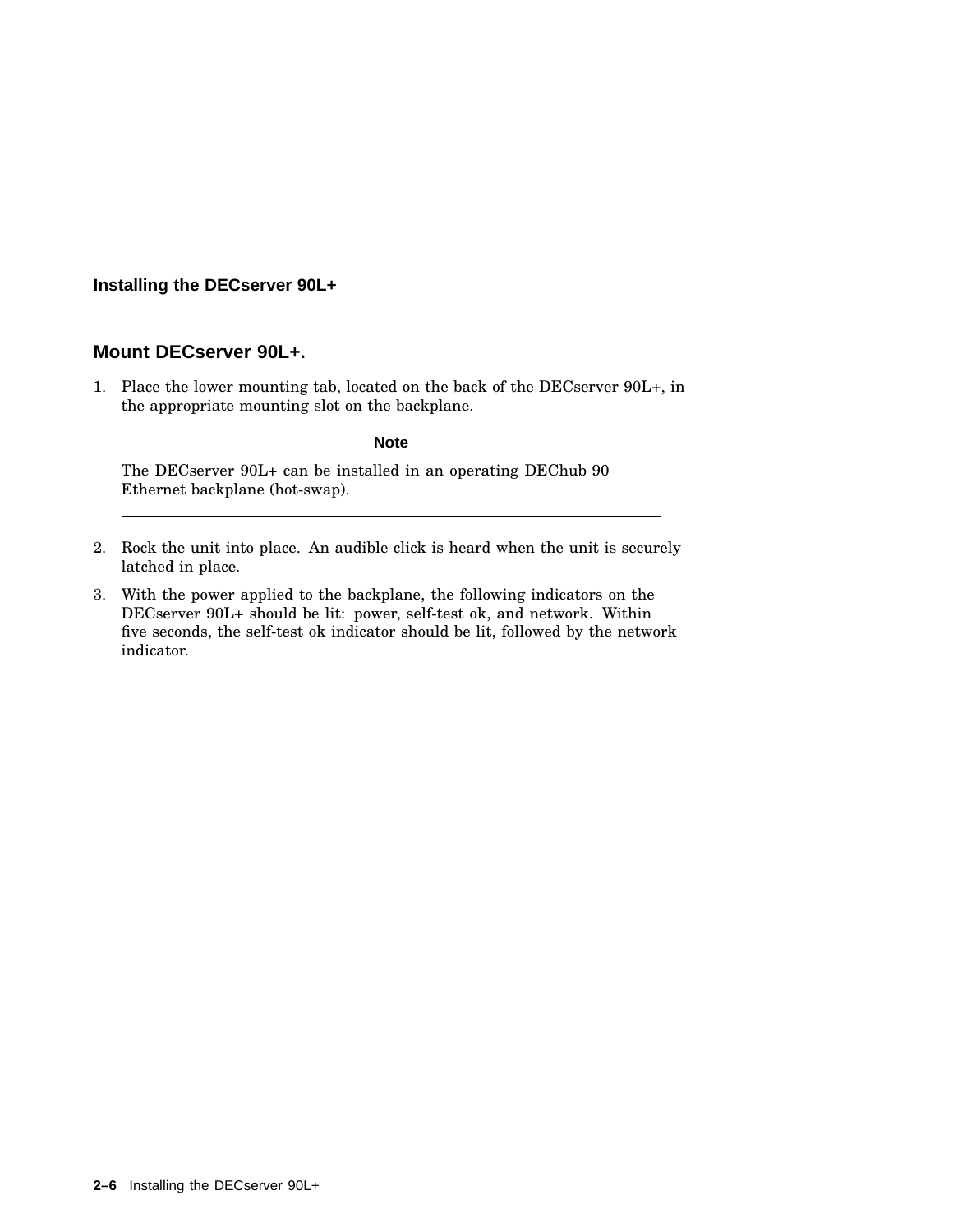

**Figure 2–3 DECserver 90L+ Backplane Installation**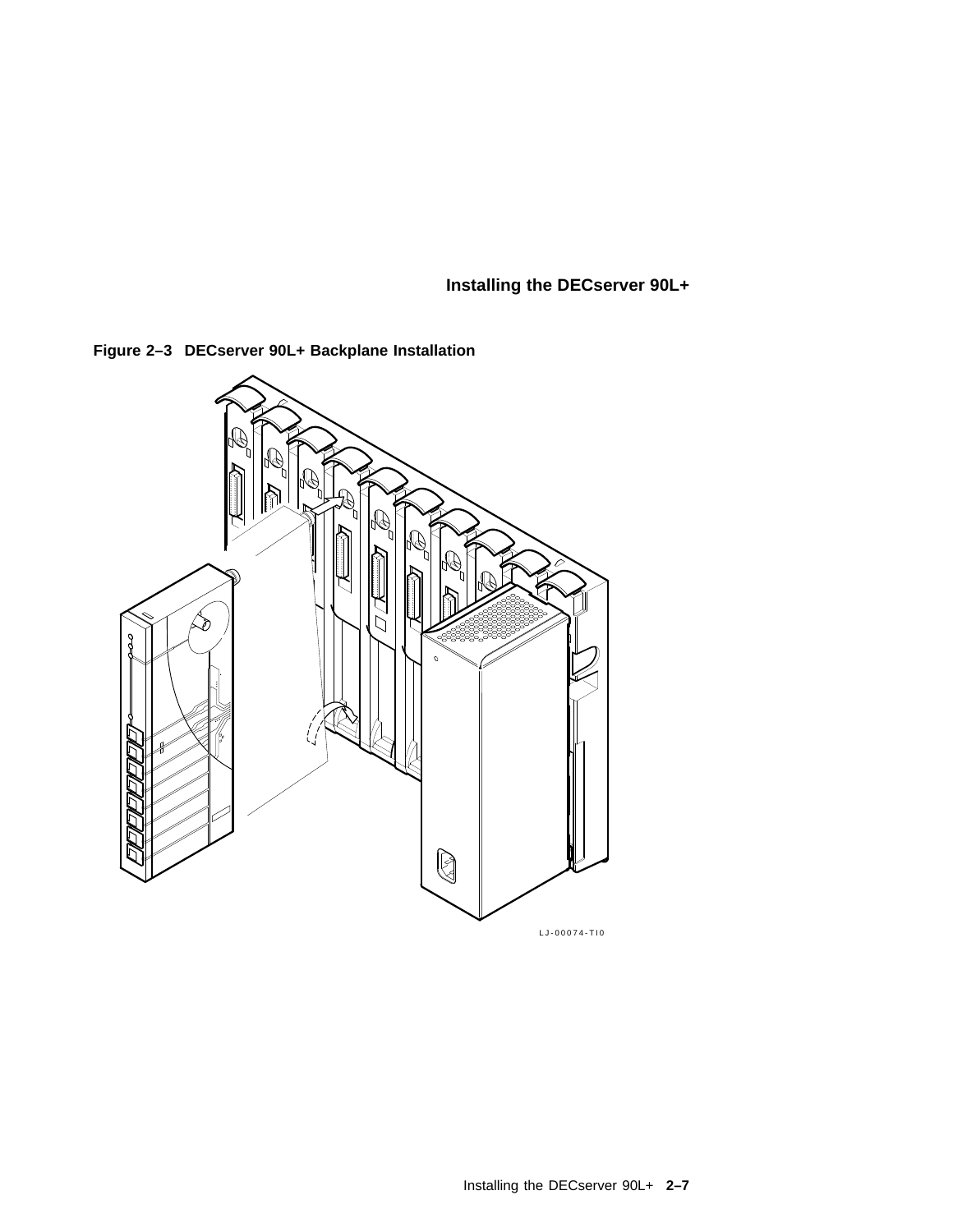#### **Verify Ports.**

Verify the operation of each port by connecting a terminal to the port. Refer to Table  $1-1$  for supported terminal characteristics. Press  $\sqrt{\text{Return}}$  twice (autobaud) to set the operating speed of the port. While watching the Activity LED, type a character on the terminal. The LED should turn on and off, indicating activity on the port. Perform this procedure for each port.

#### **Verify Network.**

Verify the operation of the network. Enter **SHOW S** at the prompt (->) and press Return. The server characteristics screen will verify if the network is "OK" or "Failed". If "Failed", make sure the server is on a properly configured network. For more information on the SHOW S command, refer to Chapter 4.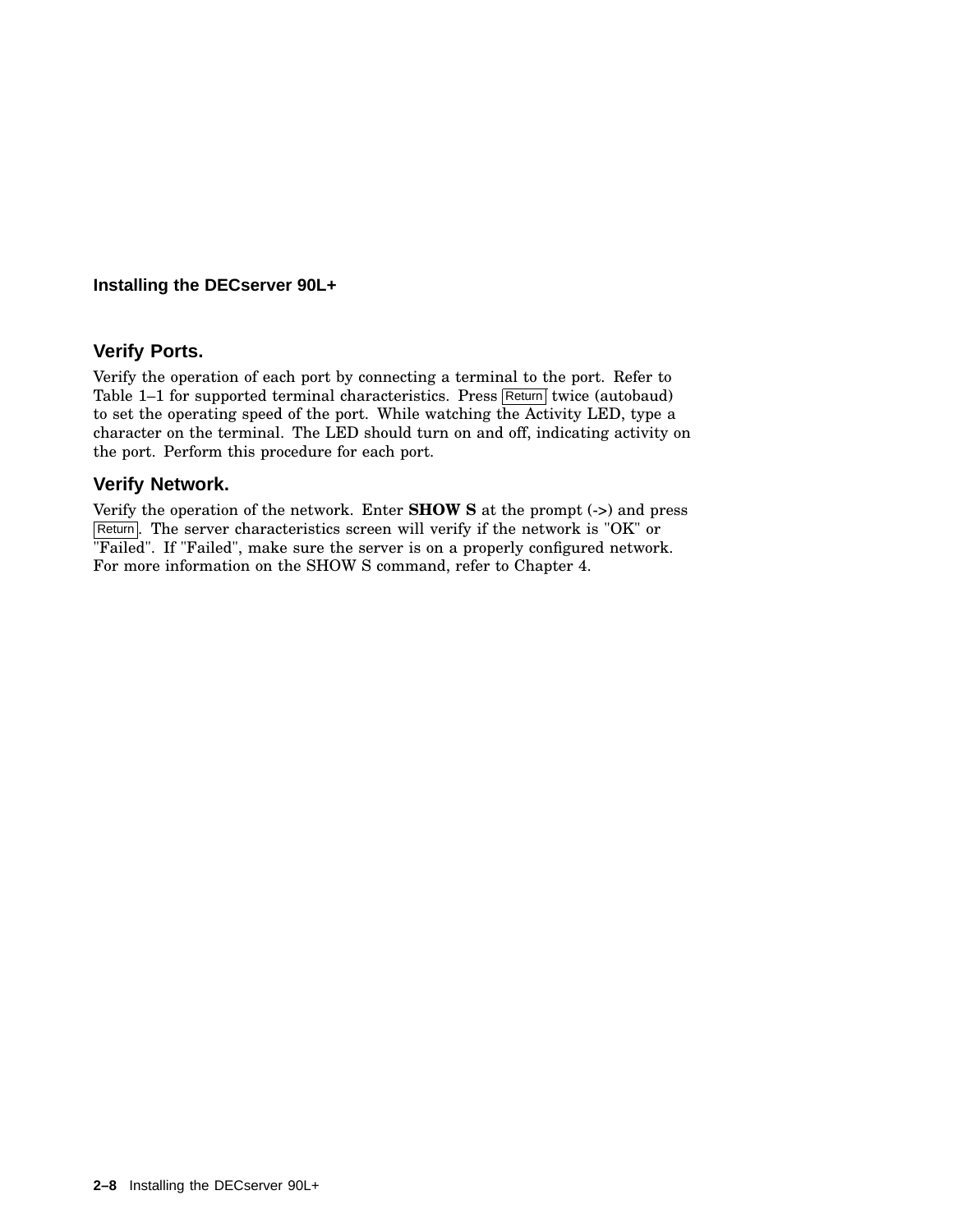#### **Start Terminal Session.**

- 1. Connect terminals to ports as needed.
- 2. To start a terminal session using a terminal connected to one of the ports:
	- a. With the terminal turned on, press  $\sqrt{\text{Return}}$  twice. This sets the baud rate of the port to that of the terminal.
	- b. At the prompt (->), enter a *service name* and press Return. The DECserver 90L+ responds by displaying a string of dots "......" while connecting to the selected service. Once the connection is established, the system-dependent login message or prompt will appear.

**Note**

The DECserver 90L+ can take up to one minute when connecting to a node for the first time.

For more information on using the DECserver 90L+, refer to Chapter 3 in this manual.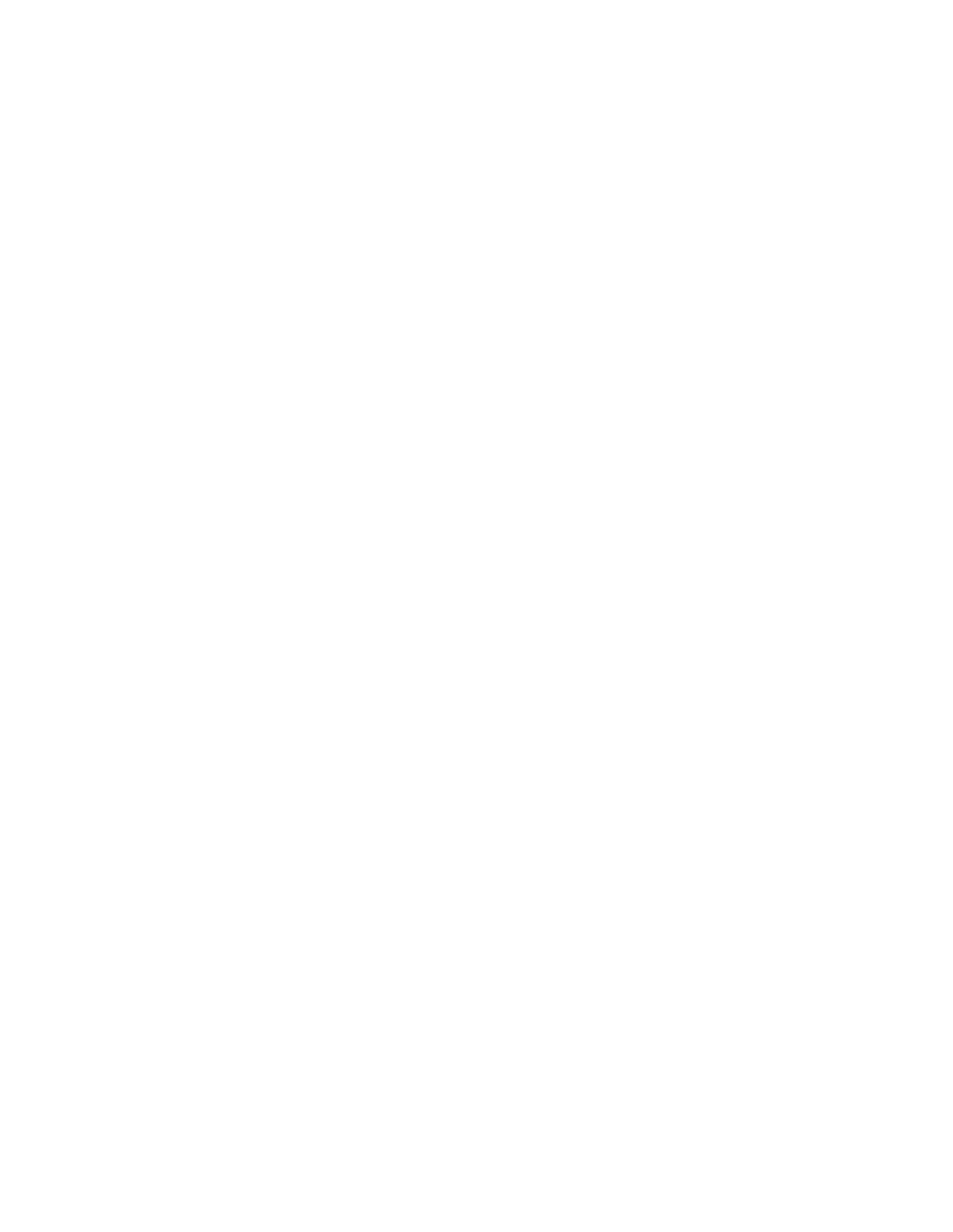Using the DECserver 90L+ terminal server is as easy as turning on your terminal, pressing Return twice, and entering the name of the service (nodename) you want to connect to at the -> prompt. You can also set a port for use by a printer.

This chapter describes how to operate the DECserver 90L+. This chapter describes how to start, interrupt, resume, cycle forward or backward, and end a terminal session. It also describes how to operate the DECserver 90L+ as a console requester and as a console server using Maintenance Operations Protocol (MOP).

**Note**

LAT Version 5.0 or higher must be installed and running on a host system before you can use the DECserver 90L+. If you cannot connect to a selected system and you are not sure if LAT Version 5.0 or higher is installed and running, see your system manager for help.

## **Using a Terminal or Personal Computer**

This section explains how to use the DECserver 90L+ with a terminal or personal computer (PC) running terminal emulation software.

#### **Establishing a Terminal Session**

To establish a terminal session:

- 1. Turn your terminal on or start the terminal emulation software on your PC.
- 2. Press the Return key twice, you will see the DECserver 90L+ prompt:

->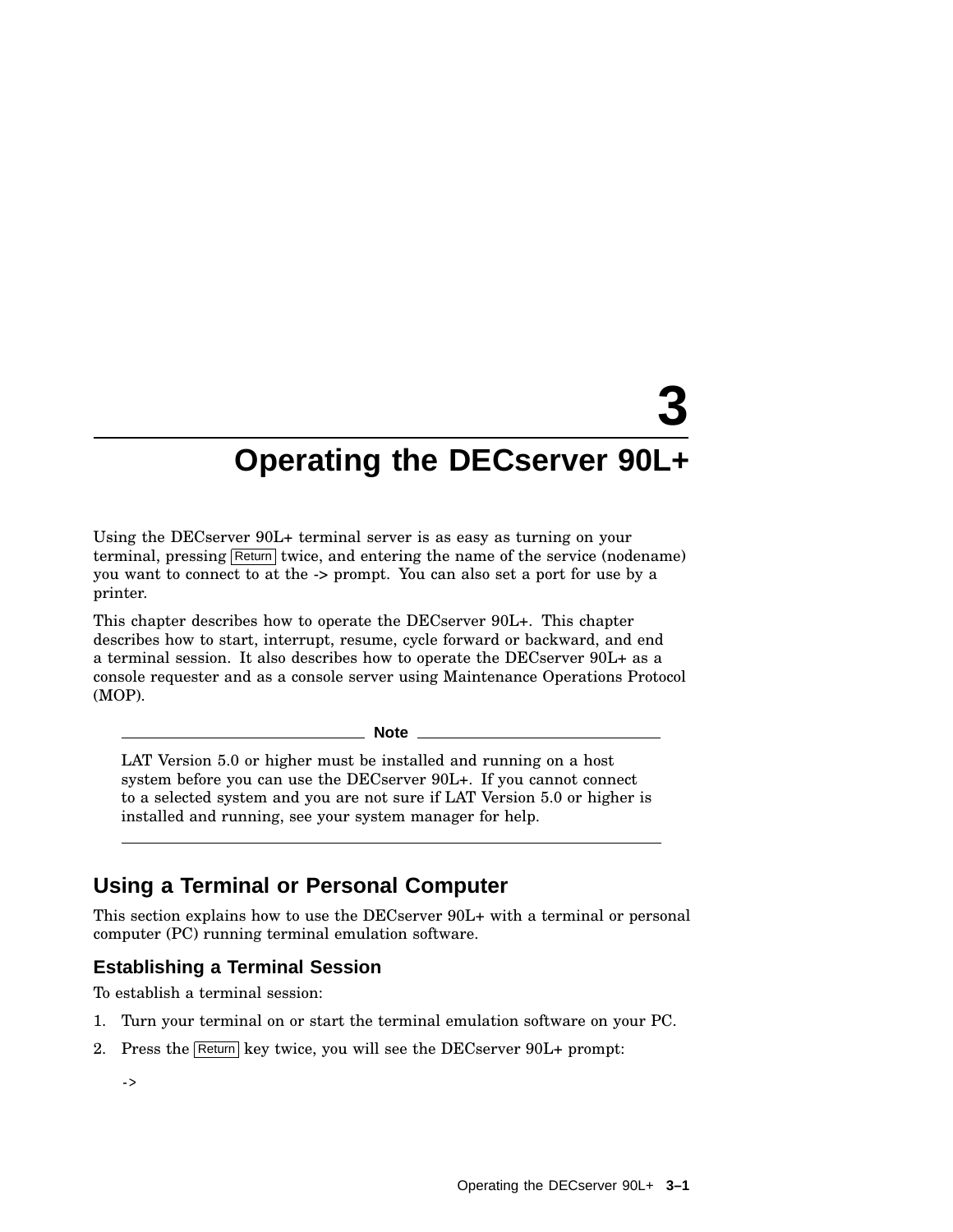3. At the prompt (->), type your *service name* and press Return. The DECserver 90L+ indicates that it is attempting to connect by displaying a string of dots "...." on the screen.

The following example shows the connection to a service named RED.

-> **RED** Return ................ %DS90L-108, RED session 1 established Welcome to MYNODE running VMS 5.4 Username:

**Note**

The DECserver 90L+ does not require the configuration of group codes. The first time it connects to a service, it learns the service name. This can take up to 60 seconds.

The terminal session is established and control is passed to the specified host. If you do not know the services offered by your host(s), ask your system manager.

When a terminal session is established, most systems start some type of log in sequence, such as prompting you for username and password. Refer to the documentation for your specific system for information about starting a session.

#### **Ending a Terminal Session**

A terminal session is ended by logging off or disconnecting from the system on which your terminal session was running. Logging off a system ends your terminal session and returns you to the DECserver 90L+ prompt. The following example shows what happens when a user logs off the service RED.

```
$ LO Return
USER logged out at 01-JAN-1992 16:55:00.00
-> %DS90L-107, RED session 1 disconnected
->
```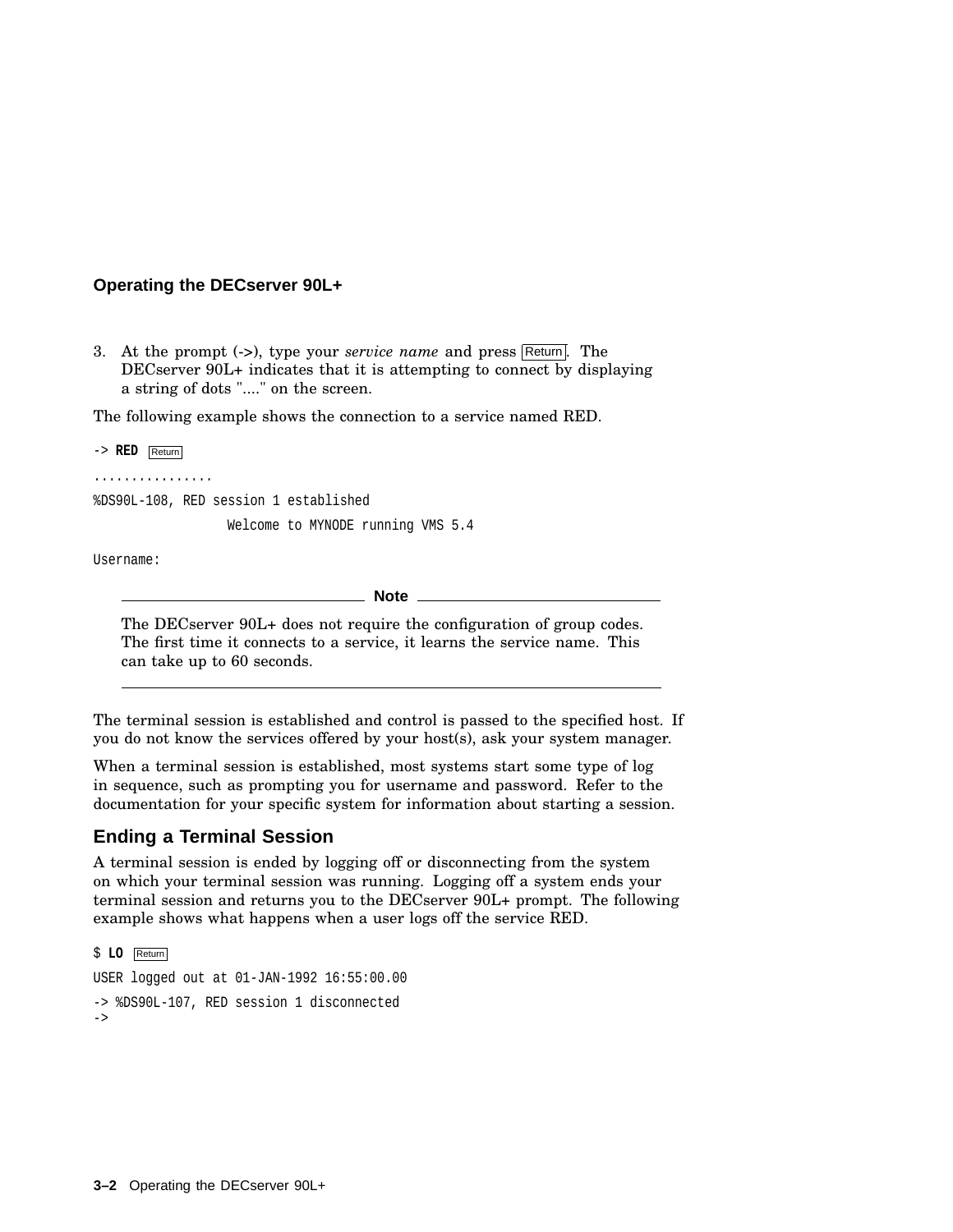#### **Last Number Redial**

Last number redial allows a port to connect to the last service accessed without entering the service or node name. This is done by entering the CONNECT command C[ONNECT] at the DECserver  $90L+$  prompt and pressing  $R$ eturn. The following example shows how to use the *last number redial* feature to reconnect to service RED.

\$ **LO** Return USER logged out at 01-JAN-1992 16:55:00.00 -> **C** Return %DS90L-108, RED session 1 established Welcome to MYNODE running VMS 5.4

Username:

**Note**

The use of a preferred service overrides the last number redial feature.

#### **Interrupting a Terminal Session**

You can interrupt a terminal session and return to the DECserver  $90L+$  prompt by pressing the Break key on the terminal. When you press the Break key, the session is interrupted, not ended, and the DECserver 90L+ prompt appears as follows:

->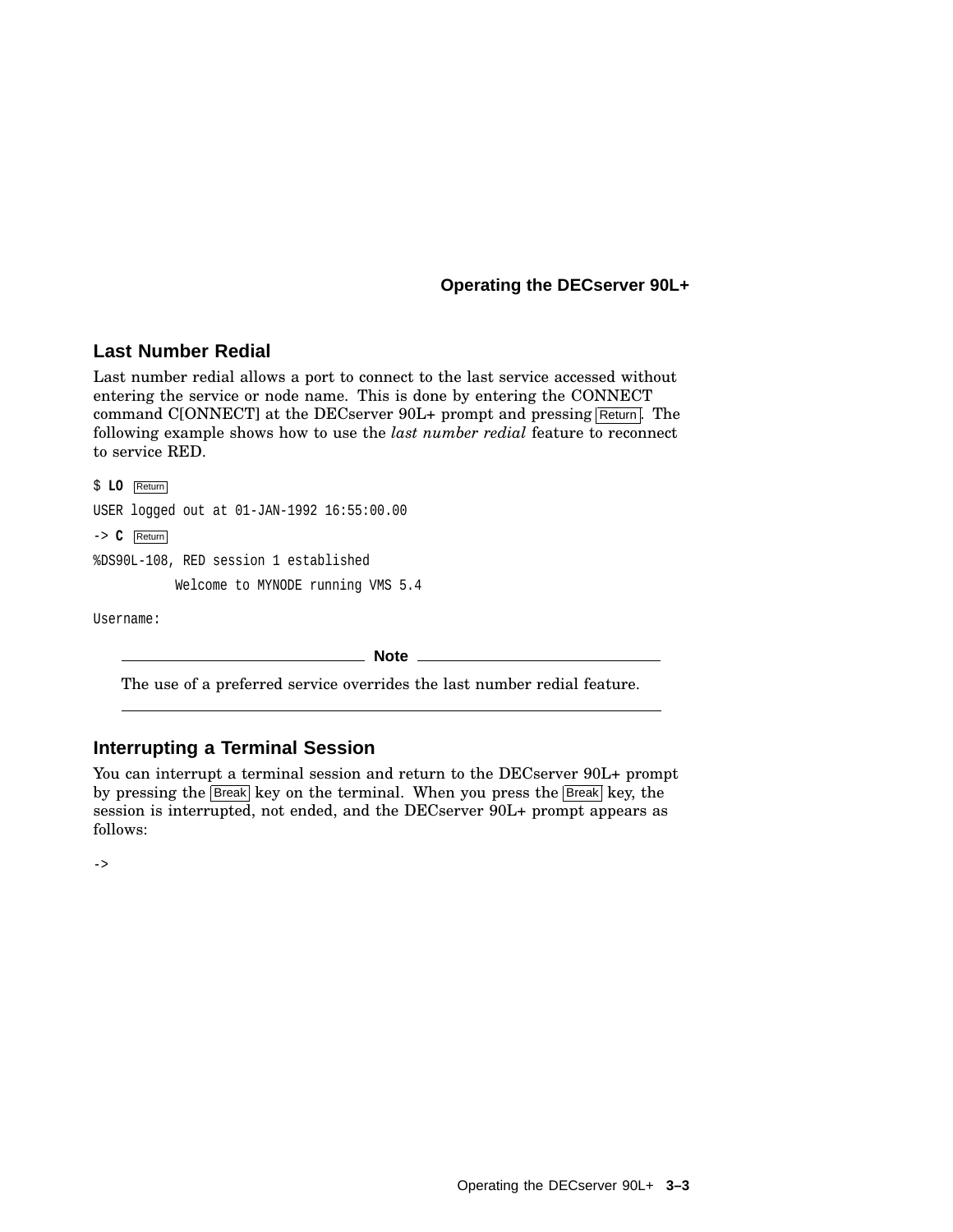At this point you can issue a SHOW or SET command, resume the interrupted session, cycle forward or backward to other sessions, or end the session. The following is an example of displaying the sessions active for port 1. The asterisk next to the service name of session 1 shows it as the default session to which you are returned.

| -> SHOW Return                                                                                                          |                                                               |            |          |             |
|-------------------------------------------------------------------------------------------------------------------------|---------------------------------------------------------------|------------|----------|-------------|
| 1 Port 1*<br>2 Port 2<br>3 Port 3<br>4 Port 4<br>5 Port 5<br>6 Port 6<br>7 Port 7<br>8 PRINT<br>P Ports<br>S Server     | D Dedicated/Preferred Service                                 |            |          |             |
| 1<br>Return                                                                                                             |                                                               |            |          |             |
| Name<br>Speed<br>In Flow ENA/on<br>Out Flow ENA/on<br>Type<br>Break<br>Rem Mod<br>Test<br>AutoConf ENA<br>ODL<br>Status | Port 1<br>38400<br>TERM<br>LOCAL<br>DIS<br>NO.<br>DIS<br>CONN |            |          |             |
| Service                                                                                                                 | $RED*$                                                        | YELLOW     | GREEN    | <b>BLUE</b> |
| Node                                                                                                                    | MYNODE                                                        | MYNODE     | YOURNODE | YOURNODE    |
| Port                                                                                                                    | LTA123                                                        | LTA456     | LTA789   | LTA790      |
| MOP CC                                                                                                                  | $08 - 00 - 2B - 12 - 35 - 56$                                 |            |          |             |
| Preferred ULTRIX                                                                                                        |                                                               | DECSTATION |          |             |
| Fram Err 0                                                                                                              |                                                               |            |          |             |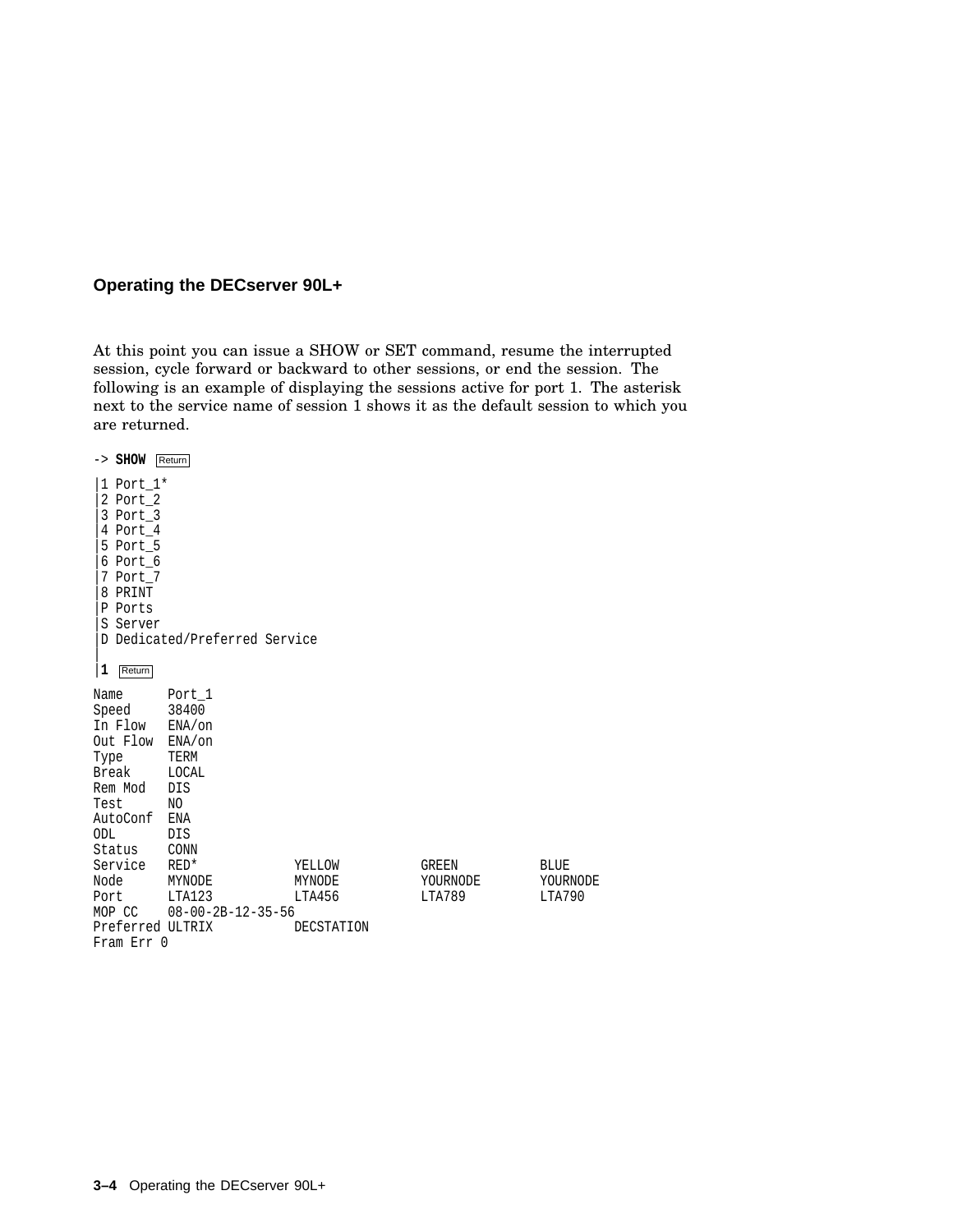#### **Resuming an Interrupted Terminal Session**

To resume the current interrupted terminal session, type the connect command > or RESU[ME] at the DECserver 90L+ prompt. To resume a specific session, type the command and specify the session number. In the case of a MOP session, type **M** in place of the session number. The following is an example of resuming terminal session 2 for a port.

-> **> 2** Return

-> %DS90L-112, YELLOW session 2 resumed

When you resume an interrupted session, control is returned to the point at which the session was interrupted.

#### **Cycle Forward from an Interrupted Terminal Session**

After you interrupt a terminal session, you can cycle forward to the next session. This is done by entering the FORWARD command F[ORWARD] at the DECserver  $90L+$  prompt and pressing Return. The following is an example of having interrupted session 2 and forwarding to session 3.

```
-> F Return
```
-> %DS90L-112, GREEN session 3 resumed

#### **Cycle Backward from an Interrupted Terminal Session**

After you interrupt a terminal session, you can cycle backward to the session previous to the session that was interrupted. This is done by entering the BACKWARD command B[ACKWARD] at the DECserver 90L+ prompt and pressing Return. The following is an example of having interrupted session 2 and cycling backward to session 1.

-> **B** Return

-> %DS90L-112, RED session 1 resumed

**Note**

There are no definable switch characters to immediately go forward and backward between sessions as in other Digital terminal servers.

The FORWARD and BACKWARD commands are circular, that is they "loop" or "cycle" through the number of sessions established.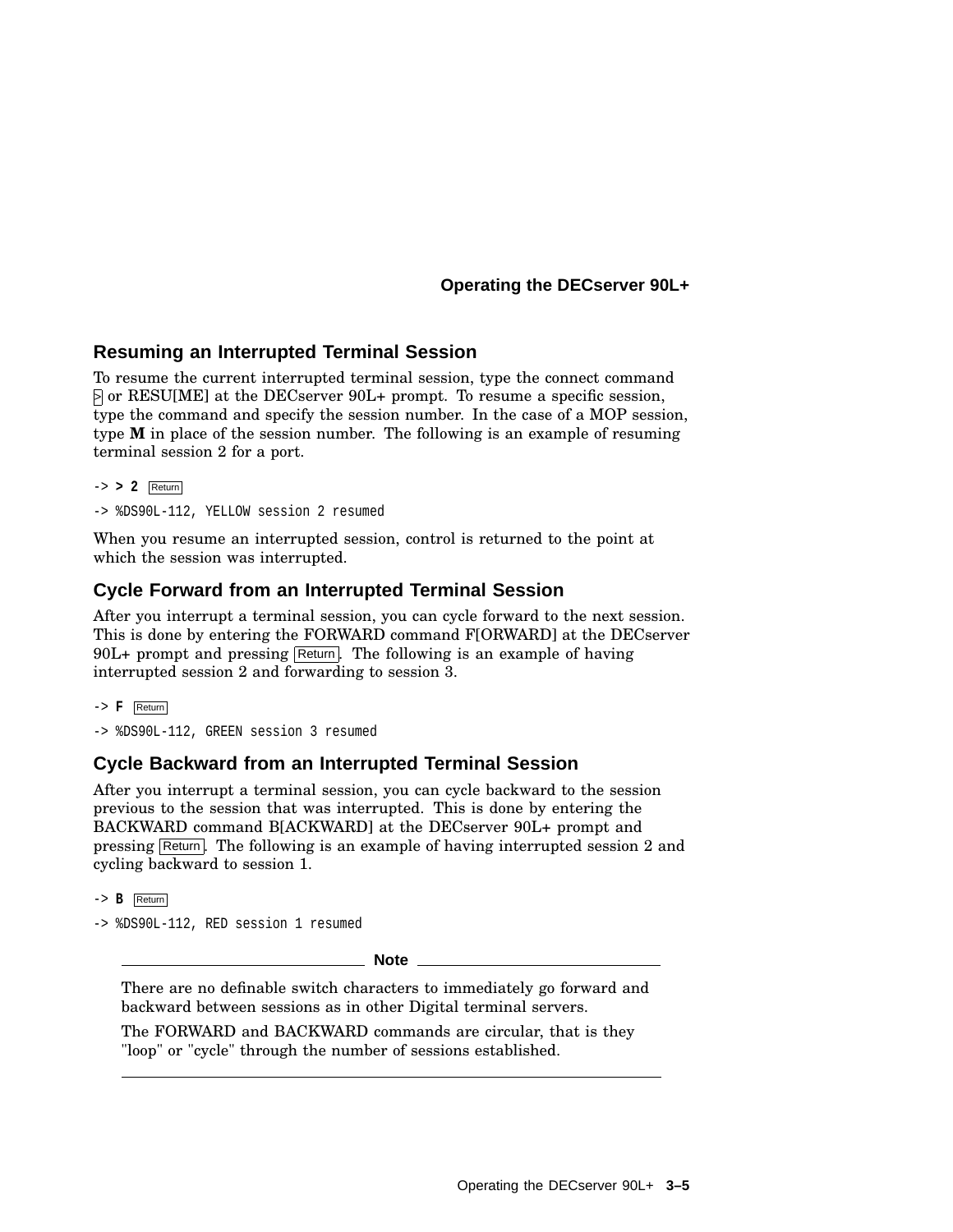#### **Disconnecting an Interrupted Terminal Session**

After you interrupt a terminal session, you might change your mind and decide not to resume the session. In this case, you can disconnect the session by typing the disconnect symbol  $\overline{A}$  or D[ISCONNECT] at the DECserver 90L+ prompt. To disconnect a specific session, type the command and specify the session number. In the case of a MOP session, type **M** in place of the session number. The following is an example of disconnecting terminal session 4 for a port.

-> **< 4** Return

-> %DS90L-112, BLUE session 4 disconnected

When you disconnect an interrupted session, your session is stopped and the DECserver 90L+ prompt appears on your terminal.

**Note**

Entering the DISCONNECT command when there is no interrupted session to resume causes the port to enter its power-up state (non-autobaud state).

## **Using MOP Console Carrier**

Maintenance Operations Protocol (MOP) is a maintenance protocol specified in the Digital Network Architecture (DNA) that is used to implement the remote console facility and to perform remote management and loopback tests.

The DECserver 90L+ supports the remote console facility also known as console carrier. Within console carrier there are two components: console requester, and console server.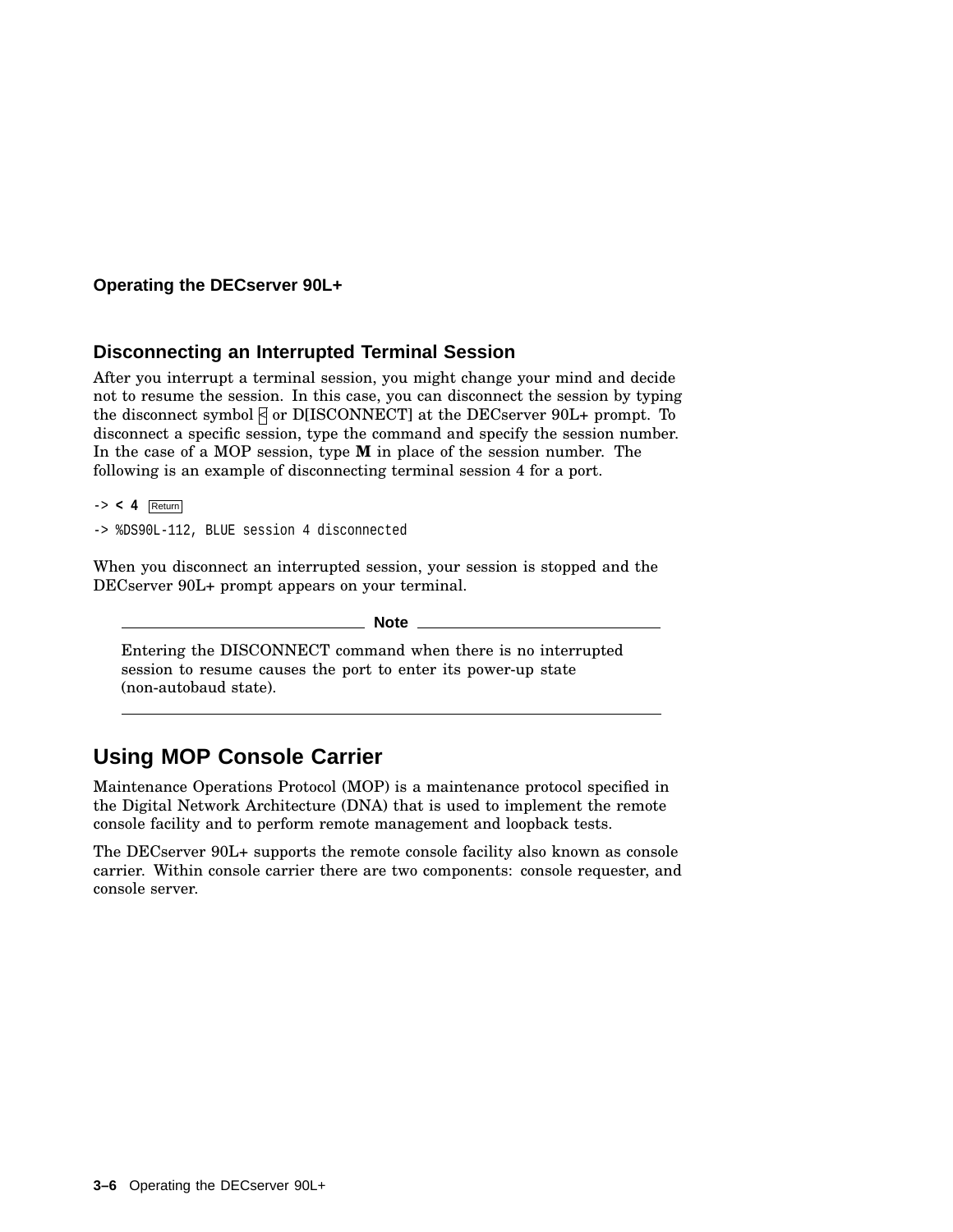#### **Operating as a Console Requester**

The DECserver 90L+ can operate as a console requester. As a console requester, the DECserver 90L+ establishes a MOP console carrier session with another console server on the same network. This is done by using the M[OP] command and the network device's Ethernet address. The DECserver 90L+ also supports a verification code if required by the console server. The following is an example of establishing a connection from a DECserver 90L+ to another DECserver 90L+. The Ethernet address of the device is 08-00-2B-19-8B-AF.

MYSERVER> **MOP 08-00-2B-19-8B-AF** Return

- -> %DS90L-113, Console connected (press Ctrl/D when finished)
- -> (prompt from connected device)

**Note**

The RESUME and DISCONNECT commands can be used for a MOP session by typing RESU[ME] M or D[ISCONNECT] M.

If a MOP session is active, use of the F[ORWARD] and B[ACKWARD] commands will cycle through the MOP session.

#### **Operating as a Console Server**

The DECserver 90L+ can also operate as a console server. A console server allows another requester to connect to its console port. This function is used for remote management of the DECserver 90L+. The following shows how a VMS system can establish a console carrier session with a DECserver 90L+. The Ethernet address of the DECserver 90L+ in this example is 08-00-2B-08-32-2B and SVA-0 identifies the VMS system's Ethernet circuit name.

```
$ MCR NCP
$ NCP> CONNECT VIA SVA-0 PHY ADDR 08-00-2B-08-32-2B
Console connected (press CTRL/D when finished)
-> (DECserver 90L+ PROMPT)
```
## **Using a Printer**

Any of the ports on your DECserver 90L+ can be set for use with a printer. This is usually done by the person responsible for managing the DECserver 90L+. Chapter 4 contains information on how to set a port for use with a printer.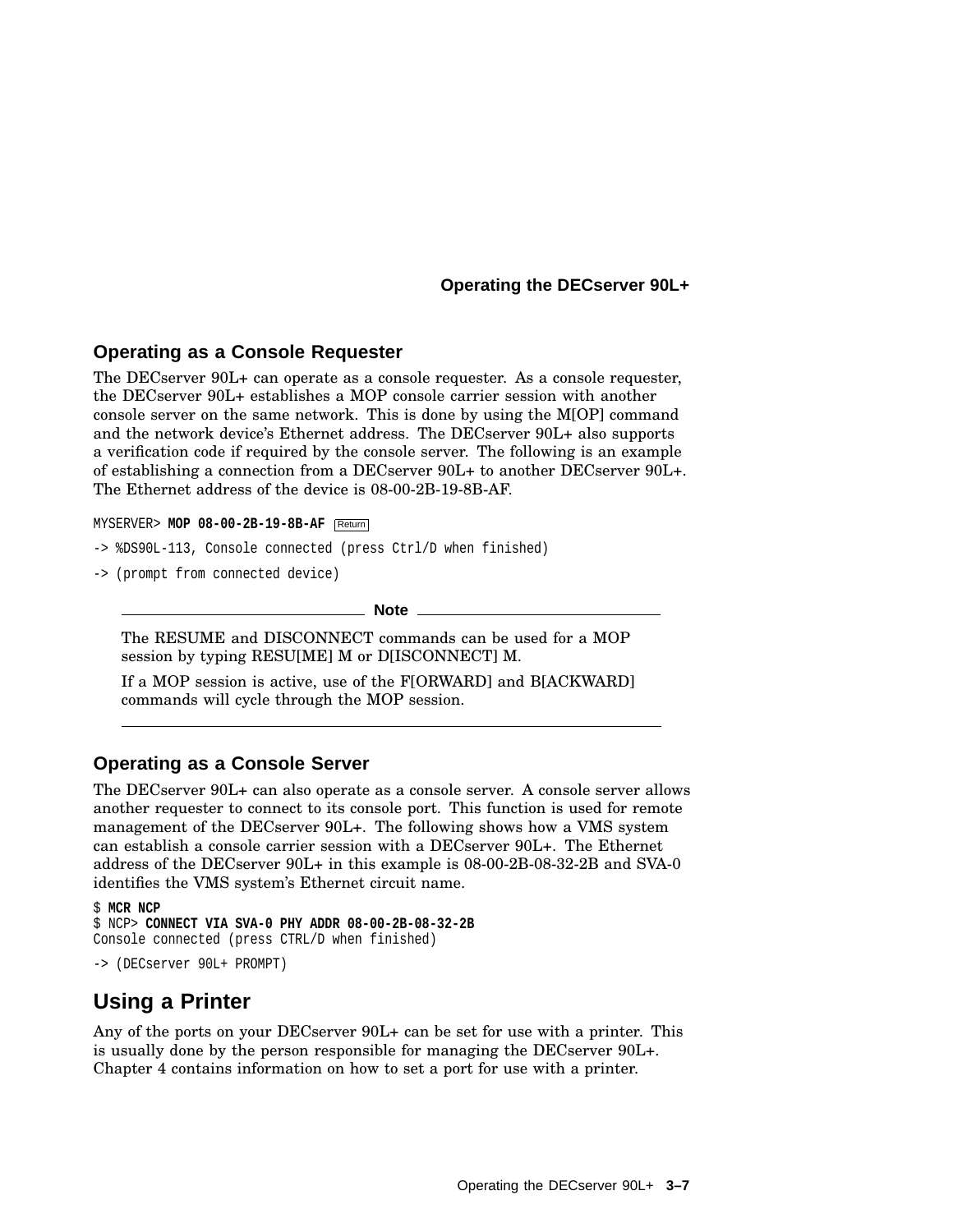## **DECserver 90L+ Commands**

The commands used to establish and control a terminal session and to manage the DECserver 90L+ are described in Table 3–1. Chapter 4 provides a detailed description of the SET and SHOW commands and how they are used to manage the DECserver 90L+.

| <b>Symbol/Command</b>                               | <b>Function</b>                                                                                                                                                                                                                                                                                                                                                                                              |
|-----------------------------------------------------|--------------------------------------------------------------------------------------------------------------------------------------------------------------------------------------------------------------------------------------------------------------------------------------------------------------------------------------------------------------------------------------------------------------|
| service                                             | At the prompt (->), enter the name of the <i>service</i><br>(maximum of 16 characters) with which you want<br>to establish a terminal session.                                                                                                                                                                                                                                                               |
| service [node [port]]                               | Establishes a terminal session with the service,<br>node (maximum of 16 characters), and port<br>(maximum of 8 characters) specified. The <i>node</i><br>and <i>port</i> are optional.                                                                                                                                                                                                                       |
| $C[ONNECT]$ <sup>1</sup> service [node [port]]      | Establishes a terminal session with the <i>service</i> ,<br><i>node</i> , and <i>port</i> specified. The <i>node</i> and <i>port</i> are<br>optional. This command should be used to establish<br>a terminal session when a service name conflicts<br>with one of the DECserver 90L+ commands.                                                                                                               |
| $M[OP]^1$ Ethernet address [verifica-<br>tion codel | Establishes a MOP session with the device owning<br>the specified Ethernet address. The Ethernet<br>address must be entered as 6 hex bytes, separated<br>by hyphens. The verification code is an optional<br>field. It may be used as a password by the device<br>you are trying to establish a MOP session with. If<br>used, the verification code must be entered as 8 hex<br>bytes, separated by hyphens. |
| <b>Break</b>                                        | Interrupts a terminal session.                                                                                                                                                                                                                                                                                                                                                                               |
| Σ                                                   | Resumes last interrupted session.                                                                                                                                                                                                                                                                                                                                                                            |
| $\mathsf{b}$ n                                      | Resumes session specified by n.<br>$n = \{1, 2, 3, 4, M^2\}.$                                                                                                                                                                                                                                                                                                                                                |
| $RESU[ME]$ <sup>1</sup>                             | Resumes last interrupted session.                                                                                                                                                                                                                                                                                                                                                                            |
| $RESU[ME]$ <sup>1</sup> n                           | Resumes session specified by n. $n=[1,2,3,4,M^2]$ .                                                                                                                                                                                                                                                                                                                                                          |
| $F[ORWARD]$ <sup>1</sup>                            | Cycles forward to the next session.                                                                                                                                                                                                                                                                                                                                                                          |

**Table 3–1 DECserver 90L+ User Commands**

 $1$ The characters in brackets [] are optional and do not need to be entered for the DECserver 90L+ to recognize the command.

<sup>2</sup>M represents a MOP session.

(continued on next page)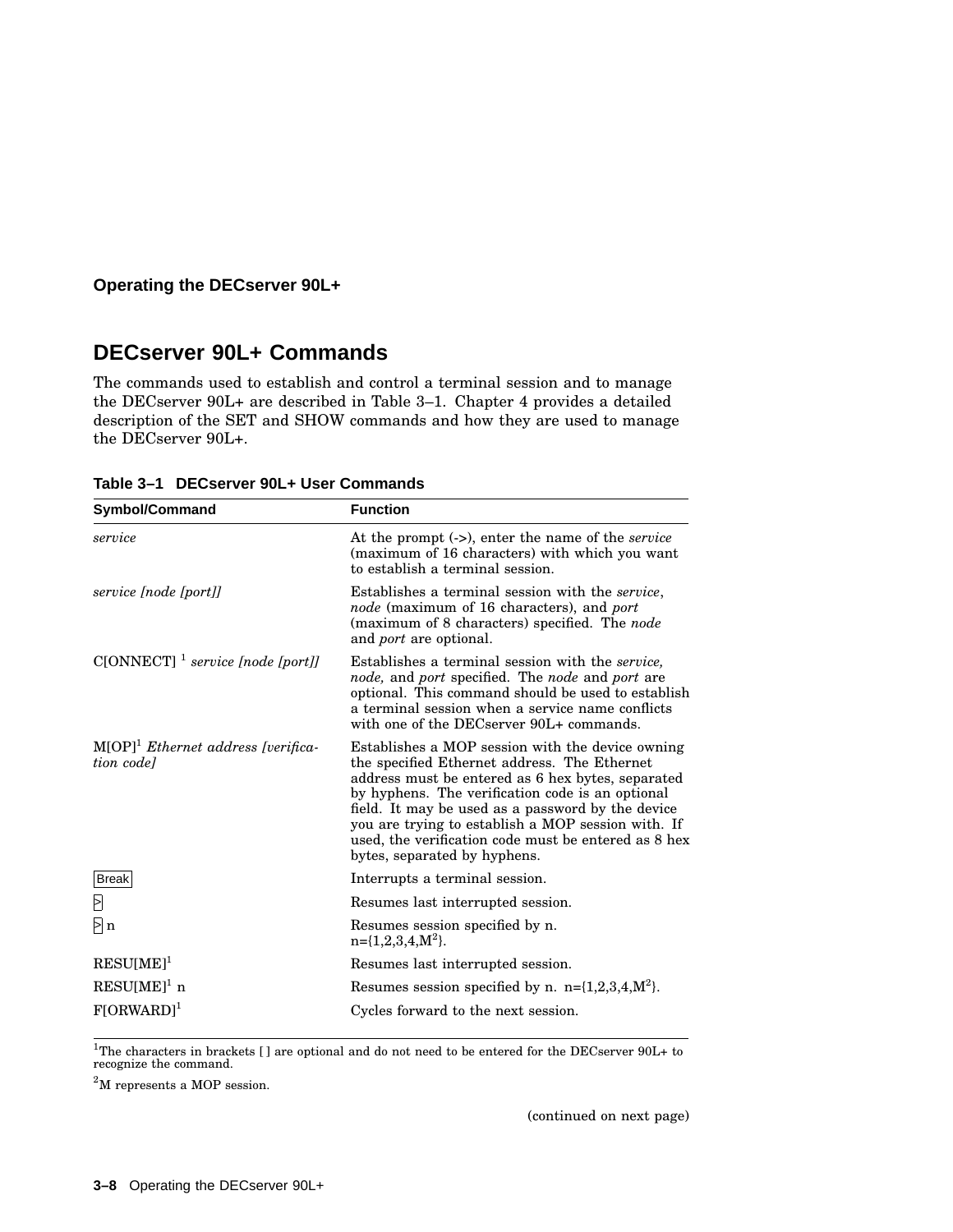| <b>Symbol/Command</b>       | <b>Function</b>                                                                                                                                                                        |
|-----------------------------|----------------------------------------------------------------------------------------------------------------------------------------------------------------------------------------|
| $B[ACKWARD]$ <sup>1</sup>   | Cycles backward to the last session.                                                                                                                                                   |
| Β                           | Disconnects an interrupted terminal session or<br>disconnects the port, if no sessions are active.<br>Disconnecting the port returns the port to the<br>power-up state (non-autobaud). |
| $\mathsf{R}$ n              | Disconnects an interrupted terminal session<br>specified by n. n= $\{1,2,3,4,M^2\}$ .                                                                                                  |
| $D[ISCONNECT]$ <sup>1</sup> | Disconnects an interrupted terminal session or<br>disconnect the port. Disconnecting the port returns<br>the port to the power-up state (non-autobaud).                                |
| $D[ISCONNECT]1$ n           | Disconnects an interrupted terminal session<br>specified by n. n= $\{1,2,3,4,M^2\}$ .                                                                                                  |
| $SE[T]$ <sup>1</sup>        | Sets port or server parameters.                                                                                                                                                        |
| $SH[OW]$ <sup>1</sup>       | Shows port or server parameters.                                                                                                                                                       |
| $RESE[T]$ <sup>1</sup>      | Resets port or server parameters to power-up state.                                                                                                                                    |
| ? or H[ELP]                 | Lists DECserver 90L+ commands.                                                                                                                                                         |

**Table 3–1 (Cont.) DECserver 90L+ User Commands**

 $^{1}$ The characters in brackets [] are optional and do not need to be entered for the DECserver 90L+ to recognize the command.

 $2<sup>2</sup>M$  represents a MOP session.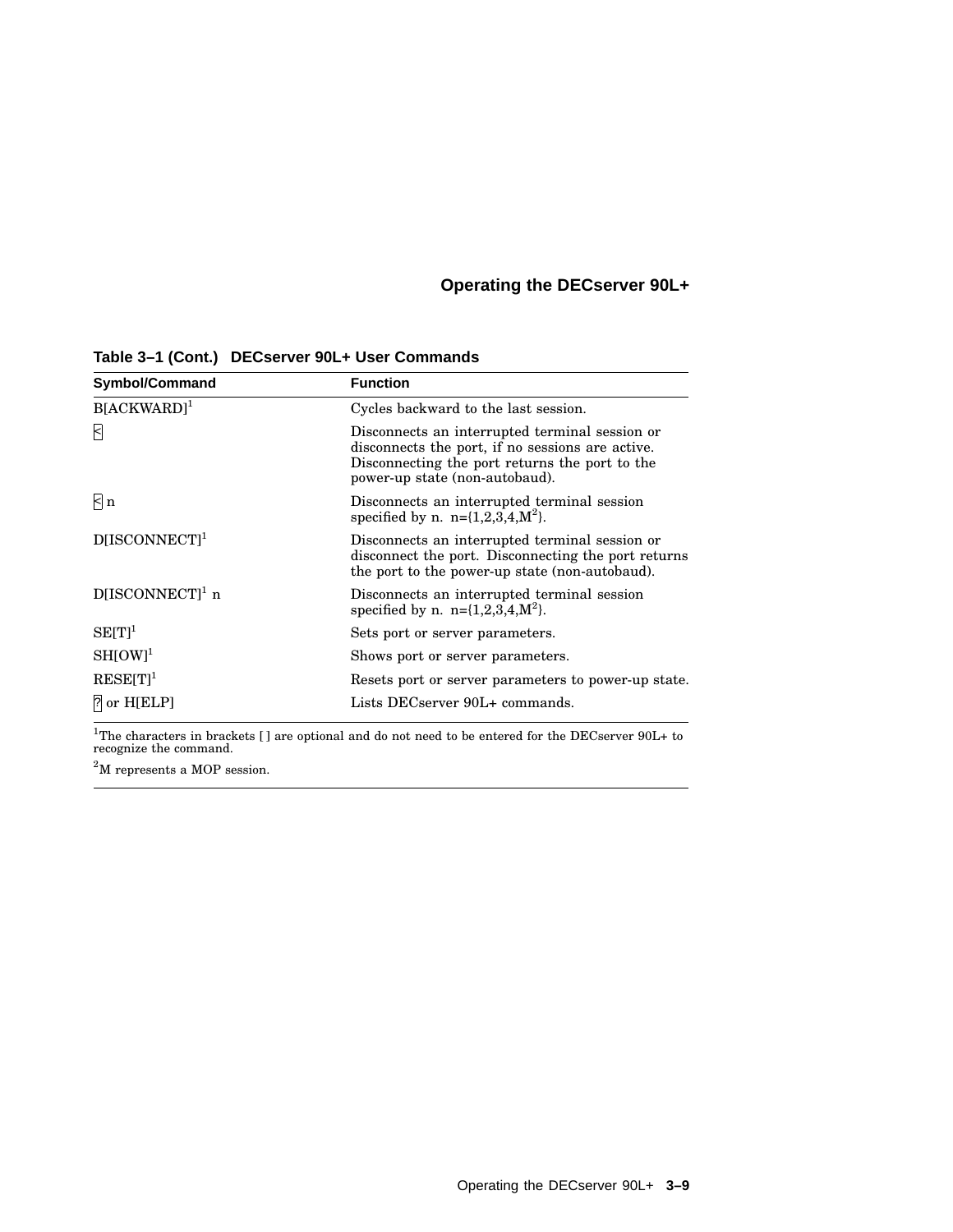## **DECserver 90L+ Information and Error Codes**

The DECserver 90L+ interface provides you with an informational message or an error message about any commands issued to the unit. Each message is made up of a message number and the message. Table 3–2 lists each message number and its message.

| <b>Message</b><br>Number | <b>Message</b>                                                                 |
|--------------------------|--------------------------------------------------------------------------------|
| $%DS90L-100$             | Parameters Have Been Changed                                                   |
| %DS90L-101               | Parameters Have Not Been Changed                                               |
| %DS90L-102               | Authorized Mode Cleared                                                        |
| $%DS90L-103$             | Power Down DS90L within 1 minute to Enable Authorized Mode                     |
| %DS90L-104               | Power Down DS90L within 1 minute to Clear Authorized Mode                      |
| $%DS90L-105$             | Manager Mode Enabled                                                           |
| %DS90L-106               | Manager Mode Disabled                                                          |
| %DS90L-107               | MOP session disconnected                                                       |
| $%DS90L-107$             | <service name=""> session <session number=""> disconnected</session></service> |
| %DS90L-108               | <service name=""> session <session number=""> established</session></service>  |
| %DS90L-109               | Password Changed                                                               |
| %DS90L-110               | Port Has Been Reset                                                            |
| %DS90L-111               | Server Has Been Reset                                                          |
| %DS90L-112               | MOP session resumed                                                            |
| %DS90L-112               | <service name=""> session <session number=""> resumed</session></service>      |
| %DS90L-113               | Console connected (press Ctrl/D when finished)                                 |
| %DS90L-114               | Port Enabled                                                                   |
| %DS90L-115               | Port Disabled                                                                  |
| %DS90L-116               | Autobaud/Default Characteristics Enabled                                       |
| %DS90L-117               | Autobaud/Default Characteristics Disabled                                      |
| %DS90L-118               | Dedicated/Preferred Service Set                                                |
| %DS90L-119               | Dedicated/Preferred Service Cleared                                            |
| %DS90L-120               | On-Demand Loading Enabled                                                      |
|                          | (continued on next page)                                                       |

**Table 3–2 DECserver 90L+ Information and Error Codes**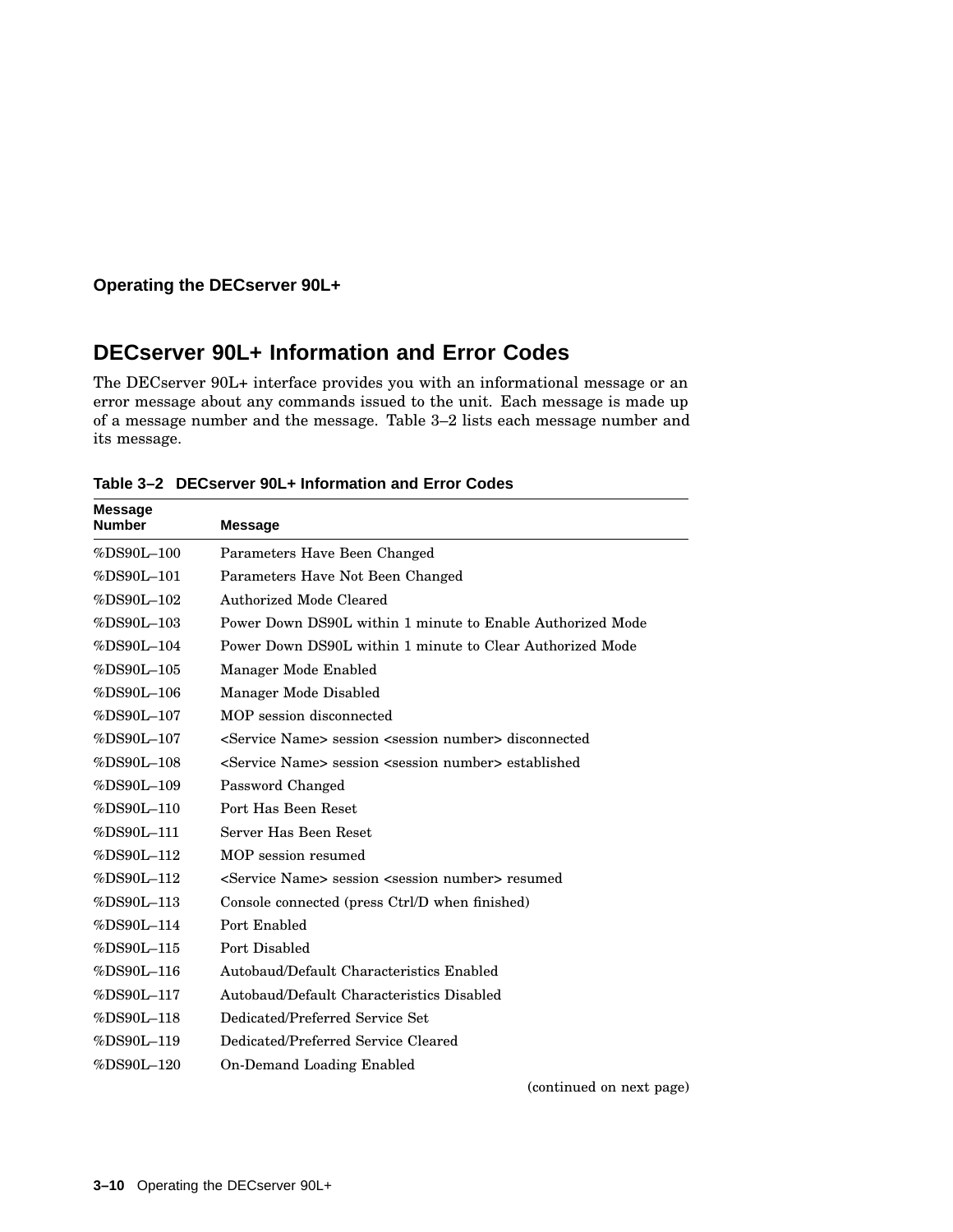| <b>Message</b><br>Number                         | <b>Message</b>                                       |
|--------------------------------------------------|------------------------------------------------------|
| %DS90L-121                                       | On-Demand Loading Disabled                           |
| %DS90L-200                                       | User requested halt                                  |
| %DS90L-204                                       | This Port is not in Manager Mode                     |
| %DS90L-205                                       | Authorized Mode not Enabled                          |
| %DS90L-206                                       | Authorized Mode is Already Enabled                   |
| %DS90L-207                                       | Another Port is in Manager Mode                      |
| $\%\mathrm{D}\mathrm{S}90\mathrm{L}{-}208$       | System Shutdown in Progress                          |
| %DS90L-209                                       | Service In Use                                       |
| %DS90L-210                                       | Service Unavailable                                  |
| %DS90L-211                                       | Service Disabled                                     |
| %DS90L-212                                       | Entry is Not in the Queue                            |
| %DS90L-213                                       | <b>Immediate Access Rejected</b>                     |
| %DS90L–214                                       | Access Denied                                        |
| %DS90L-215                                       | No Session Active                                    |
| $\%\mathrm{D}\mathrm{S}90\mathrm{L}\text{--}216$ | No Default Session Active                            |
| %DS90L-217                                       | Console response size too large, data loss may occur |
| %DS90L-300                                       | <b>Host Stopped Responding</b>                       |
| %DS90L-302                                       | Insufficient Information                             |
| %DS90L-303                                       | Insufficient Host Resources to Satisfy Request       |
| %DS90L-304                                       | Reason Unknown                                       |
| %DS90L-305                                       | <b>Maximum Session Limit Exists</b>                  |
| $\%\textrm{D}\textrm{S}90\textrm{L}-306$         | Invalid Syntax                                       |
| %DS90L-307                                       | Invalid LAT Name                                     |
| $\%\mathrm{D}\mathrm{S}90\mathrm{L}\text{--}308$ | <b>Invalid Ethernet Address</b>                      |
| %DS90L-309                                       | Invalid Password                                     |
| %DS90L–310                                       | Data Overflow                                        |

**Table 3–2 (Cont.) DECserver 90L+ Information and Error Codes**

(continued on next page)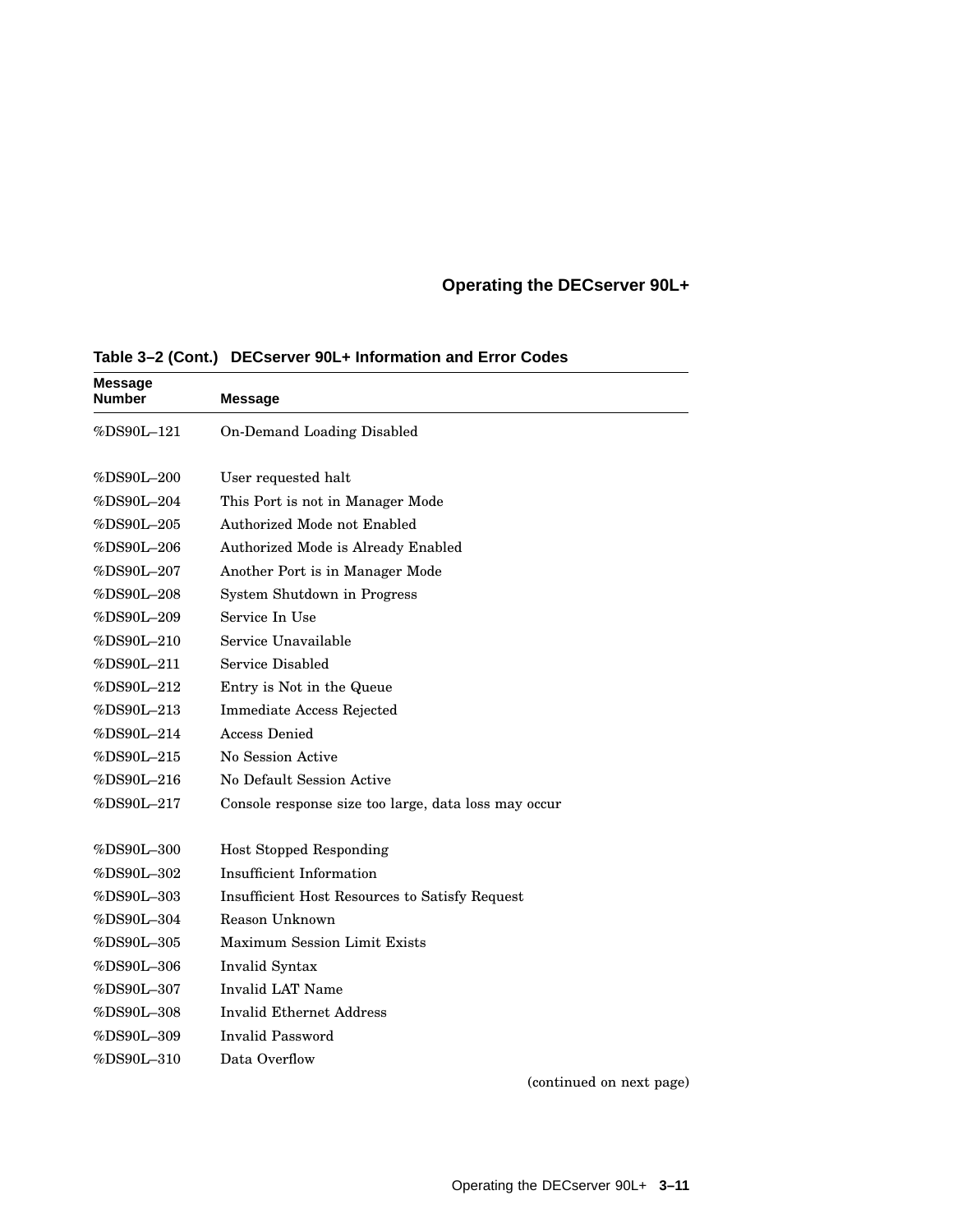| <b>Message</b><br><b>Number</b>                  | <b>Message</b>                                          |
|--------------------------------------------------|---------------------------------------------------------|
| %DS90L–311                                       | Illegal message                                         |
| %DS90L-312                                       | Protocol Error-Server Circuit Timer is Out of Range     |
| %DS90L-313                                       | Protocol Error—Number of Virtual Circuits Exceeded      |
| %DS90L-314                                       | <b>Illegal Port Name</b>                                |
| %DS90L-315                                       | Port Name is Used by Another Port                       |
| %DS90L-316                                       | Port In Use                                             |
| %DS90L-317                                       | Cannot Change Device Type While Printer is Busy         |
| %DS90L-318                                       | Invalid Character in Password                           |
| %DS90L-319                                       | Password Not Verified                                   |
| %DS90L-320                                       | Cannot Perform Operation While Changing Authorized Mode |
| %DS90L-321                                       | Connection Not Established—Network Not Connected        |
| %DS90L–322                                       | Disconnected—Network Not Connected                      |
| %DS90L-323                                       | Protocol Error—Invalid Slot Received                    |
| %DS90L-324                                       | Protocol Error-Invalid Service Class                    |
| %DS90L-326                                       | No Such Service                                         |
| %DS90L-327                                       | Service is Not Offered by Requested Port                |
| %DS90L-328                                       | Port Name is Unknown                                    |
| %DS90L-330                                       | Password Length Exceeds 8 Characters                    |
| %DS90L-331                                       | <b>Invalid Port Speed</b>                               |
| %DS90L-332                                       | <b>Illegal Server Name</b>                              |
| %DS90L-333                                       | Password Required                                       |
| %DS90L-334                                       | Cannot Use Default Port for Console                     |
| %DS90L-335                                       | Cannot Put Subject Port into Test Mode                  |
| $\%\mathrm{D}\mathrm{S}90\mathrm{L}\text{--}336$ | Maximum Circuits per Box Reached                        |
| $\%\mathrm{D}\mathrm{S}90\mathrm{L}\text{--}337$ | <b>Illegal Prompt</b>                                   |
| $\%\mathrm{D}\mathrm{S}90\mathrm{L}\text{--}338$ | Console carrier protocol not available                  |
| %DS90L-339                                       | Console carrier protocol already in use                 |
| %DS90L-340                                       | Cannot Set Dedicated Service on Subject Port            |
|                                                  |                                                         |

**Table 3–2 (Cont.) DECserver 90L+ Information and Error Codes**

(continued on next page)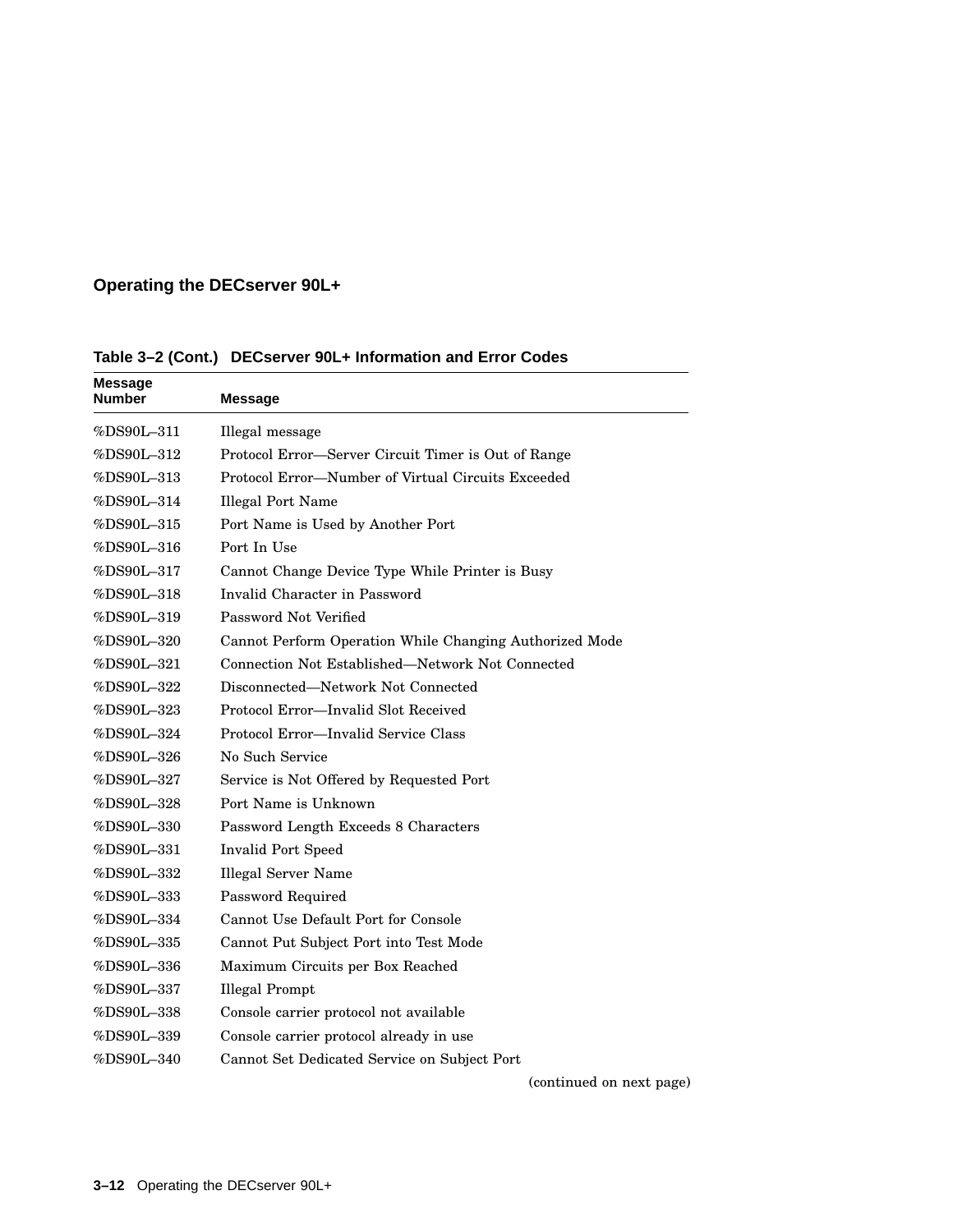## **Operating the DECserver 90L+**

| <b>Message</b><br><b>Number</b> | <b>Message</b>                                     |
|---------------------------------|----------------------------------------------------|
| $%DS90L-341$                    | Cannot Perform on Subject Port                     |
| %DS90L-342                      | Target does not respond                            |
| $%DS90L-343$                    | Cannot Set Dedicated/Preferred Service for Printer |

**Table 3–2 (Cont.) DECserver 90L+ Information and Error Codes**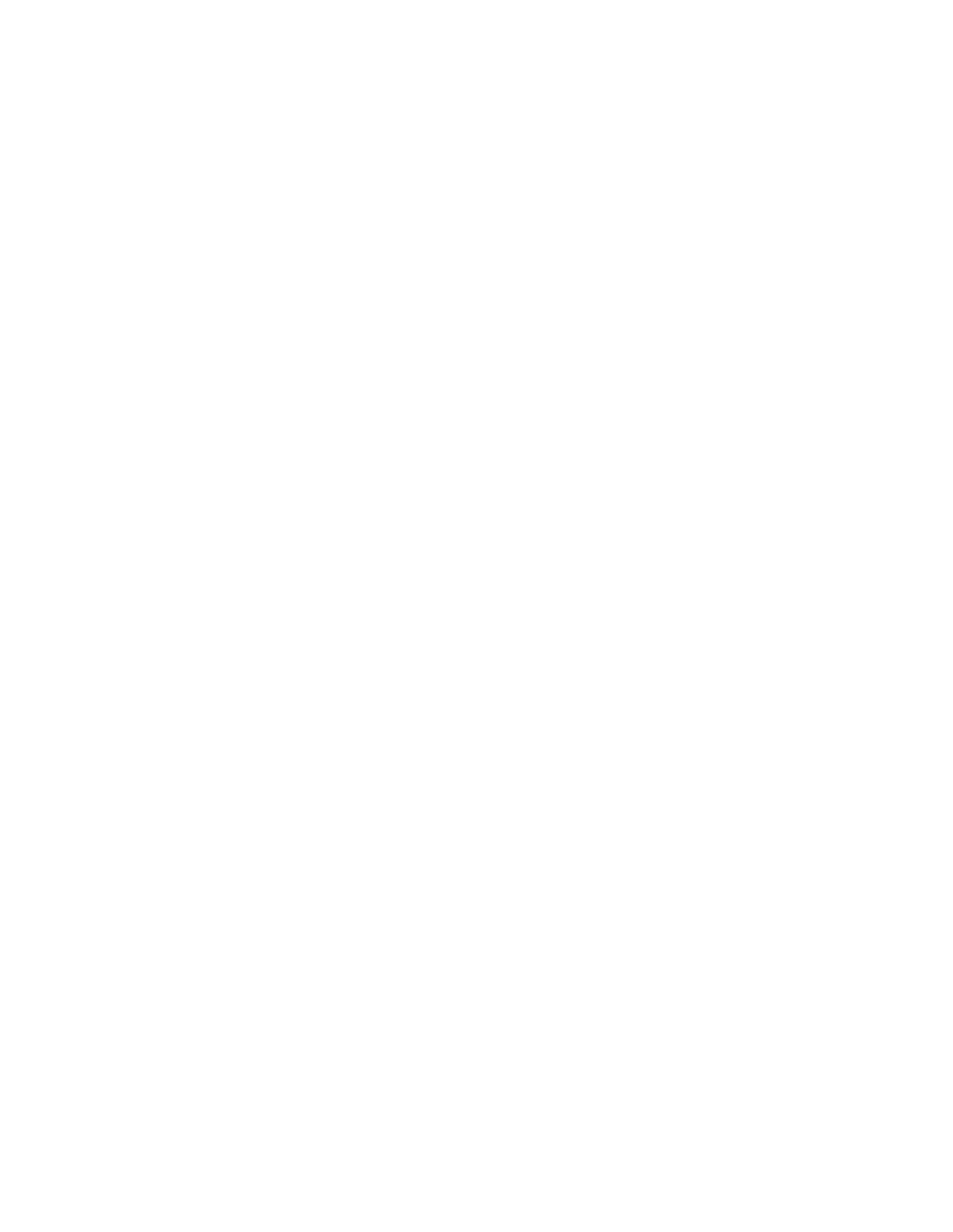The DECserver 90L+ requires very little in the way of management. It does not use or require the configuration of group codes. It requires that service ad timers be set to 60 seconds (the default) or less. Reducing the interval for service ad time improves the response of the DECserver 90L+ when making new connections. The DECserver 90L+ can work with systems whose service ad timer interval is greater than 60 seconds if:

- A response is received from a node's LAT software. (LAT Protocol Version 5.2 or later supports the service responder feature. This is a standard with VMS Version 5.5 or later and optional with VMS Version 5.4-2 or 5.4-3.)
- The system's service ad happens to be received within 60 seconds.

The time required for the DECserver 90L+ to establish a connection can be reduced to a minimum of two seconds for any "service" when any node in your network has enabled the service responder feature of its LAT software (LAT Protocol Version 5.2 or later). See your system manager for more information.

The DECserver 90L+ can be managed locally or from a remote device on the network. Local management is done using a terminal connected to one of the ports on the DECserver 90L+. Remote management is done using maintenance operations protocol (MOP) console carrier. This can be done from another DECserver 90L+ or another remote device. In addition, the DECserver 90L+ can be used to manage other members of the DEChub 90 family.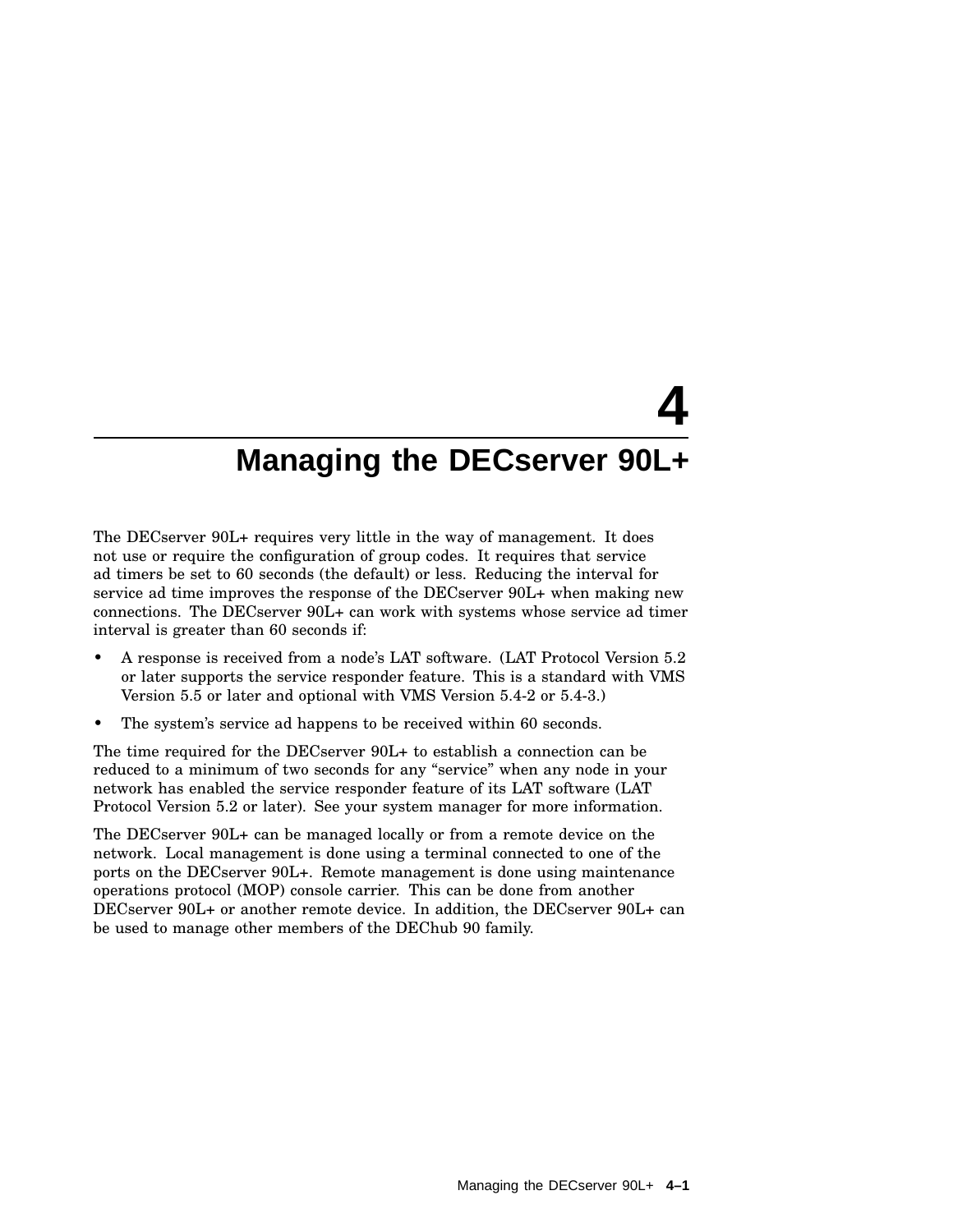Managing the DECserver 90L+ includes:

- Examining port and server parameters and network counters
- Setting port parameters
- Setting server name, prompt, and zeroing counters
- Security
	- Setting and clearing authorized mode
	- Enabling and disabling manager mode
	- Changing the password

## **Local Management**

Local management of the DECserver 90L+ is performed with a terminal connected to one of its eight ports and using the SET, SHOW, and RESET commands of the DECserver 90L+.

## **Remote Management**

The DECserver 90L+ can be managed from a remote node on the network using MOP console carrier. Once the MOP console carrier session is established, the SET and SHOW commands are used to examine and set the various port and server parameters. The RESET command is used to reset ports and the server to the power-up state.

## **Accessing MOP from VMS**

On a VMS operating system, the MOP console carrier is included as part of the network control program (NCP) facility, which requires a DECnet license.

You do not need increased user privileges to use NCP to establish a console carrier session. To establish a console carrier session, you must know the:

- Ethernet address of the DECserver 90L+ to be managed
- Ethernet name of the circuit that contains the DECserver 90L+

The Ethernet address should be on the label on the DECserver 90L+ front panel. The circuit name is needed because a VMS operating system may have more than one Ethernet interface. Table 4–1 is a partial list of Ethernet circuit names, based on system type.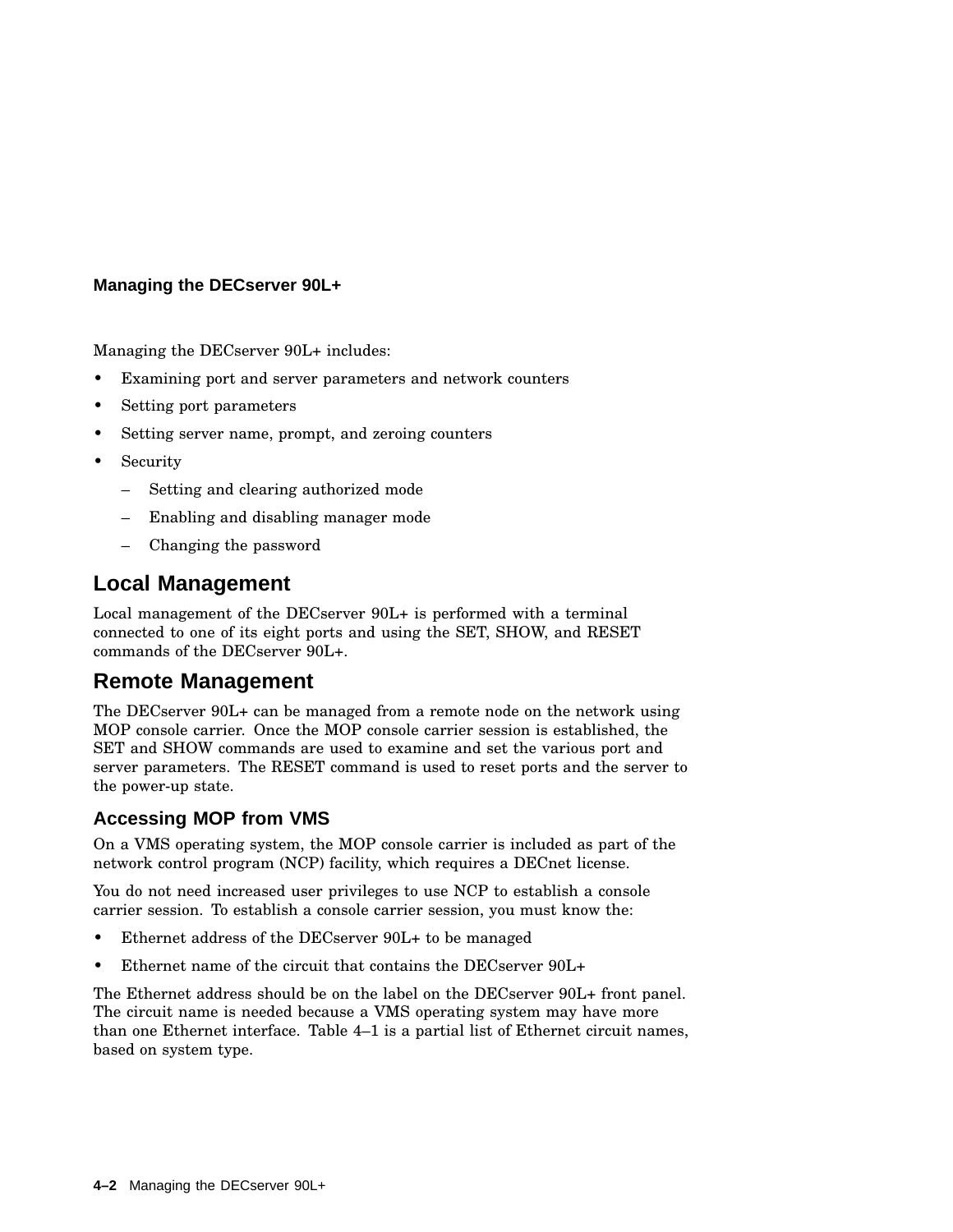|  | Table 4–1 Ethernet Circuit Names for VMS-Based Systems |  |  |  |
|--|--------------------------------------------------------|--|--|--|
|--|--------------------------------------------------------|--|--|--|

| <b>System</b>                                      | <b>Ethernet Circuit Name</b> |
|----------------------------------------------------|------------------------------|
| VAX 6000 and VAX 9000 XMI computers                | MNA-0                        |
| BI-based systems (VAX 6300 and VAX 6400 computers) | $BNA-0$                      |
| VAX 4000 computers                                 | $ISA-0$                      |
| MicroVAX/3600/3900 computers                       | QNA-0                        |
| VAX station 2000 and 3000 computers                | $SVA-0$                      |
| VAX-11/780 and VAX-11/785 computers (UNIBUS)       | UNA-0                        |

The following VMS command is used to establish a console carrier session from a VAXstation 3100 system to a DECserver 90L+. The Ethernet address of the DECserver 90L+ in this example is 08-00-2B-08-32-2B, and SVA-0 identifies the system's Ethernet circuit name.

#### \$ **MCR NCP**

\$ NCP> **CONNECT VIA SVA-0 PHY ADDR 08-00-2B-08-32-2B** Console connected (press CTRL/D when finished)

-> (DECserver 90L+ PROMPT)

#### **Accessing a DECserver 90L+ Repeatedly**

If you need to access a specific DECserver 90L+ repeatedly, you can enter the Ethernet address for it in the NCP database. This is usually done by choosing an arbitrary address in area 13. DECserver names in the NCP database can have a maximum of six characters. The user must have privileges to modify the NCP database.

For example, if you define your DECserver 90L+ as DS90L on address 13.87 and then access it from a VAX 6400 (Ethernet circuit name BNA-0), you would use the following commands:

\$

NCP> **DEFINE NODE DS90L ADDRESS 13.87 HARDWARE 08-00-2B-08-32-2B SERVICE CIR BNA-0** NCP> **SET NODE DS90L ALL**

To access the DECserver 90L+, type the following:

\$ **NCP CONNECT NODE DS90L**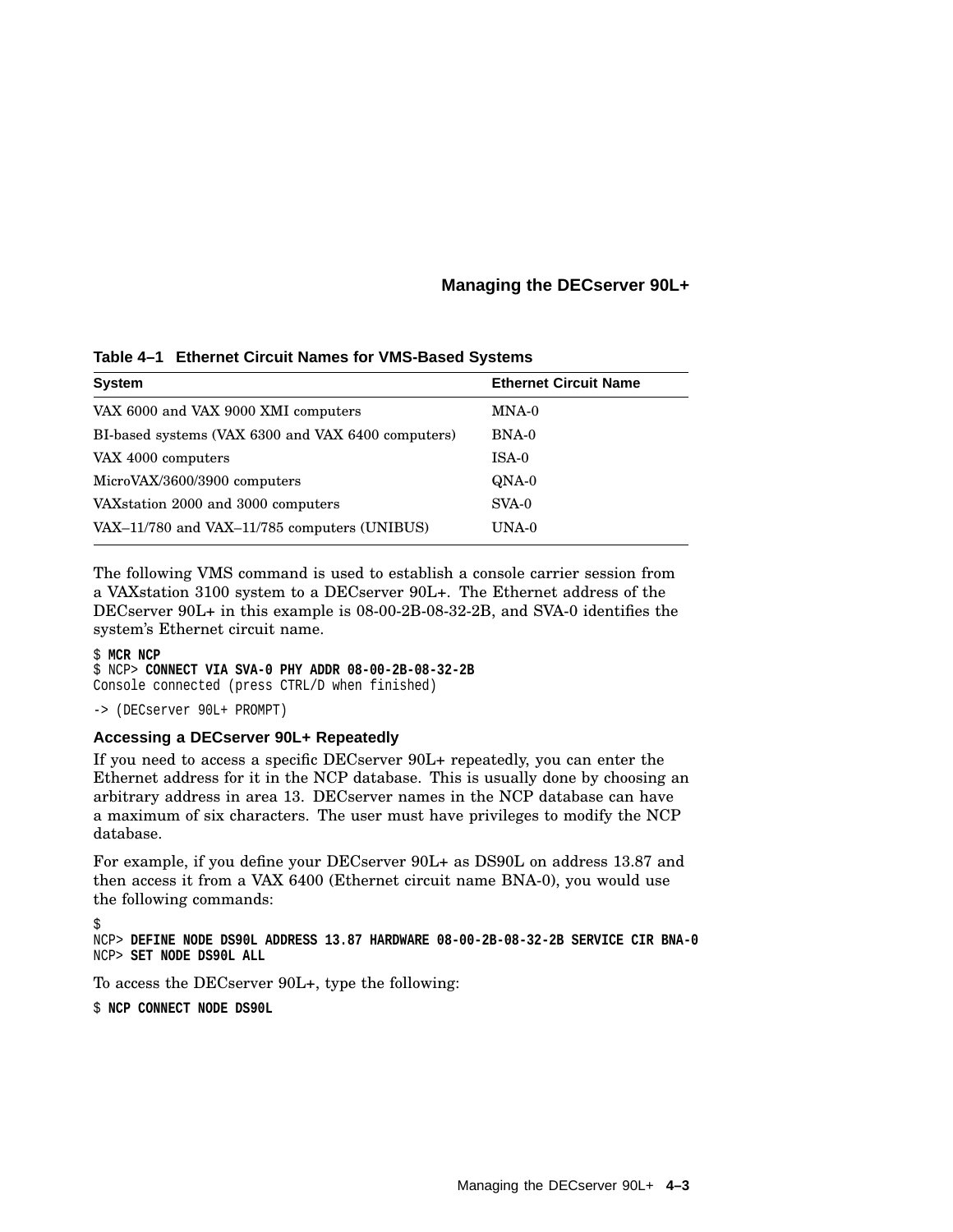## **Accessing MOP from ULTRIX**

On ULTRIX operating systems, the console carrier is a separate utility included as part of the MOP option. The option is part of the regular distribution but is not selected by default and is not included in the basic installation. You can install MOP from the original distribution media by using the setld utility. You must have superuser privileges to invoke console carrier.

After the MOP option is installed, each DECserver 90L+ to be managed must be given a name and a dummy node number, using the addnode utility. For example:

# **addnode 13.1 DS90L**

After the name and node number is assigned, you can establish the link at any time by using the ccr command:

# **ccr -n DS90L -h 08-00-2B-08-32-2B -c sva-0**

In this example, the -h qualifier is followed by the station address of the DECserver 90L+ unit to be attached. The -c qualifier is followed by the name of the Ethernet circuit to use for the connection. Table 4–2 is a partial list of Ethernet circuit names, based on system type.

| <b>System</b>                                      | <b>Ethernet Circuit Name</b> |  |  |
|----------------------------------------------------|------------------------------|--|--|
| VAX 6000 and VAX 9000 XMI computers                | $_{\rm mna-0}$               |  |  |
| BI-based systems (VAX 6300 and VAX 6400 computers) | $b$ na- $0$                  |  |  |
| VAX 4000 computers                                 | isa-0                        |  |  |
| MicroVAX/3600/3900 computers                       | $qna-0$                      |  |  |
| VAX station 2000 and 3000 computers                | $sva-0$                      |  |  |
| DEC station 3000 and 5000 computers                | $sva-0$                      |  |  |
| VAX-11/780 and VAX-11/785 computers (UNIBUS)       | $una-0$                      |  |  |
|                                                    |                              |  |  |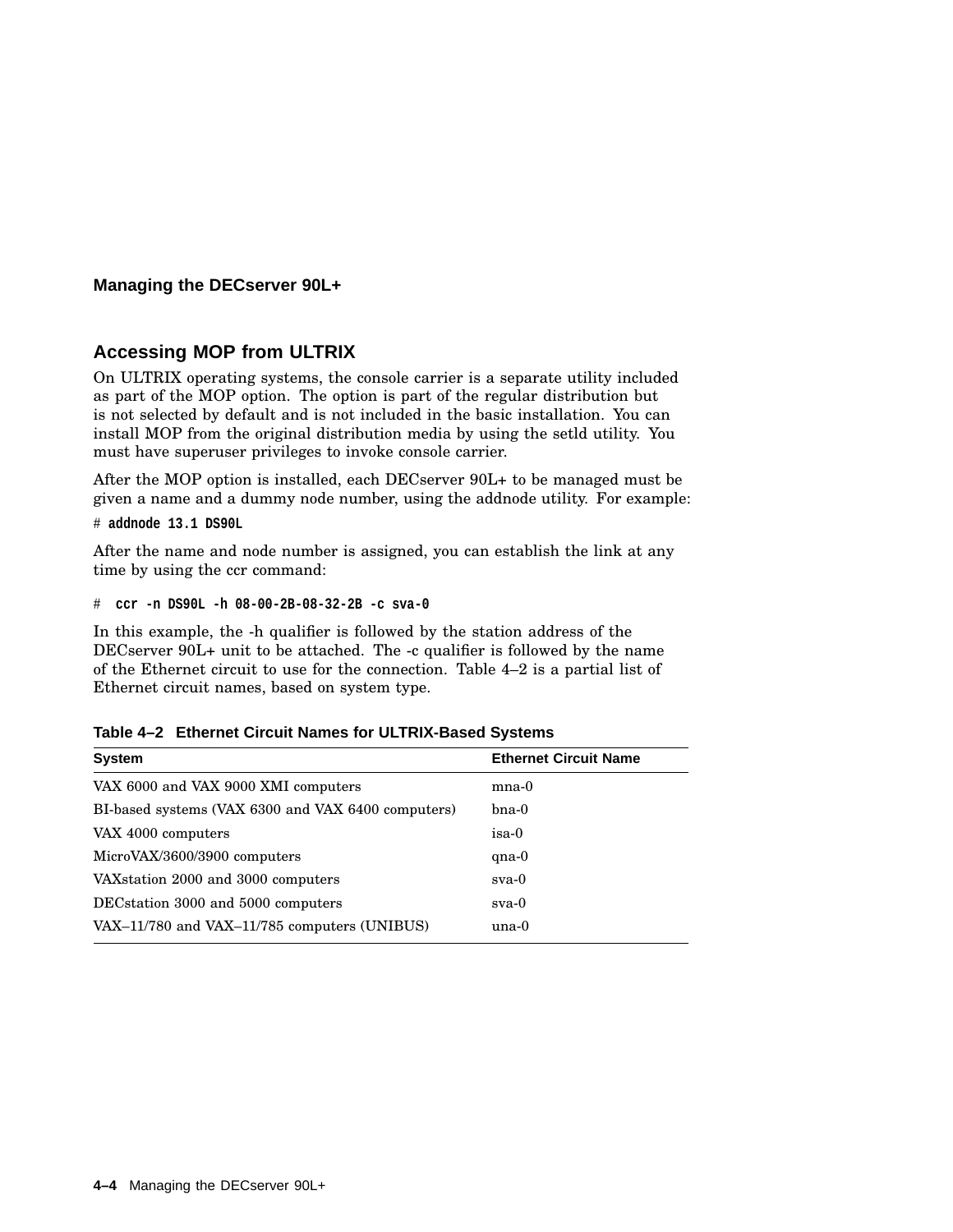## **Security**

Security for the DECserver 90L+ is provided by a password protected management mode. This mode of operation is called *authorized mode* and can be set and cleared as required. When authorized mode is set, the following conditions exist:

- Users can set the parameters of only their own port and show the server's parameters.
- Manager mode must be enabled (password required) to set server parameters or port parameters on a port other than the one you are connected to.
- Manager mode must be enabled to change the password.

When the DECserver 90L+ is first installed, authorized mode is not set and any port can be used to set any other port's parameters and the server's parameters. To set authorized mode requires physical access to the unit and entering and verifying a password. The unit's power must be cycled (turned off and then on) within one minute of entering the password for authorized mode to be set. The cycling of the power verifies that you have access to the unit and causes the password to be saved in the unit's non-volatile RAM (NVRAM).

**Note**

The self-test LED will flash during the minute that the user has to power cycle the DECserver 90L+ in order for the change to authorized mode to take effect. This helps identify the unit when it is installed in a DEChub backplane.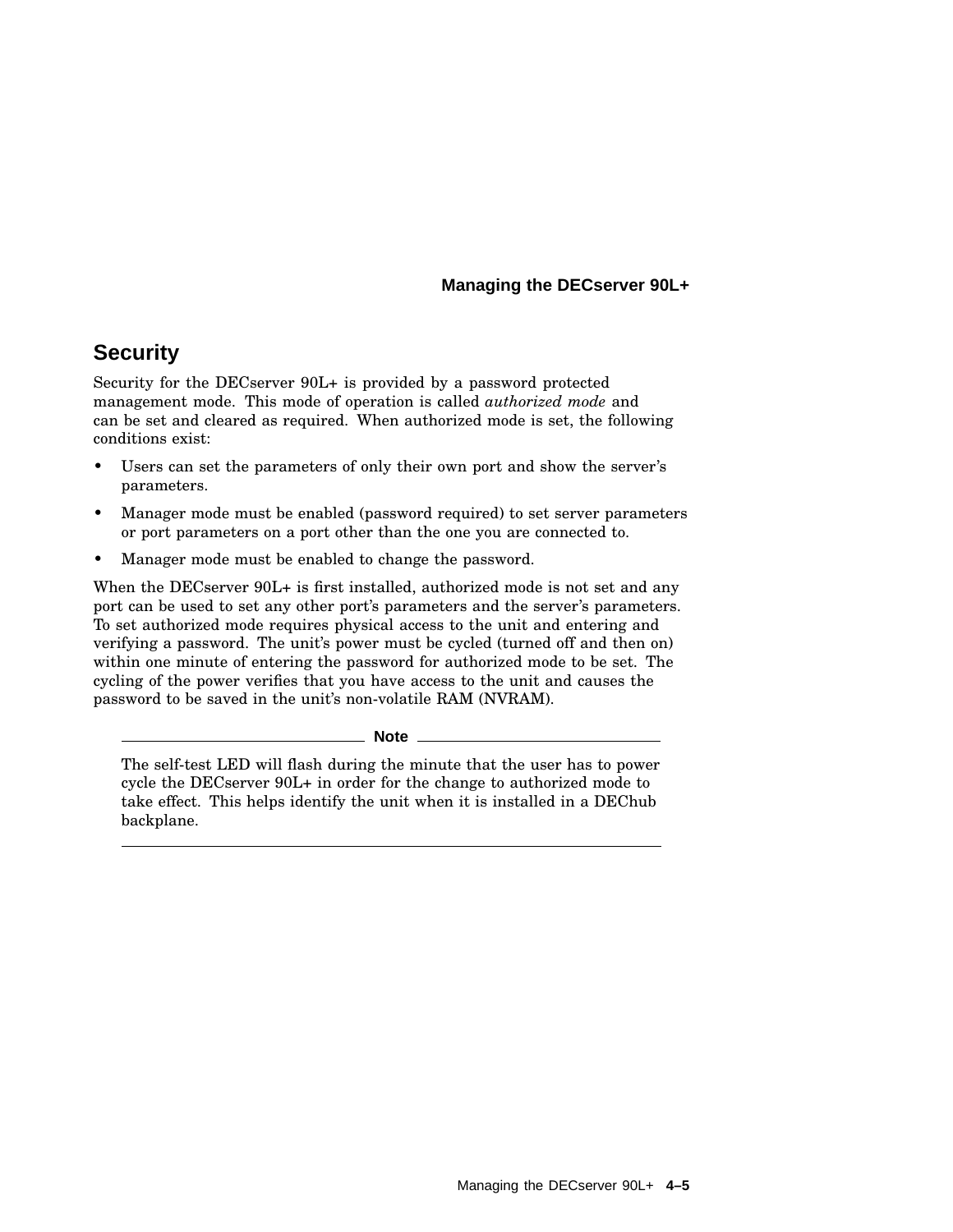## **Management Commands**

The commands used to manage the DECserver 90L+ are the SET, SHOW, and RESET commands. The SET and SHOW commands can be used from the menu to show or set parameters. A command line mode is available for use by network management software or by users that want to bypass the menu interface. Refer to the Command Line section at the end of this chapter, for more detailed information on command line mode.

The following sections show how to enter the SET, SHOW, and RESET commands using the menu and the command line.

## **SET Command**

The SET command allows you to set port or server parameters, zero network counters, and enable and use the DECserver 90L+ security features.

## **Setting Port Parameters**

The following port parameters can be set for each port:

- Port name
- Port speed (baud rate)
- Input flow control
- Output flow control
- Device type (terminal or printer)
- Local or remote break
- Remote modify
- Test (loopback) operation

Table 4–3 describes each of the port parameters that can be set.

Port parameters can be set from the menu or by a command line entered at the prompt. If authorized mode is set and the port parameters to be set are for a port other than the one you are connected to, then you must first enable manager mode.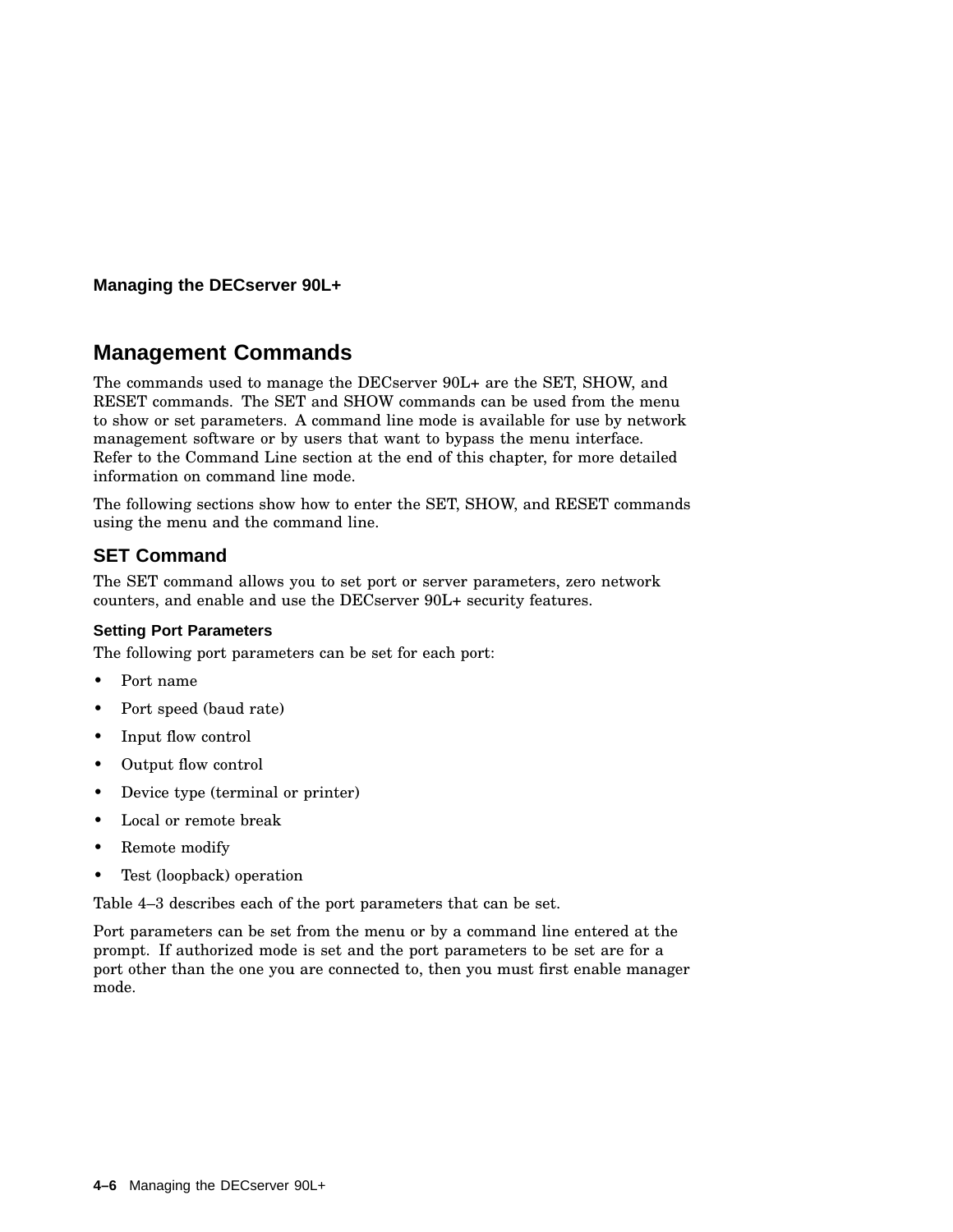|  | Table 4-3 Port Parameters |
|--|---------------------------|
|--|---------------------------|

| Field                | <b>Description</b>                                                                                                                                                                                                                                     |  |
|----------------------|--------------------------------------------------------------------------------------------------------------------------------------------------------------------------------------------------------------------------------------------------------|--|
| Port Name            | Maximum of six characters. You can use the hyphen $(-)$ , underscore $($<br>dollar sign (\$), or alpha-numeric characters.                                                                                                                             |  |
| Speed                | Sets the receive/transmit speed of the port. When a terminal is<br>connected to a port, the DECserver 90L+ automatically sets the speed<br>through autobaud. For use with printers or other such devices the<br>speed can be set to one of six values. |  |
|                      | $1 = 38400$ baud<br>$2 = 19200$ baud<br>9600 baud<br>$3 =$<br>$4 = 4800$ baud<br>$5 = 2400$ baud<br>$1200$ baud<br>$6 =$                                                                                                                               |  |
| Input Control        | Enables and disables input flow control (XON/XOFF).                                                                                                                                                                                                    |  |
|                      | $E =$ Enable<br>$D = Disable$<br>$C = Clear$ (send XON)                                                                                                                                                                                                |  |
| Output Control       | Enables and disables output flow control (XON/XOFF).                                                                                                                                                                                                   |  |
|                      | $E =$ Enable<br>$D = Disable$<br>$C = Clear$ (send XON)                                                                                                                                                                                                |  |
| Terminal<br>/Printer | Selects the type of device connected to the port. The port that issues<br>the SET command cannot set its device type to printer.                                                                                                                       |  |
|                      | $T = Terminal$<br>$P = Printer$                                                                                                                                                                                                                        |  |
| Break                | Determines whether a break is acknowledged locally or remotely.                                                                                                                                                                                        |  |
|                      | $L = Local$<br>$R =$ Remote                                                                                                                                                                                                                            |  |
| <b>Remote Modify</b> | Enables and disables modification of the port's characteristics by the<br>host system.                                                                                                                                                                 |  |
|                      | $E =$ Enable<br>$D = Disable$                                                                                                                                                                                                                          |  |
| Test                 | Places the selected port into loopback mode. Loopback mode can be<br>used to verify that a port is receiving and sending characters. A port<br>cannot put itself in loopback mode.                                                                     |  |
|                      | $Y = Yes (loopback mode)$<br>$N = No$                                                                                                                                                                                                                  |  |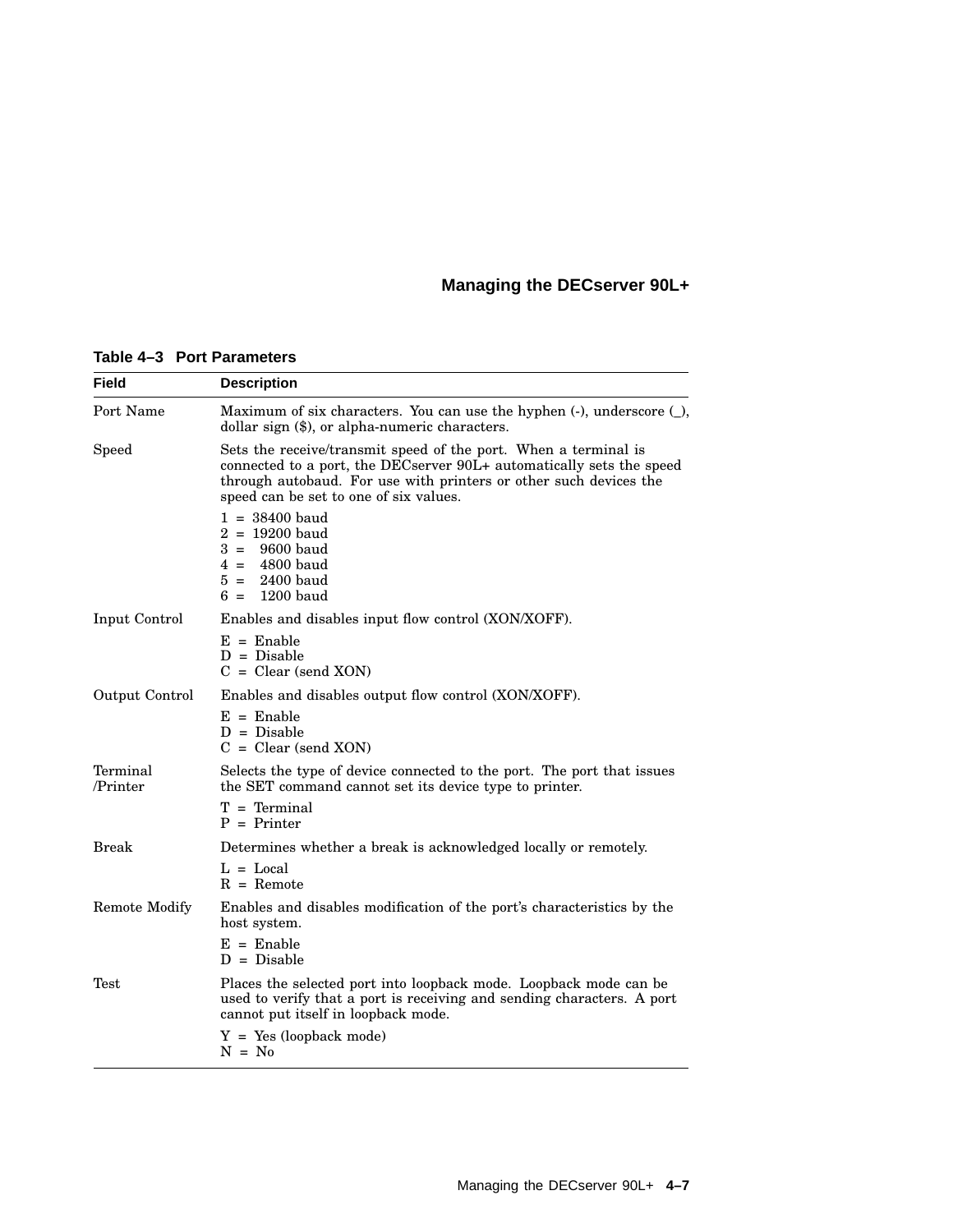#### **Setting Port Parameters from the Menu**

To set port parameters from the menu:

1. Enter **SET** at the DECserver 90L+ prompt and press Return. The asterisk (\*) in the menu indicates the port to which you are connected.

The following example shows how to set port 8 for use with a printer (user entries are bolded). The following port parameters are set in this example.

Port name: PRINT Speed: 9600 Input control: Remains unchanged Output control: Remains unchanged Terminal/Printer: Printer Break: Remote Remote modify: Remains unchanged Test: Remains unchanged

- 2. Select the port by entering a number  $(1 \text{ through } 8)$  and press Return.
- 3. Set the parameters in response to the prompts. The asterisk (\*) indicates the current setting of the parameter for the selected port. The setting of each parameter is terminated with a Return. Entering a Return with no input for a parameter leaves the field unchanged. If an incorrect entry is made, the DECserver 90L+ signals the error and waits for a correct entry.

## **Setting Port Parameters By Command Line**

Command line mode allows a port's parameters to be set with a single entry. If you do not want to change a parameter, an entry in that field is not required.

The format for the command line is as follows:

-> SET <port>,<name>,<speed>,<IFC>,<OFC>,<device>,<br/> <br/>break>,<rem\_mod>,<test>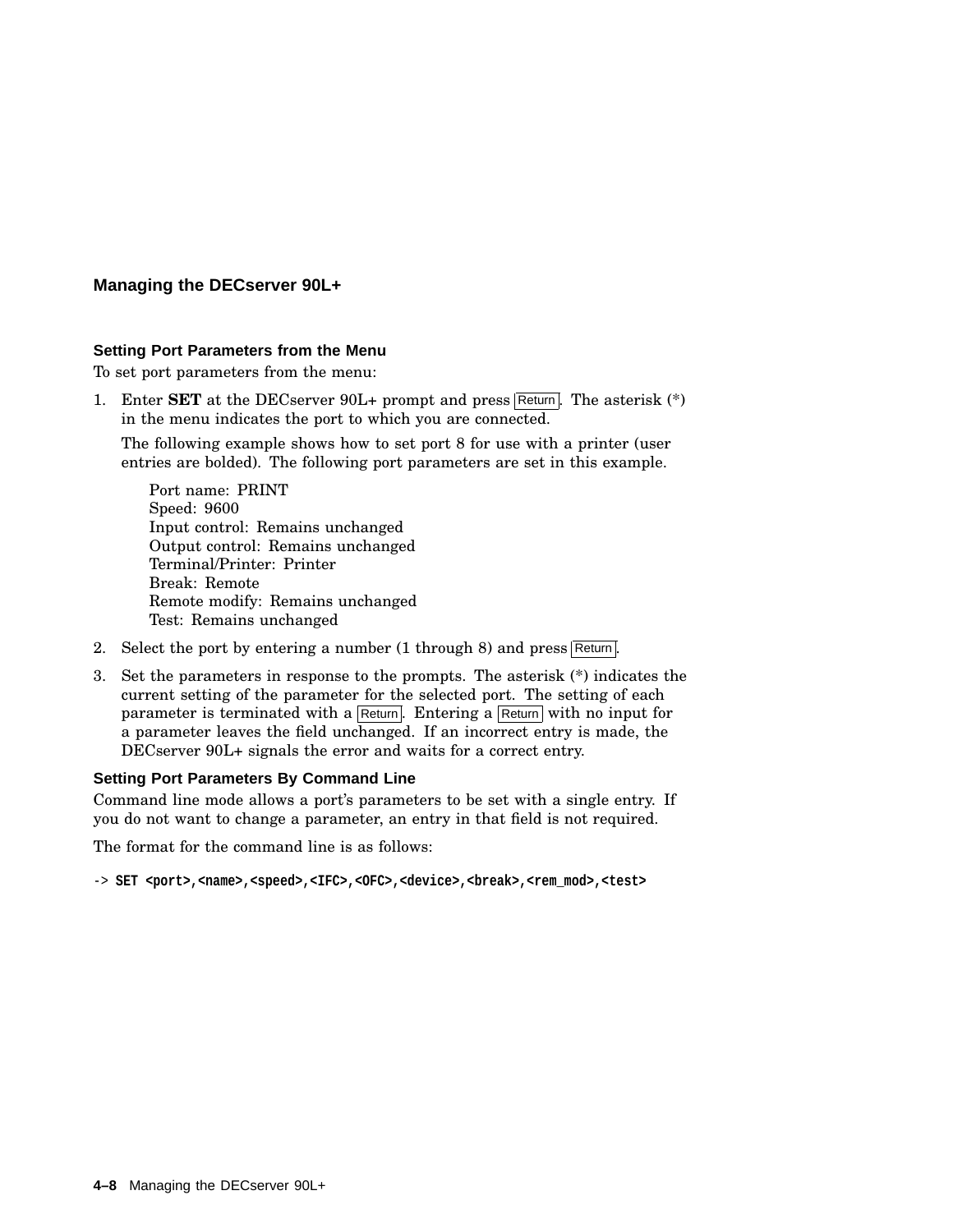The following example shows how to set port parameters from the menu.

-> **SET** Return |1 PORT\_1\* |2 PORT\_2 |3 PORT\_3 |4 PORT\_4 |5 PORT\_5 |6 PORT\_6 |7 PORT\_7 |8 PORT\_8 |AUTH Authorized AUTO AutoConfigure<br>D Dedicated Serv D Dedicated Service<br>M Manager Manager |O On-Demand Loading PA Password<br>PO Port PO Port<br>PR Prefe PR Preferred Service<br>S Server Server | |**8** Return |Name |Speed |Input |Output |Terminal/|Break |Remote |Test | Control | Printer | | | | | | | |  $PORT_8*|1 38400*|E$  Enable\*|E Enable\*|T Term\* |L Local\* |E Enable |Y Yes | |2 19200 |D Disable|D Disable|P Printer|R Remote |D Disable\*|N No\* | 3 9600 | C Clear<br>| 4 4800 | | |4 4800 | | | | | | | |5 2400 | | | | | | | |6 1200 | | | | | | | | | | | | | | |**Print** |**3** 9600 |E Enable |E Enable |**P** Printer|**R** Remote |D Disable |N No -> %DS90L-100, Parameters Have Been Changed ->

Managing the DECserver 90L+ **4–9**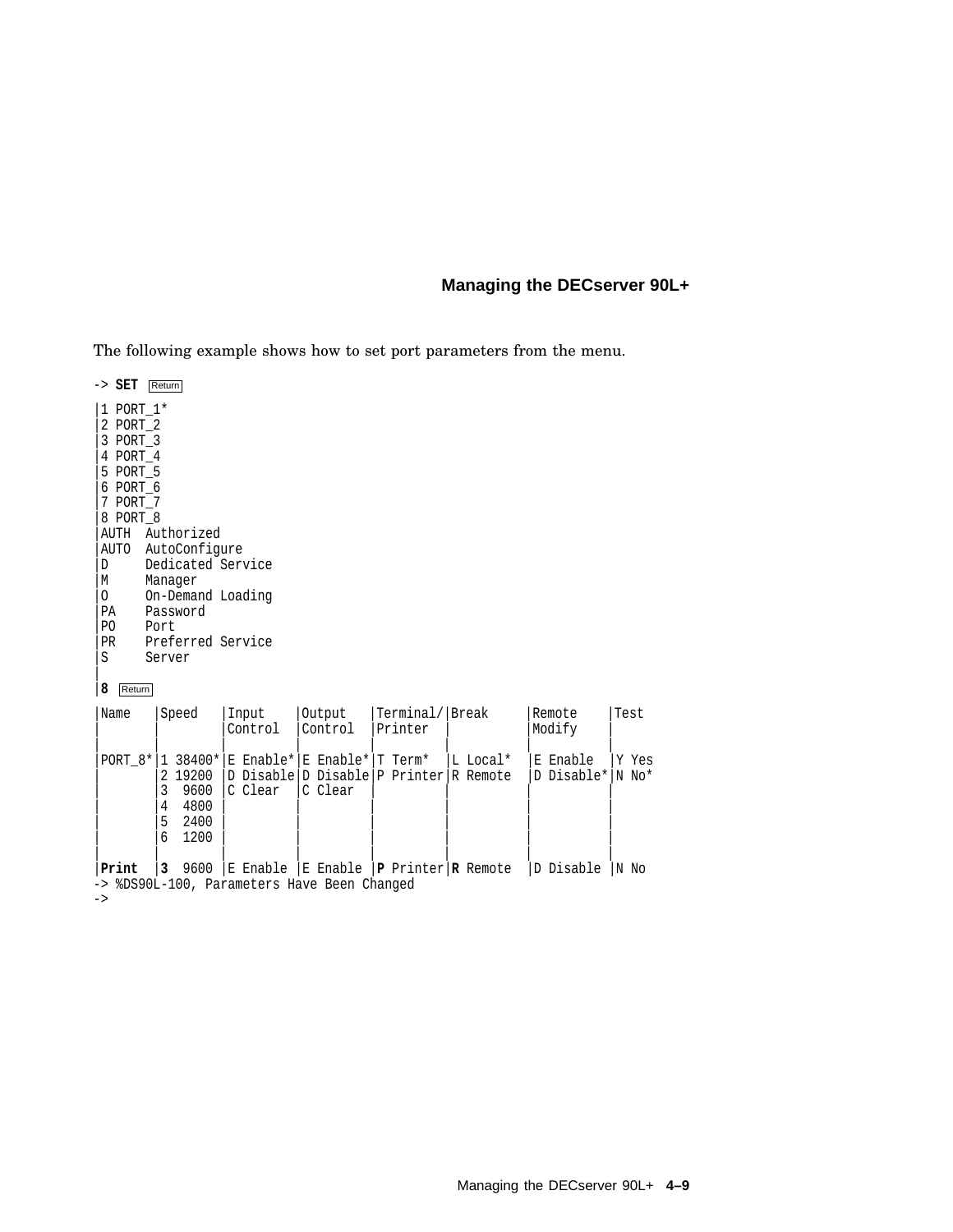The following example shows how to set port 8 for use with a printer (user entries are bolded). The following port parameters are set in this example.

Port name: PRINT Speed: 9600 Input flow: Remains unchanged Output flow: Remains unchanged Device type: Printer Break: Remote Remote modify: Remains unchanged Test: Remains unchanged

```
-> SET 8,PRINT,9600,,,P,R,, Return
-> %DS90L-100, Parameters Have Been Changed
->
```
#### **Setting and Clearing Authorized Operation**

The SET command is used to set and clear authorized operation. To set authorized operation, you must have physical access to the unit because the unit's power must be cycled.

#### **Setting the Authorized Operation by Menu**

To set the authorized operation from the menu:

- 1. Enter **SET** at the DECserver  $90L+$  prompt and press Return. The asterisk  $(*)$ indicates the port to which you are connected.
- 2. Select Authorized by entering AUTH and press Return.
- 3. Select Set by entering S and press Return
- 4. Enter the new password. The password is not echoed.
- 5. Enter the password again to verify. The verify password is not echoed.

#### **Setting the Authorized Operation by Command Line**

The command line for setting authorized mode operation is:

-> **SET AUTH, S, <password>** Return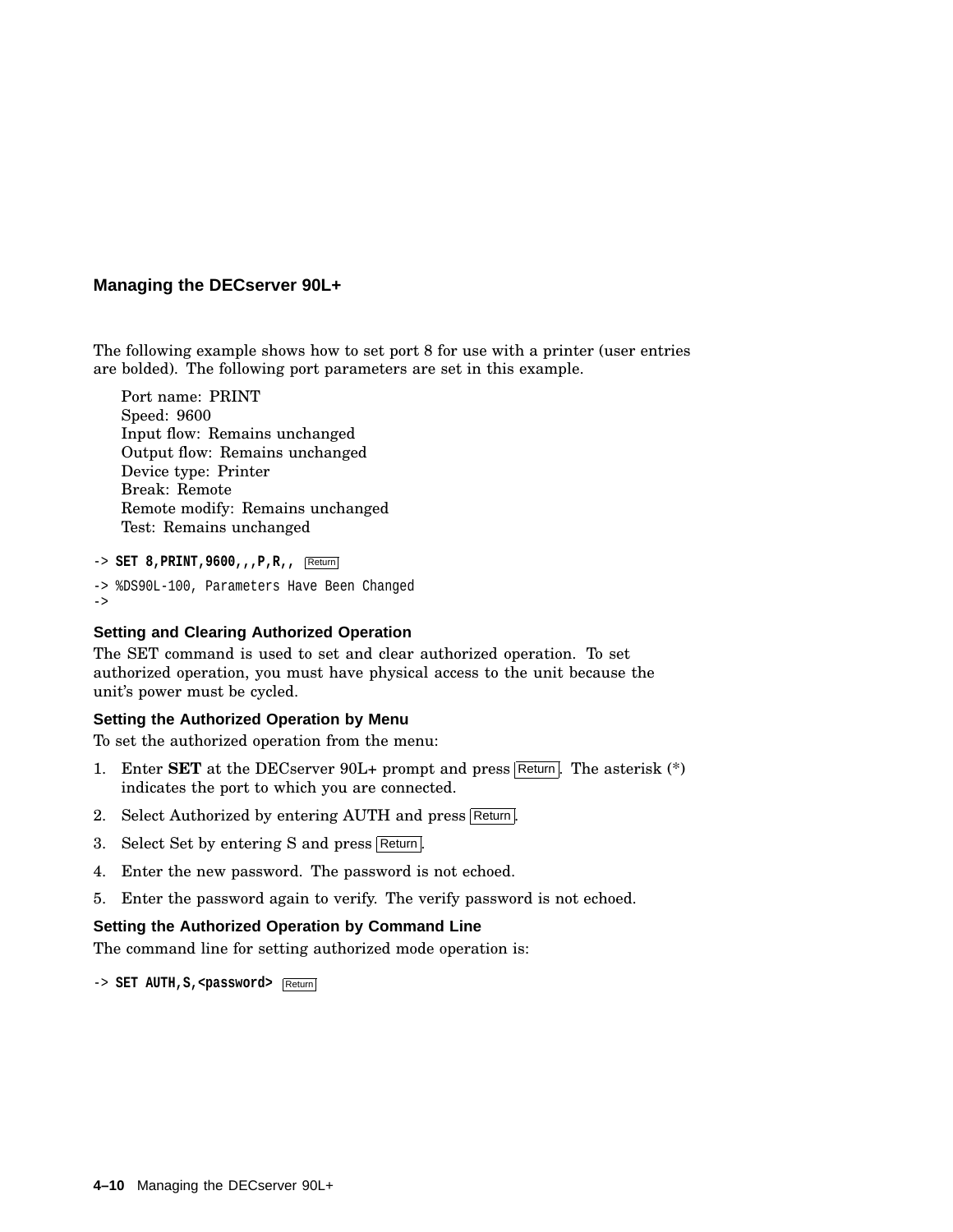The following example shows how to set the authorized operation from the menu.

-> **SET** Return |1 PORT\_1\* |2 PORT\_2 |3 PORT\_3 |4 PORT\_4 |5 PORT\_5 |6 PORT\_6 |7 PORT\_7 |8 PRINT |AUTH Authorized AUTO AutoConfigure<br>D Dedicated Serv D Dedicated Service<br>M Manager Manager |O On-Demand Loading PA Password<br>PO Port PO Port<br>PR Prefe PR Preferred Service<br>S Server Server | |**AUTH** Return |S Set |C Clear | |**S** Return |New |Verify<br>|Password |Password Password | | |<not echoed>|<not echoed> -> %DS90L-103, Power Down DS90L+ within 1 minute to Enable Authorized Mode **Note**

The password is echoed when using command line entry.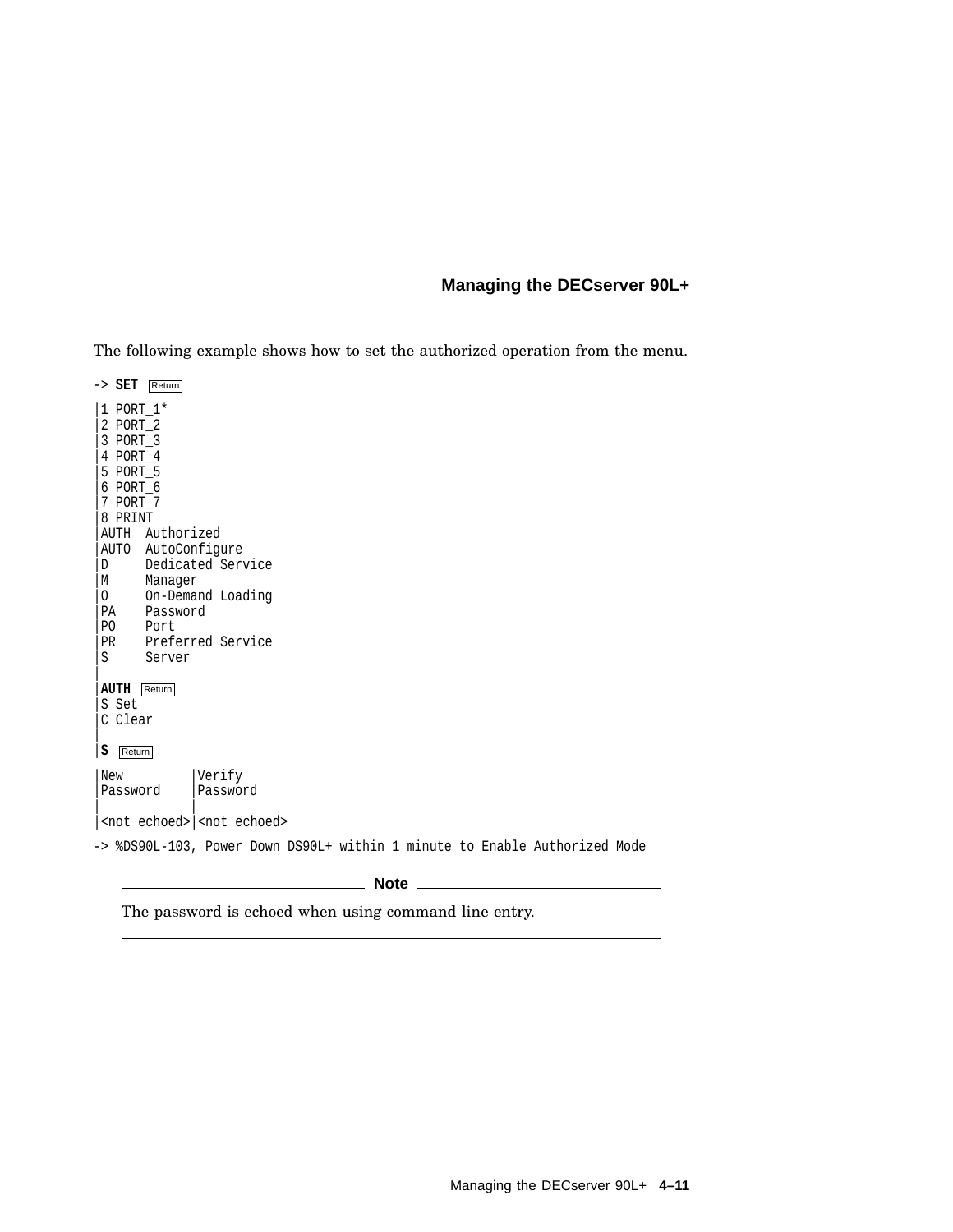#### **Clear Authorized Mode by Menu**

Clearing authorized mode disables the security on the DECserver 90L+. To clear authorized mode, your port must be in manager mode or you must have physical access to the unit. Physical access to the unit is required when the unit's password is not known.

To clear authorized mode from the menu:

- 1. Enter **SET** at the DECserver 90L+ prompt and press Return. The asterisk (\*) indicates the port to which you are connected.
- 2. Select Authorized by entering AUTH and press Return.
- 3. Select Clear by entering C and press Return.
- 4. If the port you are connected to is not in manager mode, the unit's power will have to be cycled off and then on, within a one minute timeframe.

## **Clear Authorized Mode by Command Line**

The command line for clearing authorized mode is:

-> **SET AUTH,C** Return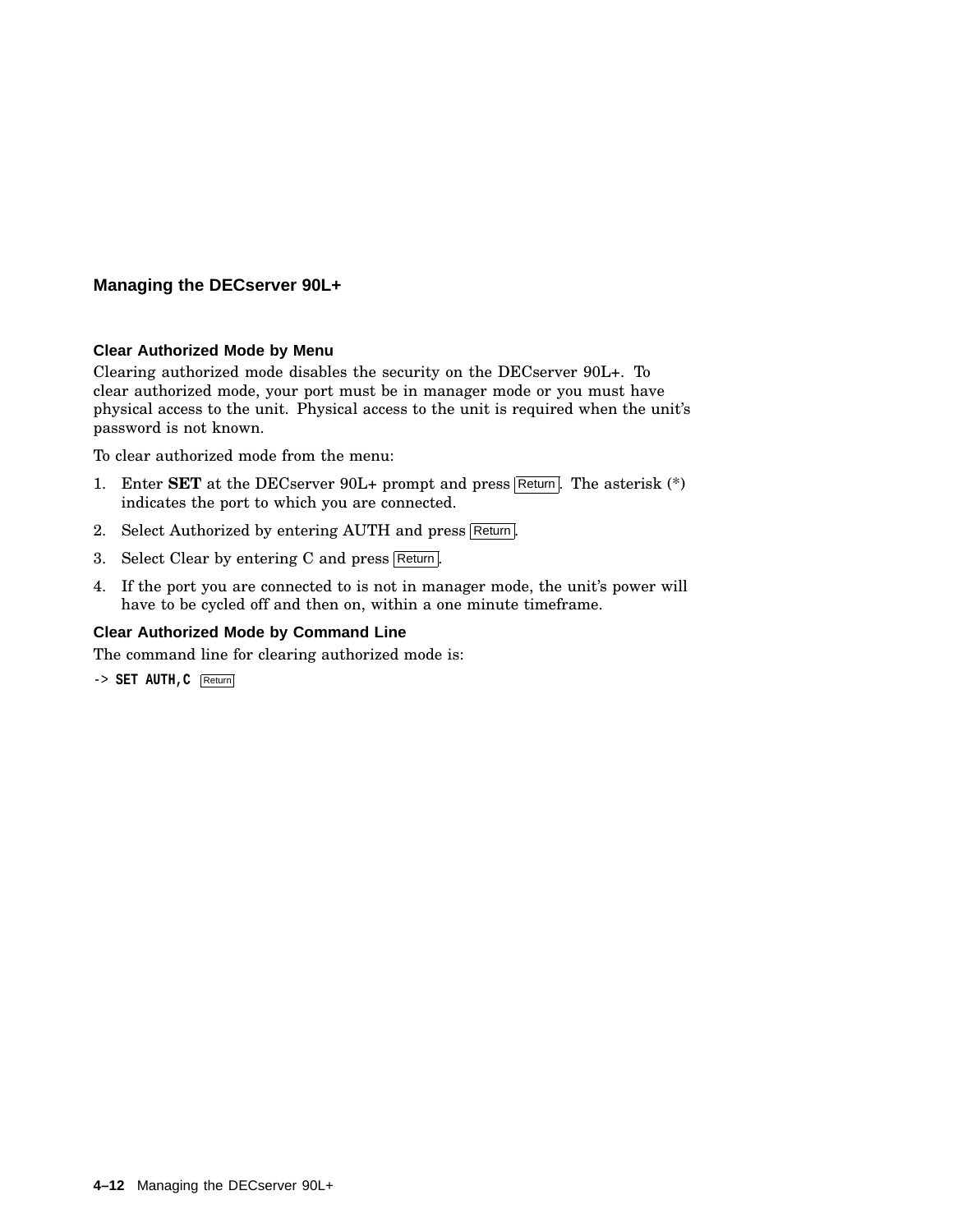The following example shows how to clear the authorized mode from the menu.

-> **SET** Return |1 PORT\_1\* |2 PORT\_2 |3 PORT\_3 |4 PORT\_4 |5 PORT\_5 |6 PORT\_6 |7 PORT\_7 |8 PRINT |AUTH Authorized AUTO AutoConfigure<br>D Dedicated Serv |D Dedicated Service<br>|M Manager Manager |O On-Demand Loading PA Password<br>PO Port Auth Port Authorized PR Preferred Service<br>S Server Server | |**AUTH** Return |S Set |C Clear | |**C** Return -> %DS90L-102, Authorized Mode Cleared

or

#### -> %DS90L-104, Power Down DS90L+ within one minute to Clear Authorized Mode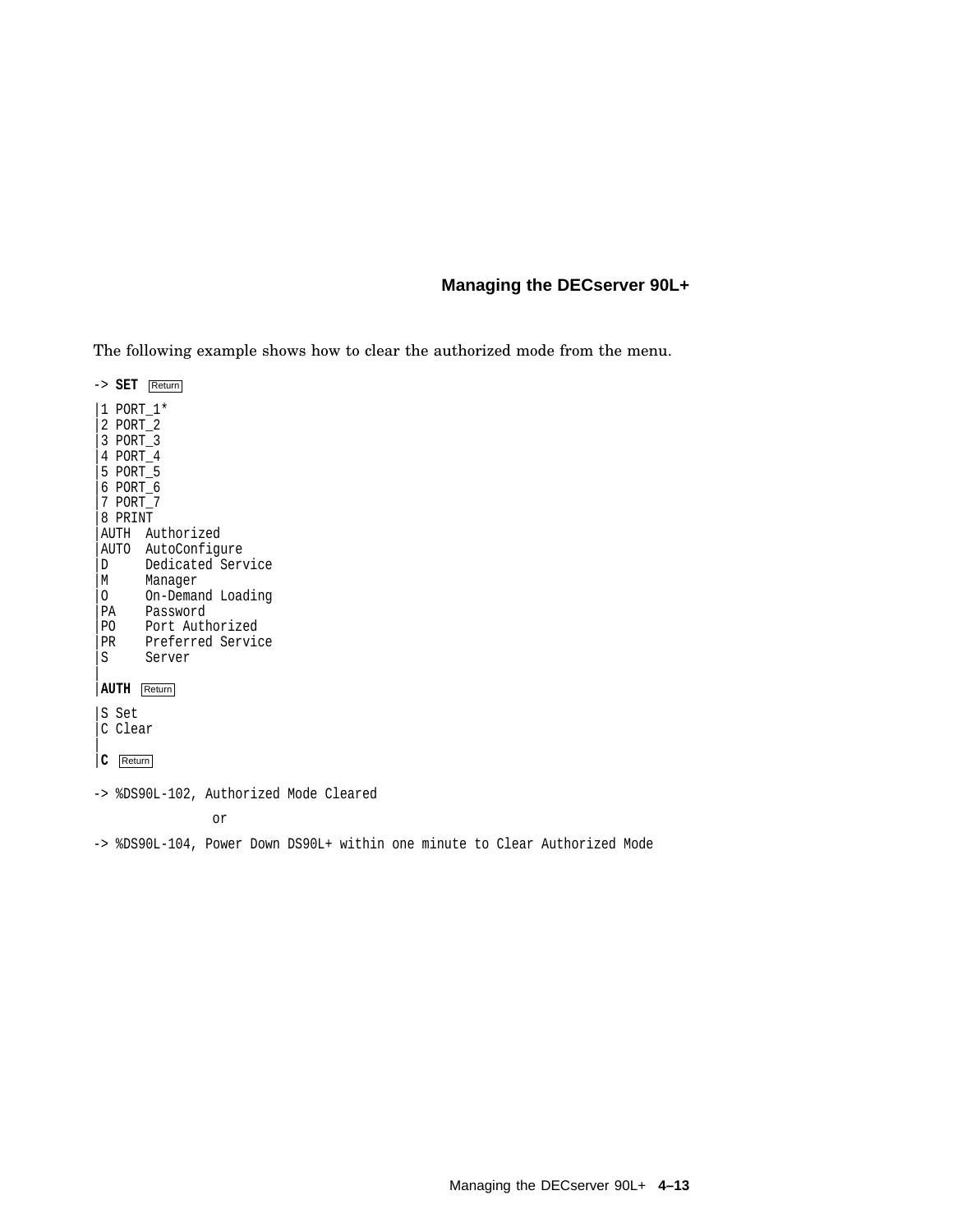#### **Enabling and Disabling AutoConfigure**

Terminal ports on the DECserver 90L+ are set from the factory to support autobaud and AutoConfigure for flow control, break mode, and remote modification. While these parameters can be changed, only the port name for a terminal is saved in NVRAM. The break mode and remote modification values are port login volatile. Flow control checking is automatically enabled on session logout. The AutoConfigure feature can be disabled so that all values for these parameters will be stored in NVRAM. Personal computer users would want to disable the AutoConfigure and flow control checking to transfer binary files.

The port AutoConfigure state is shown in a show port screen.

**Note**

All port parameters for printers are always saved in NVRAM.

#### **Enable AutoConfigure by Menu**

To enable AutoConfigure from the menu:

- 1. Enter **SET** at the DECserver 90L+ prompt and press Return. The asterisk (\*) indicates the port to which you are connected.
- 2. Select AutoConfigure by entering AUTO and press Return.
- 3. Select the Port by entering a number  $(1 + h \cdot \text{trough } 8)$  and press Return.
- 4. Select Enable by entering E and press Return.

#### **Enable AutoConfigure by Command Line**

The command line for enabling AutoConfigure is:

-> **SET AUTO,<port>,E** Return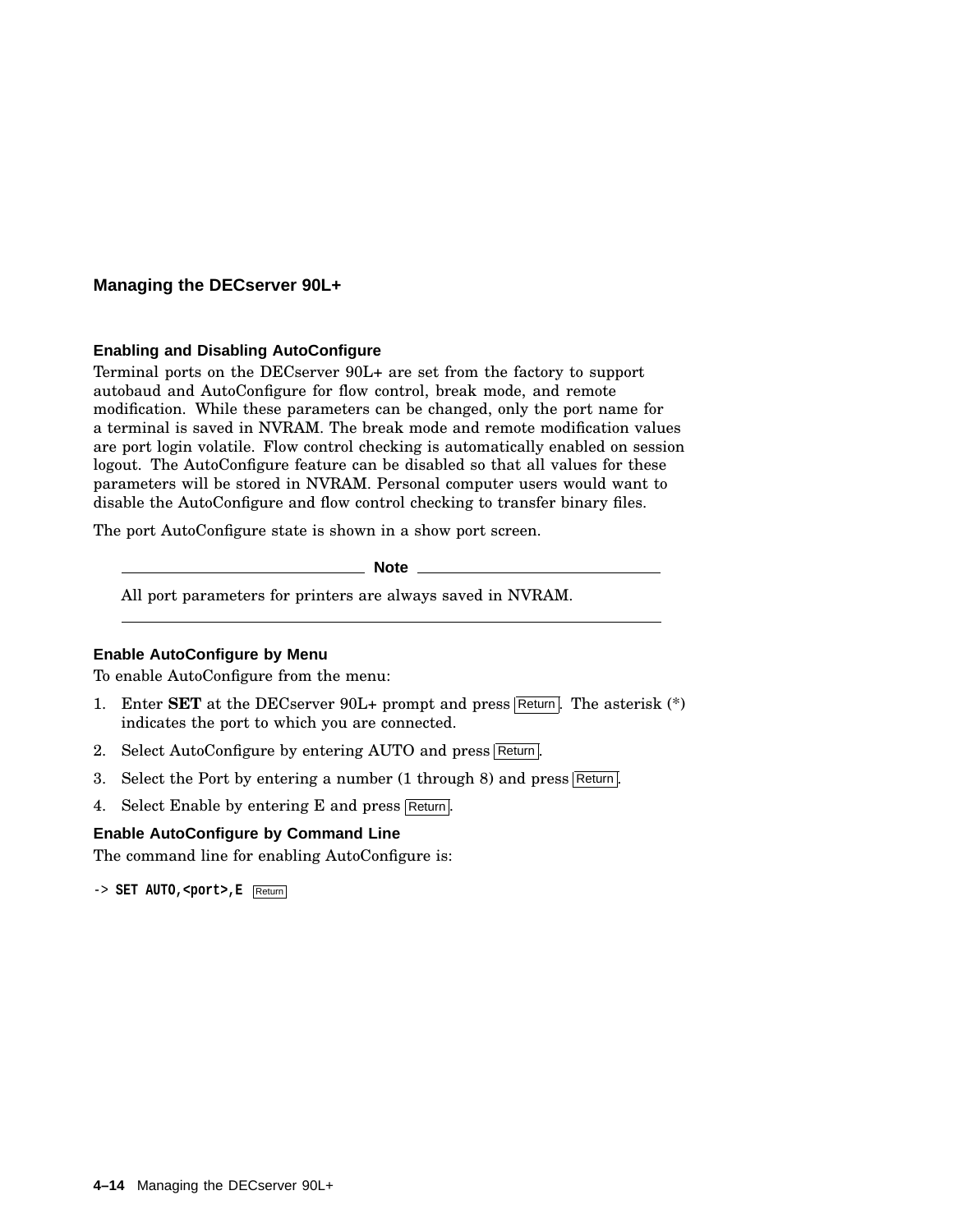The following example shows how to enable AutoConfigure from the menu.

-> **SET** Return |1 PORT\_1\* |2 PORT\_2 |3 PORT\_3 |4 PORT\_4 |5 PORT\_5 |6 PORT\_6 |7 PORT\_7 |8 PRINT |AUTH Authorized AUTO AutoConfigure<br>D Dedicated Serv Dedicated Service |M Manager 0 On-Demand Loading<br>PA Password PA Password<br>PO Port PO Port<br>PR Prefe PR Preferred Service<br>S Server Server | |**AUTO** Return |1 PORT\_1\* |2 PORT\_2 |3 PORT\_3 |4 PORT\_4 |5 PORT\_5 |6 PORT\_6 |7 PORT\_7 |8 PRINT  $\overline{ }$ |**2** Return |E Enable |D Disable  $\overline{ }$ |**E** Return

-> %DS90L-116, Autobaud/Default Characteristics Enabled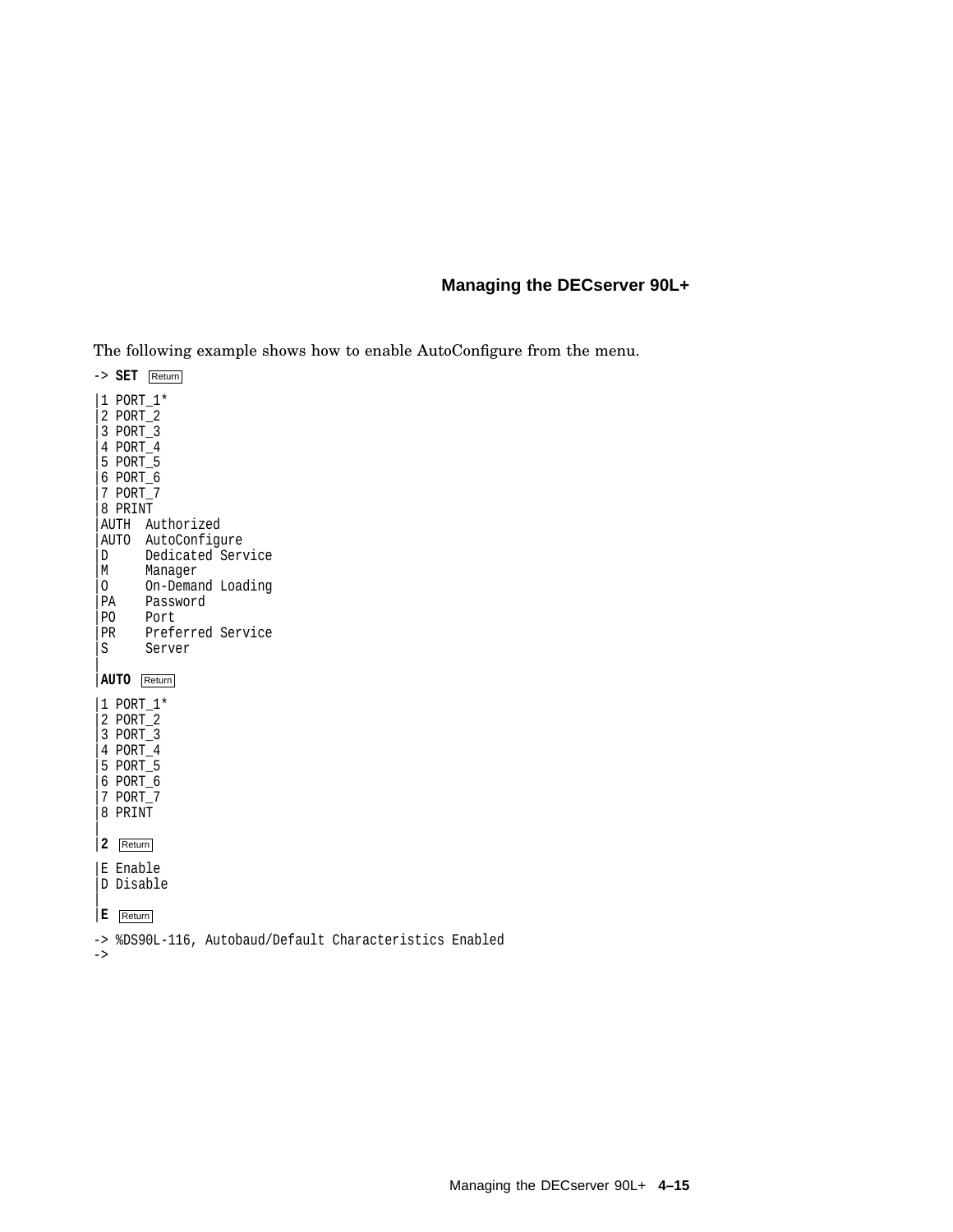#### **Disable AutoConfigure by Menu**

To disable AutoConfigure from the menu:

- 1. Enter **SET** at the DECserver  $90L+$  prompt and press Return. The asterisk  $(*)$ indicates the port to which you are connected.
- 2. Select AutoConfigure by entering AUTO and press Return.
- 3. Select the port by entering a number (1 through 8) and press Return.
- 4. Select Disable by entering D and press Return.

## **Disable AutoConfigure by Command Line**

The command line for disabling AutoConfigure is:

-> **SET AUTO, <port>, D** Return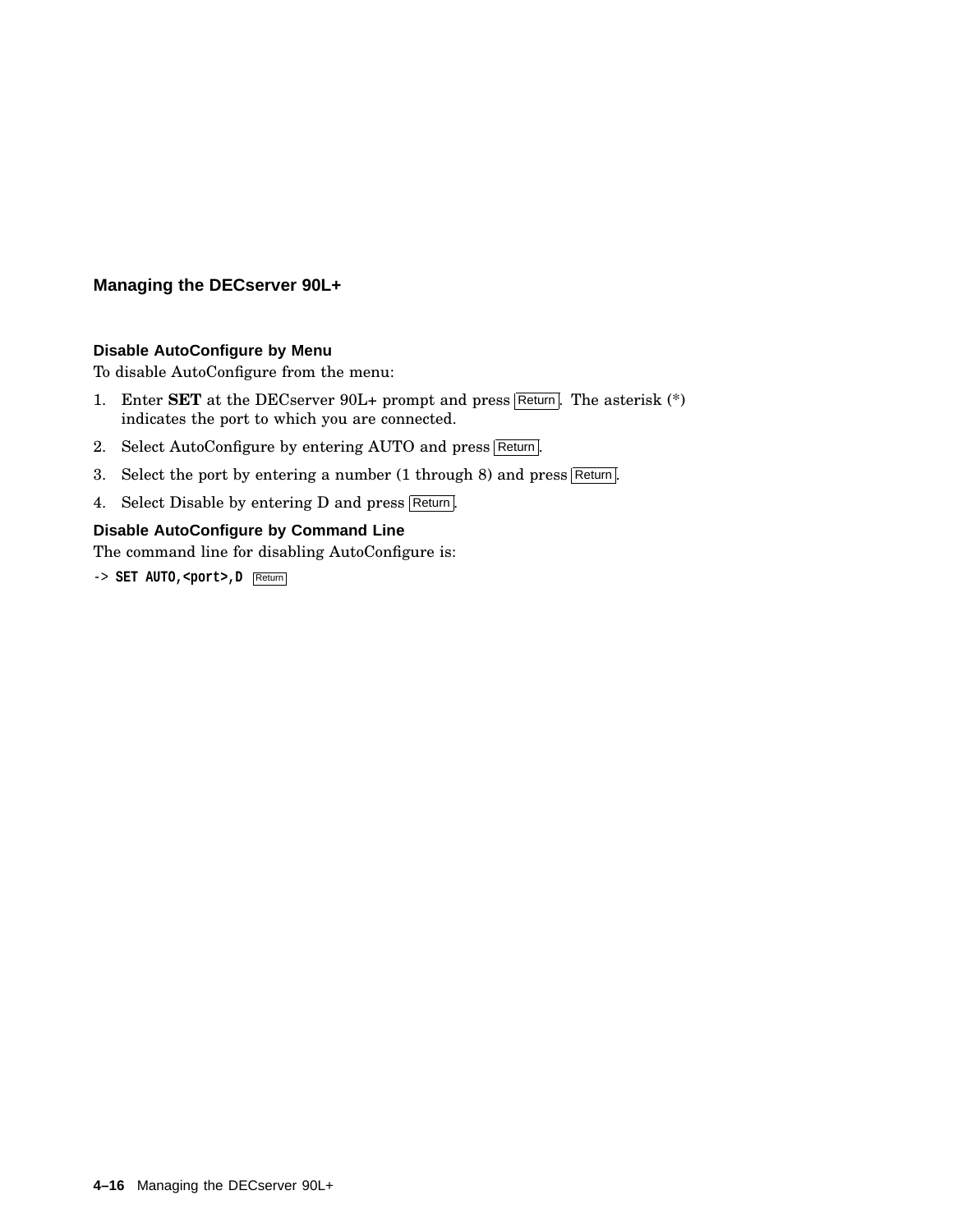The following example shows how to disable AutoConfigure from the menu.

-> **SET** Return |1 PORT\_1\* |2 PORT\_2 |3 PORT\_3 |4 PORT\_4 |5 PORT\_5 |6 PORT\_6 |7 PORT\_7 |8 PRINT |AUTH Authorized AUTO AutoConfigure<br>D Dedicated Serv Dedicated Service |M Manager 0 On-Demand Loading<br>PA Password PA Password<br>PO Port PO Port<br>PR Prefe PR Preferred Service<br>S Server Server | |**AUTO** Return |1 PORT\_1\* |2 PORT\_2 |3 PORT\_3 |4 PORT\_4 |5 PORT\_5 |6 PORT\_6 |7 PORT\_7 |8 PRINT  $\overline{ }$ |**2** Return |E Enable |D Disable  $\overline{ }$ |**D** Return

-> %DS90L-117, Autobaud/Default Characteristics Disabled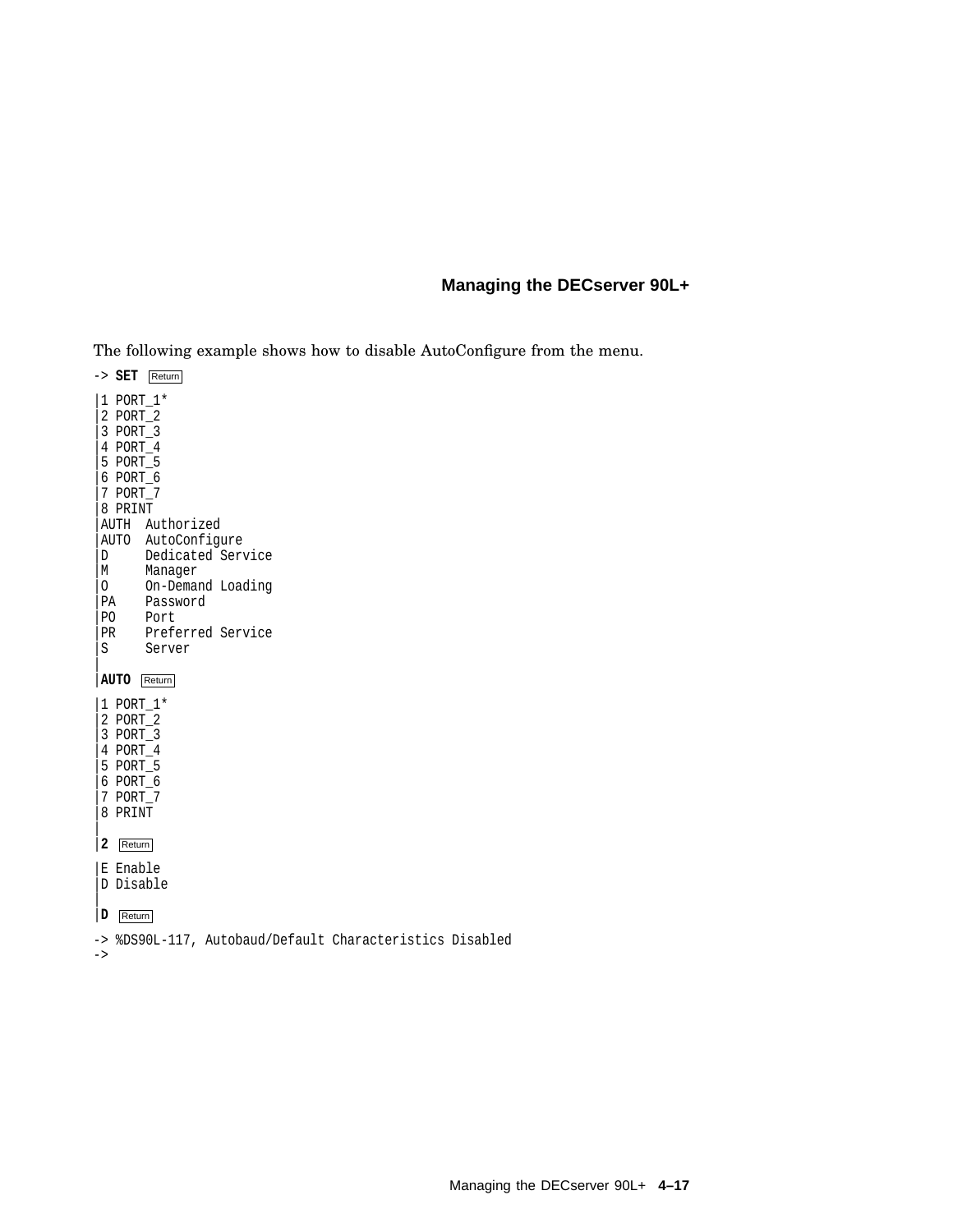#### **Enabling and Disabling Dedicated Service**

The SET command is used to enable and disable dedicated service for a port. Dedicated service allows a system manager to create a captive account, which includes the option of defining a specific service, node, and port. This feature is useful in situations where it is best for the user to have direct access to a specific service, for example, shipping and receiving areas, clerical areas, and so on.

If dedicated service has been enabled for a port, the user of that particular port will not see the DECserver 90L+ prompt or user interface. When the user types Return (after the autobaud sequence), the DECserver 90L+ will immediately attempt to connect to the service chosen previously as the dedicated service. Breaking to the DECserver 90L+ user interface is not allowed on a dedicated service port.

If a dedicated service has been enabled, it will be listed in a show port screen with the other port parameters.

#### **Enable Dedicated Service by Menu**

To enable dedicated service from the menu:

- 1. Enter **SET** at the DECserver 90L+ prompt and press Return. The asterisk (\*) indicates the port to which you are connected.
- 2. Select Dedicated Service by entering D and press Return.
- 3. Select the Port by entering a number  $(1 + h \cdot \text{trough } 8)$  and press Return.
- 4. Select Enable by entering E and press Return.
- 5. Set the parameters in response to the prompts. The setting of each parameter is terminated with a Return. Entering a Return with no input terminates the command. If an incorrect entry is made, the DECserver 90L+ aborts the command sequence.

#### **Enable Dedicated Service by Command Line**

The command line for enabling dedicated service is:

```
-> SET D,<port>,E,<service>[,<node>[,<port>]] Return
```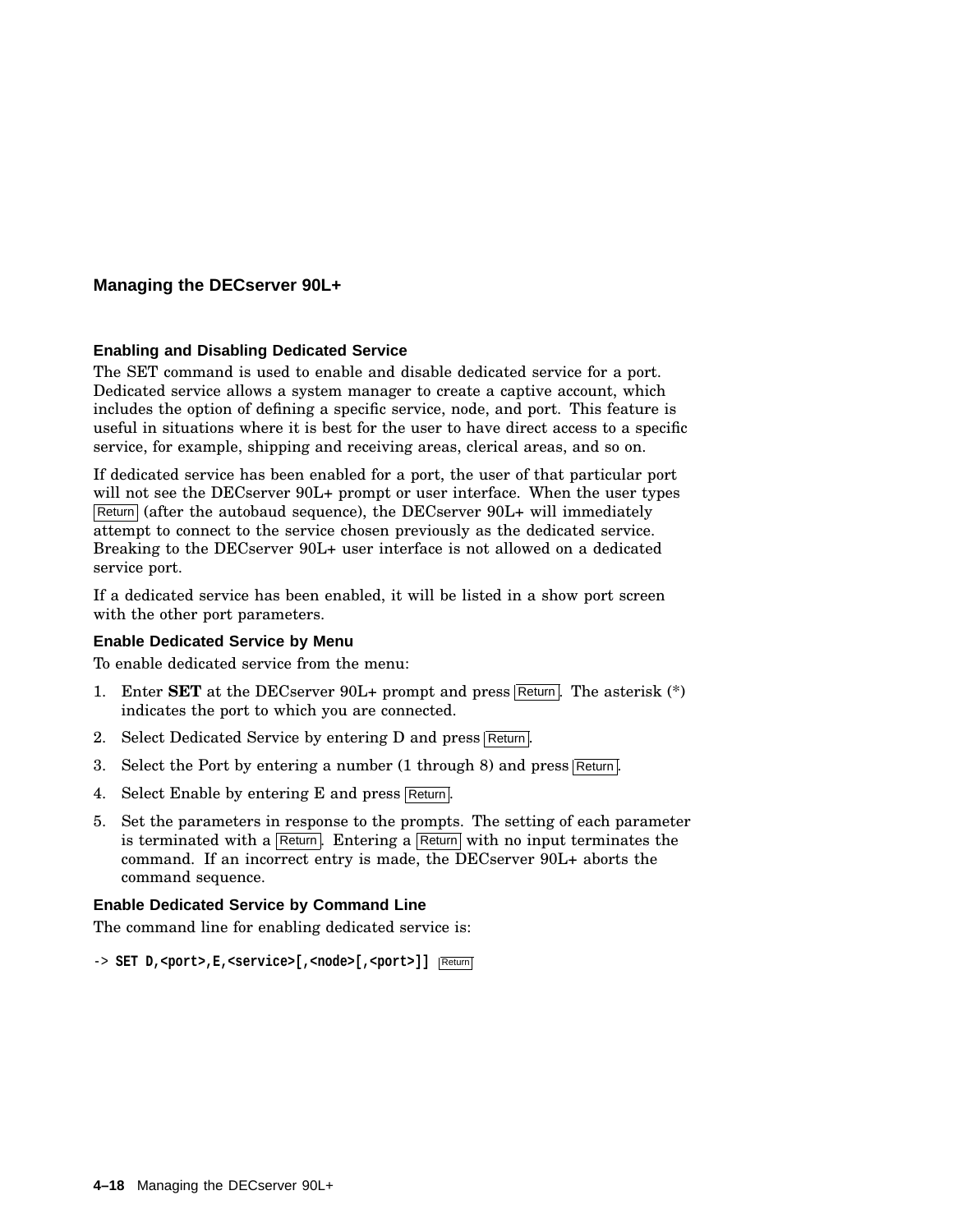The following example shows how to enable dedicated service from the menu.

-> **SET** Return |1 PORT\_1\* |2 PORT\_2 |3 PORT\_3 |4 PORT\_4 |5 PORT\_5 |6 PORT\_6 |7 PORT\_7 |8 PRINT |AUTH Authorized AUTO AutoConfigure<br>D Dedicated Serv Dedicated Service |M Manager 0 On-Demand Loading<br>PA Password PA Password<br>PO Port PO Port<br>PR Prefe PR Preferred Service<br>S Server Server | |**D** Return |1 PORT\_1\* |2 PORT\_2 |3 PORT\_3 |4 PORT\_4 |5 PORT\_5 |6 PORT\_6 |7 PORT\_7 |8 PRINT  $\overline{ }$ |**3** Return |E Enable |D Disable  $\overline{ }$ |**E** Return |Service |Node |Port | | | |**VMS** |**VAX1** |**OSF**

-> %DS90L-118, Dedicated/Preferred Service Set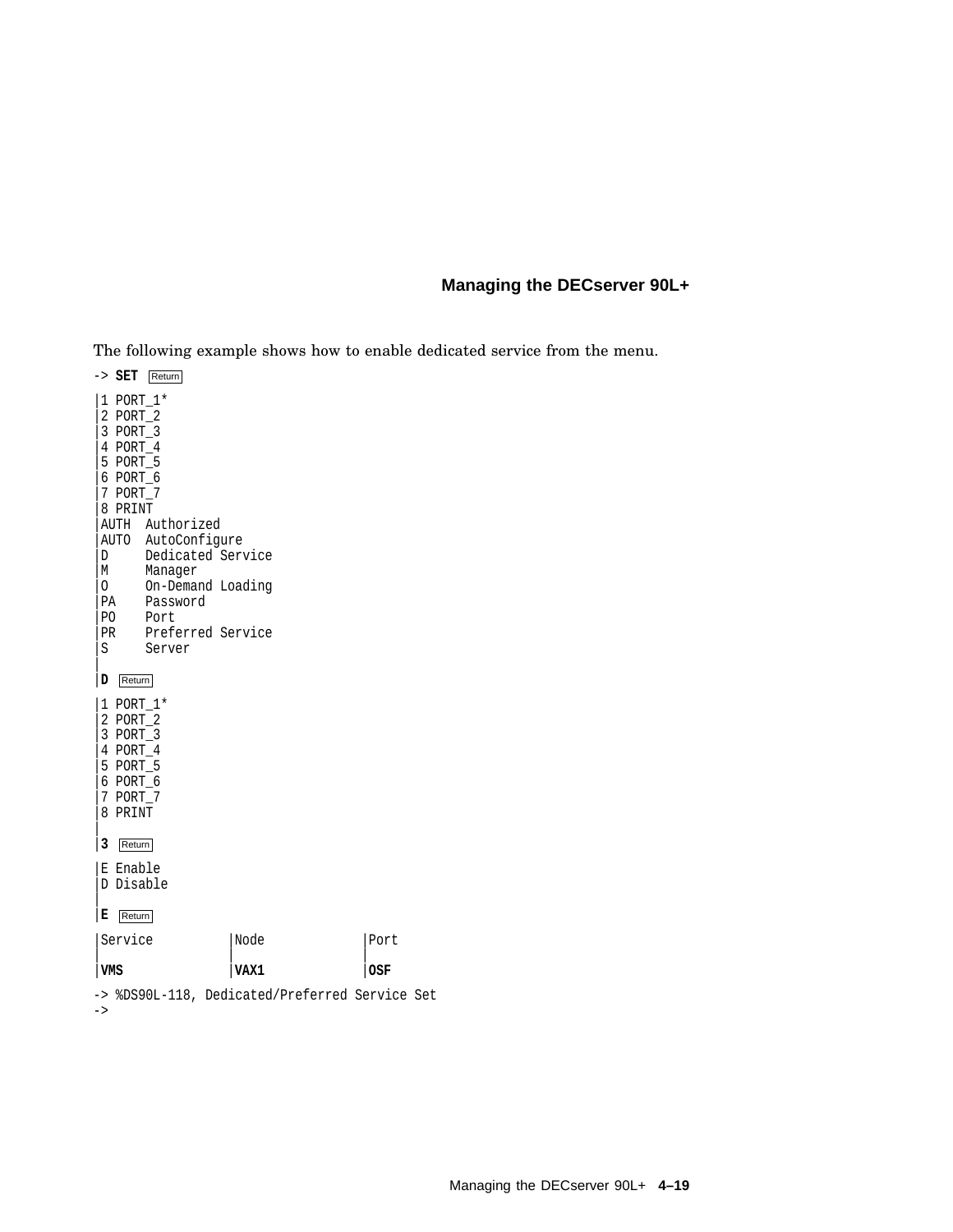#### **Disable Dedicated Service by Menu**

To disable dedicated service from the menu:

- 1. Enter **SET** at the DECserver 90L+ prompt and press Return. The asterisk (\*) indicates the port to which you are connected.
- 2. Select Dedicated Service by entering D and press Return.
- 3. Select the port by entering a number (1 through 8) and press Return.
- 4. Select Disable by entering D and press Return.

## **Disable Dedicated Service by Command Line**

The command line for disabling dedicated service is:

-> **SET D,<port>,D** Return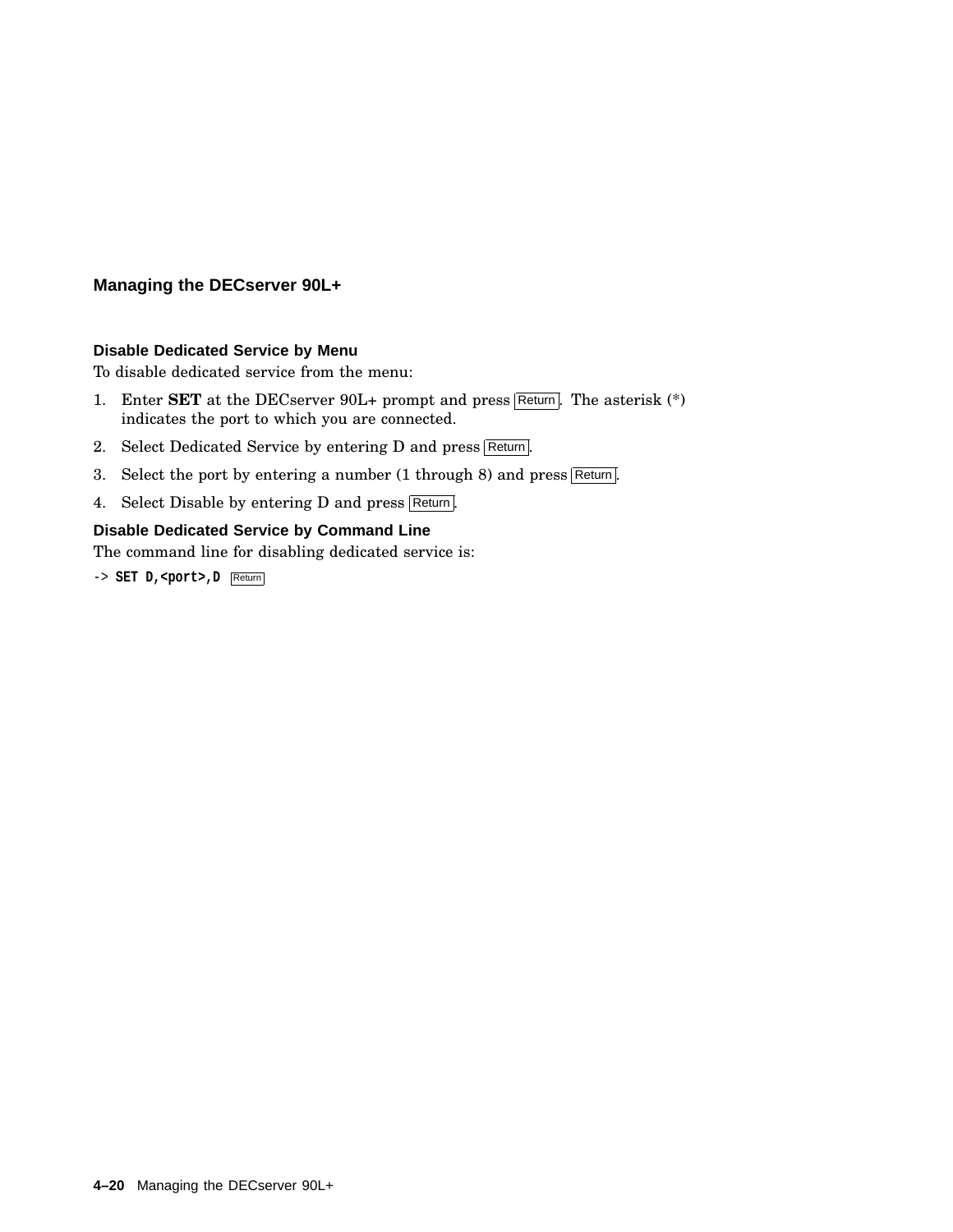The following example shows how to disable dedicated service from the menu.

-> **SET** Return |1 PORT\_1\* |2 PORT\_2 |3 PORT\_3 |4 PORT\_4 |5 PORT\_5 |6 PORT\_6 |7 PORT\_7 |8 PRINT |AUTH Authorized AUTO AutoConfigure<br>D Dedicated Serv Dedicated Service |M Manager 0 On-Demand Loading<br>PA Password PA Password<br>PO Port PO Port<br>PR Prefe PR Preferred Service<br>S Server Server | |**D** Return |1 PORT\_1\* |2 PORT\_2 |3 PORT\_3 |4 PORT\_4 |5 PORT\_5 |6 PORT\_6 |7 PORT\_7 |8 PRINT  $\overline{ }$ |**3** Return |E Enable |D Disable  $\overline{ }$ |**D** Return -> %DS90L-119, Dedicated/Preferred Service Cleared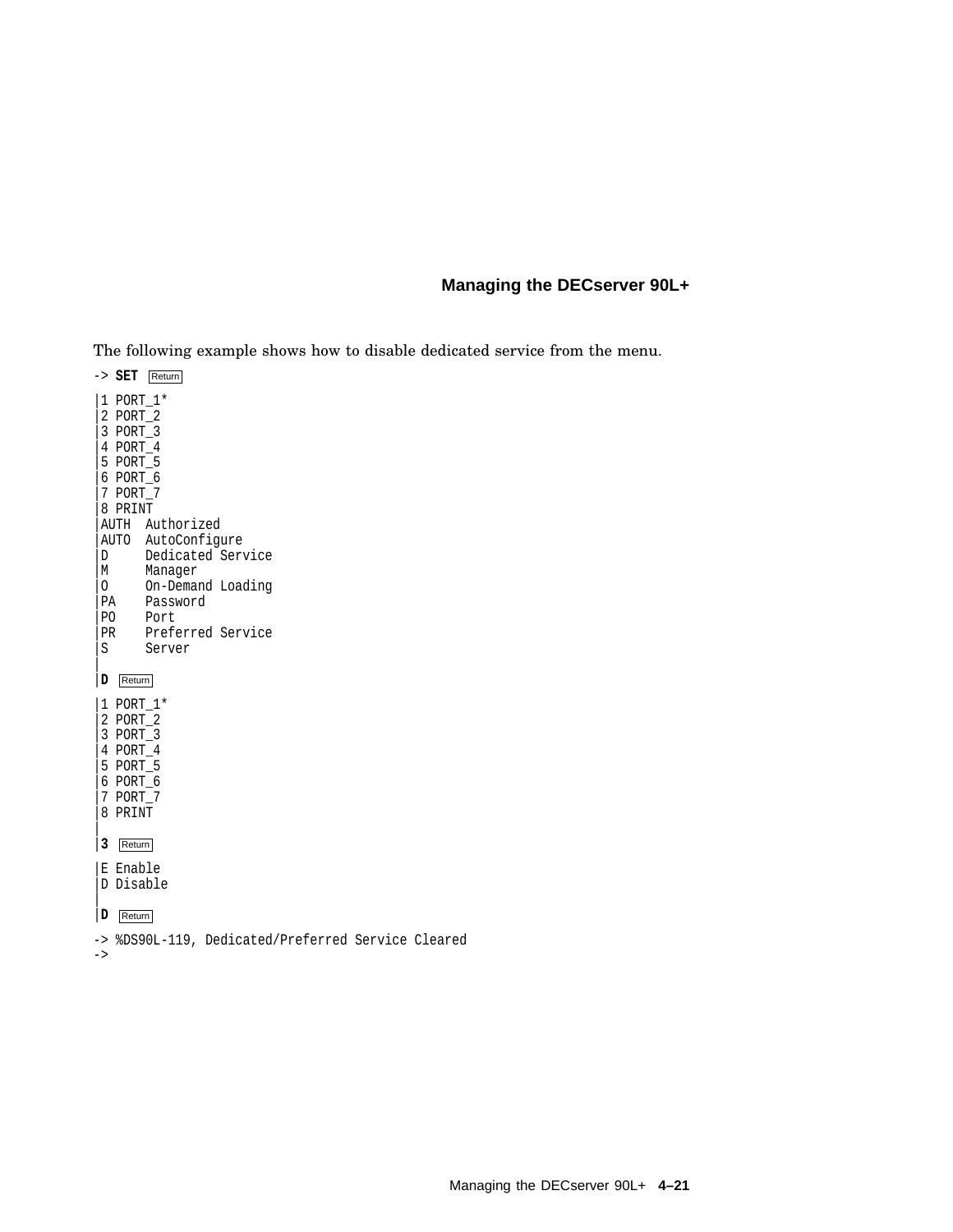#### **Enabling and Disabling Manager Mode**

Manager mode is used to modify server characteristics as well as characteristics of other ports. The SET command invokes Manager mode. The DECserver 90L+ password is required to invoke manager mode. Only one port can be in Manager mode at a time.

Manager mode can be explicitly disabled using the SET command. In addition, it is implicitly disabled either by powering down the terminal server or the terminal, or by disconnecting the terminal from the server (long space disconnect).

#### **Enable Manager Mode by Menu**

To enable manager mode from the menu:

- 1. Enter **SET** at the DECserver 90L+ prompt and press Return. The asterisk (\*) indicates the port to which you are connected.
- 2. Select Manager by entering M and press Return.
- 3. Select Enable by entering E and press Return.
- 4. Enter password. The password is not echoed.

#### **Enable Manager Mode by Command Line**

The command line for enabling manager mode is:

-> **SET M,E,<password>** Return

**Note**

The password is echoed when using command line entry.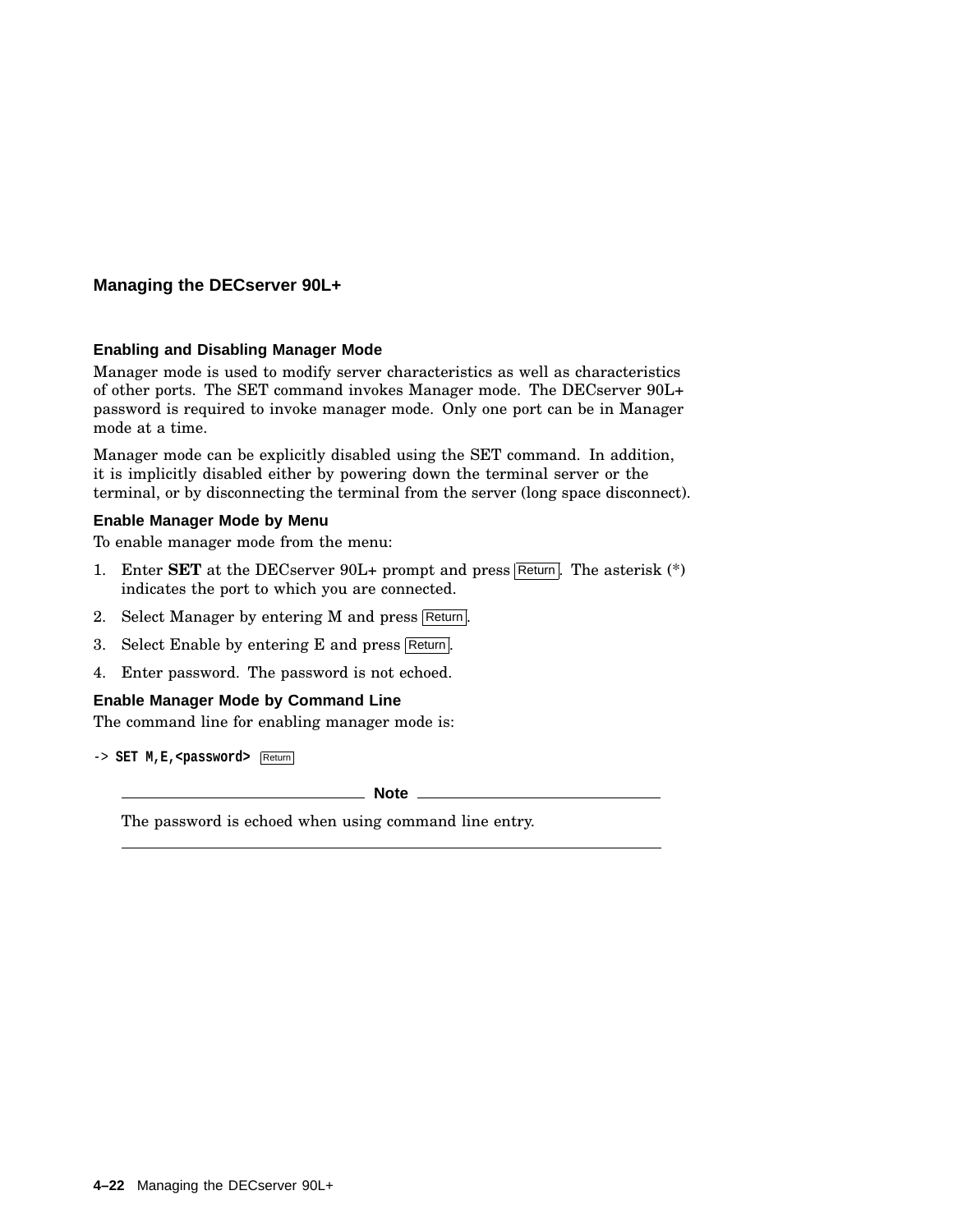The following example shows how to enable manager mode from the menu.

-> **SET** Return |1 PORT\_1\* |2 PORT\_2 |3 PORT\_3 |4 PORT\_4 |5 PORT\_5 |6 PORT\_6 |7 PORT\_7 |8 PRINT |AUTH Authorized |AUTO AutoConfigure |D Dedicated Service |M Manager |O On-Demand Loading |PA Password |PO Port PR Preferred Service<br>S Server Server | |**M** Return |E Enable |D Disable | |**E** Return |Password  $\overline{ }$ |<not echoed> -> %DS90L-105, Manager Mode Enabled ->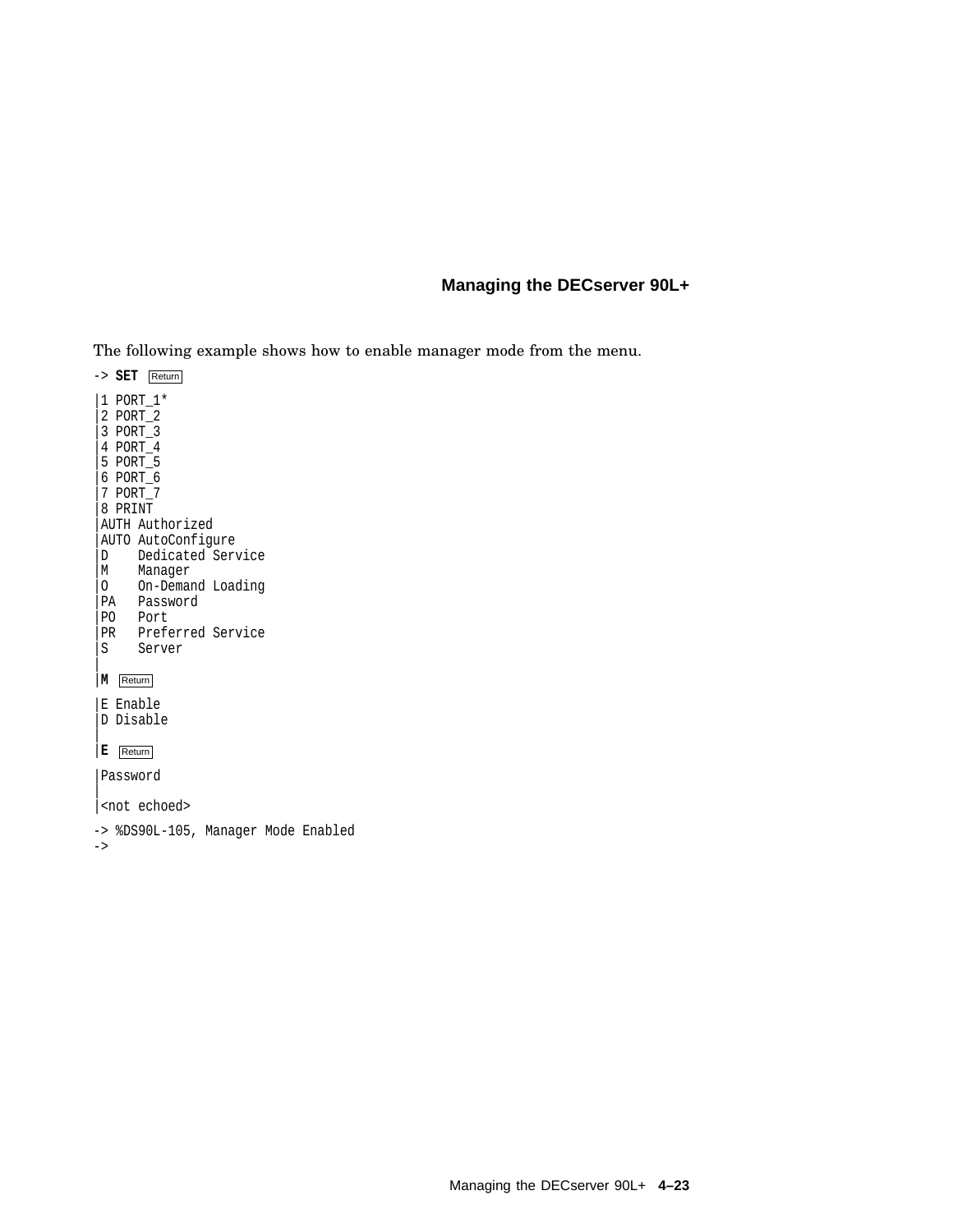#### **Disable Manager Mode by Menu**

To disable manager mode operation for a port, you must be attached to the port and use the SET command.

To disable manager mode from the menu:

- 1. Enter **SET** at the DECserver  $90L+$  prompt and press  $\overline{\text{Return}}$ . The asterisk  $(*)$ indicates the port to which you are connected.
- 2. Select Manager by entering M and press Return.
- 3. Select Disable by entering D and press Return.

## **Disable Manager Mode by Command Line**

The command line for disabling manager mode is:

-> **SET M,D** Return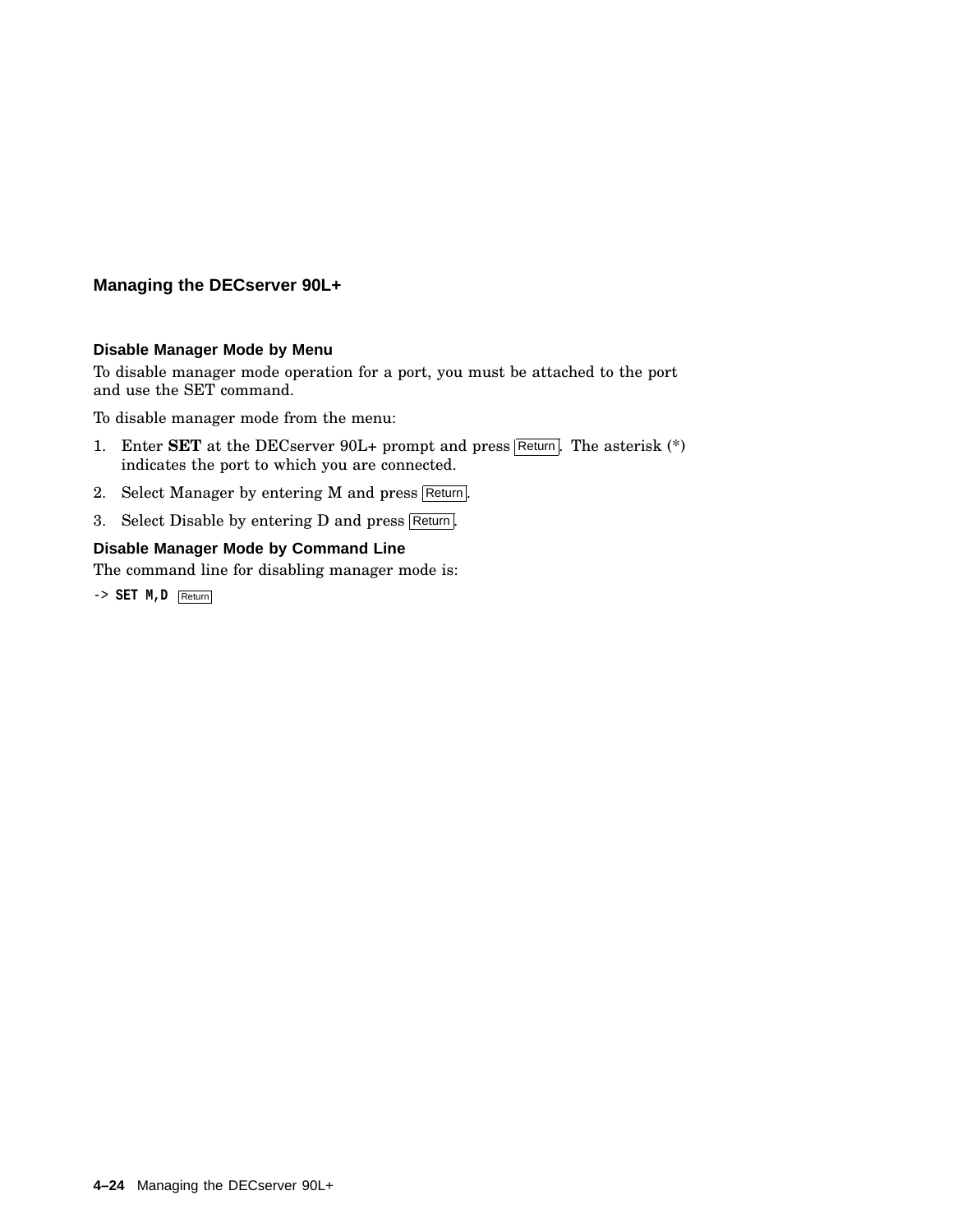The following example shows how to disable manager mode from the menu.

-> **SET** Return |1 PORT\_1\* |2 PORT\_2 |3 PORT\_3 |4 PORT\_4 |5 PORT\_5 |6 PORT\_6 |7 PORT\_7 |8 PRINT |AUTH Authorized AUTO AutoConfigure<br>D Dedicated Serv Dedicated Service |M Manager 0 On-Demand Loading<br>PA Password PA Password<br>PO Port PO Port<br>PR Prefe PR Preferred Service<br>S Server Server | |**M** Return |E Enable |D Disable | |**D** Return

-> %DS90L-106, Manager Mode Disabled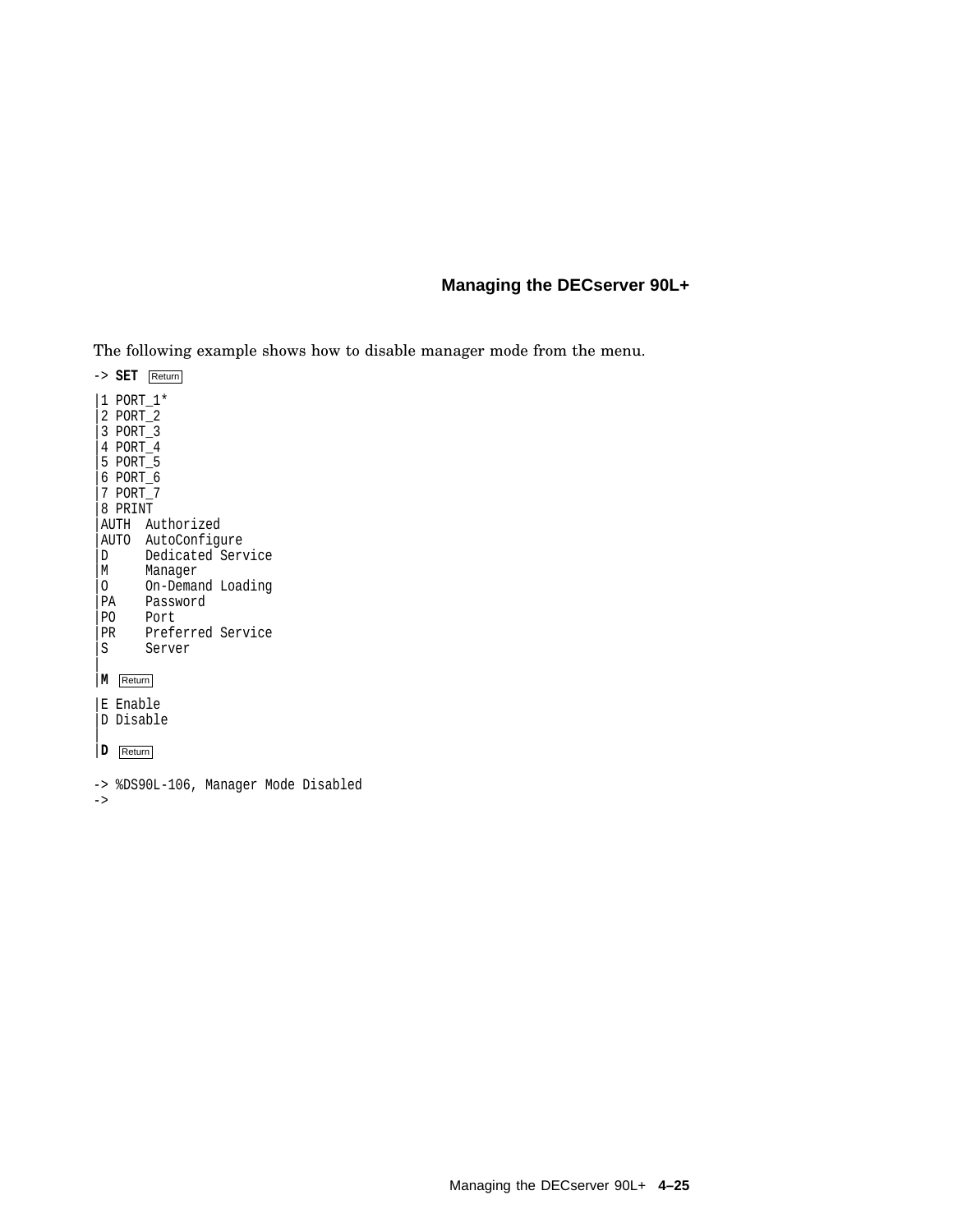#### **Enabling and Disabling On-Demand Loading**

The On-Demand Loading option allows on-demand loading of fonts, composed of a large number of characters, for Asian terminals. The default for the option is disabled. When on-demand loading is enabled, the XON/XOFF processing and the detection of break characters can be affected.

The port on-demand loading state is shown in a show port screen.

**Note**

If an attention slot arrives for the session that contains font data and on-demand loading is not enabled, the slot will be considered illegal and the circuit will be stopped.

#### **Enable On-Demand Loading by Menu**

To enable On-Demand Loading from the menu:

- 1. Enter **SET** at the DECserver  $90L+$  prompt and press Return. The asterisk  $(*)$ indicates the port to which you are connected.
- 2. Select On-Demand Loading by entering O and press Return.
- 3. Select the Port by entering a number  $(1 + h \cdot \text{trough } 8)$  and press Return.
- 4. Select Enable by entering E and press Return.

#### **Enable On-Demand Loading by Command Line**

The command line for enabling On-Demand Loading is:

-> **SET O,<port>,E** Return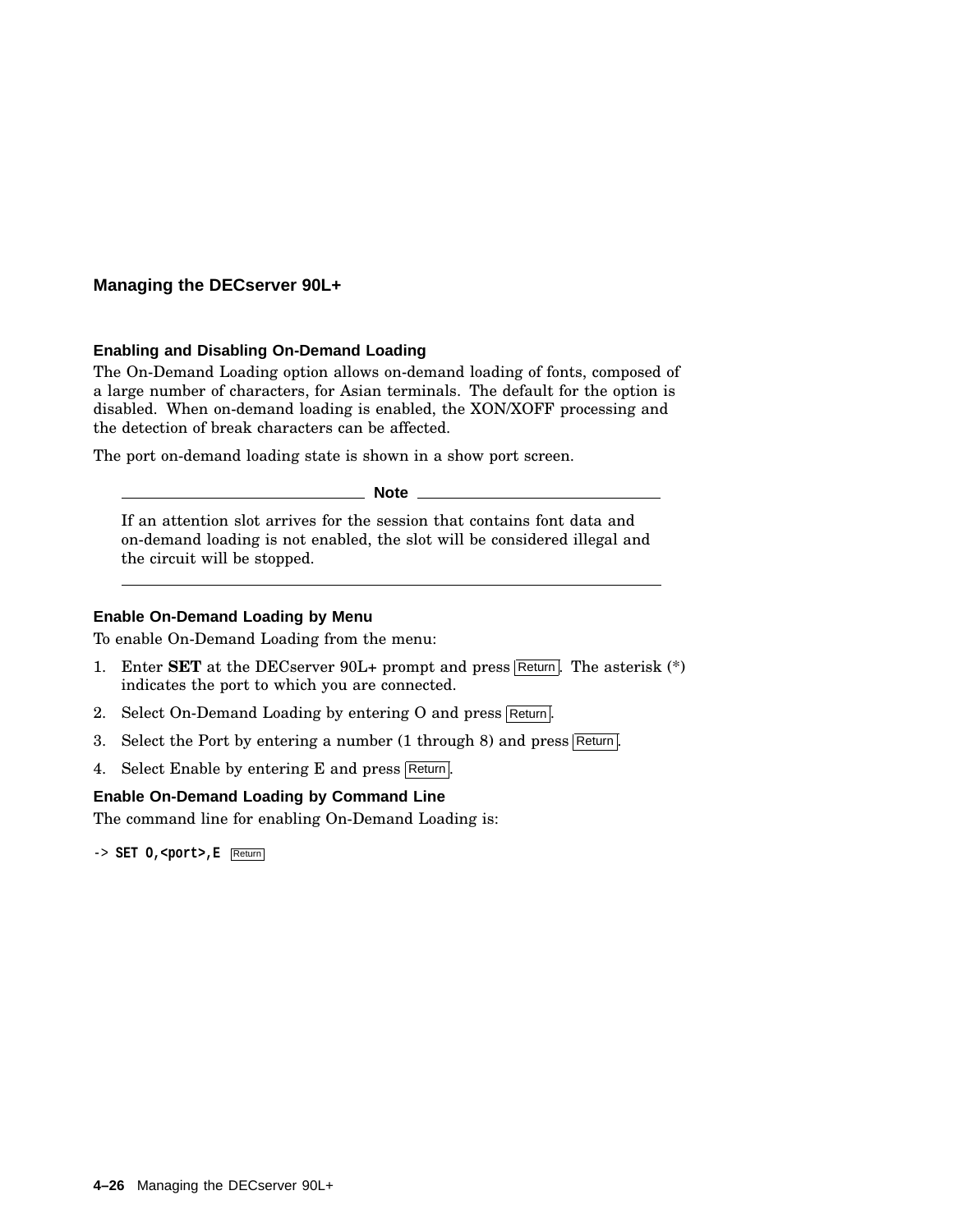The following example shows how to enable On-Demand Loading from the menu.

-> **SET** Return |1 PORT\_1\* |2 PORT\_2 |3 PORT\_3 |4 PORT\_4 |5 PORT\_5 |6 PORT\_6 |7 PORT\_7 |8 PRINT |AUTH Authorized AUTO AutoConfigure<br>D Dedicated Serv Dedicated Service |M Manager 0 On-Demand Loading<br>PA Password PA Password<br>PO Port PO Port<br>PR Prefe PR Preferred Service<br>S Server Server | |**O** Return |1 PORT\_1\* |2 PORT\_2 |3 PORT\_3 |4 PORT\_4 |5 PORT\_5 |6 PORT\_6 |7 PORT\_7 |8 PRINT  $\overline{ }$ |**5** Return |E Enable |D Disable  $\overline{ }$ |**E** Return -> %DS90L-120, On-Demand Loading Enabled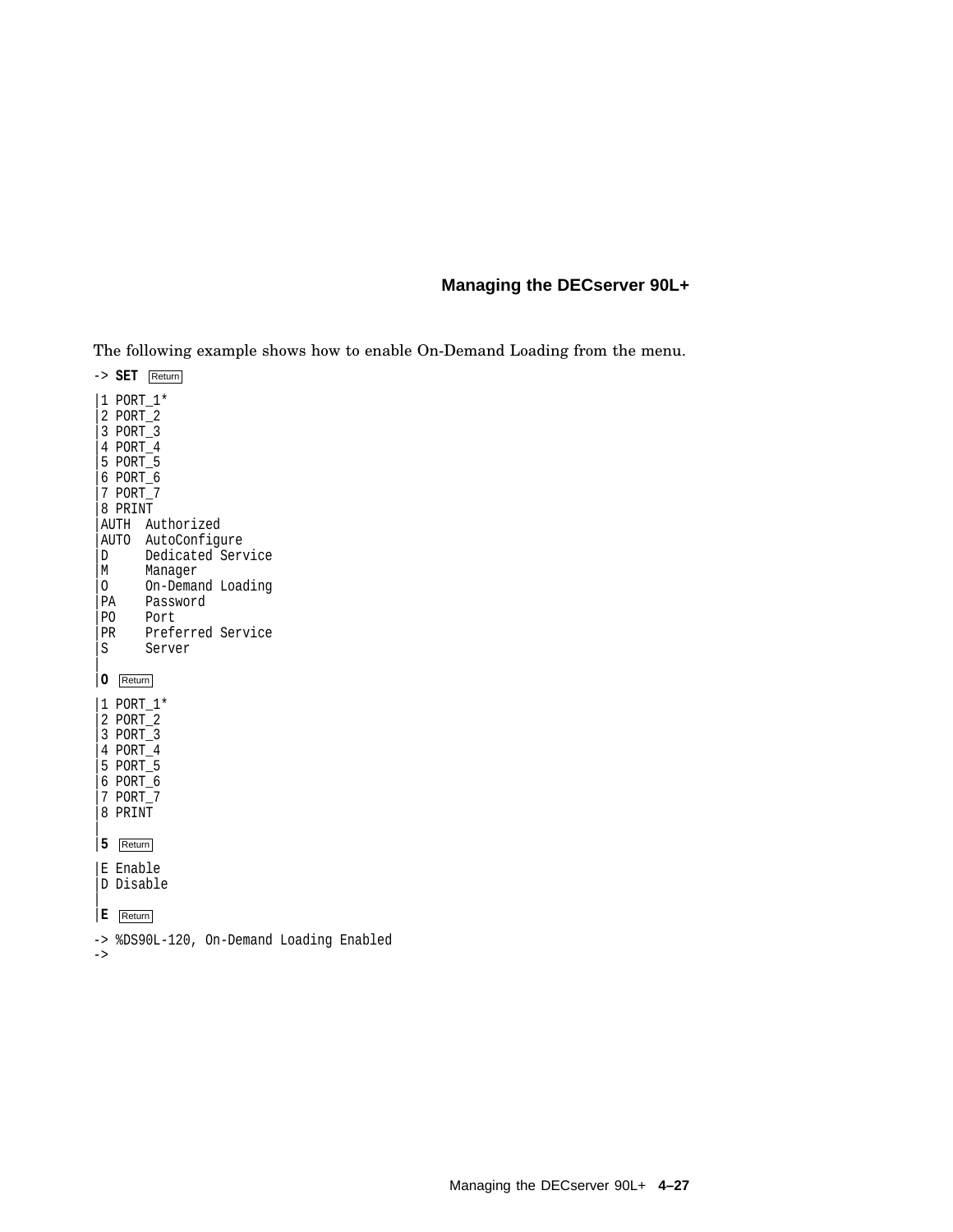#### **Disable On-Demand Loading by Menu**

To disable On-Demand Loading from the menu:

- 1. Enter **SET** at the DECserver 90L+ prompt and press Return. The asterisk (\*) indicates the port to which you are connected.
- 2. Select On-Demand Loading by entering O and press Return.
- 3. Select the port by entering a number (1 through 8) and press Return.
- 4. Select Disable by entering D and press Return.

## **Disable On-Demand Loading by Command Line**

The command line for disabling On-Demand Loading is:

-> **SET O,<port>,D** Return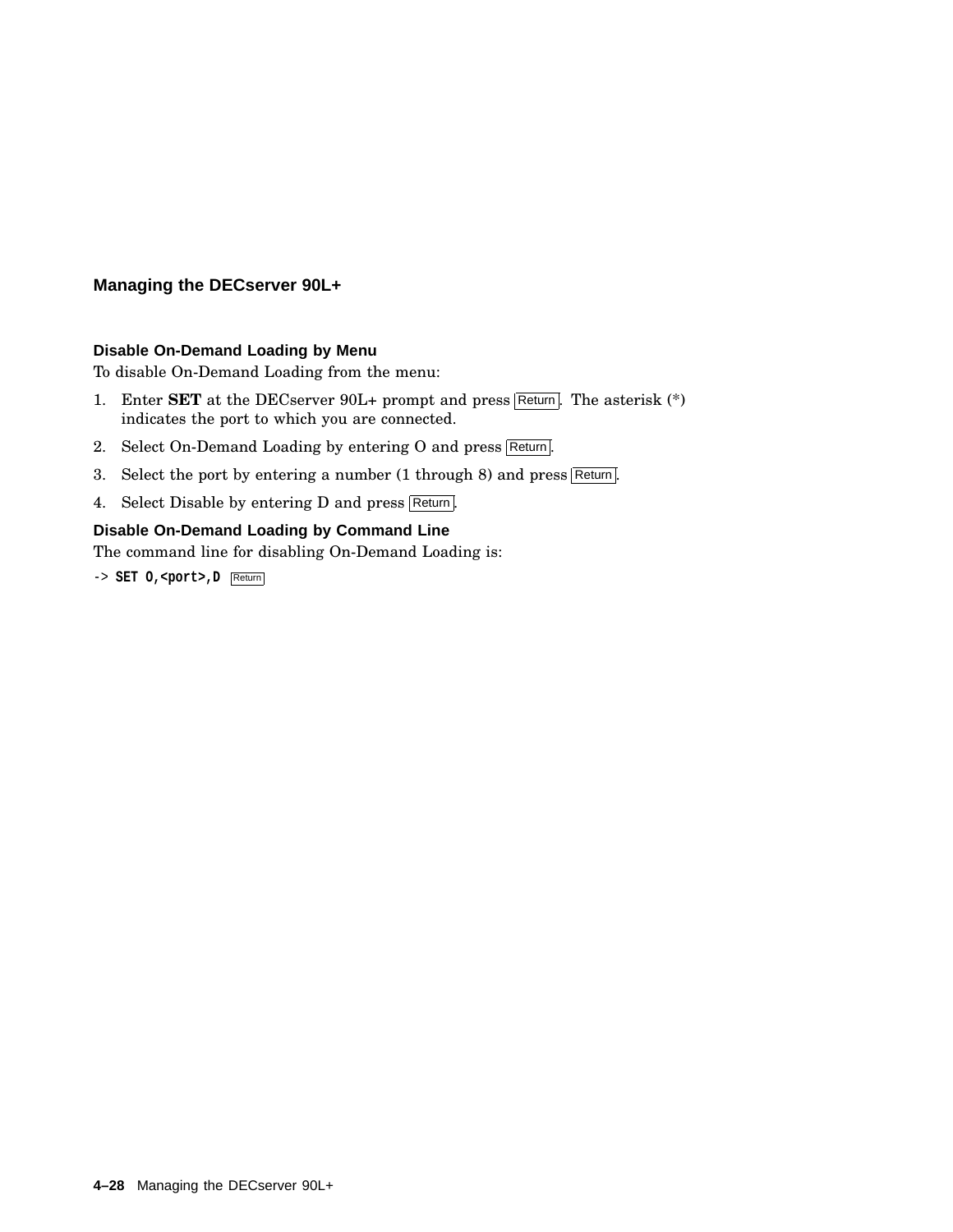The following example shows how to disable On-Demand Loading from the menu.

-> **SET** Return |1 PORT\_1\* |2 PORT\_2 |3 PORT\_3 |4 PORT\_4 |5 PORT\_5 |6 PORT\_6 |7 PORT\_7 |8 PRINT |AUTH Authorized AUTO AutoConfigure<br>D Dedicated Serv Dedicated Service |M Manager 0 On-Demand Loading<br>PA Password PA Password<br>PO Port PO Port<br>PR Prefe PR Preferred Service<br>S Server Server | |**O** Return |1 PORT\_1\* |2 PORT\_2 |3 PORT\_3 |4 PORT\_4 |5 PORT\_5 |6 PORT\_6 |7 PORT\_7 |8 PRINT  $\overline{ }$ |**5** Return |E Enable |D Disable  $\overline{ }$ |**D** Return -> %DS90L-121, On-Demand Loading Disabled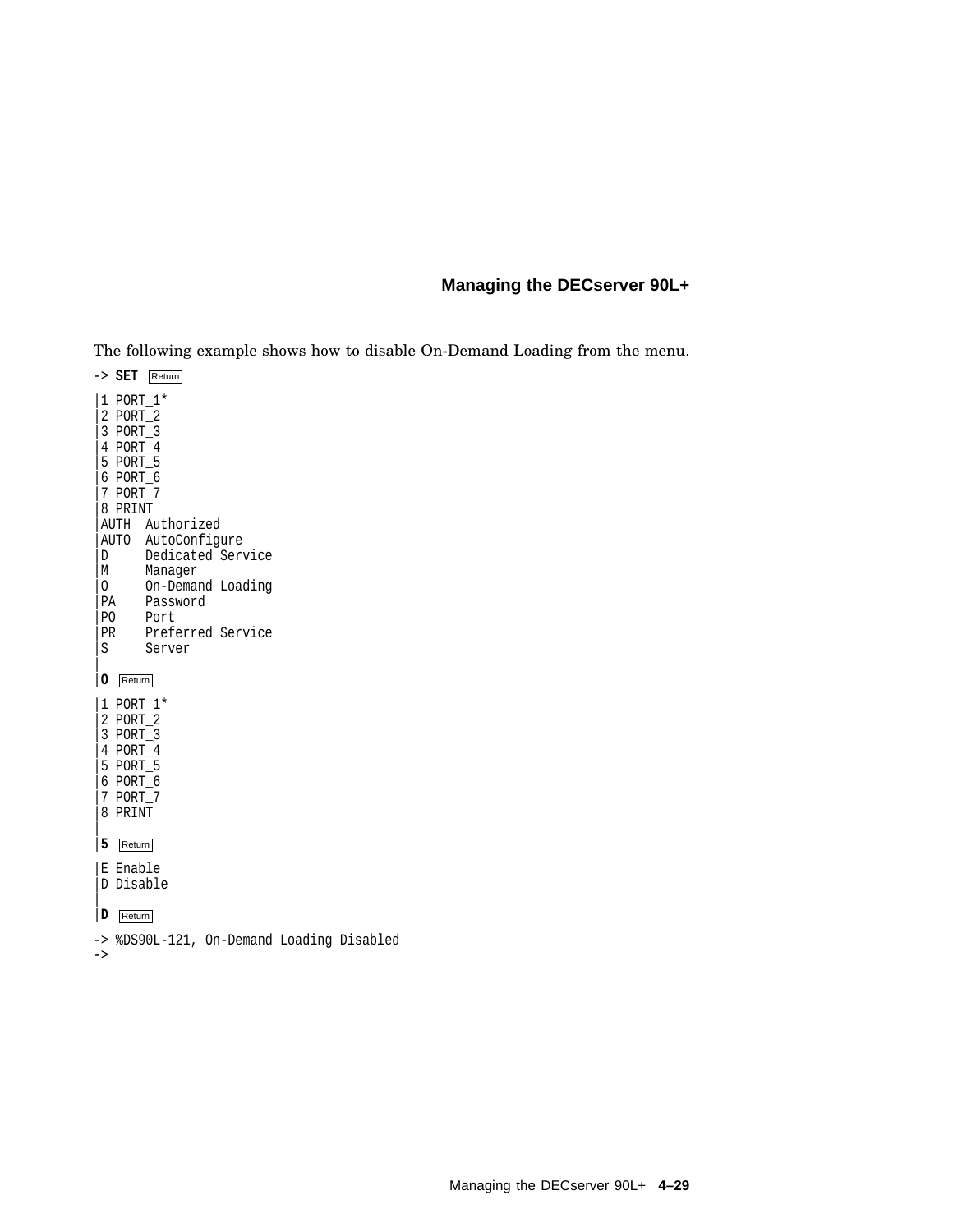## **Changing Password by Menu**

The SET command is used to change the password of the DECserver 90L+. The password can be a maximum of eight characters. To change the password, the port you are using must be in manager mode.

To change the password interactively:

- 1. Enter **SET** at the DECserver 90L+ prompt and press Return. The asterisk (\*) indicates the port to which you are connected.
- 2. Select password by entering PA and press Return.
- 3. Enter the old password. The old, new, and verify password entries are not echoed by the DECserver 90L+.
- 4. Enter the new password.
- 5. Enter the new password again to verify it.

#### **Changing Password by Command Line**

The command line for changing the password is:

-> SET PA, <old\_password>, <new\_password> Return

**Note** \_

The old and new passwords are echoed when using the command line entry.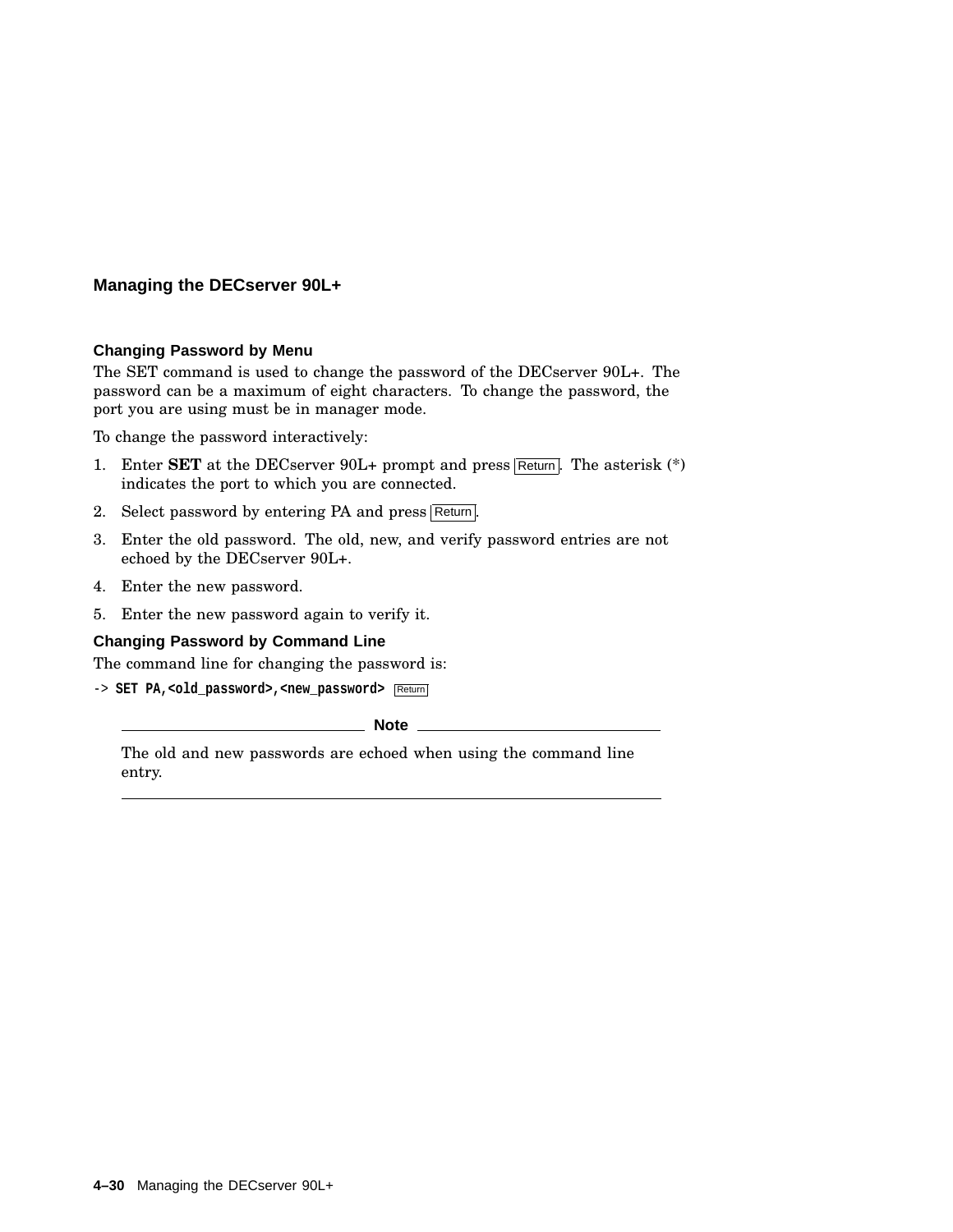The following example shows how to set the password from the menu.

-> **SET** Return |1 PORT\_1\* |2 PORT\_2 |3 PORT\_3 |4 PORT\_4 |5 PORT\_5 |6 PORT\_6 |7 PORT\_7 |8 PRINT |AUTH Authorized AUTO AutoConfigure<br>D Dedicated Serv |D Dedicated Service<br>|M Manager Manager |O On-Demand Loading PA Password<br>PO Port PO Port<br>PR Prefe PR Preferred Service<br>S Server Server | |**PA** Return |Old |New |<br>|Password |Password |Verify | Password | | | |<not echoed>|<not echoed>|<not echoed> -> %DS90L-109, Password Changed ->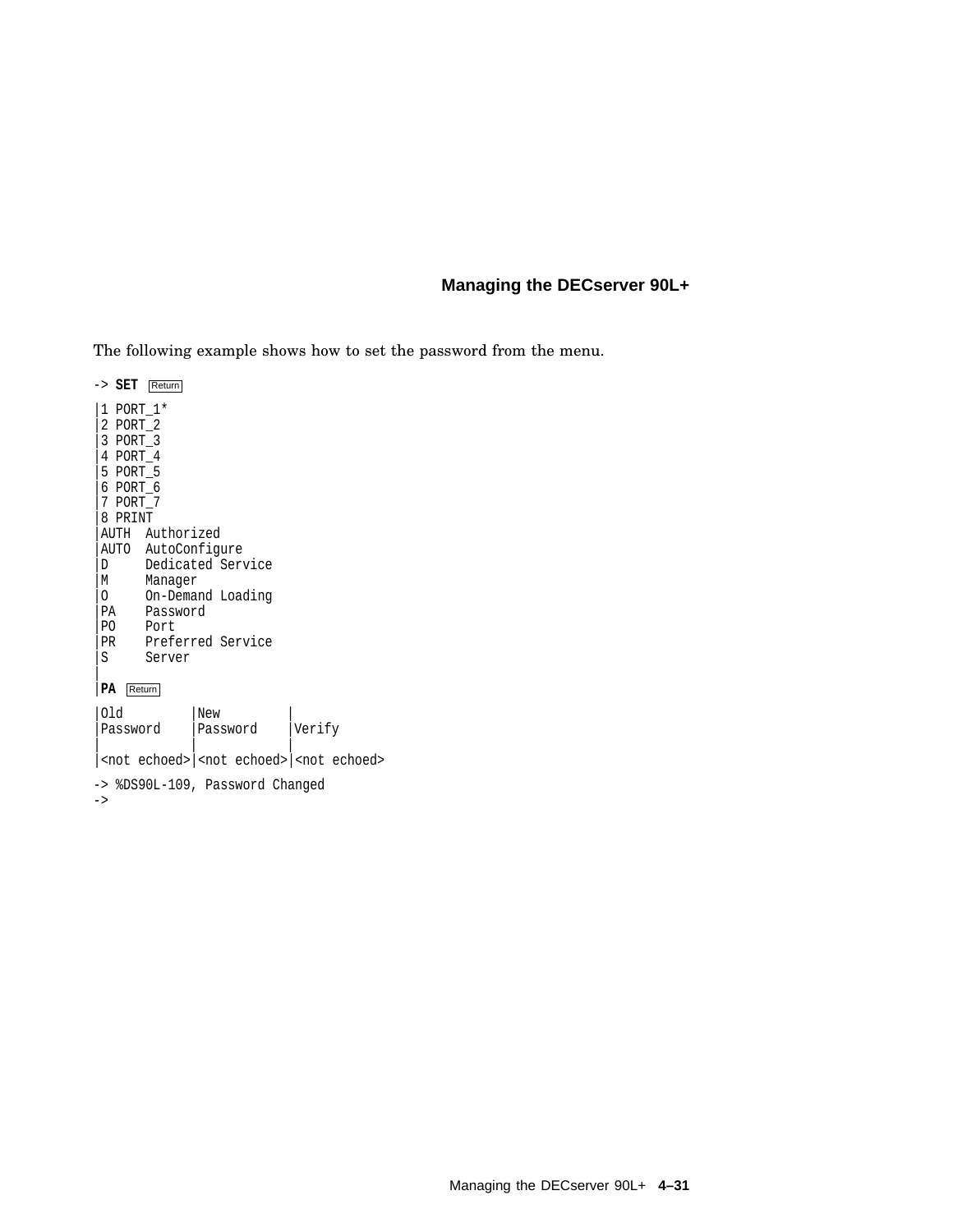#### **Enabling and Disabling Ports**

The SET command is used to enable and disable a port from operation. If the system manager wants to disable a user's port for security reasons, it can be done through software using the command line mode.

The factory default is that all ports are enabled. Enabled port status will be either OFF, LOCAL, or CONN. A disabled port status will be DIS. The port status is shown in a show port screen.

#### **Enable a Port by Menu**

To enable a port from the menu:

- 1. Enter **SET** at the DECserver 90L+ prompt and press Return. The asterisk (\*) indicates the port to which you are connected.
- 2. Select Port by entering PO and press Return.
- 3. Select the Port by entering a number  $(1$  through 8) and press Return.
- 4. Select Enable by entering E and press Return.

#### **Enable a Port by Command Line**

The command line for enabling a port is:

-> **SET PO,<port>,E** Return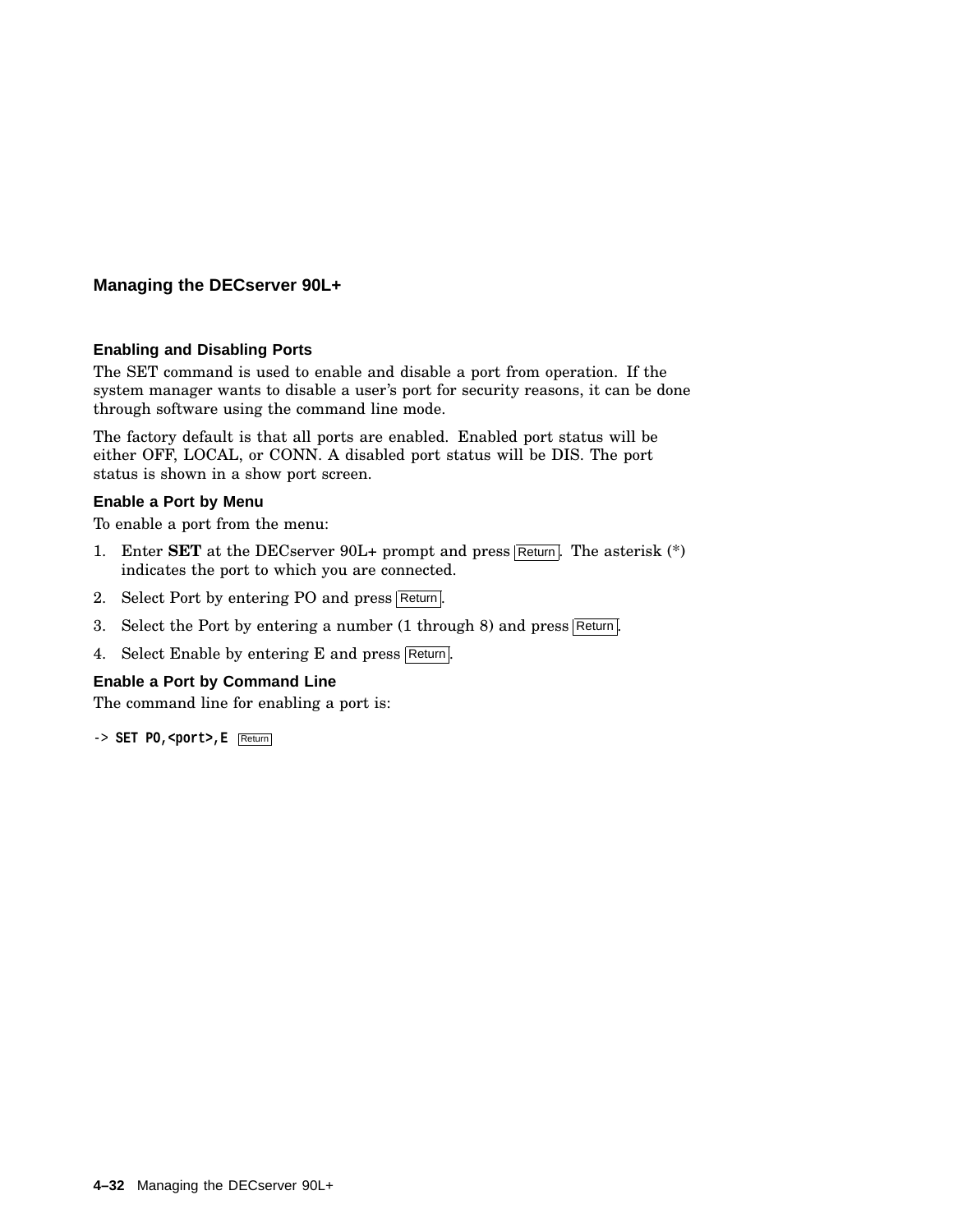The following example shows how to enable a port from the menu.

-> **SET** Return |1 PORT\_1\* |2 PORT\_2 |3 PORT\_3 |4 PORT\_4 |5 PORT\_5 |6 PORT\_6 |7 PORT\_7 |8 PRINT |AUTH Authorized AUTO AutoConfigure<br>D Dedicated Serv Dedicated Service |M Manager 0 On-Demand Loading<br>PA Password PA Password<br>PO Port PO Port<br>PR Prefe PR Preferred Service<br>S Server Server | |**PO** Return |1 PORT\_1\* |2 PORT\_2 |3 PORT\_3 |4 PORT\_4 |5 PORT\_5 |6 PORT\_6 |7 PORT\_7 |8 PRINT  $\overline{ }$ |**6** Return |E Enable |D Disable  $\overline{ }$ |**E** Return -> %DS90L-114, Port Enabled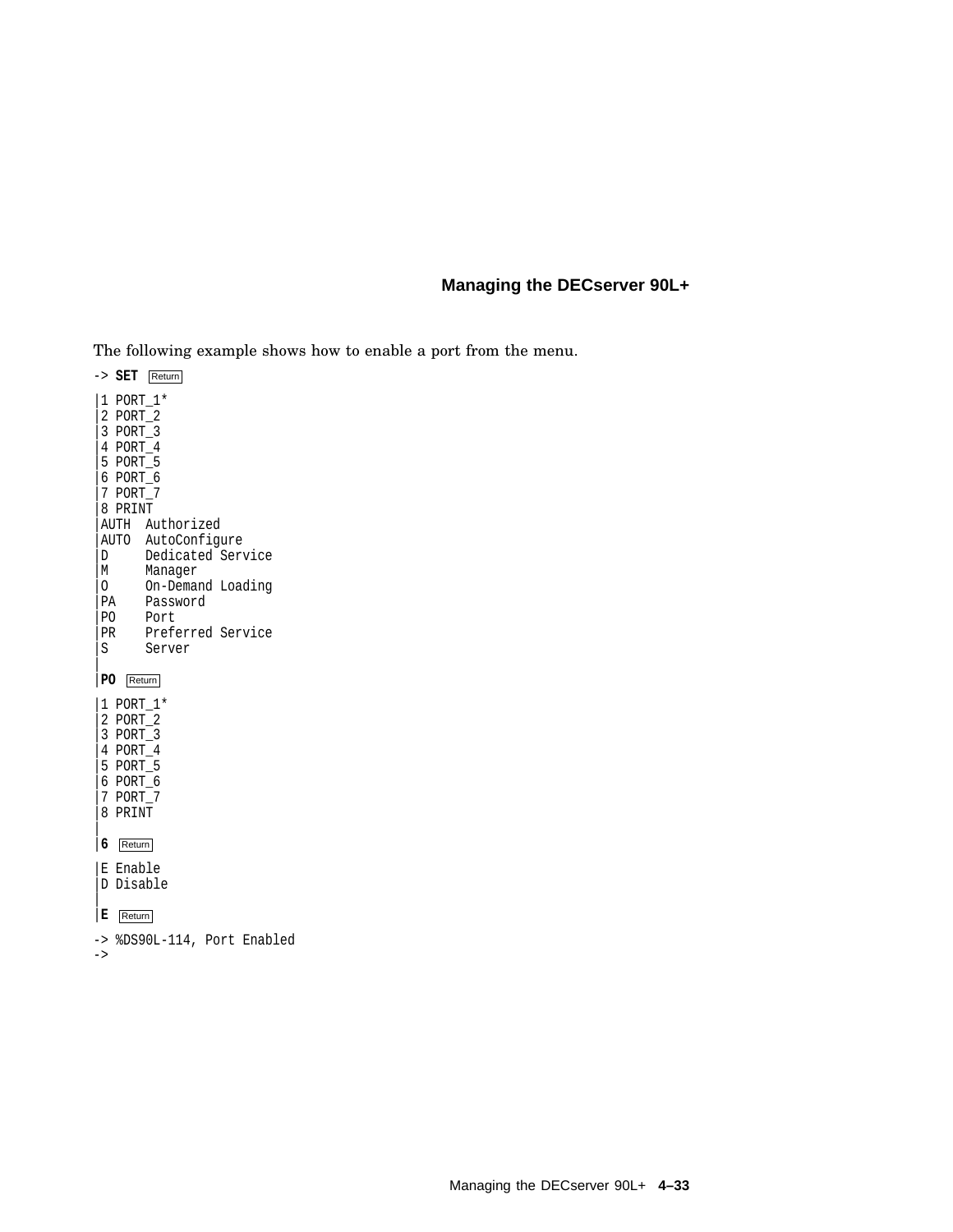#### **Disable a Port by Menu**

To disable a port from the menu:

- 1. Enter **SET** at the DECserver  $90L+$  prompt and press  $\overline{\text{Return}}$ . The asterisk  $(*)$ indicates the port to which you are connected.
- 2. Select Port by entering PO and press Return.
- 3. Select the Port by entering a number (1 through 8) and press Return.
- 4. Select Disable by entering D and press Return.

#### **Disable a Port by Command Line**

The command line for disabling a port is:

-> **SET PO, <port>, D** Return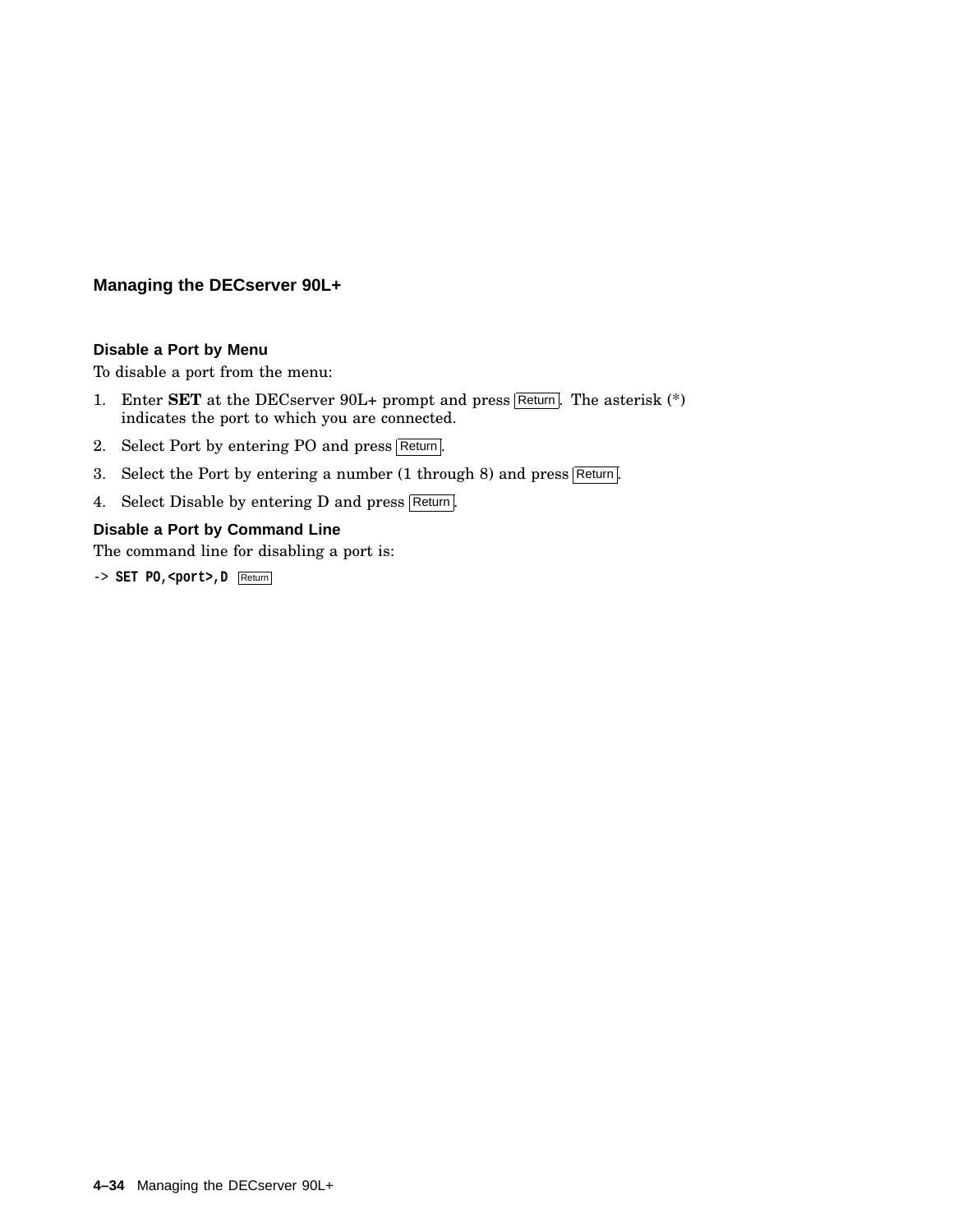The following example shows how to disable a port from the menu.

-> **SET** Return |1 PORT\_1\* |2 PORT\_2 |3 PORT\_3 |4 PORT\_4 |5 PORT\_5 |6 PORT\_6 |7 PORT\_7 |8 PRINT |AUTH Authorized AUTO AutoConfigure<br>D Dedicated Serv Dedicated Service |M Manager 0 On-Demand Loading<br>PA Password PA Password<br>PO Port PO Port<br>PR Prefe PR Preferred Service<br>S Server Server | |**PO** Return |1 PORT\_1\* |2 PORT\_2 |3 PORT\_3 |4 PORT\_4 |5 PORT\_5 |6 PORT\_6 |7 PORT\_7 |8 PRINT  $\overline{ }$ |**6** Return |E Enable |D Disable  $\overline{ }$ |**D** Return -> %DS90L-115, Port Disabled

->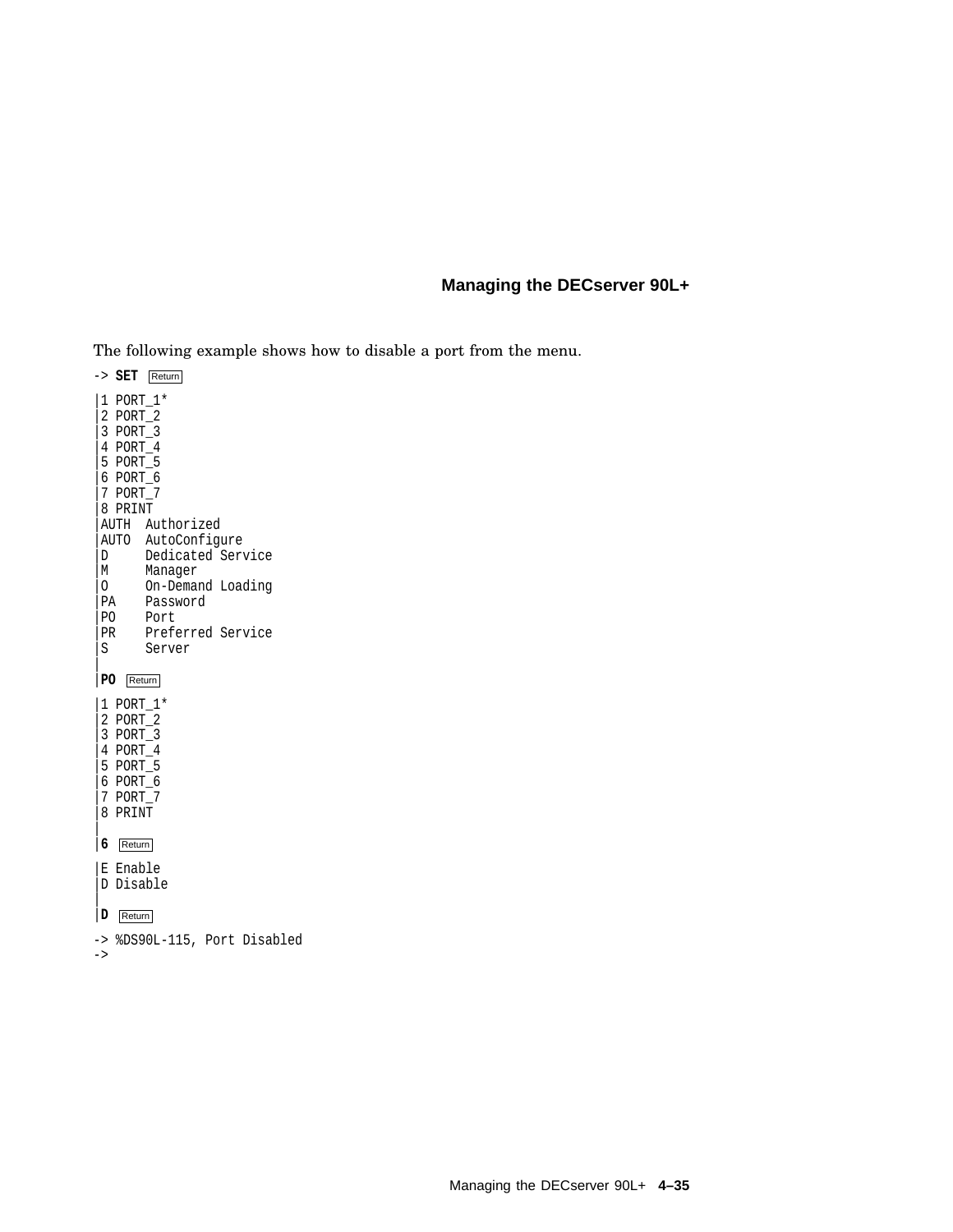#### **Enabling and Disabling Preferred Service**

The SET command is used to enable and disable preferred service. A preferred service is a network service that is connected if a CONNECT command is issued without specifying the service name.

If a preferred service is enabled for a port, you need only to type the CONNECT command to initiate a connection to the service name stored in NVRAM. You also have the option of defining a preferred node and port name.

**Note** 

If no preferred service is set, the DECserver 90L+ will use the last number redial feature.

#### **Enabling Preferred Service by Menu**

To enable preferred service from the menu:

- 1. Enter **SET** at the DECserver  $90L+$  prompt and press Return. The asterisk  $(*)$ indicates the port to which you are connected.
- 2. Select Preferred Service by entering PR and press Return.
- 3. Select the Port by entering a number (1 through 8) and press Return.
- 4. Select Enable by entering E and press Return.
- 5. Set the parameters in response to the prompts. The setting of each parameter is terminated with a Return. Entering a Return with no input terminates the command. If an incorrect entry is made, the DECserver 90L+ aborts the command sequence.

#### **Enable Preferred Service by Command Line**

The command line for enabling preferred service is:

-> SET PR,<port>,E,<service>[,<node>[,<port>]] Return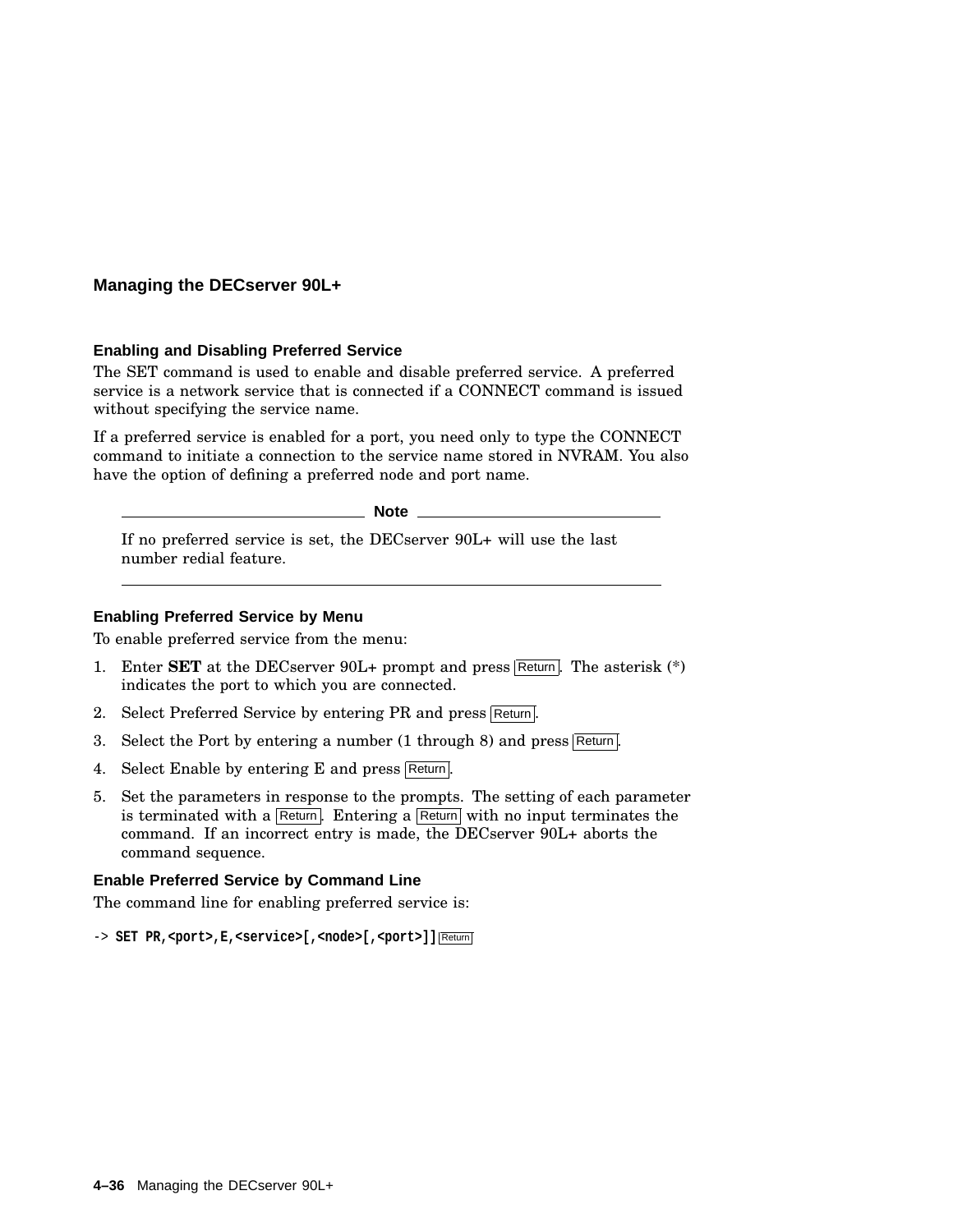The following example shows how to enable preferred service from the menu.

-> **SET** Return |1 PORT\_1\* |2 PORT\_2 |3 PORT\_3 |4 PORT\_4 |5 PORT\_5 |6 PORT\_6 |7 PORT\_7 |8 PRINT |AUTH Authorized AUTO AutoConfigure<br>D Dedicated Serv Dedicated Service |M Manager 0 On-Demand Loading<br>PA Password PA Password<br>PO Port PO Port<br>PR Prefe PR Preferred Service<br>S Server Server | |**PR** Return |1 PORT\_1\* |2 PORT\_2 |3 PORT\_3 |4 PORT\_4 |5 PORT\_5 |6 PORT\_6 |7 PORT\_7 |8 PRINT  $\overline{ }$ |**7** Return |E Enable |D Disable  $\overline{ }$ |**E** Return |Service |Node |Port | | | |**ULTRIX** |**DECSTATION** | -> %DS90L-118, Dedicated/Preferred Service Set

->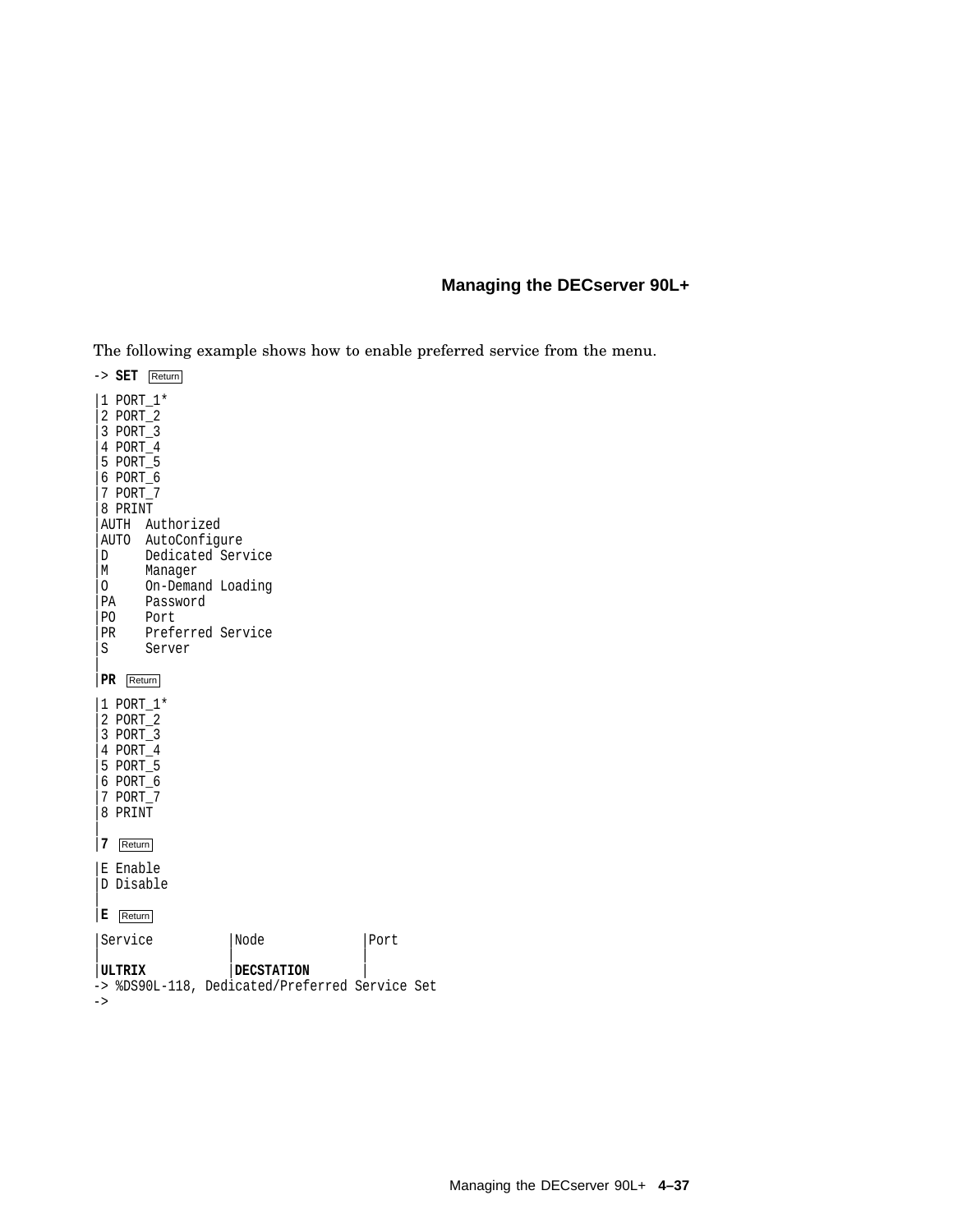#### **Disable Preferred Service by Menu**

To disable preferred service from the menu:

- 1. Enter **SET** at the DECserver 90L+ prompt and press Return. The asterisk (\*) indicates the port to which you are connected.
- 2. Select Preferred Service by entering PR and press Return.
- 3. Select the Port by entering a number  $(1 \text{ through } 8)$  and press Return.
- 4. Select Disable by entering D and press Return.

#### **Disable Preferred Service by Command Line**

The command line for disabling preferred service is:

-> **SET PR,<port>,D** Return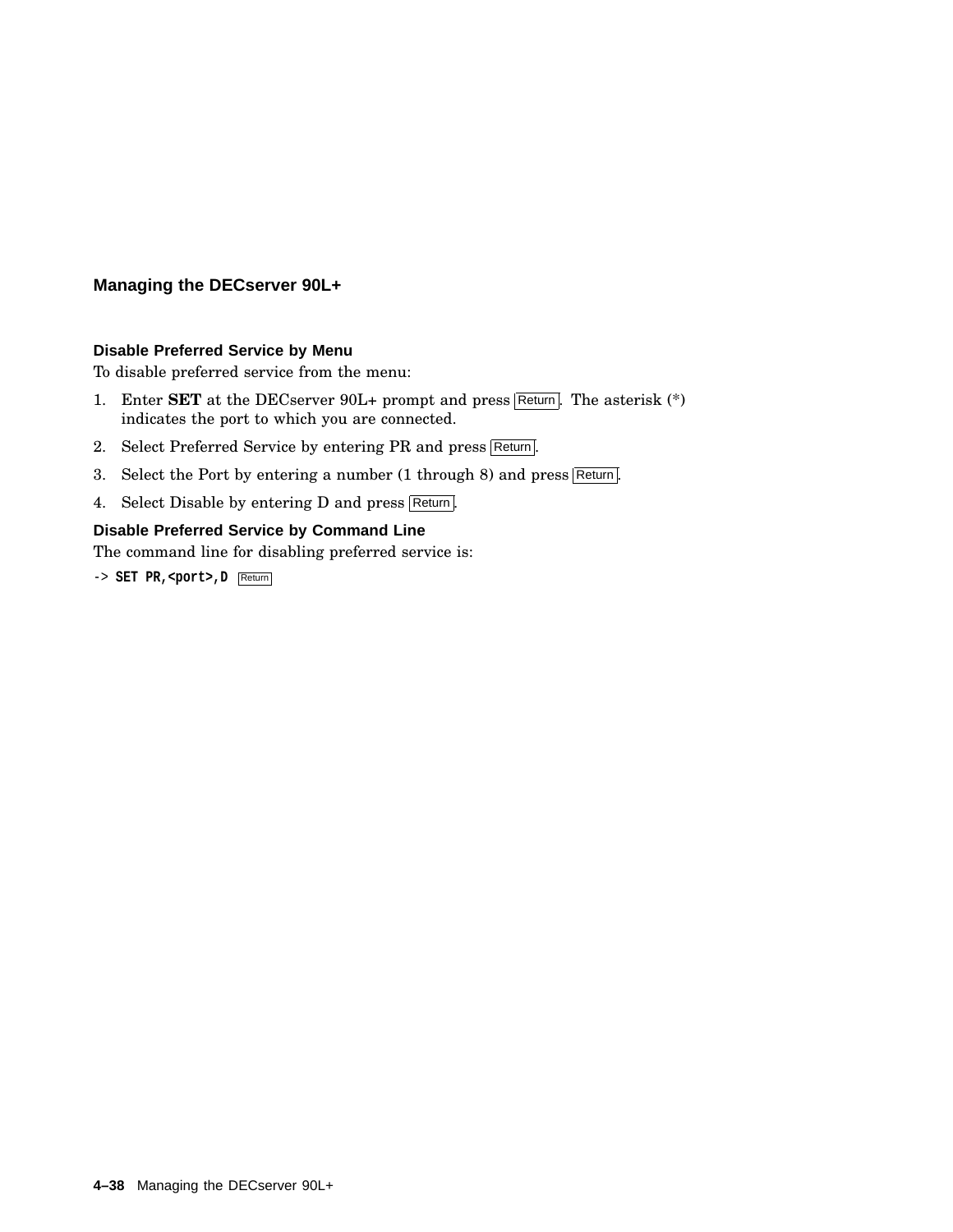The following example shows how to disable preferred service for a port from the menu.

|                                                      | -> SET                                                                                       | Return                                                                         |                                                             |                                                    |  |
|------------------------------------------------------|----------------------------------------------------------------------------------------------|--------------------------------------------------------------------------------|-------------------------------------------------------------|----------------------------------------------------|--|
| D<br>M<br>$\circ$<br>PA<br>P <sub>0</sub><br>PR<br>S | 1 PORT 1*<br>2 PORT_2<br>3 PORT_3<br>4 PORT_4<br>5 PORT_5<br>6 PORT_6<br>7 PORT 7<br>8 PRINT | AUTH Authorized<br>AUTO AutoConfigure<br>Manager<br>Password<br>Port<br>Server | Dedicated Service<br>On-Demand Loading<br>Preferred Service |                                                    |  |
| PR                                                   |                                                                                              | Return                                                                         |                                                             |                                                    |  |
|                                                      | 1 PORT 1*<br>2 PORT 2<br>3 PORT 3<br>4 PORT 4<br>5 PORT 5<br>6 PORT_6<br>7 PORT 7<br>8 PRINT |                                                                                |                                                             |                                                    |  |
| 7                                                    | Return                                                                                       |                                                                                |                                                             |                                                    |  |
|                                                      | E Enable<br>D Disable                                                                        |                                                                                |                                                             |                                                    |  |
| D                                                    | Return                                                                                       |                                                                                |                                                             |                                                    |  |
|                                                      |                                                                                              |                                                                                |                                                             | -> %DS90L-119, Dedicated/Preferred Service Cleared |  |

->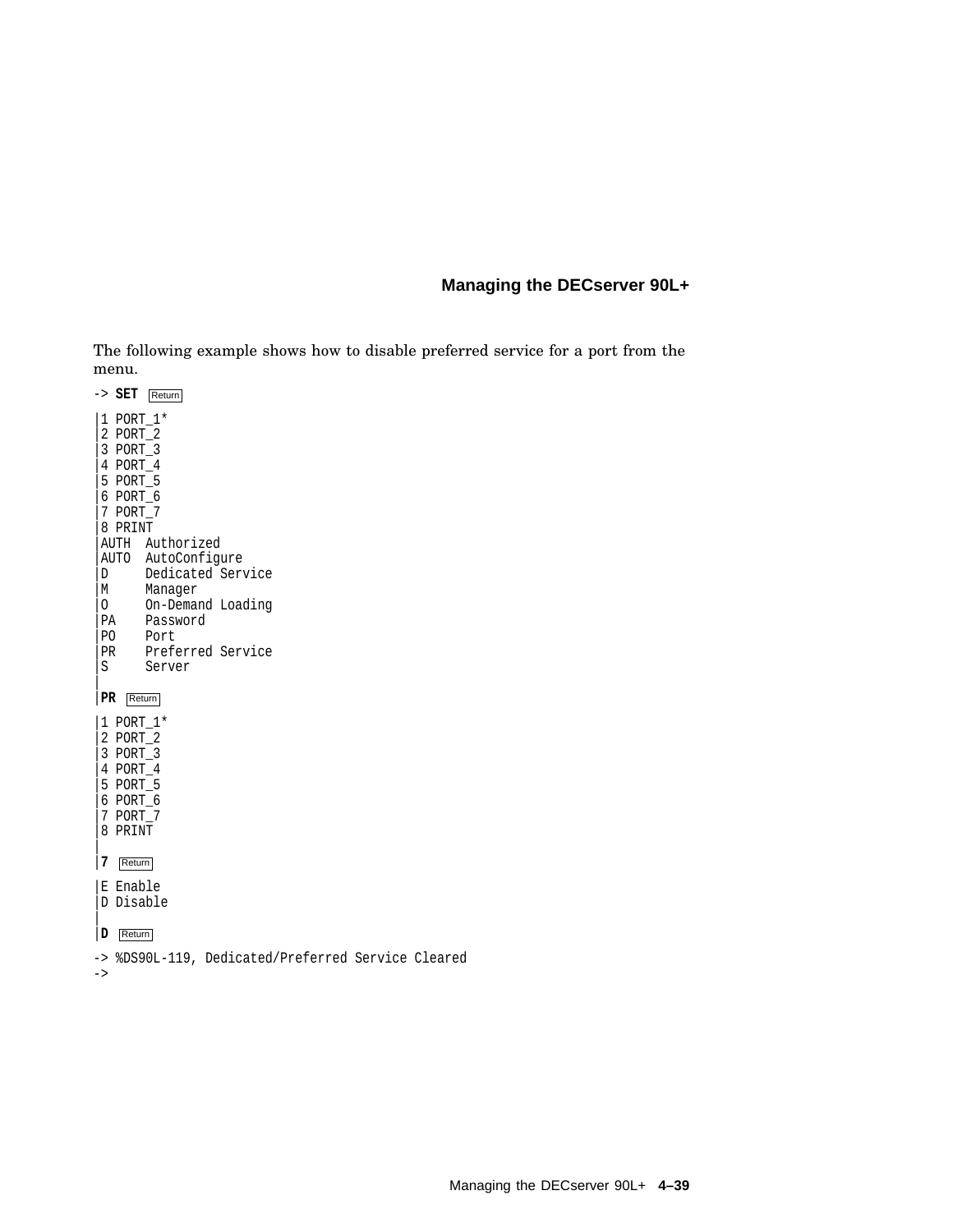#### **Setting Server Parameters**

The following server parameters can be set:

- Server name
- Prompt
- Zero counters
- Reset server and ports to factory default settings Note: Resetting the server disconnects all sessions

Table 4–4 describes each of the parameters that can be set.

Server parameters can be set from a menu or by a command line entered at the prompt. The following sections describe how to set the server parameters using both methods.

If authorized mode is set, you must first enable manager mode.

| <b>Field</b> | <b>Description</b>                                                                                                                                                                      |
|--------------|-----------------------------------------------------------------------------------------------------------------------------------------------------------------------------------------|
| Name         | Maximum of 16 characters. You can use the hyphen (-), underscore<br>$($ , dollar sign $(\$)$ , or alpha-numeric characters.                                                             |
| Prompt       | Maximum of 16 characters. Any character including leading and<br>trailing spaces. Alphabetic characters appear uppercased. During a<br>MOP connection, the default prompt "->" is used. |
| Actions      | $N = No$ action taken<br>$Z = Zero$ network counters<br>$F^*$ = Reset all settable parameters to factory default settings                                                               |

**Table 4–4 Server Parameters**

All sessions are disconnected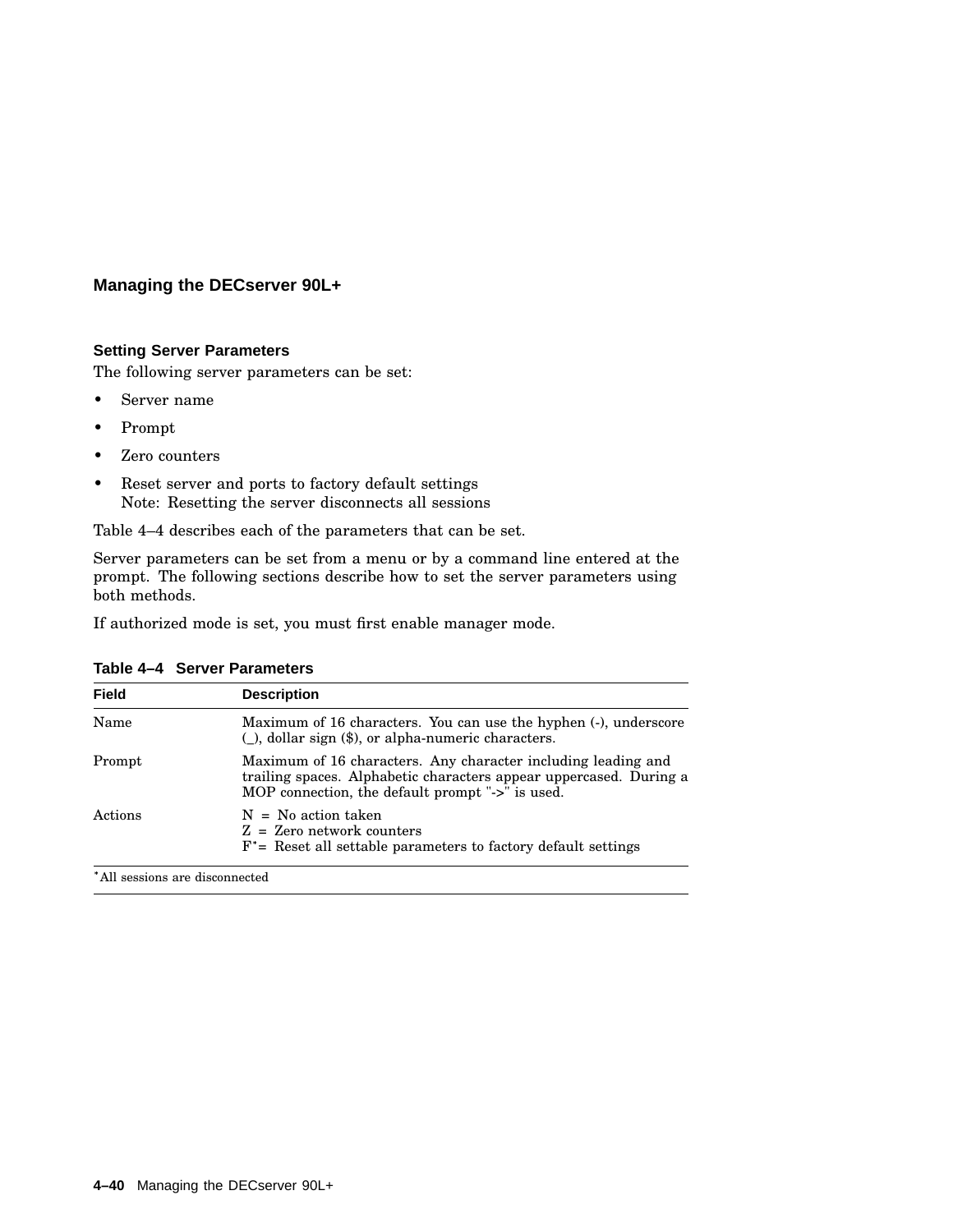#### **Setting Server Parameters from the Menu**

To set server parameters from the menu:

- 1. Enter **SET** at the DECserver 90L+ prompt and press Return. The asterisk (\*) in the menu indicates the port to which you are connected.
- 2. Select Server by entering S and press Return.
- 3. Set the parameters in response to the prompts. The asterisk (\*) indicates the current setting of the parameter. The setting of each parameter is terminated with a Return. Entering a Return with no input for a parameter leaves the field unchanged. If an incorrect entry is made, the DECserver 90L+ signals the error and waits for a correct entry.

#### **Setting Server Parameters By Command Line**

Command line mode allows server parameters to be set with a single entry.

The format for the command line is as follows:

```
-> SET S,<name>,<prompt>,<action> Return
```
The following example shows how to set the server name to MYSERVER, set the prompt to MYPROMPT>, and zero the counters from the menu.

```
-> SET S,MYSERVER,MYPROMPT>,Z Return
```

```
-> %DS90L-100, Parameters Have Been Changed
MYPROMPT>
```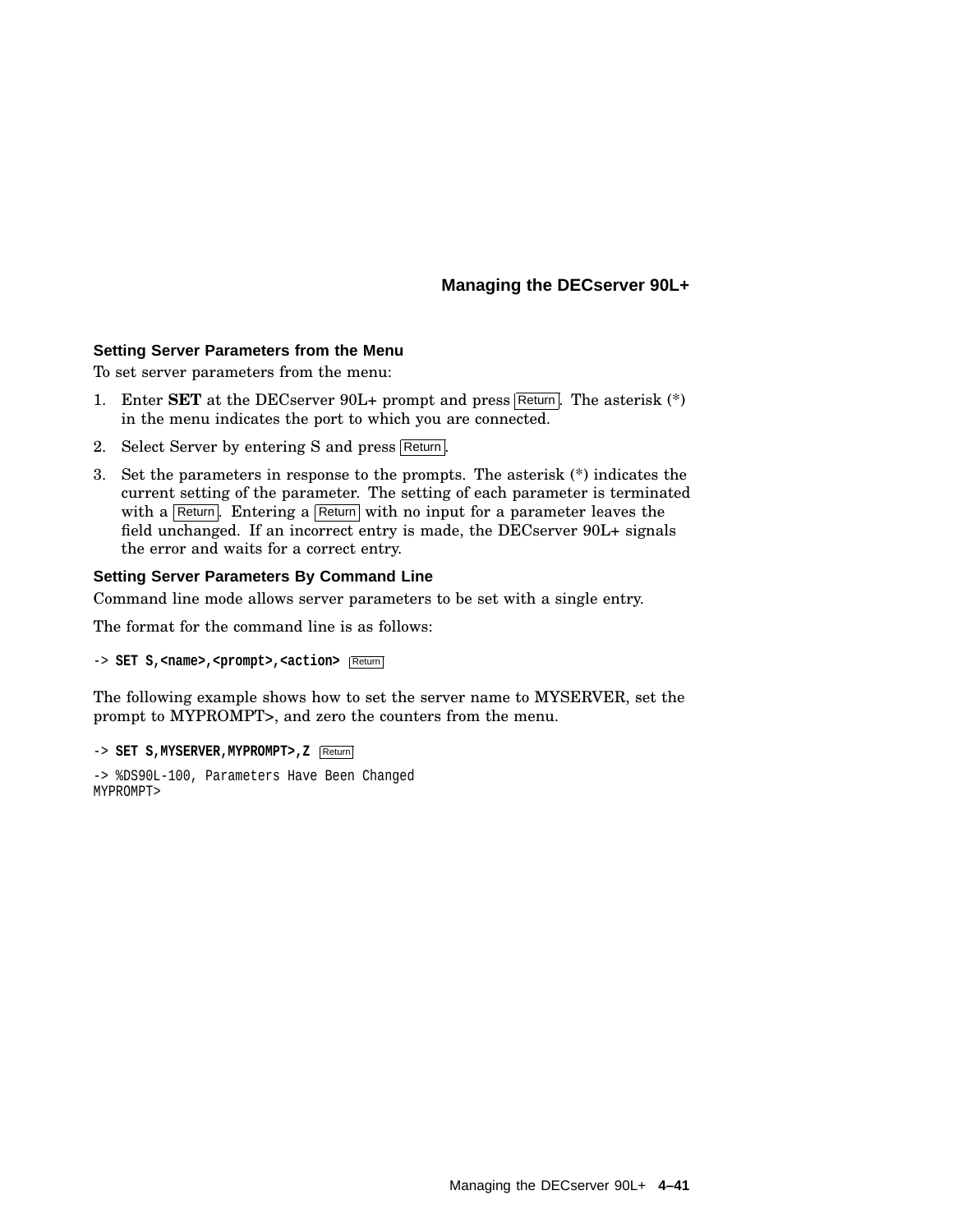The following example shows how to set the server name to MYSERVER, set the prompt to MYPROMPT>, and zero the counters (user entries are bolded).

-> **SET** Return |1 PORT\_1\* |2 PORT\_2 |3 PORT\_3 |4 PORT\_4 |5 PORT\_5 |6 PORT\_6 |7 PORT\_7 |8 PRINT |AUTH Authorized |AUTO AutoConfigure |D Dedicated Service<br>|M Manager Manager 0 On-Demand Loading<br>PA Password PA Password<br>PO Port Port PR Preferred Service<br>S Server Server  $\overline{ }$ |**S** Return |Name |Prompt |Actions | | |  $LAT_08002B08322B*|-> *$  |N No Action\* Z Zero Counters F Factory Defaults | | | |**MYSERVER** |**MYPROMPT>** |**Z** Zero Counters

-> %DS90L-100, Parameters Have Been Changed MYPROMPT>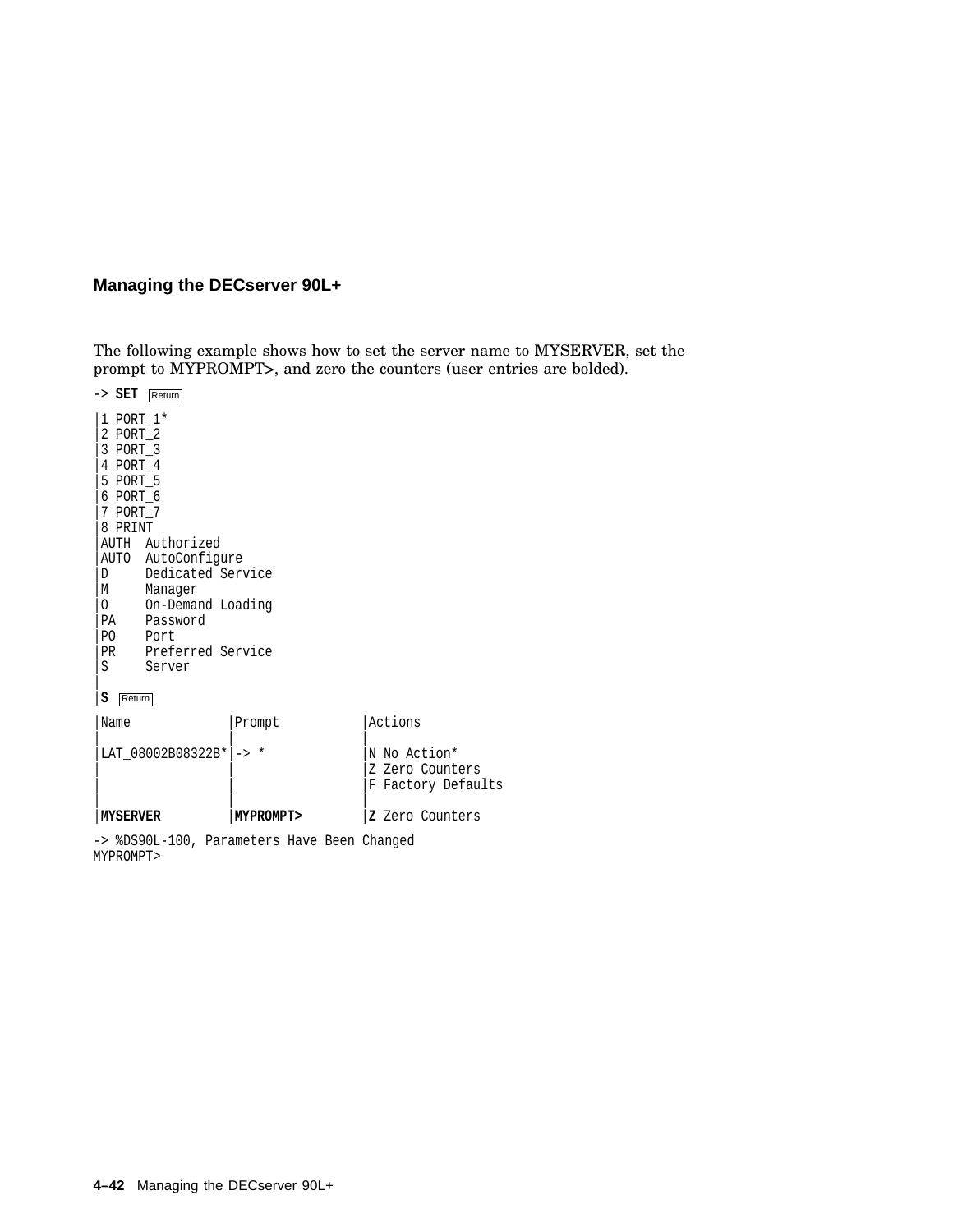#### **SHOW Command**

The SHOW command allows you to show port or server parameters, status, and counters.

#### **SHOW PORTS**

The SHOW PORTS command displays the status for each of the eight ports of the DECserver 90L+. Table 4–5 describes each of the fields in the port status display.

| <b>Field</b> | <b>Description</b>                                                                                            |  |  |
|--------------|---------------------------------------------------------------------------------------------------------------|--|--|
| Name         | Shows the name of each port.                                                                                  |  |  |
| Speed        | Shows the receive/transmit speed.                                                                             |  |  |
| In Flow      | Tells if the input flow control is enabled or disabled and gives its<br>current state (on/off).               |  |  |
| Out Flow     | Tells if the output flow control is enabled or disabled and gives its<br>current state (on/off).              |  |  |
| <b>Type</b>  | Tells if the device type is set for a terminal or printer.                                                    |  |  |
| <b>Break</b> | Tells if the port is set for local or remote break.                                                           |  |  |
| Rem Mod      | Tells if remote modify is enabled or disabled.                                                                |  |  |
| Test         | Tells if the loopback test is active.                                                                         |  |  |
| AutoConf     | Tells if AutoConfigure is enabled or disabled.                                                                |  |  |
| ODL          | Tells if On Demand Loading of fonts is enabled or disabled.                                                   |  |  |
| Status       | Tells if the port is connected to a service, local (the terminal is at the<br>DECserver 90L+ prompt), or off. |  |  |
| Service      | Tells the name of the service to which a port is connected.                                                   |  |  |
| Node         | Gives the name of the node to which a port is connected.                                                      |  |  |
| Port         | Gives the name of the port to which the DECserver 90L+ is connected.                                          |  |  |
| MOP CC       | Gives the address to which a port is connected if a remote console<br>carrier session exists.                 |  |  |
| Dedicated    | Displays the service, node and port parameters if a dedicated service is<br>set.                              |  |  |
| Preferred    | Displays the service, node and port parameters if a preferred service is<br>set.                              |  |  |

#### **Table 4–5 Port Status Description**

(continued on next page)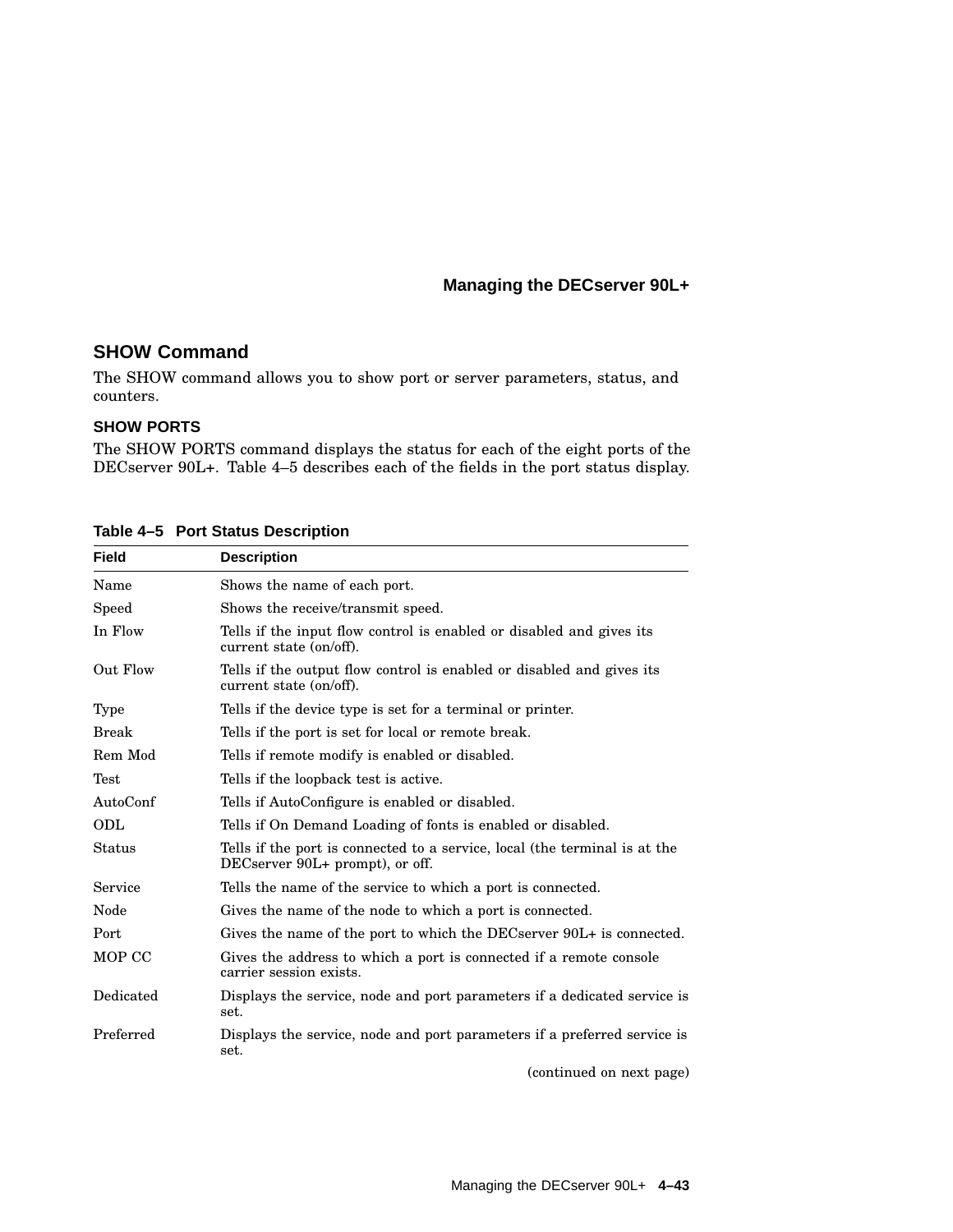| <b>Field</b> | <b>Description</b>                                                                       |  |  |  |
|--------------|------------------------------------------------------------------------------------------|--|--|--|
| Frame Err    | A counter that gives the number of framing errors for a port.                            |  |  |  |
| Queued       | Printer ports only. Lists jobs queued to the port (maximum of seven<br>plus one active). |  |  |  |

**Table 4–5 (Cont.) Port Status Description**

The SHOW command allows you to examine the status of all ports or a selected port. The DECserver 90L+ provides additional information when examining an individual port. The SHOW PORTS command can be entered from the menu or by a command line.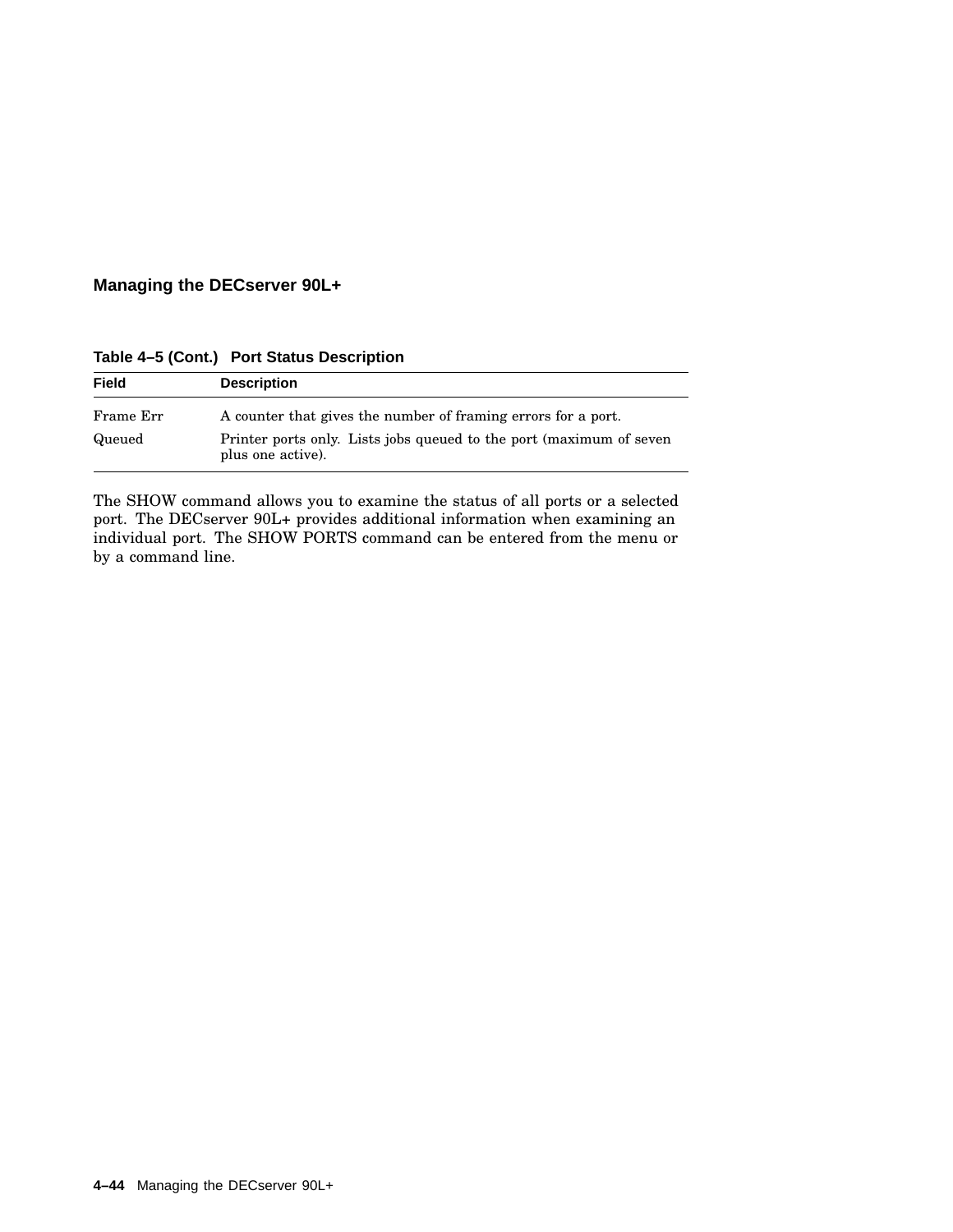#### **SHOW PORTS by Menu**

The following example shows the SHOW PORTS command used to examine the status of all the ports. The example shows the command entered interactively.

- 1. Enter **SHOW** at the DECserver 90L+ prompt and press Return. The asterisk (\*) indicates the port to which you are connected.
- 2. Select Ports by entering P and press Return.

-> **SHOW** Return |1 PORT\_1\* |2 PORT\_2 |3 PORT\_3 |4 PORT\_4 |5 PORT\_5 |6 PORT\_6 |7 PORT\_7 |8 PRINT |P Ports |S Server |D Dedicated/Preferred Service | |**P** Return

| Name     | PORT 1    | PORT 2    | PORT 3       | PORT 4    | PORT 5    | PORT 6    | PORT 7    | PRINT     |
|----------|-----------|-----------|--------------|-----------|-----------|-----------|-----------|-----------|
| Speed    | 38400     |           |              |           |           |           |           | 9600      |
| In Flow  | $ENA/$ on | $ENA/$ on | $ENA/$ on    | $ENA/$ on | $ENA/$ on | $ENA/$ on | $ENA/$ on | $ENA/$ on |
| Out Flow | ENA/on    | $ENA/$ on | $ENA/$ on    | $ENA/$ on | $ENA/$ on | $ENA/$ on | $ENA/$ on | $ENA/$ on |
| Type     | TERM      | TERM      | TERM         | TERM      | TERM      | TERM      | TERM      | PRINTER   |
| Break    | LOCAL     | LOCAL     | REMOTE       | LOCAL     | LOCAL     | LOCAL     | LOCAL     | LOCAL     |
| Rem Mod  | DIS       | DIS       | DIS          | DIS       | DIS       | DIS       | DIS       | DIS       |
| Test     | ΝO        | ΝO        | ΝO           | NΟ        | NΟ        | NO.       | NO.       | NO.       |
| AutoConf | ENA       | ENA       | ENA          | ENA       | ENA       | ENA       | ENA       | DIS       |
| ODL      | DIS       | DIS       | DIS          | DIS       | DIS       | DIS       | DIS       | DIS       |
| Status   | LOCAL     | OFF       | OFF          | OFF       | OFF       | OFF       | OFF       | OFF       |
| Fram Err | O.        | O.        | <sup>0</sup> | 0         | 0         | 0         | 0         | 0         |

#### **SHOW PORTS by Command Line**

The command line to show ports is:

-> **SHOW P** Return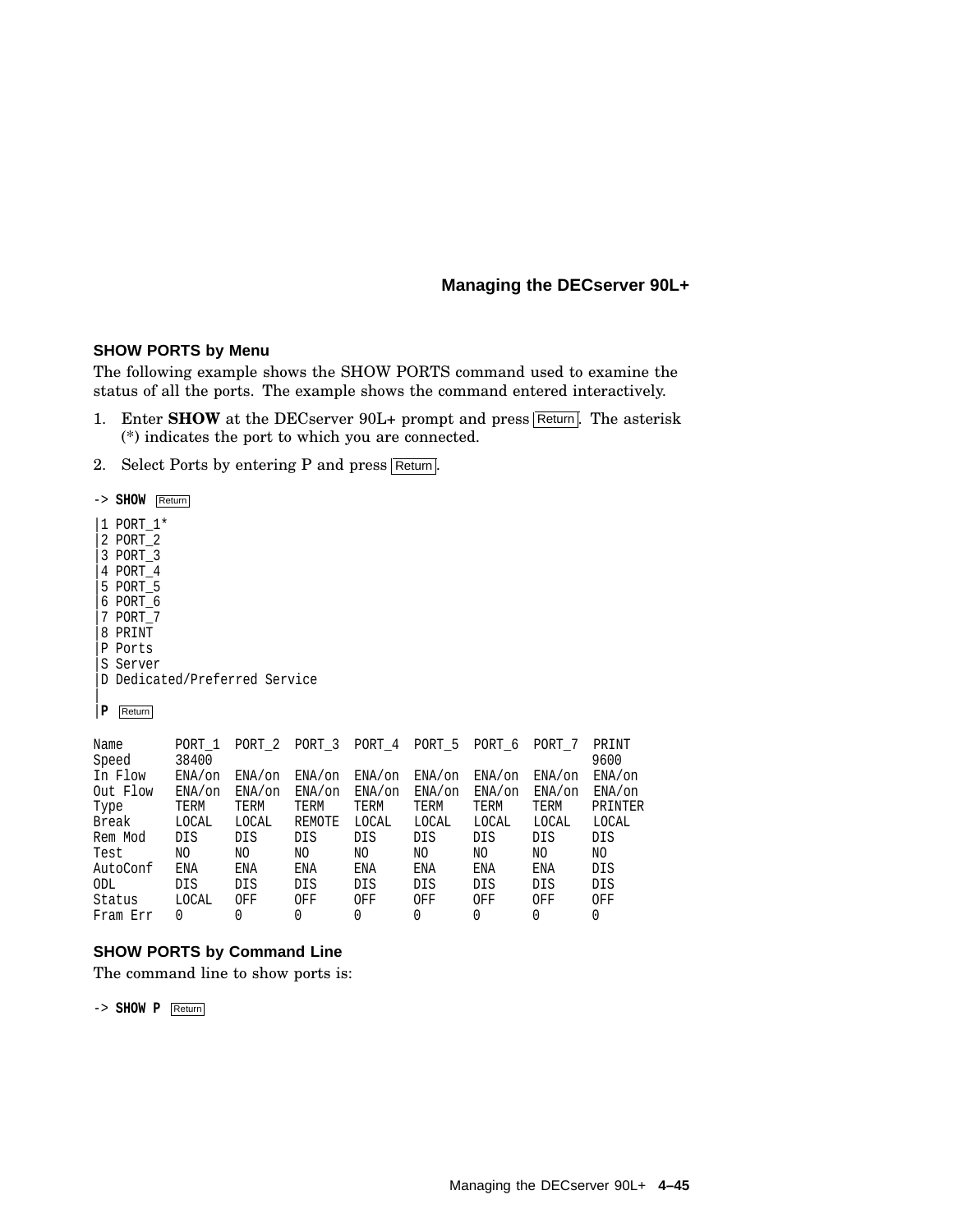#### **Show Status of Selected Port by Menu**

The following example shows how to examine the status of a selected port using menu mode.

- 1. Enter **SHOW** at the DECserver 90L+ prompt and press Return. The asterisk (\*) indicates the port to which you are connected, in this case Port 1.
- 2. Select 1 and press Return.

| $->$ SHOW                                                                                                              | Return                                                                            |                            |                             |                                   |
|------------------------------------------------------------------------------------------------------------------------|-----------------------------------------------------------------------------------|----------------------------|-----------------------------|-----------------------------------|
| 1 Port 1*<br>2 Port_2<br>3 Port 3<br>4 Port 4<br>5 Port 5<br>6 Port 6<br>7 Port 7<br>PRINT<br>8<br>P Ports<br>S Server | D Dedicated/Preferred Service                                                     |                            |                             |                                   |
| 1<br>Return                                                                                                            |                                                                                   |                            |                             |                                   |
| Name<br>Speed<br>In Flow<br>Out Flow ENA/on<br>Type<br>Break<br>Rem Mod<br>Test<br>AutoConf<br>ODL<br>Status           | Port 1<br>38400<br>$ENA/$ on<br>TERM<br>LOCAL<br>DIS<br>NO.<br>ENA<br>DIS<br>CONN |                            |                             |                                   |
| Service<br>Node<br>Port<br>MOP CC                                                                                      | $RED*$<br>MYNODE<br>LTA123<br>$08 - 00 - 2B - 12 - 35 - 56$                       | YELLOW<br>MYNODE<br>LTA456 | GREEN<br>YOURNODE<br>LTA789 | <b>BLUE</b><br>YOURNODE<br>LTA790 |
| Preferred ULTRIX                                                                                                       |                                                                                   | DECSTATION                 |                             |                                   |

#### Fram Err 0

### **Show Status of Selected Port by Command Line**

The command line to show status of a selected port, in this case Port 1, is:

-> **SHOW 1** Return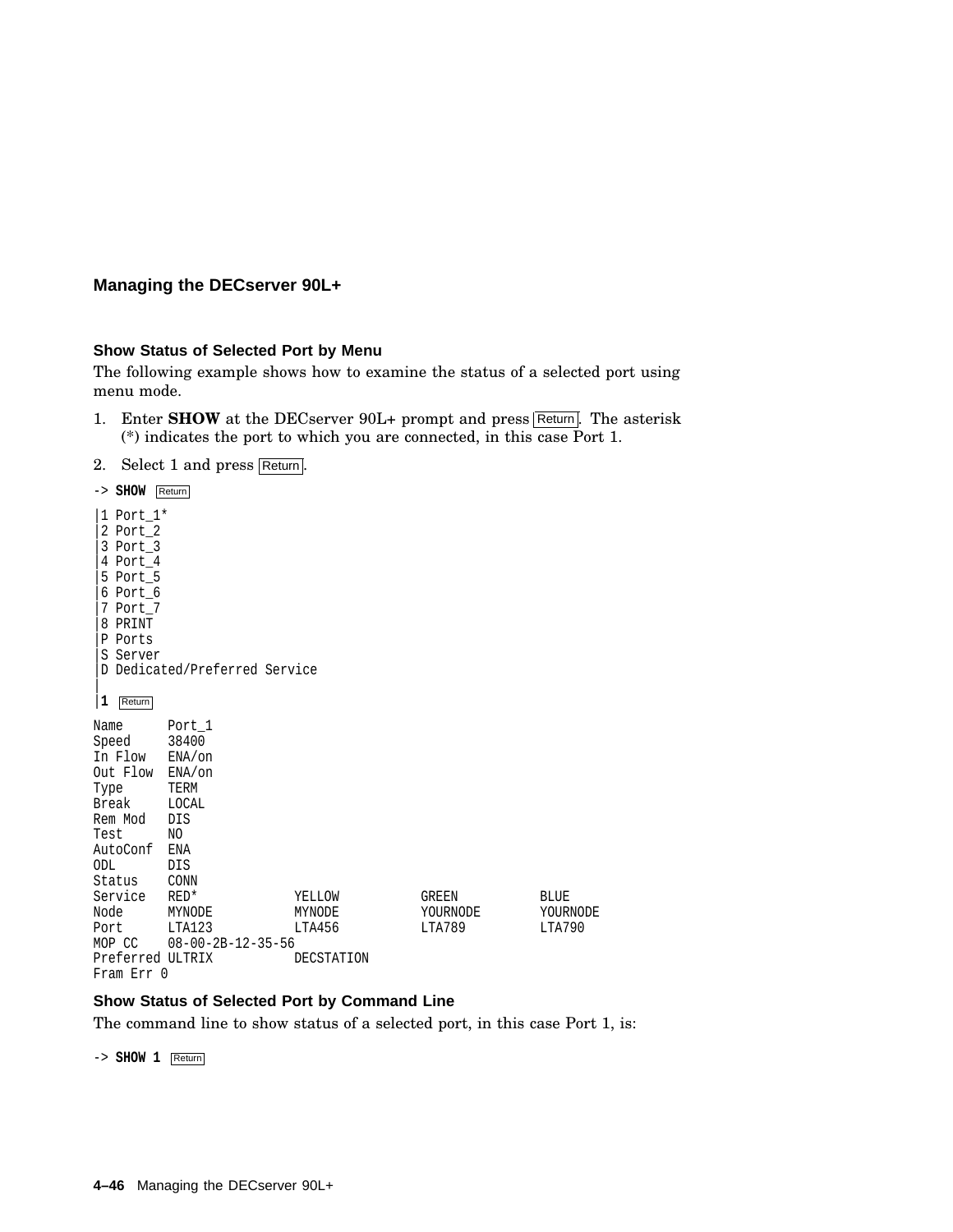#### **SHOW SERVER**

The SHOW SERVER command displays the server type, protocol it runs, Ethernet address, server name, network counters, current prompt, status of security, NVRAM, and the network connection.

#### **SHOW SERVER by Menu**

The SHOW SERVER command can be entered interactively or by a command line. The following example shows the SHOW SERVER command entered interactively.

- 1. Enter **SHOW** at the DECserver 90L+ prompt and press Return. The asterisk (\*) indicates the port to which you are connected.
- 2. Select Server by entering S and press Return.

#### **SHOW SERVER by Command Line**

The command line to show server is:

-> **SHOW S** Return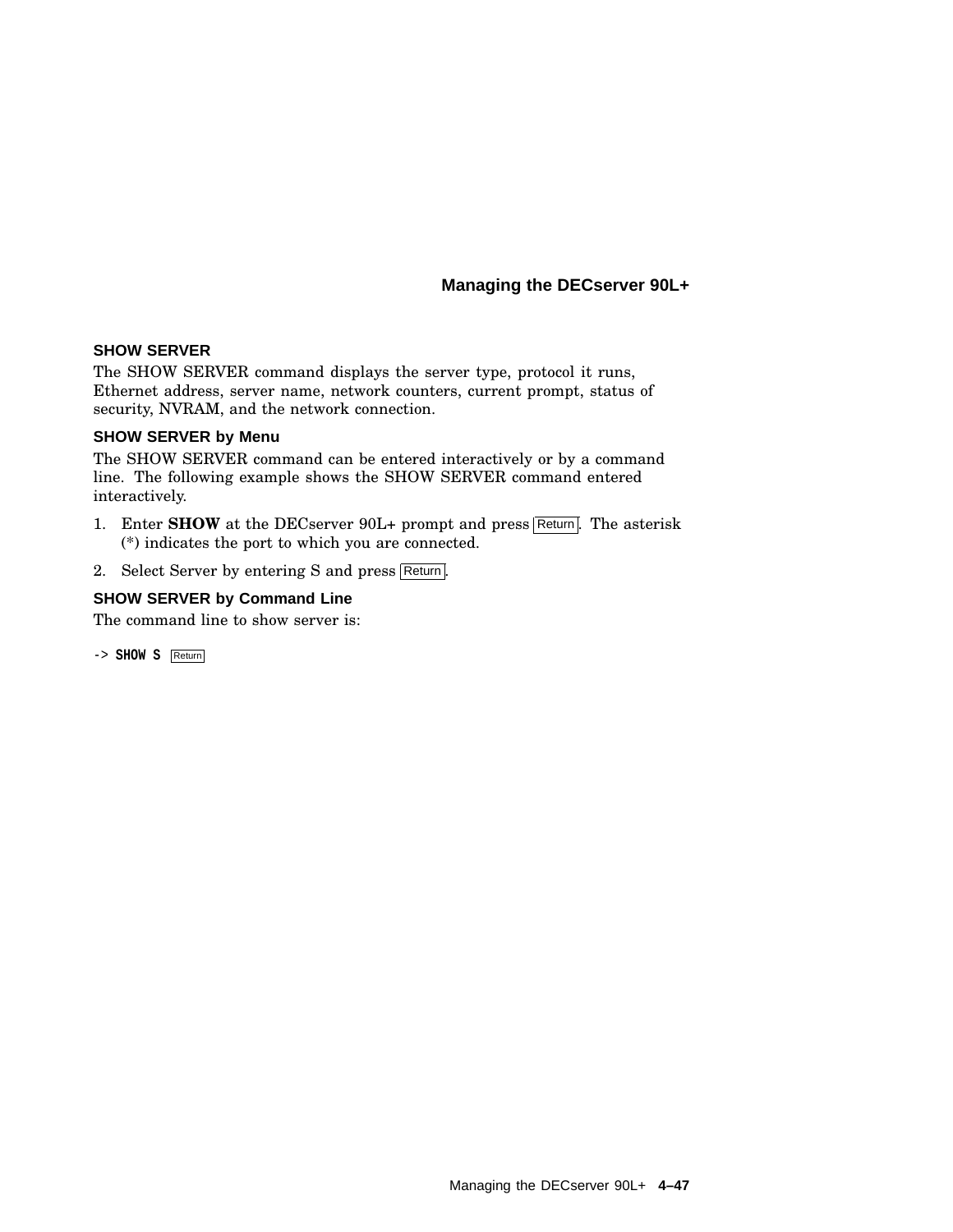The following example shows how to show the server from the menu.

-> **SHOW** Return |1 PORT\_1\* |2 PORT\_2 |3 PORT\_3 |4 PORT\_4 |5 PORT\_5 |6 PORT\_6 |7 PORT\_7 |8 PRINT |P Ports |S Server |D Dedicated/Preferred Service  $\overline{ }$ |**S** Return DECserver 90L+ V2.0 BL4.0 <br>Protocol: LAT V5.2 Mame: MYSERVER MAGNER Protocol: LAT V5.2 Frames Received: 4430 Seconds Since Zeroed: 394<br>
Frames Sent: 710 Send Failures: 0<br>  $\begin{array}{ccc}\n\text{5.394} & \text{5.396} \\
\text{6.392} & \text{6.397} \\
\text{7.303} & \text{7.392} \\
\text{7.303} & \text{7.393} \\
\text{7.303} & \text{7.393} \\
\text{7.303} & \text{7.393} \\
\text{7.303}$ Frames Sent: 710 Send Failures: 0 Multicast Frames Rcv'd: 3333 Receive Failures: 0 Multicast Frames Sent: 5 Unrecognized Destination: 0 Frames Sent, Deferred: 4 Data Overrun: 0 Frames Sent, 1 Collision: 0 User Buffer Unavailable: 0 Frames Sent, 2+ Collisions: 0 System Buffer Unavailable: 0 Messages Received: 170 Duplicates Received: 0<br>
Messages Transmitted: 98 Messages Re-Transmitted: 0 98 Messages Re-Transmitted: Solicitations Accepted: 8 Illegal Messages Rcv'd: 0 Solicitations Rejected:  $0$  Illegal Slots Rcv'd:  $0$ <br>
Multiple Node Addresses:  $0$  Illegal Multicasts Rcv'd:  $0$ Multiple Node Addresses: 0 Illegal Multicasts Rcv'd: Keepalive Timer: 20 Security: Disabled<br>Retransmit Limit: 20 NVRAM: 20 NVRAM: 20 OK Retransmit Limit: Prompt: MYPROMPT> Network: OK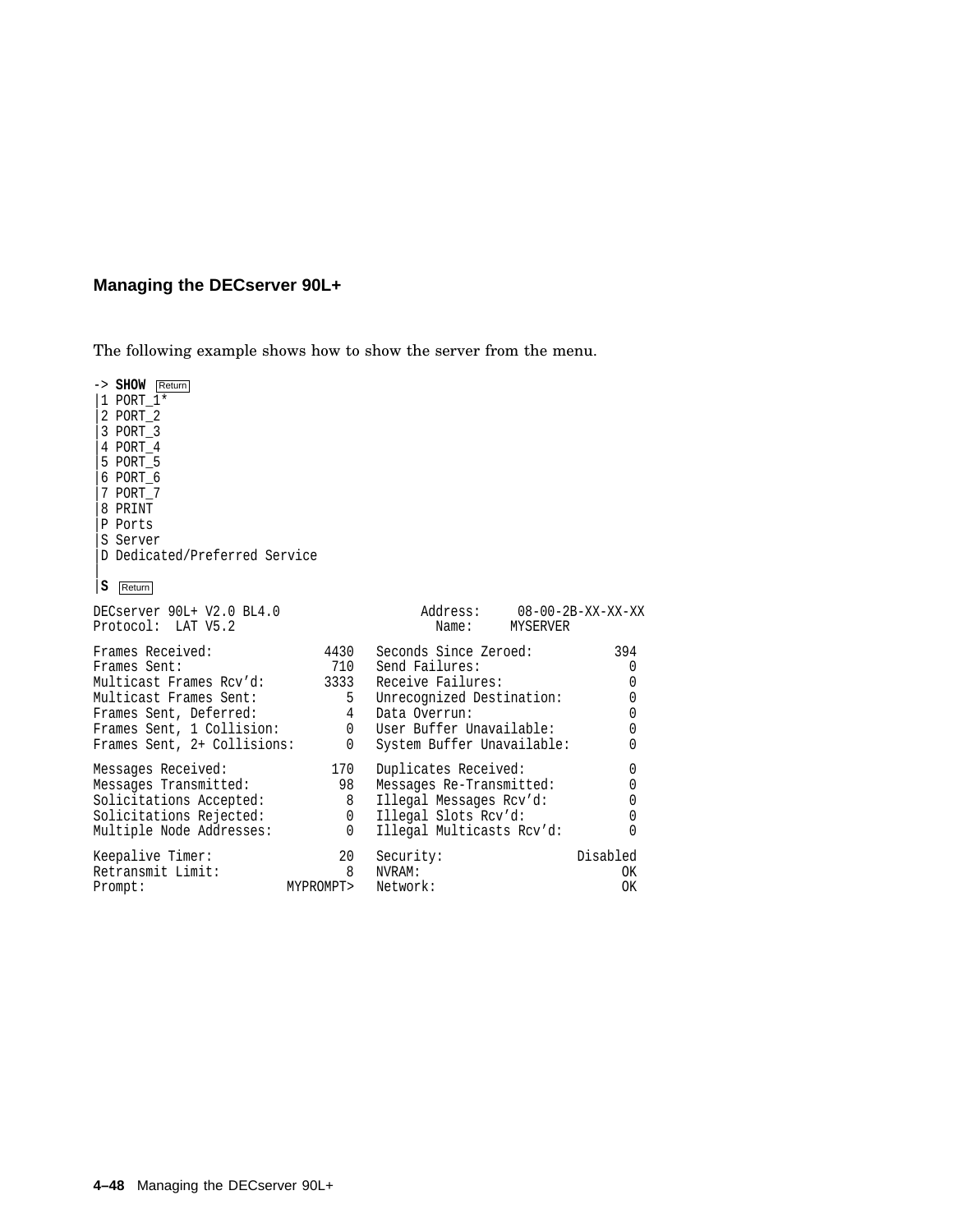#### **SHOW DEDICATED/PREFERRED SERVICE**

The SHOW DEDICATED/PREFERRED SERVICE command displays the dedicated and preferred services that have been enabled for each port.

#### **Show Dedicated/Preferred Service by Menu**

The SHOW DEDICATED/PREFERRED command can be entered interactively or by a command line. The following example shows the SHOW DEDICATED /PREFERRED command entered interactively.

- 1. Enter **SHOW** at the DECserver 90L+ prompt and press Return. The asterisk (\*) indicates the port to which you are connected.
- 2. Select Dedicated/Preferred by entering D and press Return.

| 1<br>7<br>8<br>Ρ<br>D | $\rightarrow$ SHOW<br>Return<br>PORT 1*<br>2 PORT 2<br>3 PORT 3<br>4 PORT 4<br>5 PORT 5<br>6 PORT 6<br>PORT 7<br>PRINT<br>Ports<br>S Server<br>Return | D Dedicated/Preferred Service |        |            |     |
|-----------------------|-------------------------------------------------------------------------------------------------------------------------------------------------------|-------------------------------|--------|------------|-----|
| PORT 1                | PORT <sub>2</sub><br>PORT 3<br>PORT 4<br>PORT 5                                                                                                       | Dedicated                     | VMS    | VAX1       | 0SF |
| PORT 7<br>PRINT       | PORT 6                                                                                                                                                | Preferred                     | ULTRIX | DECSTATION |     |

#### **SHOW DEDICATED/PREFERRED SERVICE by Command Line**

The command line to show dedicated/preferred service is:

-> **SHOW D** Return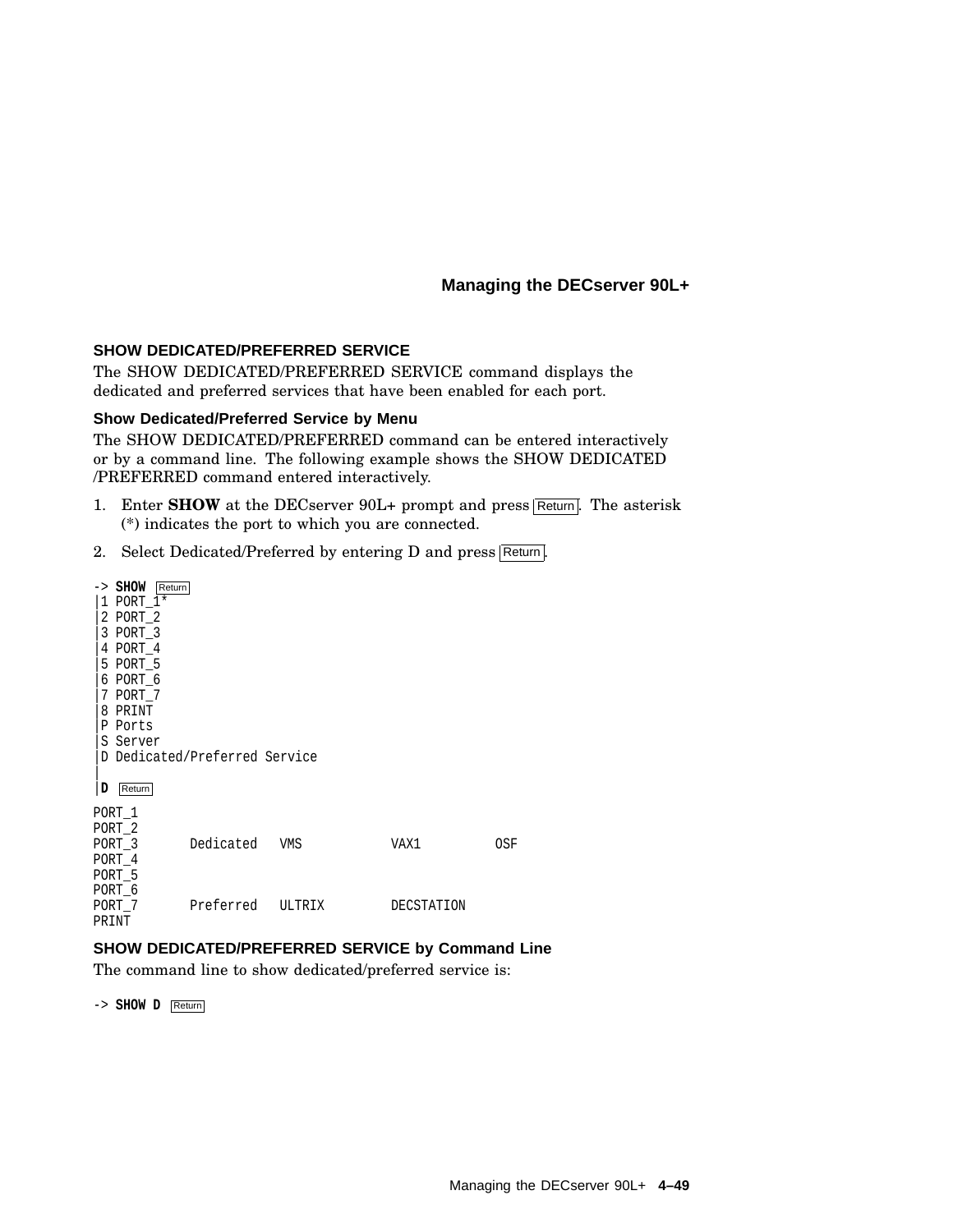#### **RESET Command**

The RESET command allows you to reset individual ports or server parameters to their power-up state and run the unit's self-test. Resetting the server sets all port and server parameters to their power-up state, disconnects all sessions, and runs a self-test. When the DECserver 90L+ is in authorized mode, the port you are using must be in manager mode to reset another port or the server.

Ports that have not had their speed set using the SET command will be returned to the non-autobaud state (no speed set). After being reset, press the Return key twice to autobaud a port and set the speed.

#### **RESET Command by Menu**

The following example shows the RESET command used to reset port 1. The example shows the command entered interactively.

- 1. Enter **RESET** at the DECserver 90L+ prompt and press Return. The asterisk (\*) indicates the port to which you are connected, in this case Port 1.
- 2. Enter 1 and press Return.

```
-> RESET Return
|1 PORT_1*
 |2 PORT_2
 |3 PORT_3
 |4 PORT_4
|5 PORT_5
 |6 PORT_6
 |7 PORT_7
 |8 PORT_8
|S Server
\overline{ }|1 Return
-> %DS90L-110, Port Has Been Reset
->
RESET Command by Command Line
```
The command line to reset is:

```
-> RESET 1 Return
-> %DS90L-110, Port Has Been Reset
->
```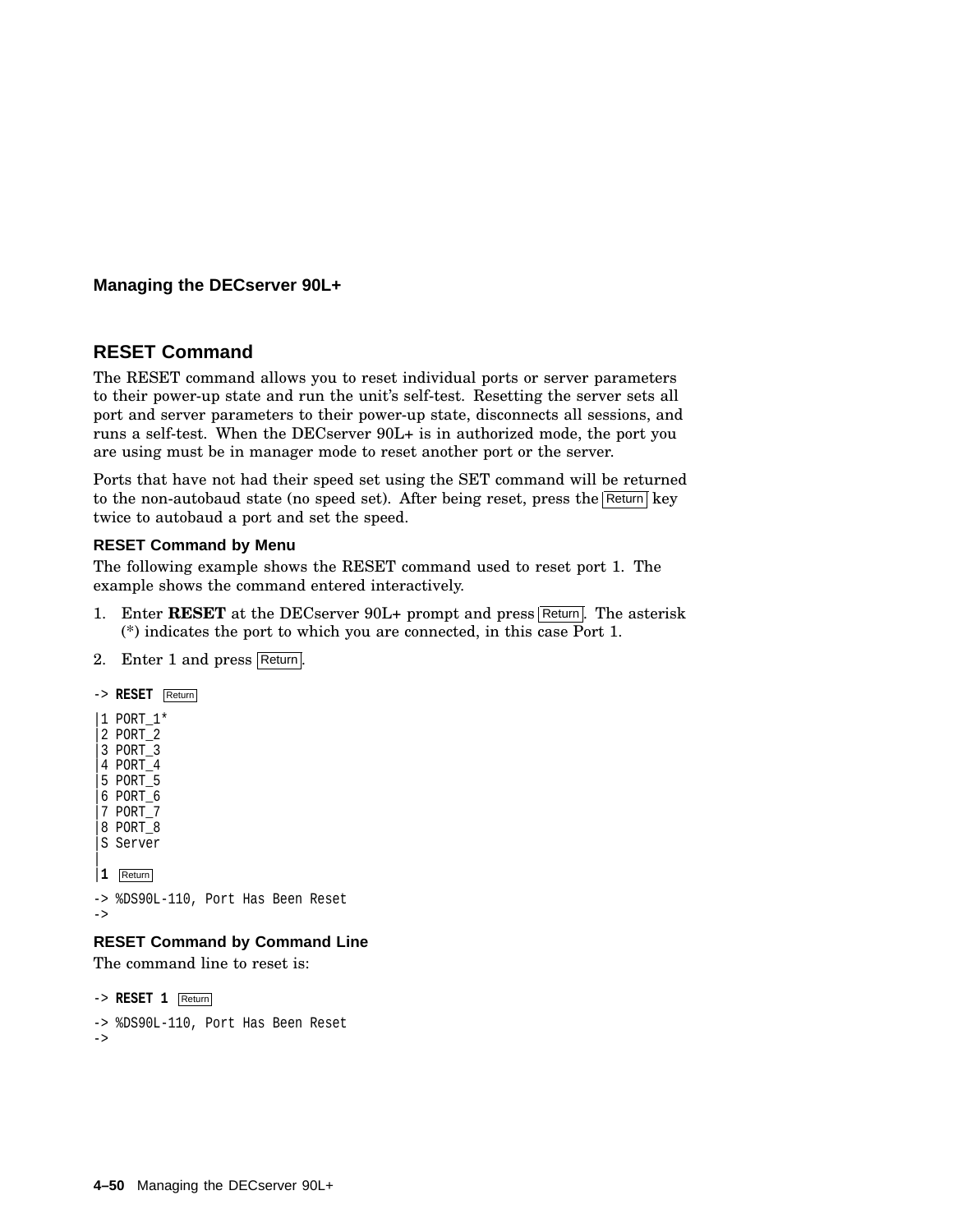#### **Command Line**

The DECserver 90L+ user interface provides a command line interpreter as an alternate means to set and show port and server parameters. The command line interpreter helps with the control of the DECserver 90L+ by network management software and by users who want to bypass the menu interface.

For command line entries, the commands and parameters are not entered through a menu on the terminal screen. The user's input is echoed and the complete command is processed after a Return is entered. Note that any error in parsing a command will cause the entire command to be ignored.

A space is required between the command (set or show) and its parameters. The command line interpreter uses a comma (,) as a delimiter to separate the different fields in a command line. To make the command line interpreter easier to use, the current value (default) for a field will be used when:

- 1. There is no entry for a field.
- 2. A Return is entered before all the parameters have been entered.

The following are the command lines that can be entered at the DECserver 90L+ prompt (->) to set, show, or reset parameters.

#### **Set Port Parameters:**

|   | ->SET <port>,<name>,<speed>,<ifc>,<ofc>,<device>,<br/>&gt;break&gt;,<rem_mod>,<test></test></rem_mod></device></ofc></ifc></speed></name></port> |   |   |   |   |    |   |
|---|--------------------------------------------------------------------------------------------------------------------------------------------------|---|---|---|---|----|---|
|   | 1200                                                                                                                                             | E | Ε |   |   | F. |   |
|   | 2400                                                                                                                                             | D | D | Р | R |    | N |
|   | 4800                                                                                                                                             | C | C |   |   |    |   |
|   | 9600                                                                                                                                             |   |   |   |   |    |   |
|   | 19200                                                                                                                                            |   |   |   |   |    |   |
| h | 38400                                                                                                                                            |   |   |   |   |    |   |
|   |                                                                                                                                                  |   |   |   |   |    |   |
|   |                                                                                                                                                  |   |   |   |   |    |   |

#### **Set Server Parameters:**

-> **SET S[erver],<name>,<actions>** -------------------------- N Z F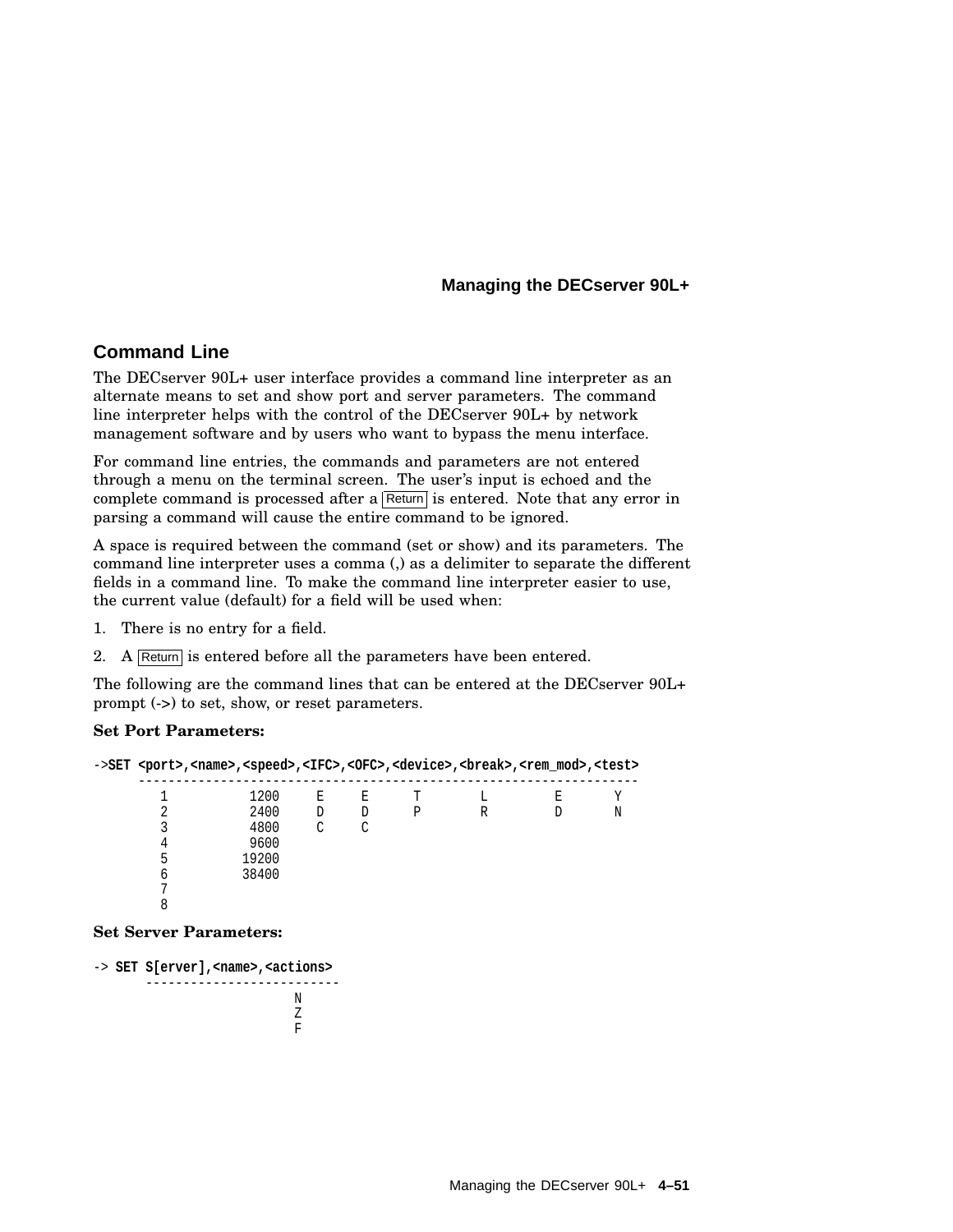```
Set Authorized Mode:
-> SET AUTH[orized],S[et],<password>
Clear Authorized Mode:
-> SET AUTH[orized],C[lear]
Enable AutoConfigure Mode:
-> SET AUTO[configure],<port>,E[nable]
Disable AutoConfigure Mode:
-> SET AUTO[configure],<port>,D[isable]
Enable Dedicated Service Mode:
-> SET D[edicated],<port>,E[nable],<service>[,<node>[,<port>]]
Disable Dedicated Service Mode:
-> SET D[edicated],<port>,D[isable]
Enable Manager Mode:
-> SET M[anager],E[nable],<password>
Disable Manager Mode:
-> SET M[anager],D[isable]
Enable On-Demand Loading Mode:
-> SET O[n-demand],<port>,E[nable]
Disable On-Demand Loading Mode:
-> SET O[n-demand],<port>,D[isable]
Set Password:
-> SET PA[ssword],<old_password>,<new_password>
Enable Port Mode:
-> SET PO[rt],<port>,E[nable]
Disable Port Mode:
-> SET PO[rt],<port>,D[isable]
Enable Preferred Service Mode:
-> SET PR[eferred],<port>,E[nable],<service>[,<node>[,<port>]]
Disable Preferred Service Mode:
```
-> **SET PR[eferred],<port>,D[isable]**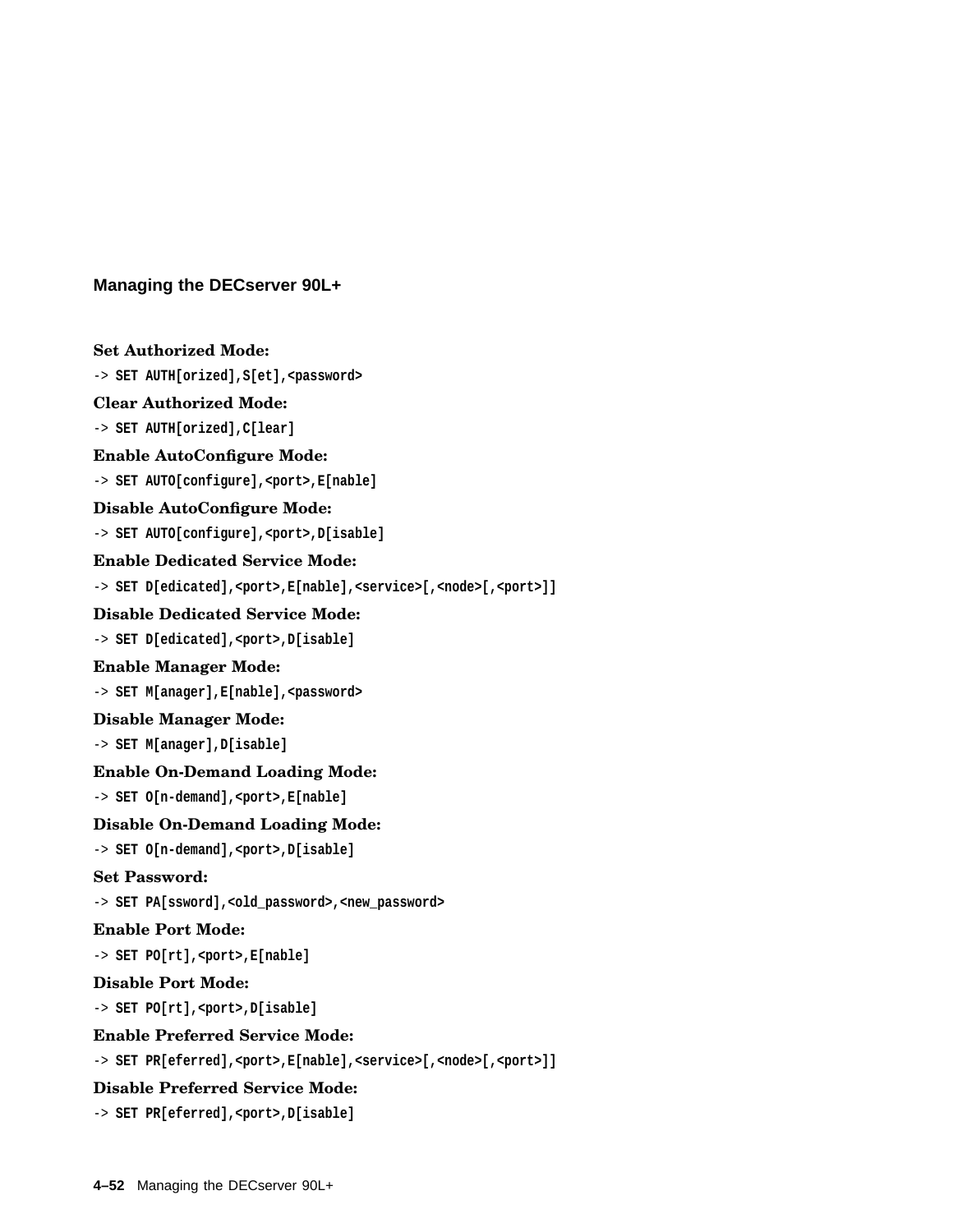#### **Show Port Parameters:**

-> **SHOW P[orts]**

#### **Show Server Parameters:**

-> **SHOW S[erver]**

#### **Show Dedicated/Preferred Parameters:**

-> **SHOW D[edicated]**

#### **Reset Port Parameters:**

-> **RESET <port>**

#### **Reset Server Parameters:**

-> **RESET S[erver]**

#### **Command Line Recall and Editing**

The DECserver 90L+ supports command line recall and editing of the command line. Only insert mode is supported. Lines can be recalled and edited using the keys described in Table 4–6.

#### **Table 4–6 Command Line recall and editing**

| <b>Keys</b>                                                | <b>Function</b>                                        |
|------------------------------------------------------------|--------------------------------------------------------|
| Ctrl U                                                     | Cancels input                                          |
| Ctrl H                                                     | Moves to the beginning of the field                    |
| $Ctrl$ $E$                                                 | Moves to the end of the field                          |
| $\left  \leftarrow \right $ , $\left  \rightarrow \right $ | Moves backward and forward within the buffer           |
| $\mathbb{\Pi}$ , $\mathbb{\Pi}$                            | Recalls previous and subsequent commands in the buffer |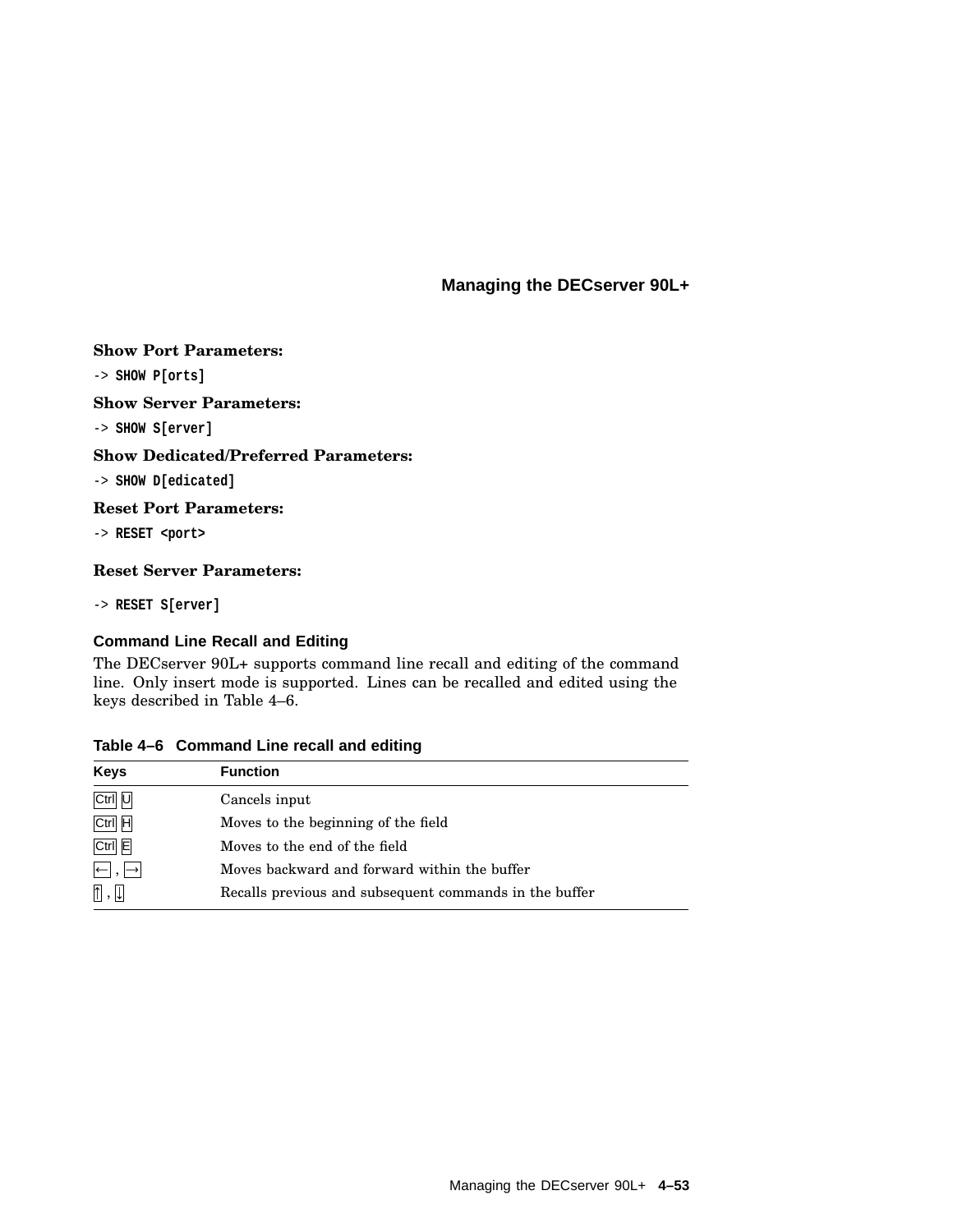# **Using a Printer**

The installation requirements for a printer are dependent on the system environment in which it is installed. However, there are three basic steps that need to be performed when setting a DECserver 90L+ port for use by a printer.

- 1. Choose the port to be used.
	- a. Set the server name if it has not already been done.
	- b. Set the port for use by a printer. The following port parameters should be set:

```
Name = port name you want to use
Speed = speed of printer
Input flow = as required by printer (usually enabled)
Output flow = as required by printer (usually enabled)
Device type = Printer
Break = as required by printer (usually don't care)
Remote Modify = enabled if host needs to be able to change printer
characteristics (usually disabled)
```
2. Set up the system so it can access the printer port. Refer to your system documentation for information on this procedure.

For example, on a VMS system you would use LATCP to map LTA1234: to the server name and port name on the DECserver 90L+. A typical VMS setup is as follows:

```
$ MCR LATCP
LCP>CREATE PORT LTA1234
Local Port Name = LTA1234: <application>
LCP>SET PORT LTA1234:/NODE=MYSERVER/PORT=PRINT
      Specified Remote Node Name = MYSERVER
      Specified Remote Port Name = PRINT
      Link Name = LAT$LINK
LCP>EXIT
$
```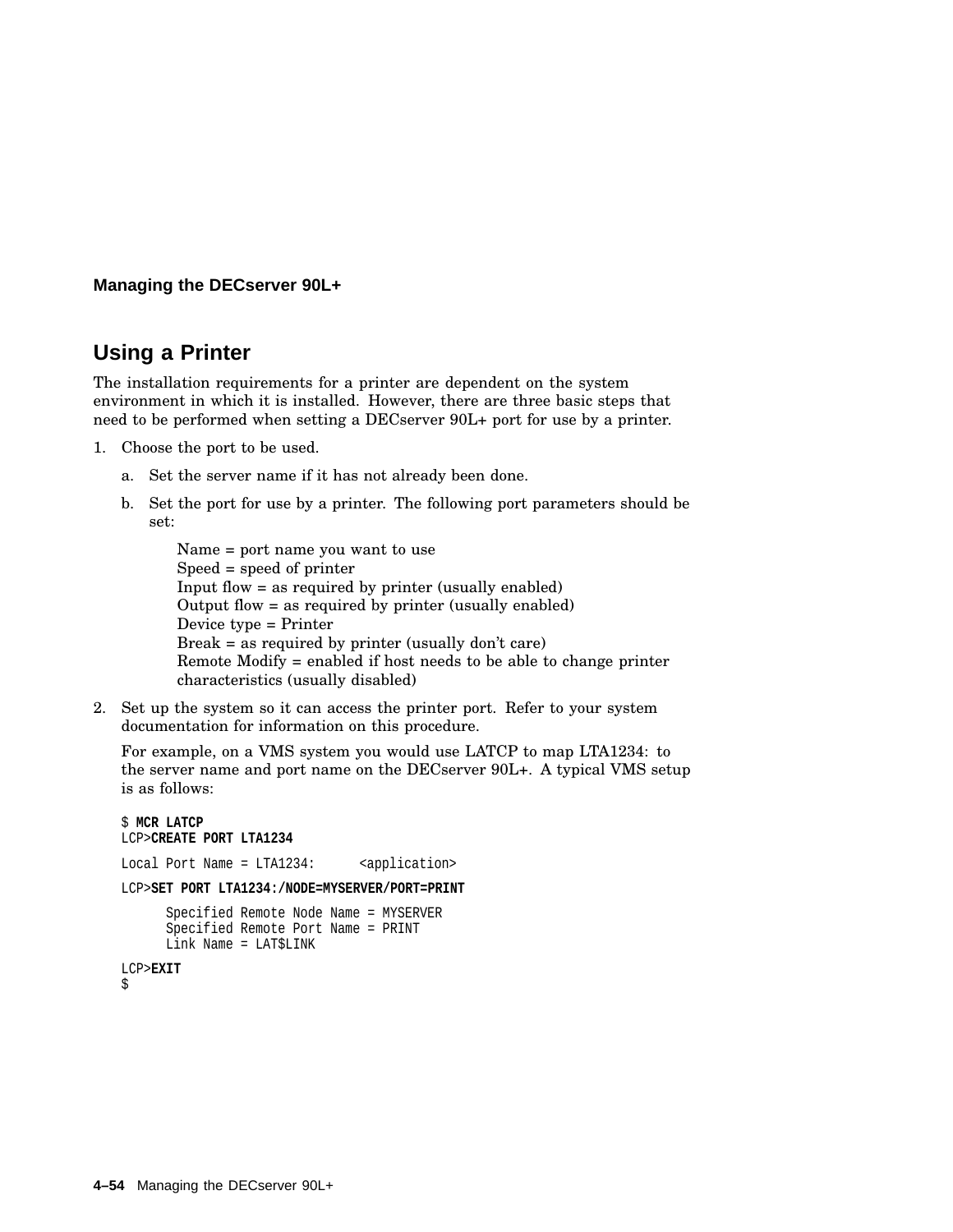- 3. Set the LTA device to the same speed as the DECserver 90L+ port: \$ **SET TERM /NOBROAD/PERM/SPEED=9600 /WID=80 LTA1234:**
- 4. Configure the print queue.

For example, assuming that the queue manager has been started, the VMS commands to create a queue named LASER1 that is spooled to the system disk are as follows:

\$ **SET DEVICE/SPOOL=(LASER1, SYS\$SYSDEVICE:) LTA1234:** \$ **INIT/QUEUE /START/PROC=LATSYM /SEP=(NOFLAG,NOTRAILER)- LASER1 /ON=LTA1234:**

**Note**

If you want to set all eight ports for use by printers, the eighth port's parameters must be set using a MOP console carrier session.

The print queue configuration is only in effect until the host is rebooted. To save the configuration, enter steps 2,3, and 4 into the LAT\$SYSTARTUP.COM file. The LAT\$SYSTARTUP.COM file configures the service node and its services and maps an application port on the service node to a remote printer on a server. Ensure that LAT\$SYSTARTUP.COM is invoked from SYSTARTUP\_V5.COM. The call to invoke LAT\$SYSTARTUP.COM should be after DECnet is up and running.

The DECserver 90L+ can interpret LAT codes to output a timed break condition from a terminal port. Using this feature, the DECserver 90L+ can be used to manage a VAX system through its console port.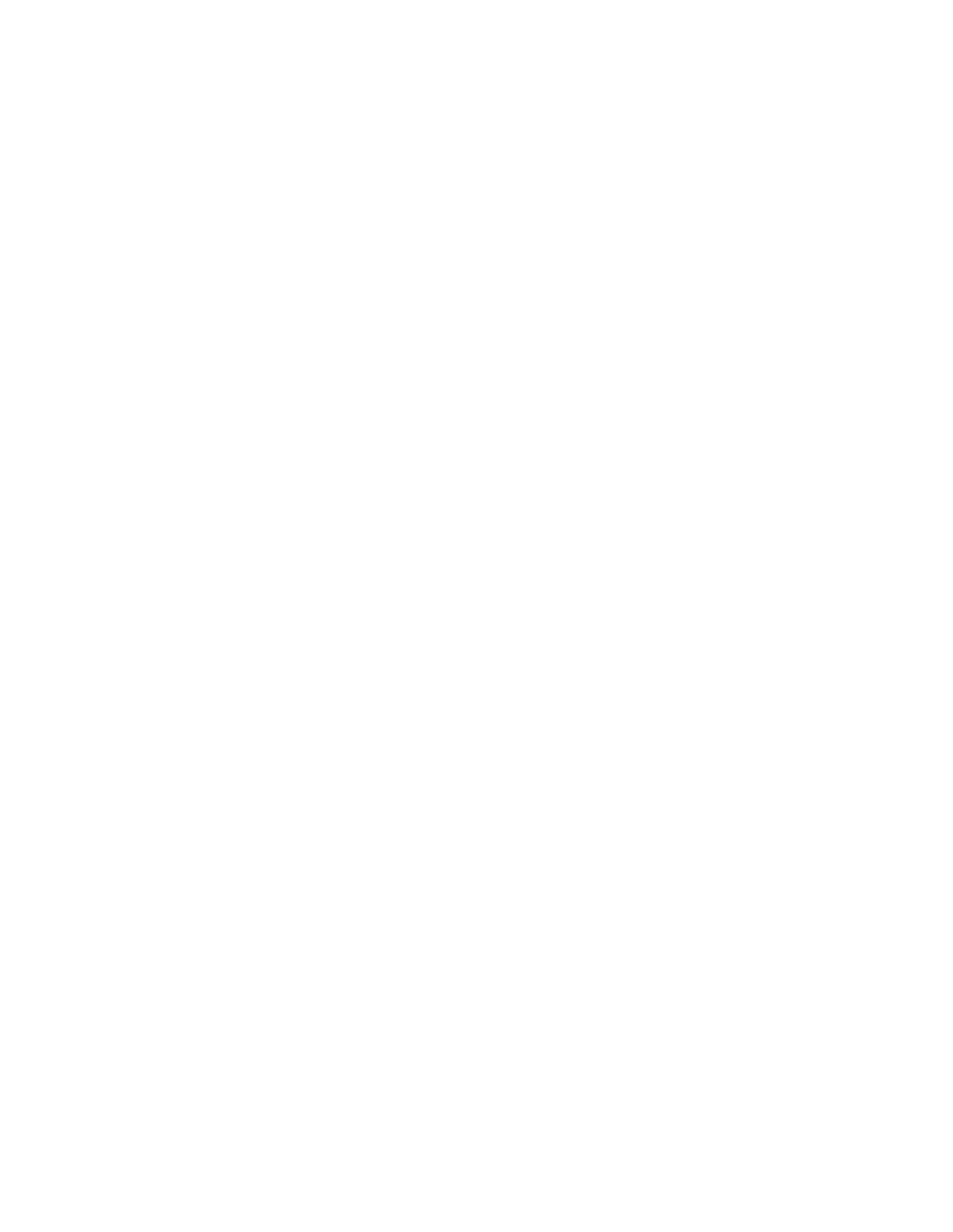# **5**

# **Troubleshooting the DECserver 90L+**

This chapter describes how to troubleshoot the DECserver 90L+. To troubleshoot your unit:

- 1. Verify that the unit is properly installed.
- 2. Note the fault condition.
- 3. Isolate the problem. Use Table 5–1 as a guide to determine the probable cause and the suggested solution.

| If                                       | Then                                                           | Do this                                                                                                                                                                                               |
|------------------------------------------|----------------------------------------------------------------|-------------------------------------------------------------------------------------------------------------------------------------------------------------------------------------------------------|
| The power LED is not<br>" $\alpha$ "     | The DECserver 90L+<br>is not receiving proper<br>voltage.      | Check the AC power connection<br>and verify that the AC outlet<br>is working. Check the power<br>connection on the DECserver $90L_{+}$ .<br>If the problem still exists, replace<br>the power supply. |
| The self-test LED is not<br>" $\alpha$ " | The unit did not pass<br>self-test.                            | Replace the unit.                                                                                                                                                                                     |
| The network LED is not<br>" $\alpha$ "   | The unit's network<br>connector is not properly<br>terminated. | Check network connection.<br>Check if the segment is properly<br>terminated.                                                                                                                          |
|                                          |                                                                | Disconnect unit from network.<br>Connect T-connector with two<br>50 ohm terminators. If the<br>LED lights, then it is a network<br>problem. Otherwise, replace the<br>unit.                           |
|                                          |                                                                | (continued on next page)                                                                                                                                                                              |

**Table 5–1 DECserver 90L+ Troubleshooting**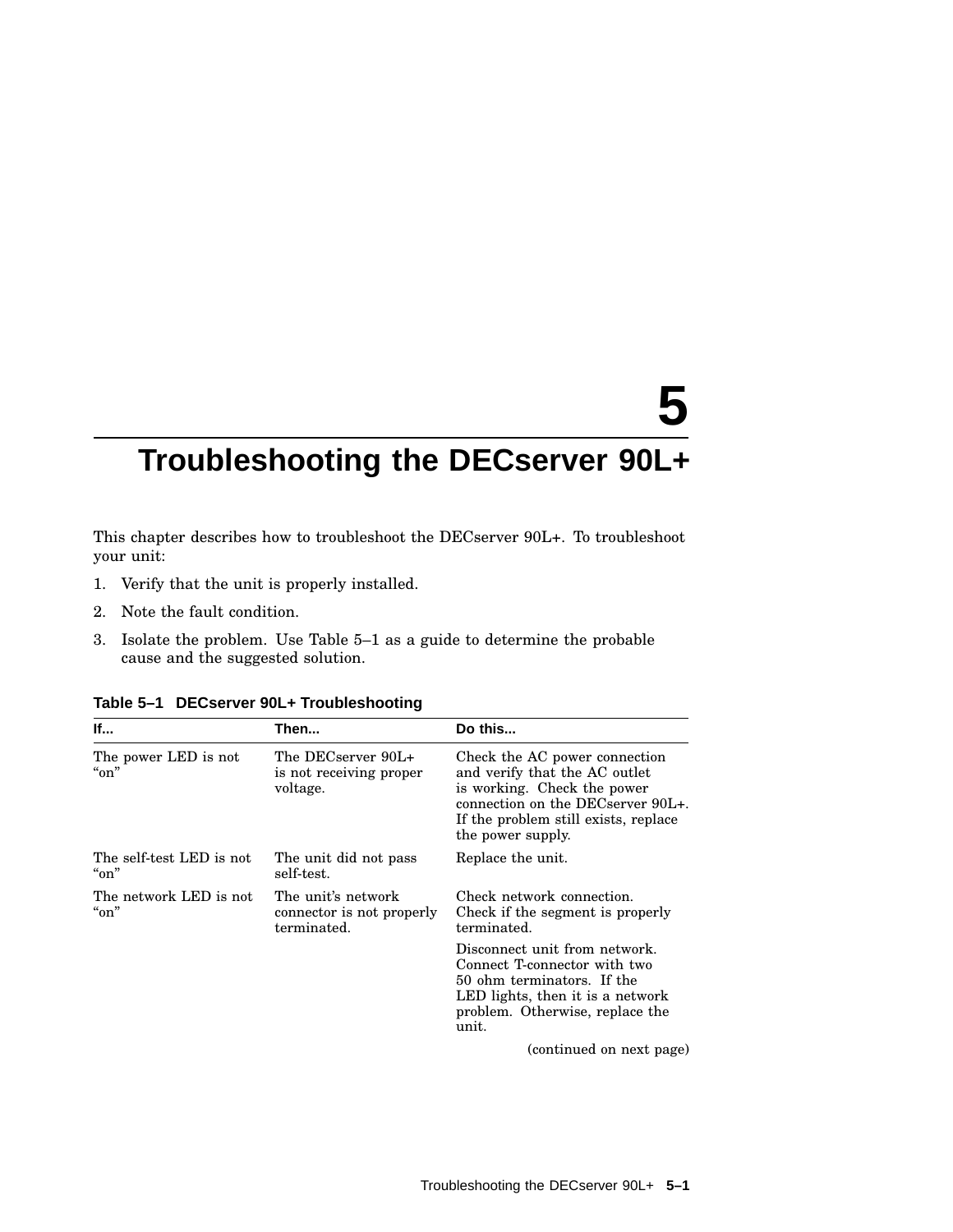# **Troubleshooting the DECserver 90L+**

| lf                                               | Then                                                                            | Do this                                                                                                                                                                                                                                                                                                                                                                                                    |
|--------------------------------------------------|---------------------------------------------------------------------------------|------------------------------------------------------------------------------------------------------------------------------------------------------------------------------------------------------------------------------------------------------------------------------------------------------------------------------------------------------------------------------------------------------------|
| There is no response<br>from the terminal server | The port and terminal<br>baud rates are not<br>compatible.                      | Shut off and turn on the terminal.<br>Press Return twice to set the port<br>baud rate (autobaud).                                                                                                                                                                                                                                                                                                          |
|                                                  |                                                                                 | Terminal transmit and receive<br>speeds must be the same.                                                                                                                                                                                                                                                                                                                                                  |
|                                                  | The terminal flow<br>control is disabled by<br>XOFF.                            | Use the terminal's setup to clear<br>communications.                                                                                                                                                                                                                                                                                                                                                       |
|                                                  | The port type is set to<br>printer.                                             | Set port to term.                                                                                                                                                                                                                                                                                                                                                                                          |
|                                                  | The port is disabled.                                                           | Contact the system manager.                                                                                                                                                                                                                                                                                                                                                                                |
|                                                  | There is faulty wiring<br>between the terminal<br>and the DECserver<br>$90L+$ . | While watching the activity LED<br>on the DECserver 90L+, the LED<br>should blink when characters are<br>typed at the terminal. If not, check<br>that the activity LED blinks when<br>characters are typed on terminals<br>connected to other ports. If the<br>activity LED does blink for other<br>ports, the wiring between your<br>terminal and the DECserver 90L+<br>or the terminal itself is faulty. |
| You cannot connect to<br>the service             | The service is not<br>available.                                                | Check for service availability.                                                                                                                                                                                                                                                                                                                                                                            |
|                                                  | LAT is not installed on<br>the host system.                                     | Verify that LAT Version 5.0 or<br>higher is running on the host<br>system.                                                                                                                                                                                                                                                                                                                                 |
|                                                  | It is a network problem.                                                        | Check the network LED, it should<br>be on. If not, check the network<br>connection. If the LED is on, you<br>can check network connectivity by<br>running MOP loopback or a MOP<br>console carrier session.                                                                                                                                                                                                |
|                                                  |                                                                                 | (continued on next page)                                                                                                                                                                                                                                                                                                                                                                                   |

#### **Table 5–1 (Cont.) DECserver 90L+ Troubleshooting**

**5–2** Troubleshooting the DECserver 90L+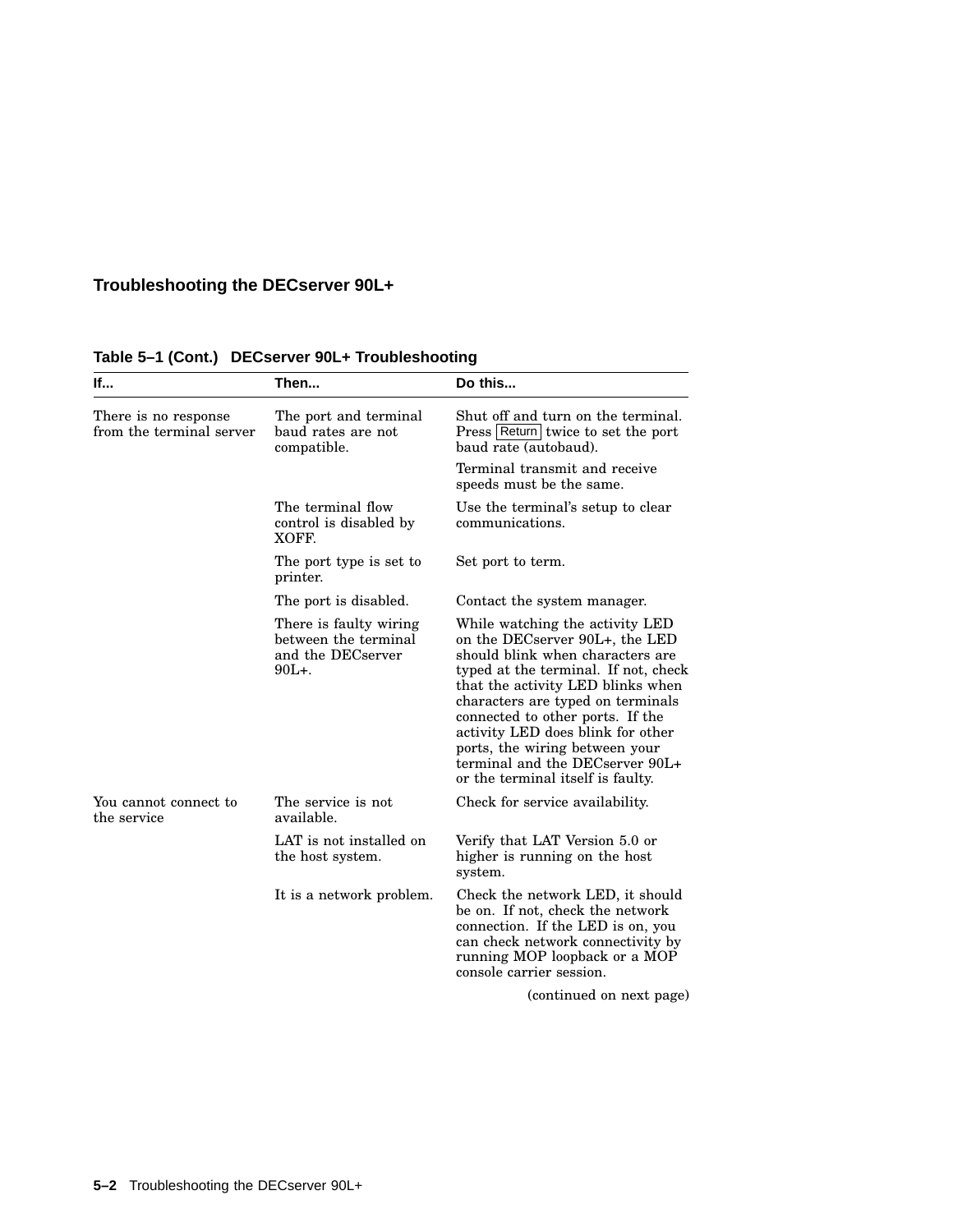# **Troubleshooting the DECserver 90L+**

| <b>If</b>                    | Then                                                              | Do this                            |
|------------------------------|-------------------------------------------------------------------|------------------------------------|
| The printer does not<br>work | The port is not set for a<br>printer.                             | Set the port for the printer.      |
|                              | The baud rates are<br>incompatible.                               | Check printer and port baud rates. |
|                              | The flow control is not<br>set as required by the<br>application. | Check flow control.                |
|                              | The port and/or server<br>name does not match<br>with the host.   | Verify that the names match.       |

**Table 5–1 (Cont.) DECserver 90L+ Troubleshooting**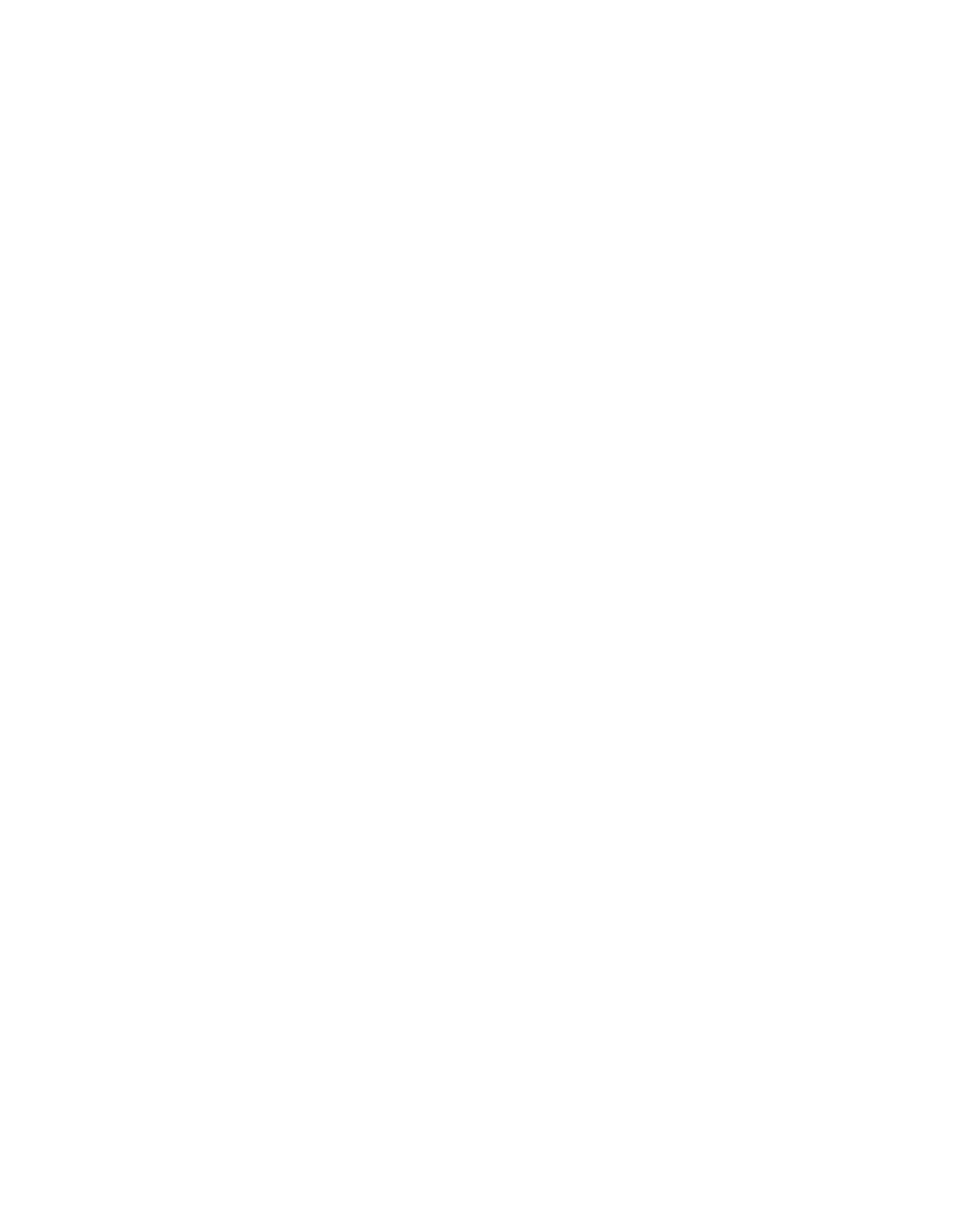Specifications for the DECserver 90L+ are divided into the following categories:

- Physical dimensions
- Environmental specifications
- Electrical specifications
- LAT specifications

# **Physical Dimensions**

The physical dimensions of the DECserver 90L+ are as follows:

| <b>Dimension</b> | Value                             |
|------------------|-----------------------------------|
| Height           | $3.18$ cm $(1.25$ in)             |
| Width            | $27.31 \text{ cm}$ (10.75 in)     |
| Depth            | $12.70 \text{ cm}$ (5.0 in)       |
| Weight           | $.77 \text{ kg} (1.7 \text{ lb})$ |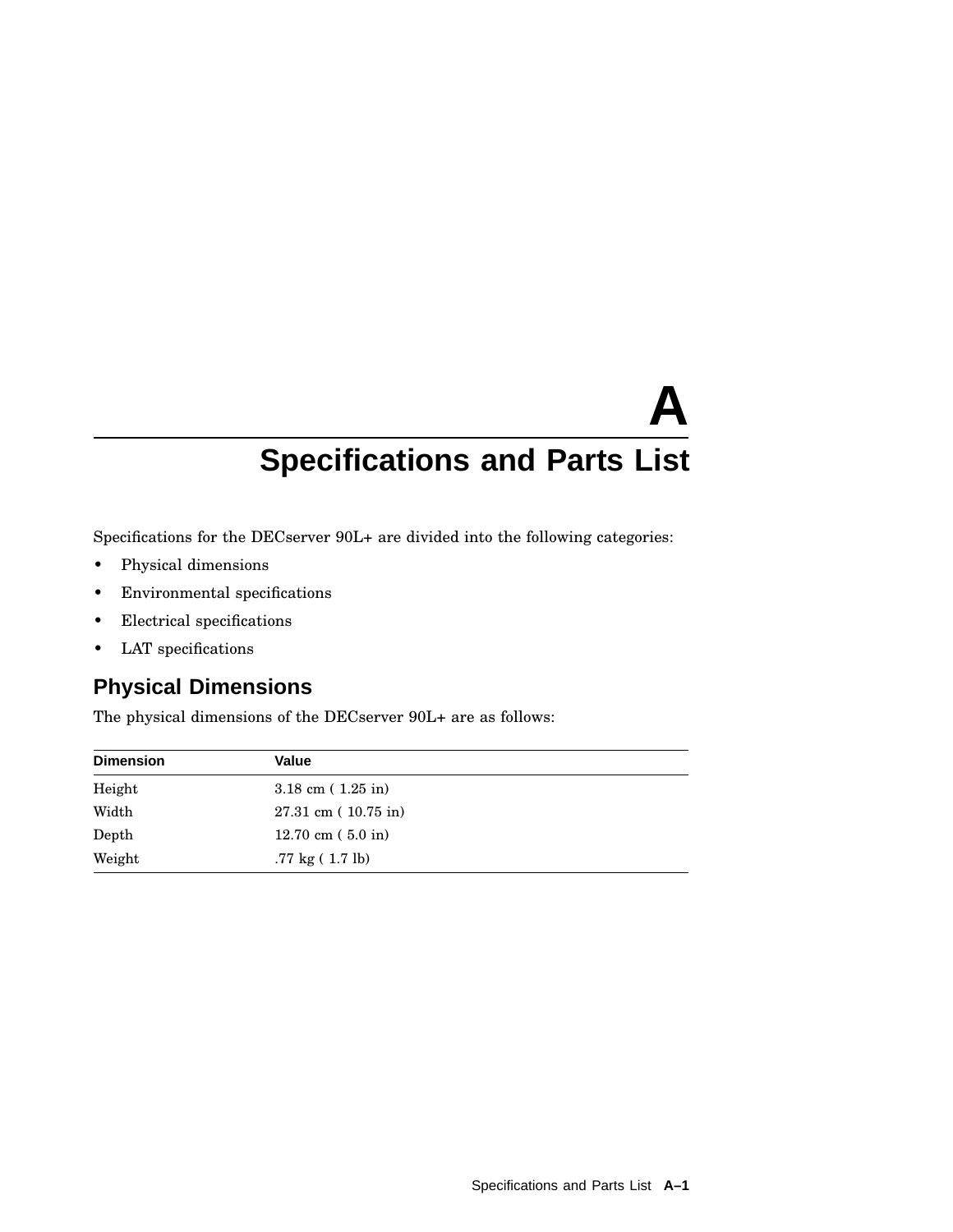# **Environmental Specifications**

The DECserver 90L+ is designed to operate in an office environment or equipment room environment such as, telephone closets or satellite equipment rooms. It is not intended to operate in an air plenum.

#### **Operating Environment**

The operating environment for the DECserver 90L+ is as follows:

| <b>Item</b>            | Value                                                                                                                                           |
|------------------------|-------------------------------------------------------------------------------------------------------------------------------------------------|
| Temperature            | $5^{\circ}$ C to $50^{\circ}$ C (41° F to 122 ° F)                                                                                              |
| Maximum rate of change | $20^{\circ}$ C/hr (68 $^{\circ}$ F/hr)                                                                                                          |
| Relative humidity      | 10 % to 95 % (non-condensing)                                                                                                                   |
| Wet-bulb temperature   | $32^{\circ}$ C (90 $^{\circ}$ F) maximum                                                                                                        |
| Dew point              | $2^{\circ}$ C (36 $^{\circ}$ F) minimum                                                                                                         |
| Altitude               | Sea level to $2.4 \text{ km}$ (8000 ft)                                                                                                         |
| Air flow               | Convectively cooled. A minimum of $10 \text{ cm}(4 \text{ in})$ of<br>space must be provided on both ends of the unit for<br>adequate air flow. |

#### **Shipping Environment**

The shipping environment for the DECserver 90L+ is as follows:

| Item              | <b>Value</b>                                                    |  |
|-------------------|-----------------------------------------------------------------|--|
| Temperature       | $-40^{\circ}$ C to 66° C (-40 $^{\circ}$ F to 151 $^{\circ}$ F) |  |
| Relative humidity | 10 % to 95 % (non-condensing)                                   |  |
| Altitude          | Sea level to $4.9 \text{ km}$ ( $16000 \text{ ft}$ )            |  |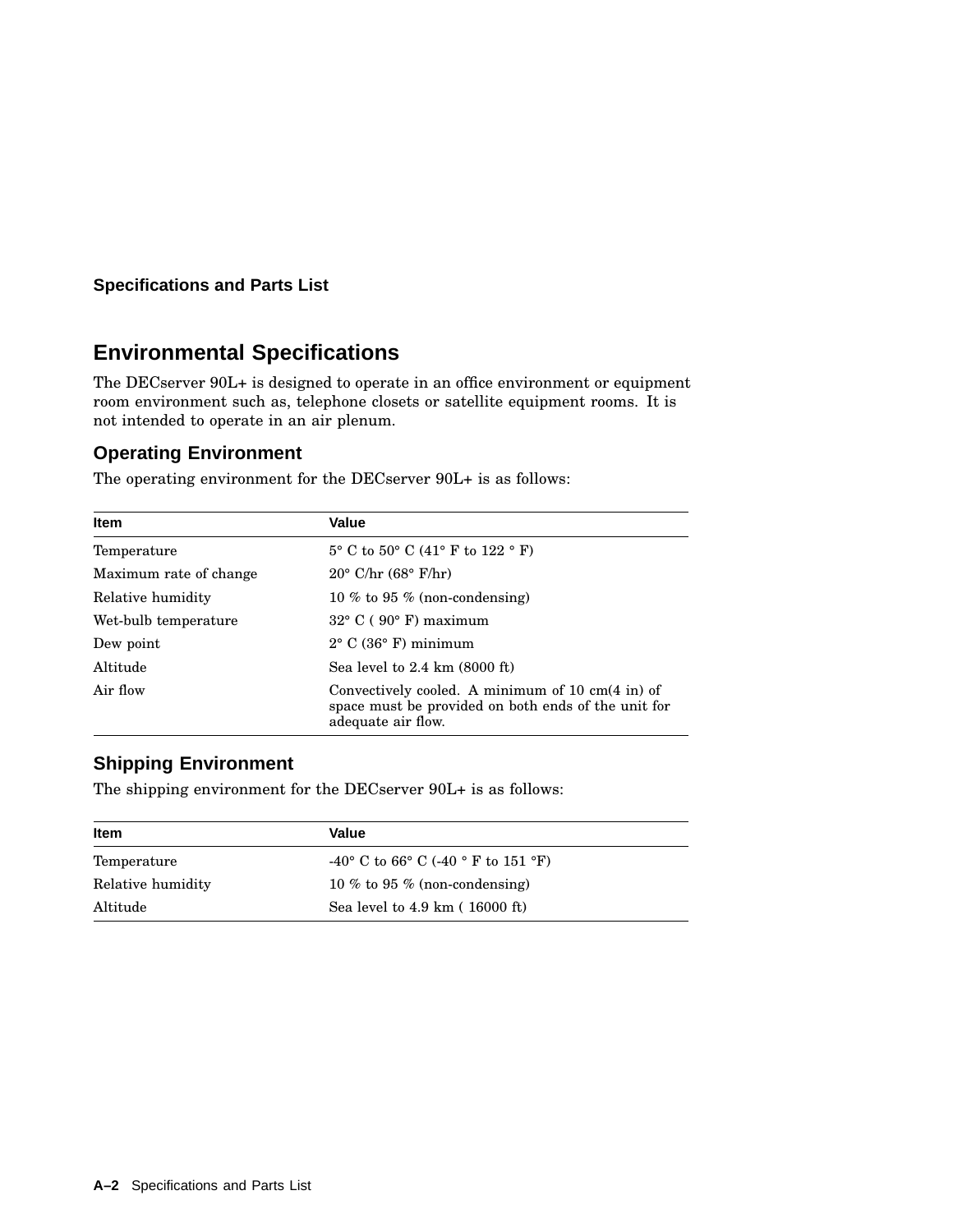# **Power Specifications**

The following sections describe the power specifications for the DECserver 90L+.

#### **Power Supply**

| <b>Item</b>              | Value                                |
|--------------------------|--------------------------------------|
| Voltage (North American) | 104 VAC to 128 VAC (nominal 120 VAC) |
| Voltage (International)  | 208 VAC to 256 VAC (nominal 240 VAC) |
| Current at 120 volts     | .25A                                 |
| Current at 240 volts     | .125 A                               |
| Frequency                | $50$ Hz to 60 Hz                     |
| Power consumption        | 16 Watts                             |
| Output voltage           | 5.1 VDC                              |
| Output current           | $1.8\;{\rm A}$                       |
| DECserver 90L+           |                                      |
| ltom                     | مساحها                               |

# **Item Value** Input voltage 4.75 to 5.25 VDC Input current 1.0 A

### **Connector Pin Out**

Table A–1 describes the pin out of the MMJ connectors on the DECserver 90L+.

**Note**

The DECserver 90L+ does not provide modem control signals.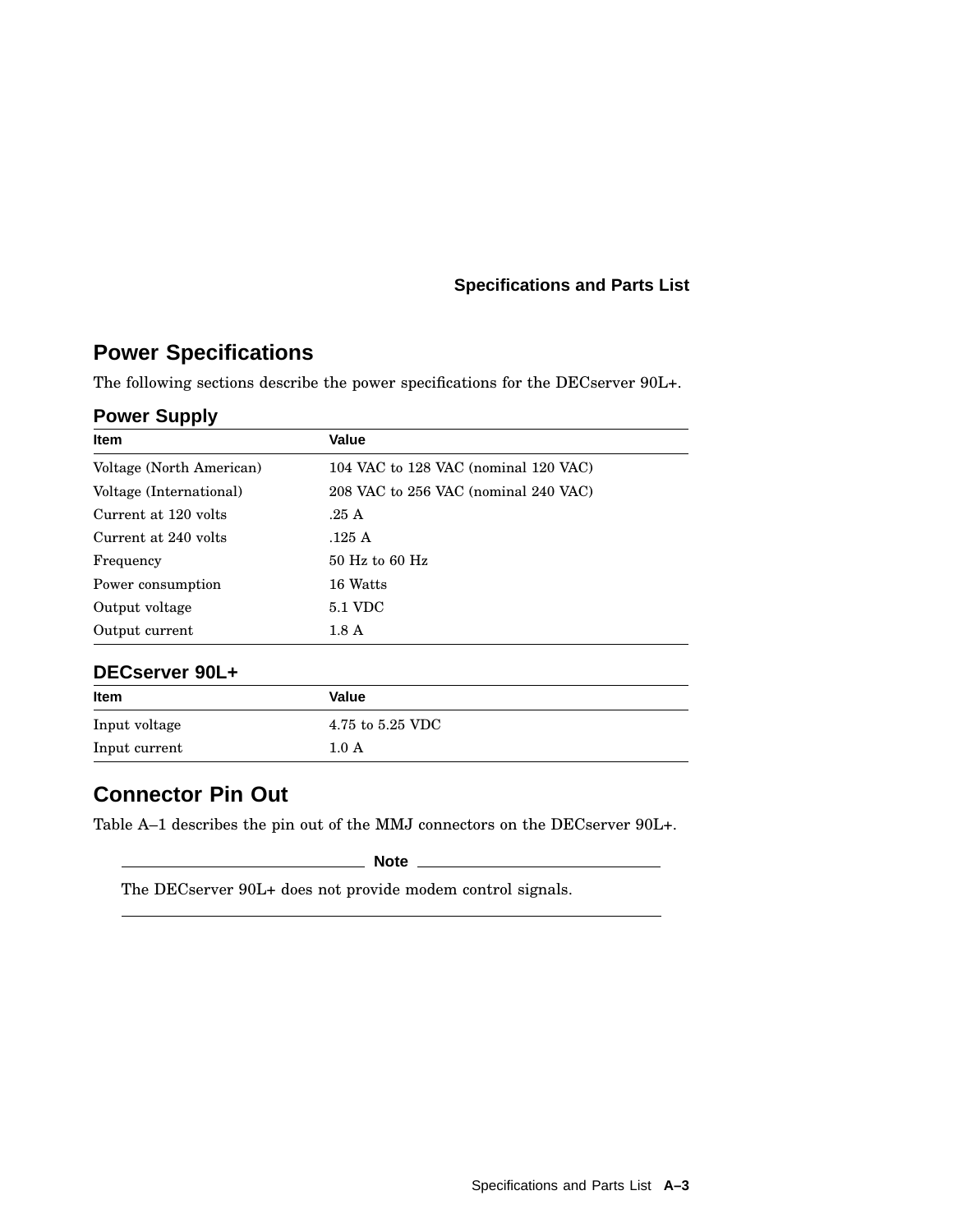| Table A–1 MMJ Pin Out |  |  |  |  |  |
|-----------------------|--|--|--|--|--|
|-----------------------|--|--|--|--|--|

| <b>Pin</b>     | <b>Signal Name</b>                                                                   |
|----------------|--------------------------------------------------------------------------------------|
| $\mathbf{1}$   | Ready-Out or DSR <sup>1</sup>                                                        |
| $\overline{2}$ | Transmit (TXA)                                                                       |
| 3              | Transmit return (RC)                                                                 |
| $\overline{4}$ | Receive return (RXB)                                                                 |
| 5              | Receive (RXA)                                                                        |
| 6              | Ready-In or DTR <sup>2</sup>                                                         |
|                | <sup>1</sup> This signal is pulled high when power is applied to the DECserver 90L+. |

 $^{2}\mathrm{This}$  signal is tied to ground through a 3K ohm resistor.

Figure A–1 shows the circuit connections for each port.

#### **Figure A–1 Port Circuit**



LJ-00562-TI0.DG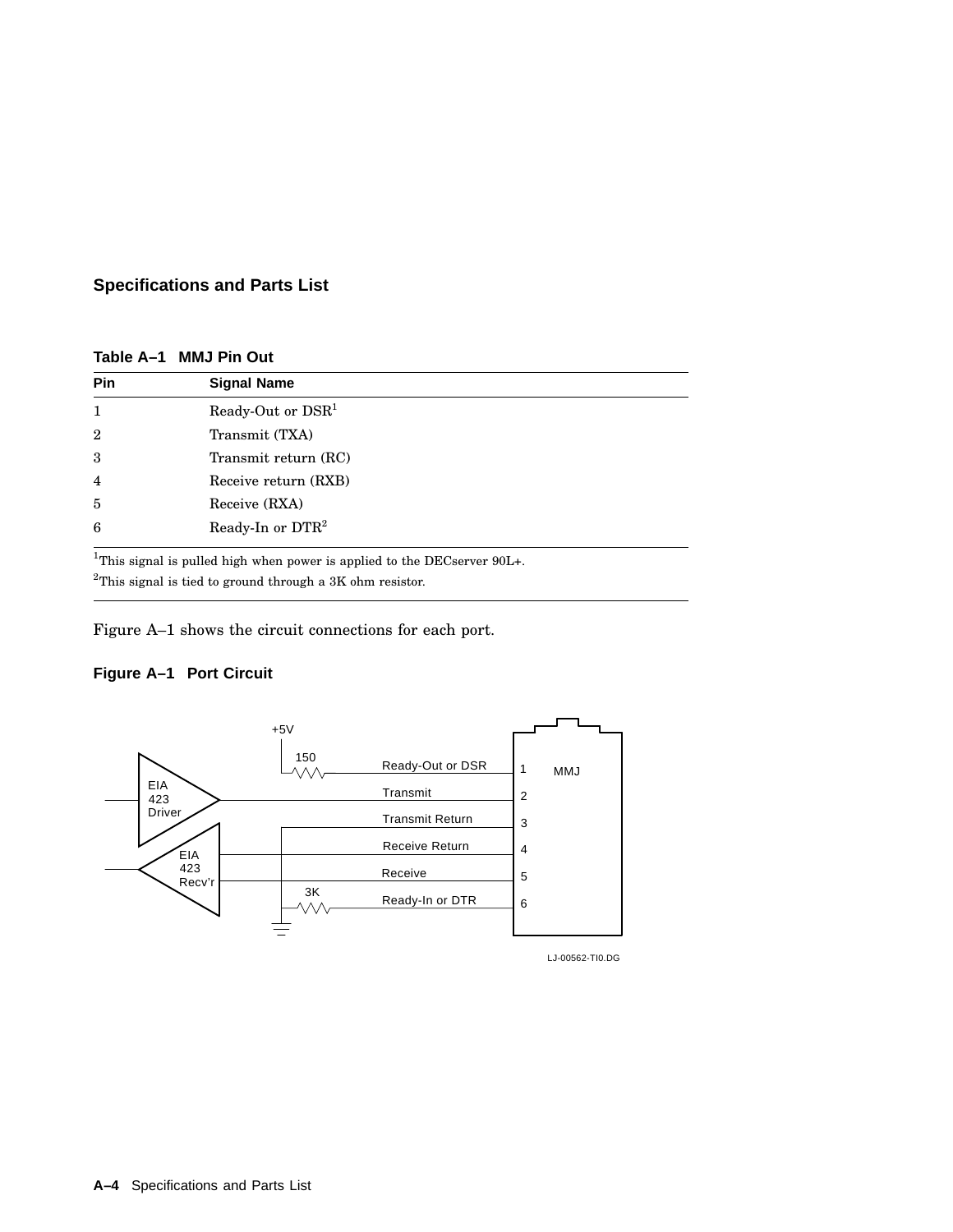# **LAT Specifications**

This section provides a description of the LAT implemented by the DECserver 90L+. Table A–2 lists the server characteristics.

**Table A–2 LAT Server Characteristics**

| <b>Characteristic</b>  | <b>Setting</b>           |
|------------------------|--------------------------|
| High protocol          | 5.2                      |
| Low protocol           | 5.0                      |
| Product type code      | 35                       |
| Node type              | Master                   |
| Keepalive timer        | 20s                      |
| Master circuit timer   | 80 <sub>ms</sub>         |
| Local cache node limit | 24                       |
| Password               | 8 characters maximum     |
| Prompt                 | 16 characters (settable) |
| Queue limit            | 7 per port               |
| Retransmit limit       | 8                        |
| Session limit          | 4 per port               |
| MOP session limit      | 1 per port               |
| Server name            | 16 characters (settable) |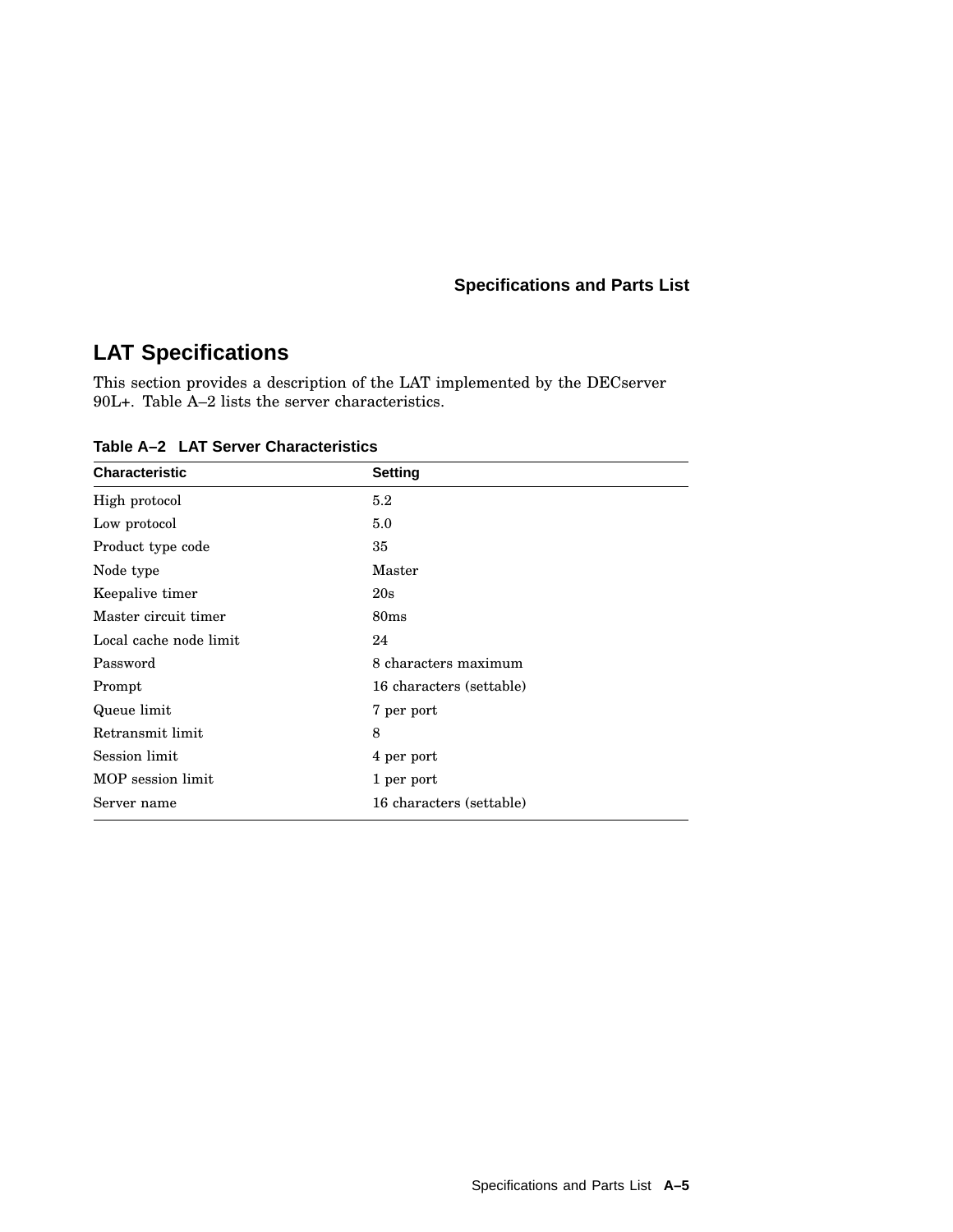Table A–3 lists the port characteristics.

| <b>Characteristic</b>    | <b>Setting</b>           |  |
|--------------------------|--------------------------|--|
| Character size           | 8                        |  |
| Flow control             | XON/XOFF or disabled     |  |
| Parity                   | None                     |  |
| $Speed (Input = Output)$ | $1.2K$ to $38.4K$        |  |
| Name                     | 6 characters (settable)  |  |
| <b>Break</b>             | Local, remote (settable) |  |
| Session limit            | 4                        |  |
|                          |                          |  |

**Table A–3 LAT Port Characteristics**

# **Parts List**

Table A–4 lists the kit contents for a standalone installation.

| Table A-4 Standalone Installation Kit Contents |  |  |
|------------------------------------------------|--|--|
|                                                |  |  |

| Part |                                                                                 | <b>Order Number</b> |
|------|---------------------------------------------------------------------------------|---------------------|
|      | DECserver 90L+ kit:                                                             | DSRVG-AA            |
|      | Wall mountable power supply with 2.4 m (8ft) DC<br>power cable attached (H7082) |                     |
|      | DECserver 90L+ (DSRVG-MA)                                                       |                     |
|      | Owner's Manual (EK-DSRVG-OM)                                                    |                     |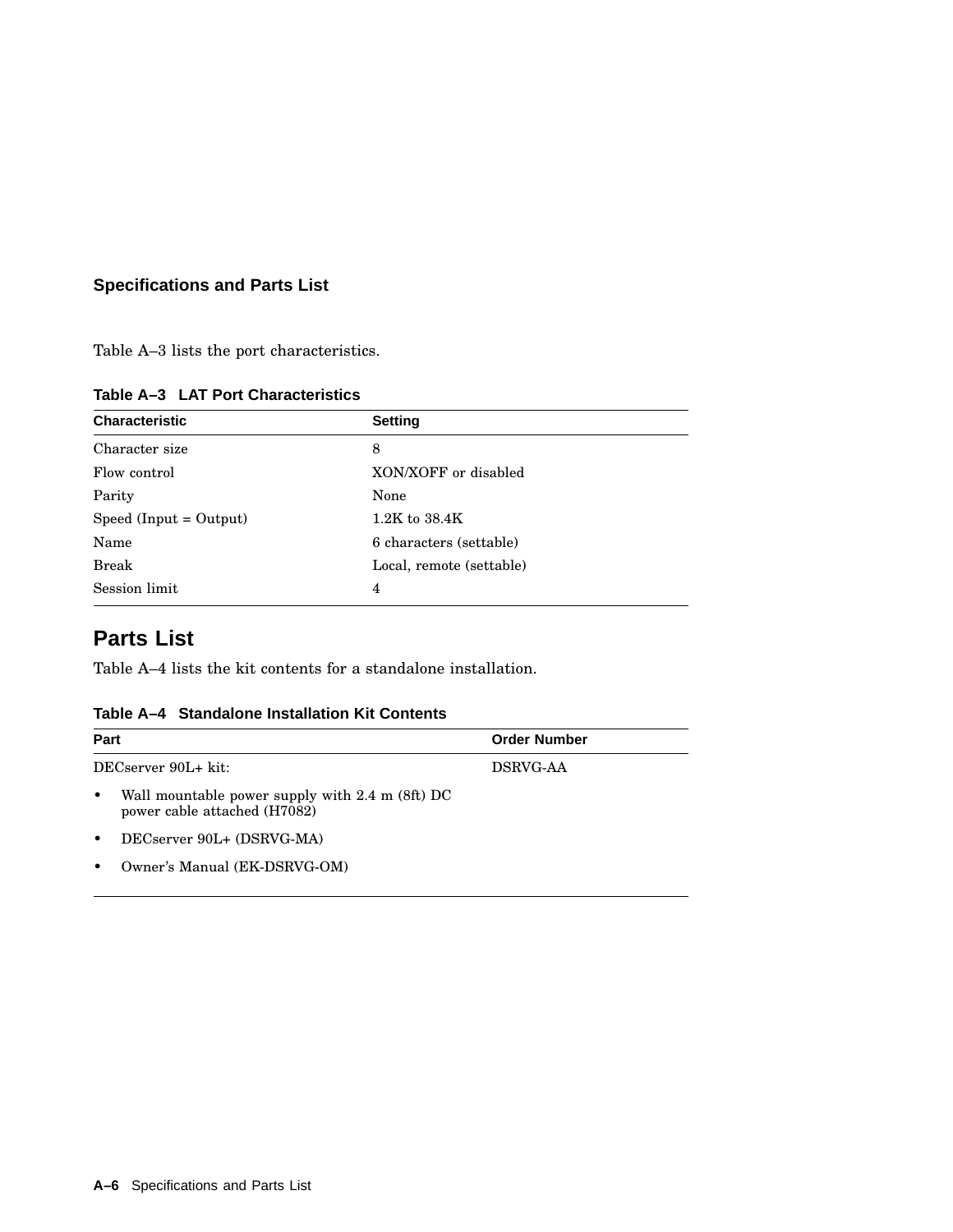Table A–5 lists the kit contents for the installation in a DEChub 90 Ethernet backplane.

**Table A–5 DEChub 90 Ethernet Backplane Installation Kit Contents**

| Part                           |  | <b>Order Number</b> |
|--------------------------------|--|---------------------|
| DECserver 90L+ kit:            |  | DSRVG-MA            |
| DECserver 90L+<br>$\bullet$    |  |                     |
| • Owner's Manual (EK-DSRVG-OM) |  |                     |

Table A–6 lists the related parts for the DECserver 90L+.

#### **Table A–6 Related Parts**

| Part                            | Length                          | <b>Order Number</b> |
|---------------------------------|---------------------------------|---------------------|
| ThinWire Coaxial Cables         | 6ft (1.8m)                      | <b>BC16M-06</b>     |
|                                 | 15ft $(4.7m)$                   | BC16M-15            |
|                                 | 30ft(9.3m)                      | <b>BC16M-30</b>     |
| Terminal Interconnection Cables | 2ft(0.6m)                       | <b>BC16E-02</b>     |
|                                 | 10ft $(3.1m)$                   | <b>BC16E-10</b>     |
|                                 | 25ft(7.6m)                      | <b>BC16E-25</b>     |
|                                 | 50ft(15.2m)                     | <b>BC16E-50</b>     |
|                                 | $100 \text{ft} (30.4 \text{m})$ | <b>BC16E-A0</b>     |
| T-Connector                     |                                 | H8223-00            |
| Barrel Connector                |                                 | H8224-00            |
| ThinWire Terminator             |                                 | H8225-00            |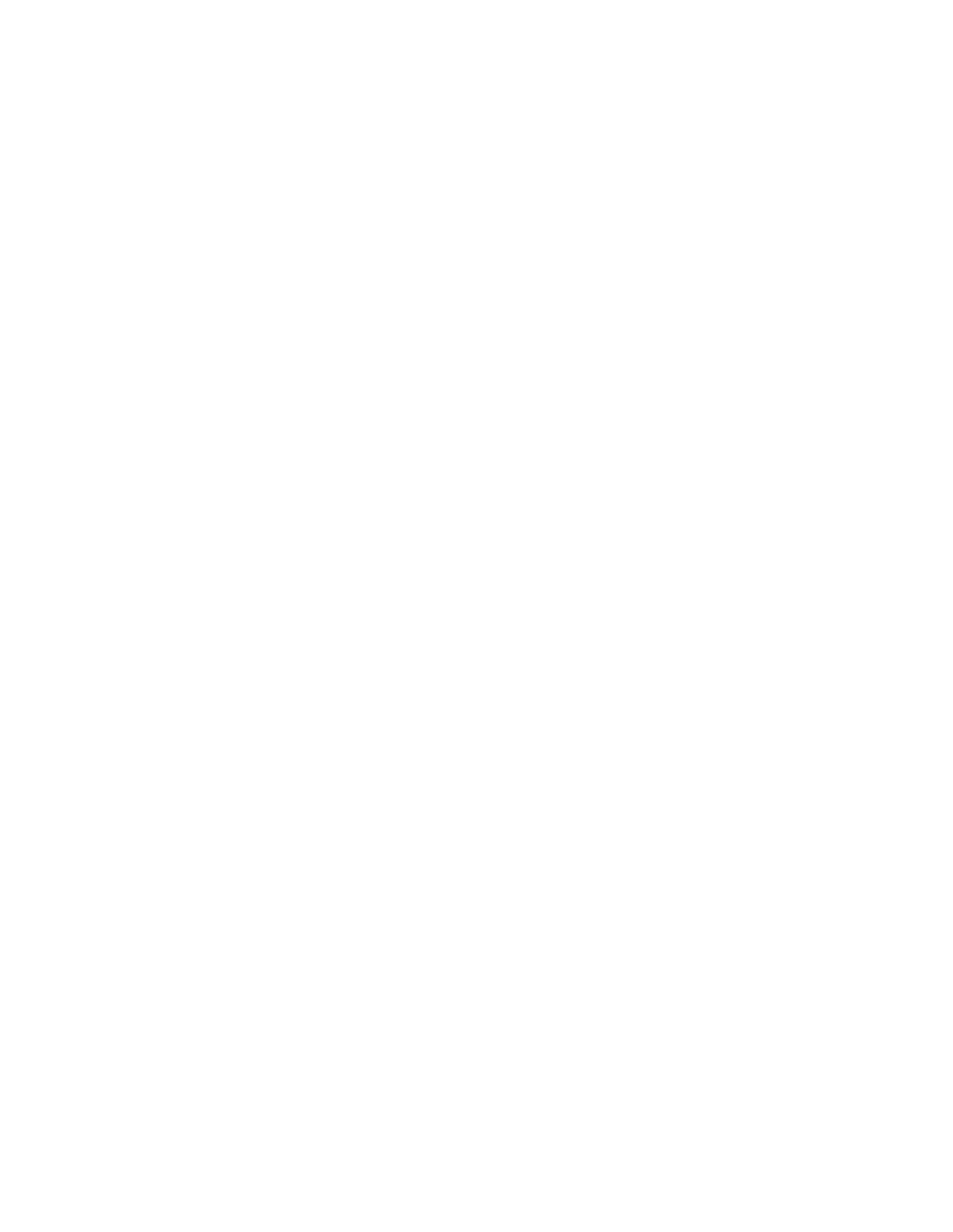# **B**

# **Related Documentation**

| <b>Document Title</b>                                              | <b>Order Number</b> |
|--------------------------------------------------------------------|---------------------|
| DECbridge 90 Owner's Manual                                        | EK-DEWGB-OM         |
| DEChub 90 Owner's Manual                                           | EK-DEHUB-OM         |
| VMS LAT Control Program (LATCP) Manual                             | AA-LA32B-TE         |
| Open DECconnect Building Wiring Components<br>Applications Catalog | EB-K2407-42         |
| DEC connect System Planning and Configuration Guide                | EK-DECSY-CG         |

#### **Ordering Information**

Customers can order documents by phone or mail.

#### **Continental USA and Puerto Rico**

Call 800-258-1710 or mail to:

Digital Equipment Corporation Peripherals and Supplies Group P.O. Box CS2008 Nashua, NH 03061

**New Hampshire, Alaska, and Hawaii** Call 1-603-884-6660.

#### **Outside the USA and Puerto Rico**

Mail to:

Digital Equipment Corporation Attn: Accessories and Supplies Business Manager c/o Local Subsidiary or Digital-Approved Distributor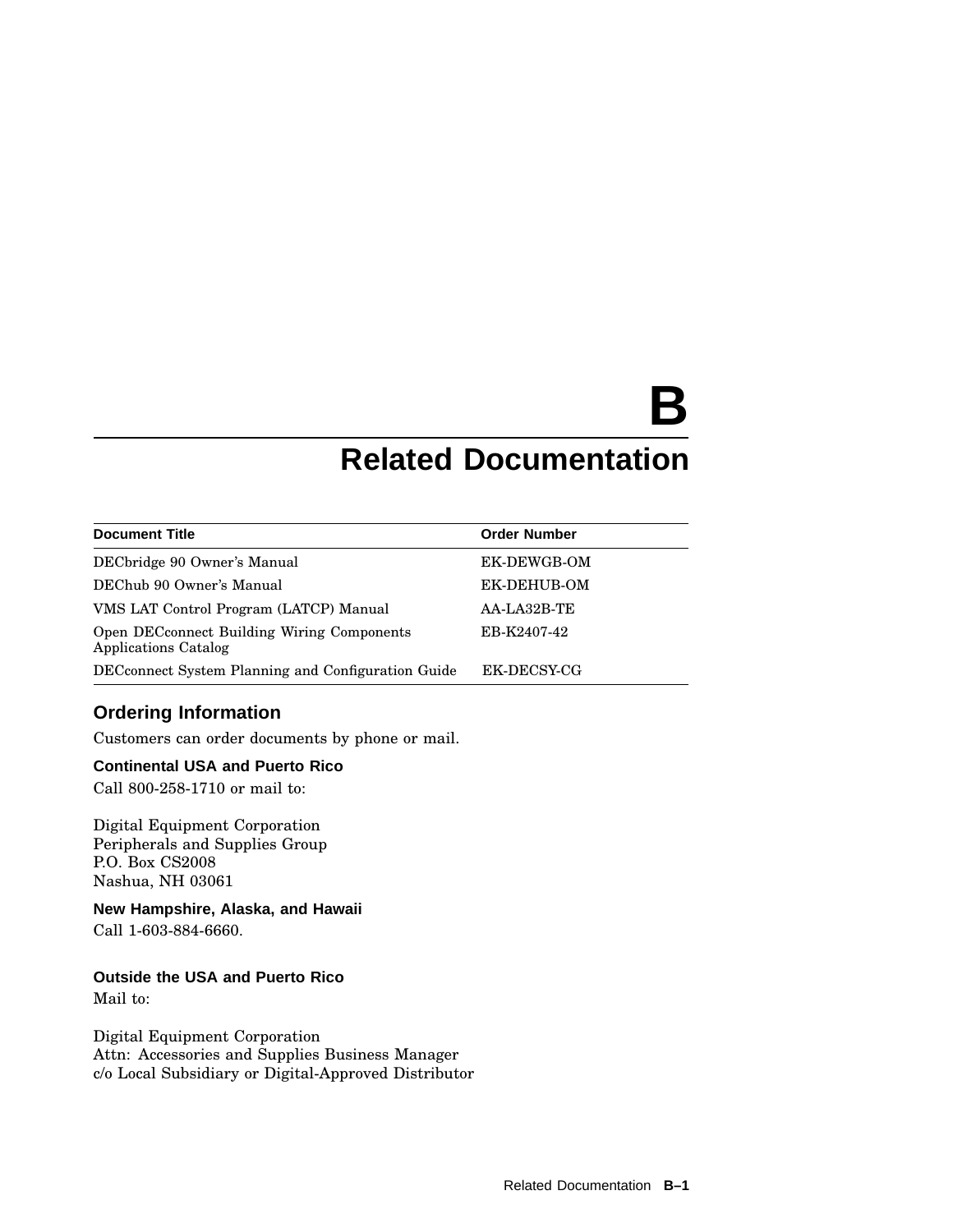#### **Related Documentation**

**Digital Personnel** Digital personnel can order these documents from:

Digital Equipment Corporation 444 Whitney Street Northboro, MA 01532 Attn: Publishing and Circulation Services (NRO2) Order Processing Section

VMS mail to ORDER::NEST

ALL–IN–1 mail to ORDER @NRO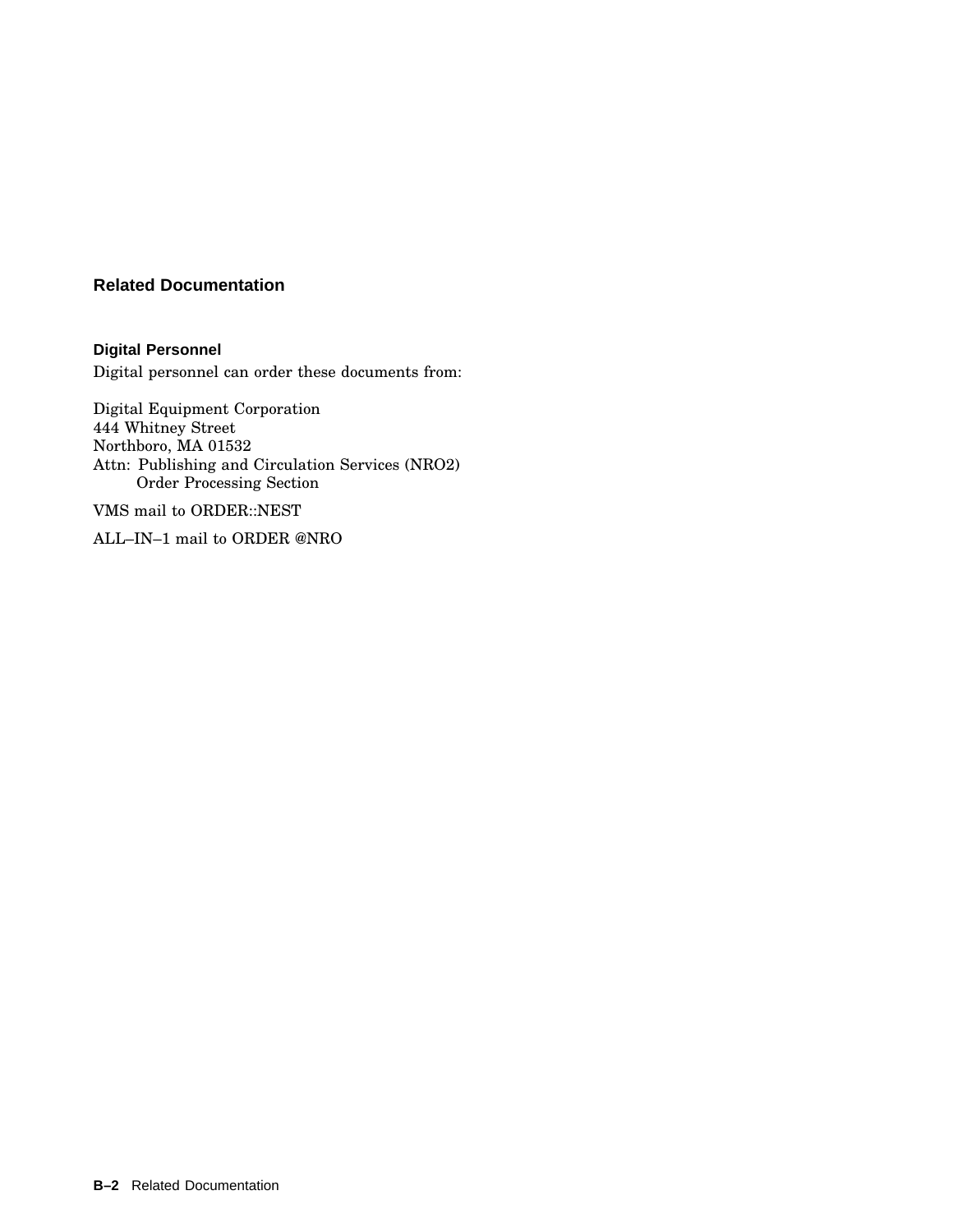# **Index**

## **A**

Activity indicator, 1–5 Authorized operation clearing by command line, 4–12 clearing by menu, 4–12 set and clear, 4–10 setting by command line, 4–10 setting by menu, 4–10 AutoConfigure disable by command line, 4–16 disable by menu, 4–16 enable and disable, 4–14 enable by command line, 4–14 enable by menu, 4–14

## **B**

Backplane connector, 1–5 Backplane installation, 2–5

## **C**

Command line, 4–51 recall and editing, 4–53 Commands for management, 4–6 RESET, 4–50 set command, 4–6 SHOW, 4–43 symbols and functions table, 3–8 to establish and control a terminal session, 3–8 to manage a terminal session, 3–8

Commands (cont'd) user, 3–8 Connectors backplane, 1–5 MMJ pin out, A–3 network, 1–5 port, 1–5 power, 1–5 Conventions, viii Cover location of, 1–5 removal, 2–3, 2–5

## **D**

DECserver 90L+ features, 1–1 power specifications, A–3 Dedicated/preferred service, 4–49 show by command line, 4–49 Dedicated/preferred service/show by menu, 4–49 Dedicated service, 4–18 disable by command line, 4–20 enable by command line, 4–18 enable by menu, 4–20 Documentation related documentation, B–1

#### **E**

Environmental specifications, A–2 operating, A–2 shipping, A–2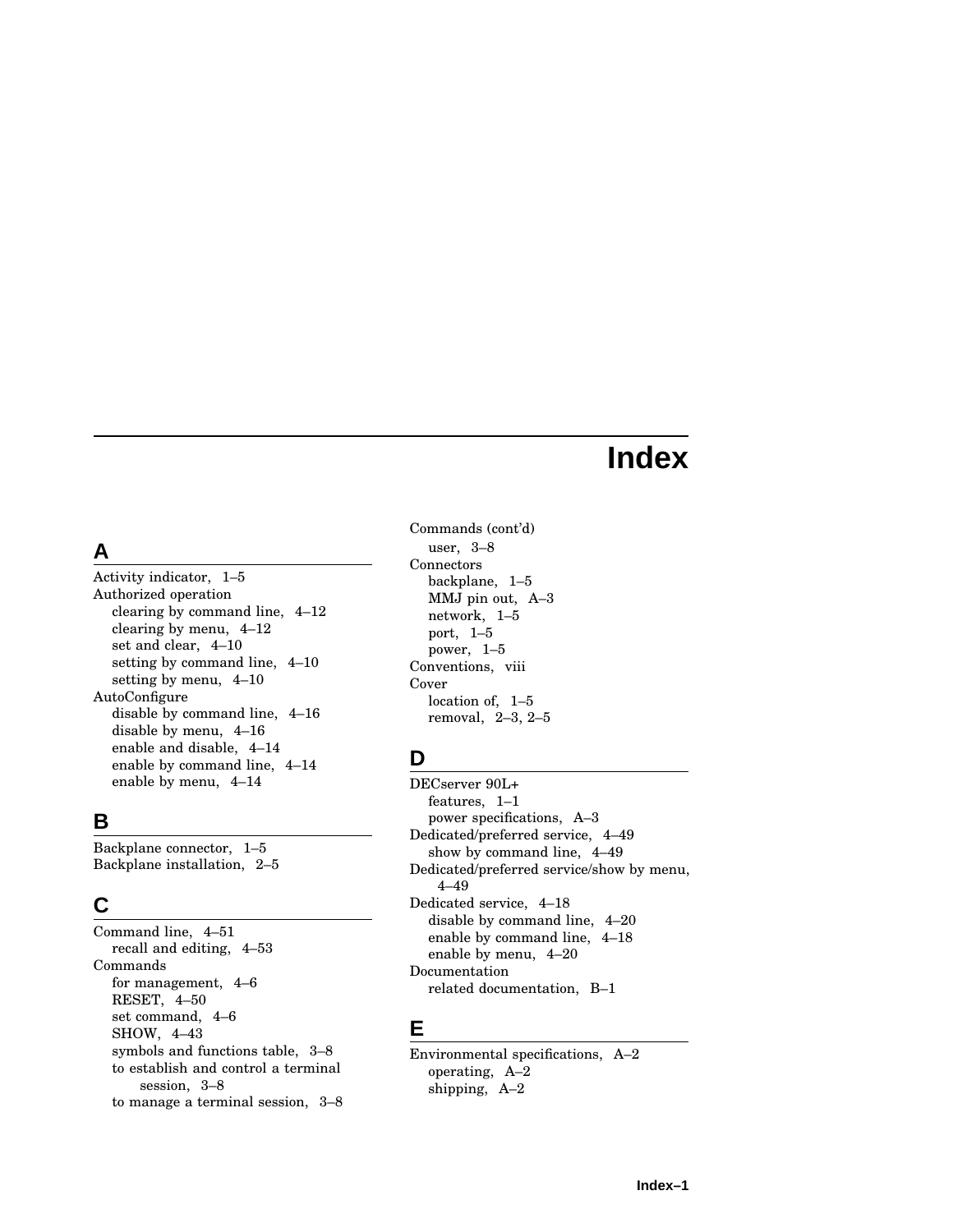Error, fault conditions, 5–1 Error codes and information, 3–10 to 3–13 Ethernet address location of, 1–5

#### **F**

Fault conditions, 5–1

#### **G**

Getting started, 1–2

#### **I**

Indicators activity, 1–5 network ok, 1–5 power, 1–5 self-test ok, 1–5 troubleshooting, 5–1 Information and error codes, 3–10 to 3–13 Installation DEChub 90 Ethernet backplane installation kit contents, A–7 on a table, 2–1 quick start, 1–2 Standalone installation kit contents, A–6 summary of, 1–2 types of backplane, 2–5 to 2–9 standalone, 2–1 to 2–5 wall mounting, 2–1

#### **L**

Last number redial, 3–3 LAT specifications, A–5 LAT port characteristics, A–6 LAT server characteristics, A–5 Local management, 4–2

#### **M**

Maintenance operations protocol See MOP Management commands, 4–6 local, 4–2 remote, 4–2 Manager mode, 4–22 disable by command line, 4–24 disable by menu, 4–24 disabling, 4–18, 4–36 enable by command line, 4–22 enable by menu, 4–22 enabling, 4–18, 4–36 enabling and disabling, 4–22 Managing the DECserver 90L+, 4–1 Messages information and error codes, 3–10 to 3–13 MOP, 3–6, 4–1, 4–2 accessing through ULTRIX, 4–4 accessing through VMS, 4–2 console carrier, 3–6 operating as a console requester, 3–7 operating as a console server, 3–7

#### **N**

Network connector, 1–5 ok indicator, 1–5 troubleshooting, 5–1

## **O**

On-Demand loading, 4–26 disable by command line, 4–28 disable by menu, 4–28 enable by command line, 4–26 enable by menu, 4–26 enabling and disabling, 4–26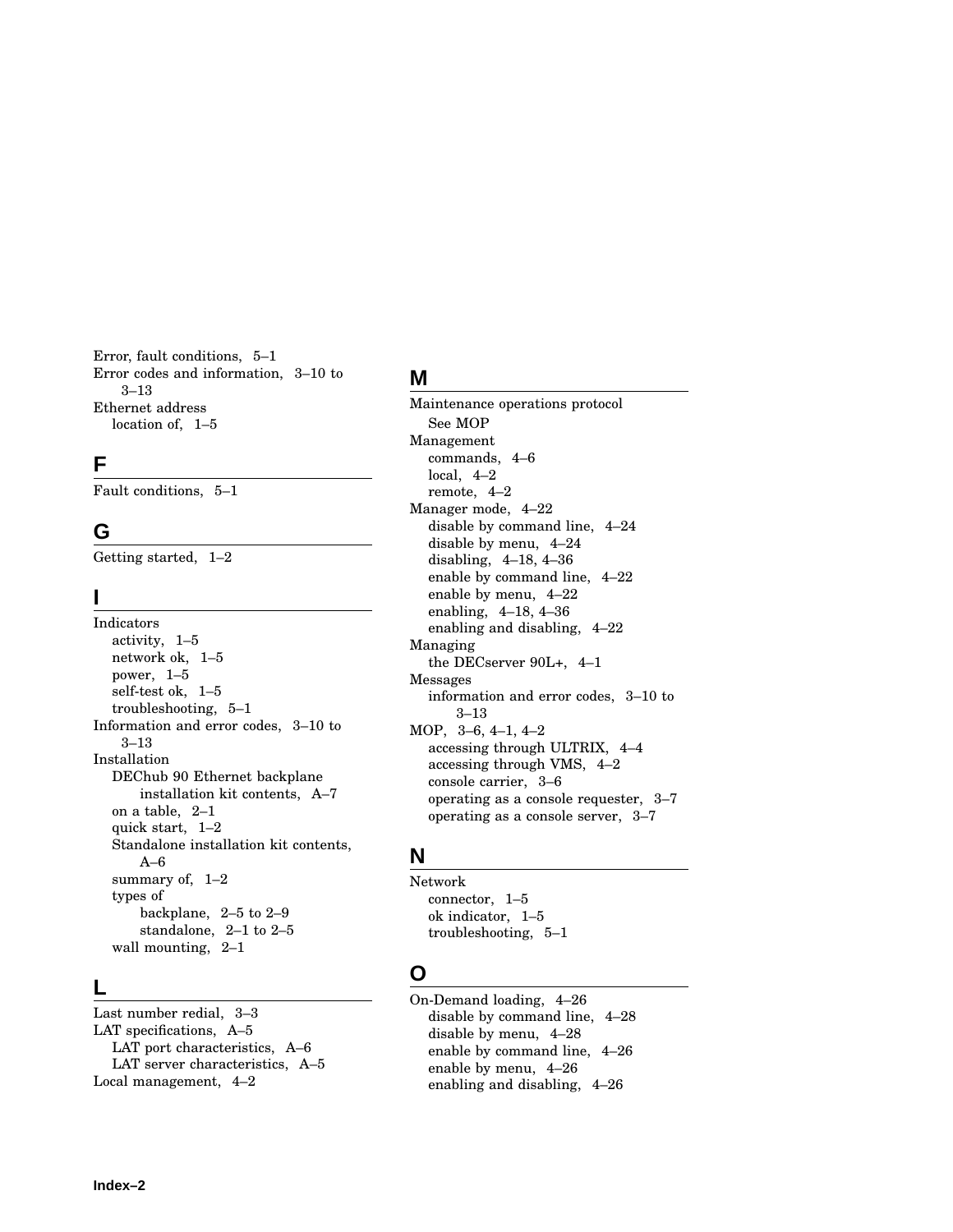Operating as a console server, 3–7

#### **P**

Parts list, A–6 Password changing by command line, 4–30 changing by menu, 4–30 Personal Computer how to use the DECserver 90L+ with a,  $3 - 1$ Physical dimensions, A–1 Port, 4–32 disable by command line, 4–34 disable by menu, 4–34 enable by command line, 4–32 enable by menu, 4–32 reset, 4–50 setting parameters, 4–6 by command line, 4–8 from the menu, 4–8 show by command line, 4–45 show by menu, 4–45 show status, 4–43 show status of selected port using Command Line, 4–46 show status of selected port using menu, 4–46 status descriptions, 4–43 troubleshooting, 5–1 Port connector, 1–5 Power connector, 1–5 indicator, 1–5 specifications, A–3 troubleshooting, 5–1 Power supply specifications, A–3 Preferred service, 4–36 disable by command line, 4–38 disable by menu, 4–38 enable by command line, 4–36 enable by menu, 4–36 Printer troubleshooting, 5–3

Printer (cont'd) using a, 3–7, 4–54

#### **R**

Redial, last number, 3–3 Remote management, 4–2 Reset by menu, 4–50 RESET command by command line, 4–50 RESET commands, 4–50

#### **S**

Security, 4–5 Self-test ok indicator, 1–5 troubleshooting, 5–1 Server parameters, 4–40 reset, 4–50 setting parameters, 4–40 by command line, 4–41 from the menu, 4–41 show by menu, 4–47, 4–49 SET command, 4–6 SHOW command, 4–43 Specifications, A–1 physical dimensions, A–1 Standalone installation, 2–1

#### **T**

**Terminal** how to use the DECserver 90L+ with a, 3–1 supported characteristics, 1–3 troubleshooting, 5–1 Terminal session commands, 3–8 disconnecting an interrupted session, 3–6 ending a session, 3–2 establishing a session, 3–1 interrupting a session, 3–3